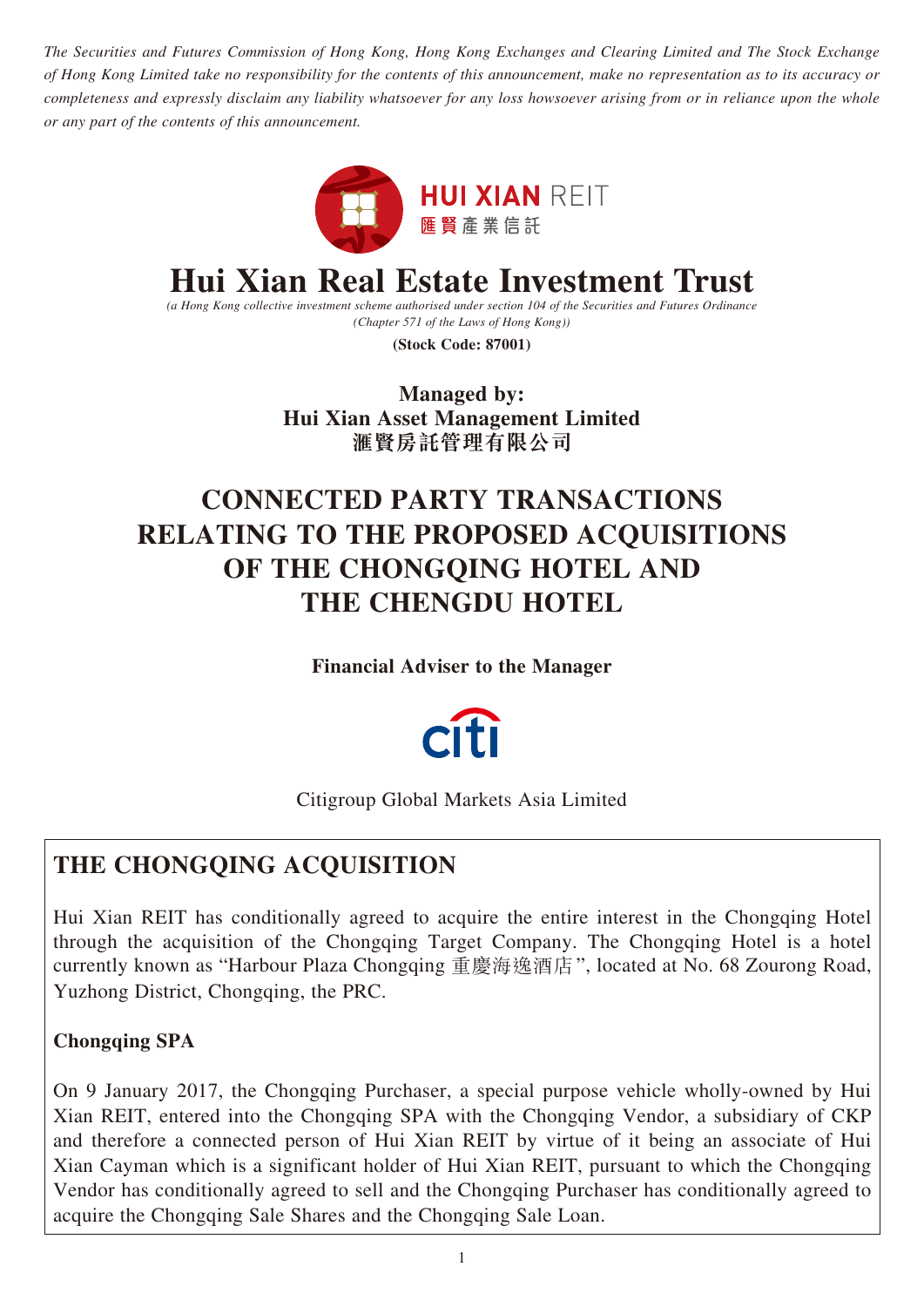The Chongqing Consideration (being the aggregate of (i) the Chongqing Share Consideration and (ii) the Chongqing Loan Consideration) is equal to the Chongqing Attributable Value of RMB250 million, as adjusted by: adding (i) the current assets of the Chongqing Target Group as at Chongqing Completion, and minus (ii) the current and non-current liabilities of the Chongqing Target Group as at Chongqing Completion. The consideration for Chongqing Acquisition is subject to an overall cap of RMB300 million. Further details relating to Chongqing Consideration are set out in the section headed "*1.1.4 Chongqing Consideration*" of this announcement.

The Chongqing Attributable Value of RMB250 million, which is the value attributable to the Chongqing Hotel as agreed between the Chongqing Vendor and the Chongqing Purchaser for the purpose of the Chongqing SPA, represents a discount of approximately 43% to the Chongqing Appraised Value of RMB442 million as appraised by the Independent Property Valuer, Knight Frank Petty Limited, as at 31 October 2016.

The consideration for the Chongqing Sale Shares will be payable by the Chongqing Purchaser to the Chongqing Vendor in cash in HK\$ at Chongqing Completion. The Chongqing Loan Consideration will be an amount equal to the HK\$ Equivalent of the Chongqing Adjusted Asset Value as at Chongqing Completion less the Chongqing Share Consideration.

The Chongqing Target Company is a Hong Kong incorporated company which owns the entire interest in Chongqing HP, a PRC-incorporated company which in turn is the registered legal owner of the land use rights and building ownership rights underlying the Chongqing Hotel.

Subject to the fulfilment (or, where applicable, waiver) of all the Chongqing Conditions Precedent, the Manager currently expects Chongqing Completion to take place in or around the first quarter of 2017.

## **Land use rights relating to the Chongqing Hotel**

Chongqing HP is the registered legal owner of the land use rights (which term will expire on 30 August 2044) underlying the Chongqing Hotel. If those rights are not extended beyond 30 August 2044, Chongqing HP will have no further land use rights upon the expiration of the existing term. It is expected that the value of the investments of the Chongqing Target Company in Chongqing HP will diminish overtime and will ultimately become zero at the time of expiration of the term of the land use rights. On the other hand, if the term of land use rights in the Chongqing Hotel may be extended (whether such term may be extended is subject to the final decision of the relevant PRC government authority), it is expected that land premium or other consideration will be payable by Chongqing HP for such extension, the amount of which cannot be ascertained at this stage. Upon expiration of the term of the land use rights in the Chongqing Hotel, Chongqing HP may or may not apply for an extension of the term. In assessing the Chongqing Appraised Value at RMB442 million, the Independent Property Valuer has not assigned any value to any extension (if any) of the term of the land use rights.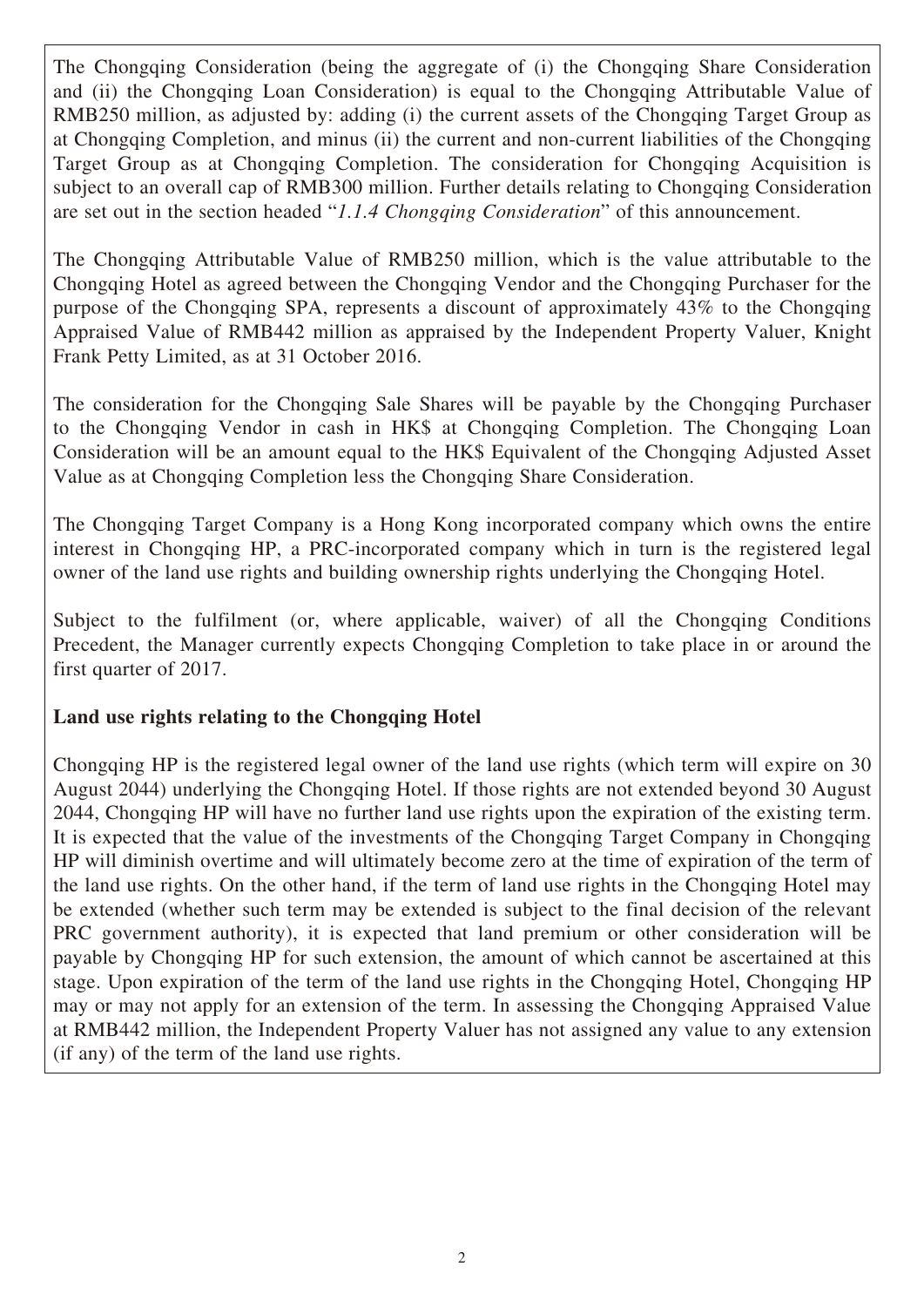## **Opinion of the Board, the Audit Committee and the Trustee**

Having regard to the reasons for, the terms of, and factors and other information in relation to the Chongqing Acquisition, the Board (including the independent non-executive Directors) and the Audit Committee consider that the Chongqing Acquisition and the terms of the Chongqing Transaction Documents (including the Chongqing Consideration) are consistent with the investment objectives and strategy of Hui Xian REIT and are being entered into in the ordinary and usual course of business and are at arm's length basis and on normal commercial terms, which are fair and reasonable and in the interests of the Unitholders, the independent Unitholders and Hui Xian REIT as a whole. The Board is also satisfied that the arrangements under the Chongqing Acquisition comply with the relevant requirements of the REIT Code and the Trust Deed, and no Unitholders' approval is required to approve such acquisition.

Based solely on the opinion of the Board and the information, confirmations and reports given by the Manager and other advisors to the Trustee having regard to its duties under the REIT Code and the Trust Deed, the Trustee is of the view that the Chongqing Acquisition is consistent with Hui Xian REIT's investment policy and is in compliance with the relevant requirements of the REIT Code and the Trust Deed, and no Unitholders' approval is required to approve such acquisition. The Trustee has no objection for the Manager to proceed with the Chongqing Acquisition.

## **THE CHENGDU ACQUISITION**

Hui Xian REIT has conditionally agreed to acquire 69% interest in the Chengdu Hotel through the acquisition of the Chengdu Target Company and the Huge Grace Loans. The Chengdu Hotel is a hotel currently known as "Sheraton Chengdu Lido Hotel 成都天府麗都喜來登飯店 ", located at No. 15, Section 1, Renmin Zhong Road, Chengdu, Sichuan Province, the PRC. The total consideration in respect of the Chengdu Acquisition is the aggregate of (i) the Chengdu Consideration under the Chengdu SPA, being RMB276 million, and (ii) the aggregate principal amount of the two Huge Grace Loans together with after tax accrued interests as at Chengdu Completion, subject to the Huge Grace Cap of (a) HK\$207 million (approximately RMB183 million) for the loan under Huge Grace Loan Agreement A if such cap amount is lower than the principal amount and after tax accrued interest at Chengdu Completion of such loan and (b) HK\$93 million (approximately RMB81 million) for the loan under Huge Grace Loan Agreement B if such cap amount is lower than the principal amount and after tax accrued interest at Chengdu Completion of such loan.

## **Chengdu SPA**

On 9 January 2017, the Chengdu Purchaser, a special purpose vehicle wholly-owned by Hui Xian REIT, entered into the Chengdu SPA with the Chengdu Vendor, a subsidiary of CKP and therefore a connected person of Hui Xian REIT by virtue of it being an associate of Hui Xian Cayman which is a significant holder of Hui Xian REIT, pursuant to which the Chengdu Vendor has conditionally agreed to sell and the Chengdu Purchaser has conditionally agreed to acquire the Chengdu Sale Share and the Chengdu Sale Loan at Chengdu Consideration, being RMB276 million. Further details relating to Chengdu Consideration are set out in the section headed "*2.1.4 Chengdu Consideration*" of this announcement.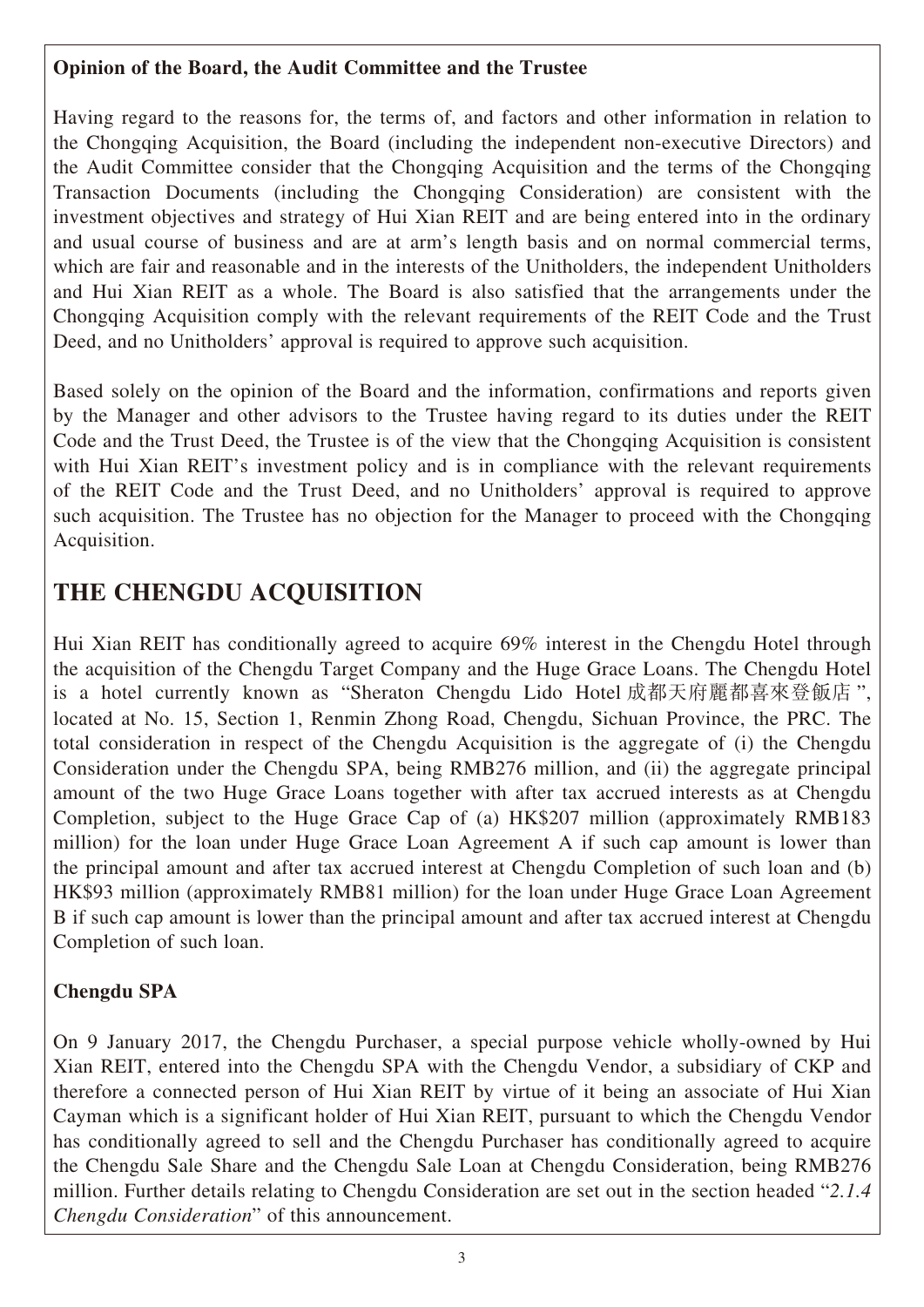The Chengdu Attributable Value of RMB642 million, which is the value attributable to 100% of the Chengdu Hotel as agreed between the Chengdu Vendor and the Chengdu Purchaser and one of the bases considered by the parties in determining the total consideration in respect of the Chengdu Acquisition, represents a discount of approximately 11% to the Chengdu Appraised Value of RMB720 million as appraised by the Independent Property Valuer, Knight Frank Petty Limited, as at 31 October 2016.

The consideration for the Chengdu Sale Loan is an amount equal to the principal amount of such loan as at Chengdu Completion, which will be payable by the Chengdu Purchaser to the Chengdu Vendor in cash in HK\$ at Chengdu Completion. The consideration for the Chengdu Sale Share is an amount equal to the HK\$ Equivalent of RMB276 million less the Chengdu Loan Consideration, which will also be payable by the Chengdu Purchaser to the Chengdu Vendor in cash at Chengdu Completion.

Chengdu Changtian, a sino-foreign co-operative joint venture enterprise established in the PRC, is the registered legal owner of the land use rights and building ownership rights underlying the Chengdu Hotel. Currently, the Chengdu Vendor, Chengdu Gongtou and Beijing Wondergrow are interested in 69%, 30% and 1% respectively of the registered capital and distributions of Chengdu Changtian.

The Chengdu Target Company, wholly-owned by the Chengdu Vendor, is recently incorporated, and was organized to facilitate the transactions relating to the Chengdu Acquisition. Currently, the Chengdu Target Company has not carried out any business. Pursuant to the Chengdu SPA, the Chengdu Acquisition is subject to conditions precedent including, among other things, the Chengdu Transfer Agreement having been entered into between the Chengdu Vendor, the Chengdu Target Company and the Chengdu Domestic Parties. It is expected that, immediately after completion of the Chengdu Transfer Agreement, the Chengdu Target Company will be a new foreign joint venture party of Chengdu Changtian and will be interested in 69% of the registered capital and distributions of Chengdu Changtian.

Subject to all of the Chengdu Conditions Precedent having been fulfilled or (where permitted as provided in the Chengdu SPA) waived on or before the Chengdu Long Stop Date, and subject to the fulfilment of the Chengdu Completion Conditions simultaneously with Chengdu Completion, the Manager currently expects Chengdu Completion to take place in or around the first quarter of 2017.

## **Proposed transfer of the Huge Grace Loans**

Huge Grace had pursuant to the Huge Grace Loan Agreements advanced to Chengdu Changtian the Huge Grace Loans. As at the date of the Chengdu SPA, the Huge Grace Loans in the aggregate principal amount together with after tax accrued interests of HK\$288,653,864 (approximately RMB254,015,400) remain outstanding.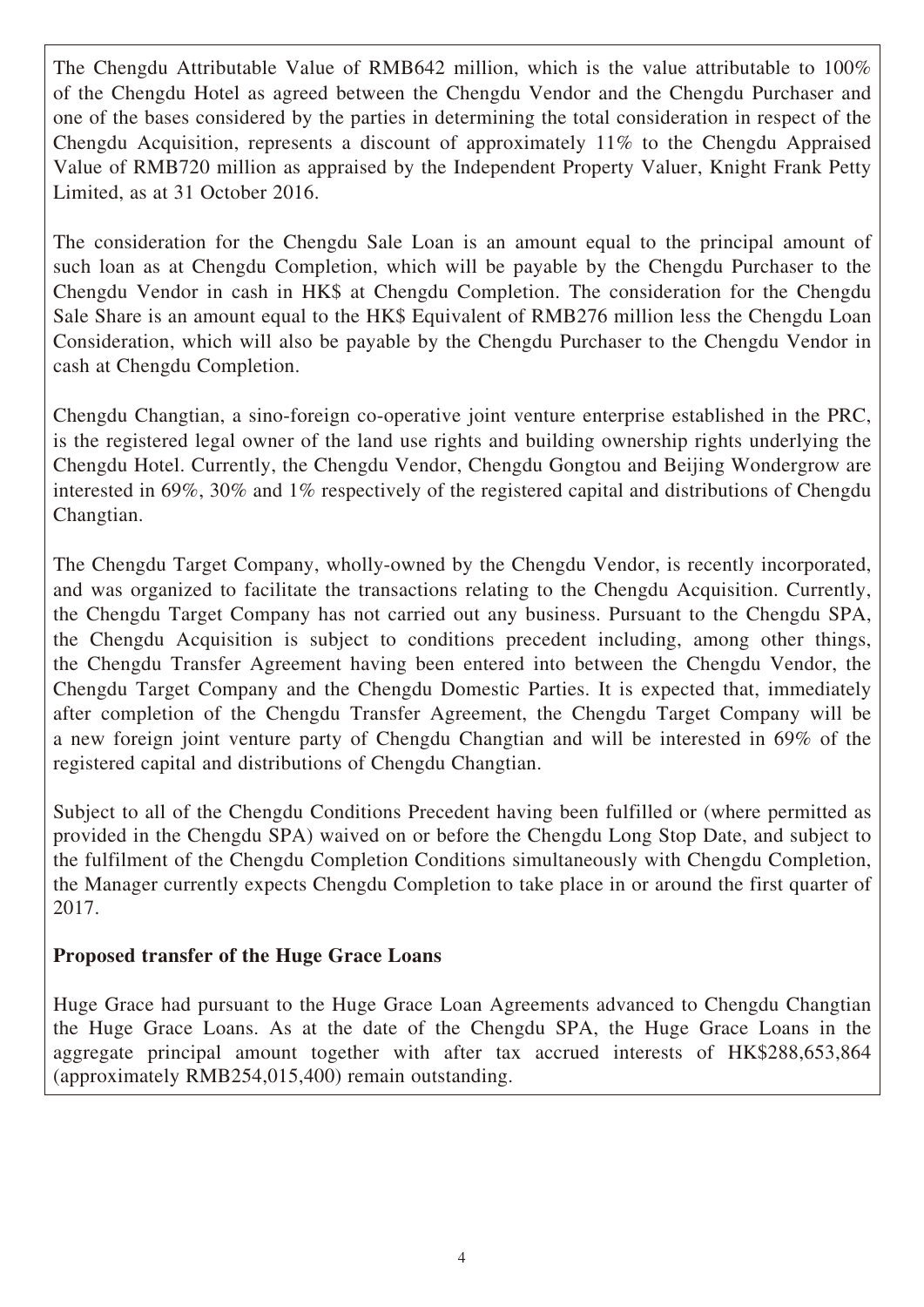The Chengdu Purchaser and Huge Grace had on 9 January 2017 entered into the Huge Grace Loans Initial Agreement pursuant to which Huge Grace and the Chengdu Purchaser had agreed and undertaken that subject to and simultaneous with completion of the Chengdu SPA, the Chengdu Vendor shall transfer and the Chengdu Purchaser shall purchase each of the Huge Grace Loans together with all accrued interests (the aggregate principal amount together with after tax accrued interests of the Huge Grace Loans as at the date of the Chengdu SPA was HK\$288,653,864 (approximately RMB254,015,400)) as well as all rights and obligations of Huge Grace under each of the Huge Grace Loan Agreements as at the date of completion of the Chengdu SPA on a dollar-to-dollar basis or (i) HK\$207 million (approximately RMB183 million) for the loan under Huge Grace Loan Agreement A if such cap amount is lower than the principal amount and after tax accrued interest at Chengdu Completion of such loan and (ii) HK\$93 million (approximately RMB81 million) for the loan under Huge Grace Loan Agreement B if such cap amount is lower than the principal amount and after tax accrued interest at Chengdu Completion of such loan, and each party shall, and Chengdu Vendor shall procure Chengdu Changtian to, enter into the relevant loan transfer agreements with Huge Grace upon Chengdu Completion in respect of such transfers. Transfer of the Huge Grace Loans shall take place simultaneously with the completion of the Chengdu SPA.

## **The Chengdu Changtian joint venture and Chengdu JV Documents**

Under the Chengdu JV Documents, the joint venture period of Chengdu Changtian was 50 years, expiring in 2048 (with a remaining term of about 31 years). The land use rights in the Chengdu Hotel are held by Chengdu Changtian and will expire on 17 January 2049. The building ownership rights in the Chengdu Hotel are also held by Chengdu Changtian. If those rights are not extended beyond 17 January 2049, Chengdu Changtian will have no further land use rights upon the expiration of the existing term. It is expected that the value of the investments of the Chengdu Target Company in Chengdu Changtian will diminish overtime and will ultimately become zero at the time of expiration of the term of the land use rights. On the other hand, if the term of land use rights in the Chengdu Hotel may be extended (whether such term may be extended is subject to the final decision of the relevant PRC government authority), it is expected that land premium or other consideration will be payable by Chengdu Changtian for such extension, the amount of which cannot be ascertained at this stage. Upon expiration of the term of the land use rights in the Chengdu Hotel, Chengdu Changtian may or may not apply for an extension of the term. In assessing the Chengdu Appraised Value at RMB720 million, the Independent Property Valuer has not assigned any value to any extension (if any) of the term of the land use rights.

Under the Chengdu JV Documents, after the expiration of the joint venture term (if such term is not further extended) in 2048, Chengdu Changtian will be dissolved and the remaining assets are to be distributed to the joint venture parties of Chengdu Changtian in proportion to their respective percentage interests in the registered capital of Chengdu Changtian (being 69% to the Chengdu Target Company, 30% to Chengdu Gongtou and 1% to Beijing Wondergrow, after completion of the Chengdu Transfer Agreement).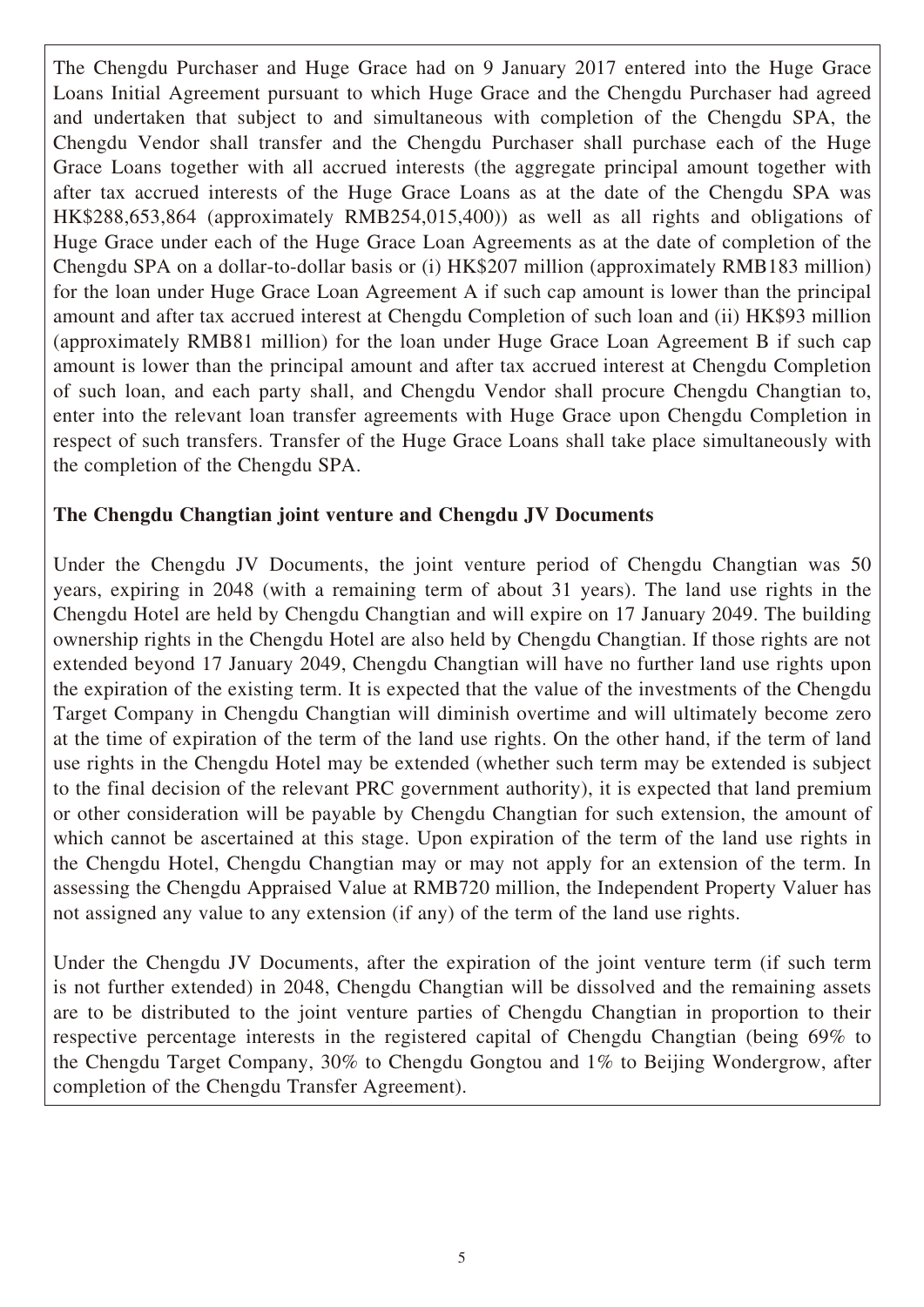## **Opinion of the Board, the Audit Committee and the Trustee**

Having regard to the reasons for, the terms of, and factors and other information in relation to the Chengdu Acquisition, the Board (including the independent non-executive Directors) and the Audit Committee consider that the Chengdu Acquisition and the terms of the Chengdu Transaction Documents (including the Chengdu Acquisition Consideration) are consistent with the investment objectives and strategy of Hui Xian REIT and are being entered into in the ordinary and usual course of business and are at arm's length basis and on normal commercial terms, which are fair and reasonable and in the interests of the Unitholders, the independent Unitholders and Hui Xian REIT as a whole. The Board is also satisfied that the arrangements of the Chengdu Acquisition comply with the relevant requirements of the REIT Code and the Trust Deed, and no Unitholders' approval is required to approve such acquisition.

Based solely on the opinion of the Board and the information, confirmations and reports given by the Manager and other advisors to the Trustee having regard to its duties under the REIT Code and the Trust Deed, the Trustee is of the view that the Chengdu Acquisition is consistent with Hui Xian REIT's investment policy and is in compliance with the relevant requirements of the REIT Code and the Trust Deed, and no Unitholders' approval is required to approve such acquisition. The Trustee has no objection for the Manager to proceed with the Chengdu Acquisition.

## **MANAGER'S ACQUISITION FEE**

Pursuant to the Trust Deed, the Manager will be entitled to receive the Manager's Chongqing Acquisition Fee of RMB2.5 million for the Chongqing Acquisition, as well as the Manager's Chengdu Acquisition Fee in the aggregate amount of: (i) approximately RMB2.76 million (relating to the Chengdu Target Company) and (ii) an amount of no more than HK\$3.0 million (approximately RMB2.6 million) (relating to the Huge Grace Loans) for the Chengdu Acquisition. The Manager has elected that the Manager's Chongqing Acquisition Fee and the Manager's Chengdu Acquisition Fee be paid entirely in the form of cash.

## **FINANCING AND EXPECTED DEBTS TO GROSS ASSETS VALUE RATIO**

The Manager currently expects that the Chongqing Consideration payable by Hui Xian REIT will be financed as to approximately 80% by new bank borrowings expected to be obtained prior to Chongqing Completion and as to approximately 20% by existing cash.

The Manager currently expects that the Chengdu Acquisition Consideration payable by Hui Xian REIT will be financed as to approximately 80% by new bank borrowings expected to be obtained prior to Chengdu Completion and as to approximately 20%, by existing cash.

Details of the estimated debts to gross asset value ratios of Hui Xian REIT with respect to the Acquisitions are set out in the section headed "*6.3 Expected debts to gross assets value ratio*" of this announcement.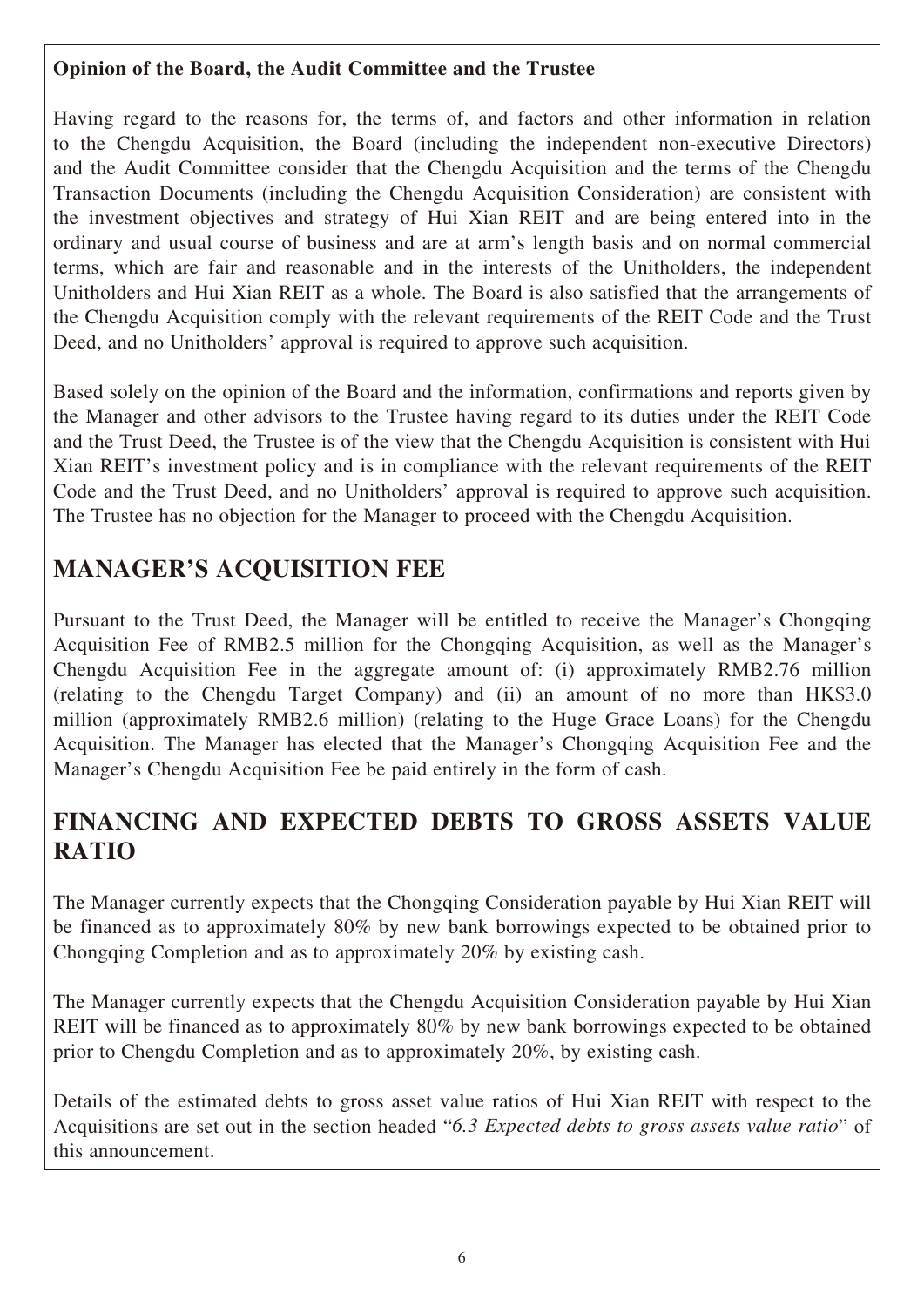## **IMPLICATIONS UNDER THE REIT CODE AND THE TRUST DEED**

## *The Acquisitions*

The Chongqing Vendor, the Chengdu Vendor and Huge Grace are all subsidiaries of CKP and therefore connected persons of Hui Xian REIT under the REIT Code by virtue of their being associates of Hui Xian Cayman, which is a significant holder of Hui Xian REIT. The Chongqing SPA and the transactions contemplated thereunder (including the entering into of the deed of assignment of the Chongqing Sale Loan and the Chongqing Deed of Tax Covenant) therefore constitute connected party transactions of Hui Xian REIT under the REIT Code.

The Chongqing Vendor, the Chengdu Vendor and Huge Grace are all subsidiaries of CKP and therefore connected persons of Hui Xian REIT under the REIT Code by virtue of their being associates of Hui Xian Cayman, which is a significant holder of Hui Xian REIT. The Chongqing SPA, Chengdu SPA and the transactions contemplated thereunder and the Huge Grace Loans Initial Agreement therefore constitute connected party transactions of Hui Xian REIT under the REIT Code.

Since (i) the maximum amount payable by the Chongqing Purchaser to the Chongqing Vendor under the Chongqing SPA, (ii) the Chengdu Consideration and (iii) the maximum amount payable by the Chengdu Purchaser to Huge Grace as referred to in the Huge Grace Loans Initial Agreement, are in aggregate less than 5% of the latest audited NAV of Hui Xian REIT as disclosed in the annual report of Hui Xian REIT for the financial year ended 31 December 2015, in accordance with 8.9 of the REIT Code, no Unitholders' approval is required for the Acquisitions.

## *The Transitional Chongqing Hotel Management Agreement*

As Harbour Plaza Management, being a subsidiary of CKP and therefore a connected person of Hui Xian REIT under the REIT Code by virtue of it being an associate of Hui Xian Cayman, which is a significant holder of Hui Xian REIT, the Transitional Chongqing Hotel Management Agreement (when entered into) and the transaction contemplated thereunder will be a connected party transaction of Hui Xian REIT after Chongqing Completion. Hui Xian REIT will comply with the relevant disclosure requirements under the REIT Code as and when the Transitional Chongqing Hotel Management Agreement is entered into.

## *Waivers from strict compliance with certain provisions of the REIT Code*

The Manager had in connection with the Acquisitions applied to the SFC for waivers from compliance with certain provisions of the REIT Code. Details of such waiver applications are set out in the section headed "*7. Implications under the REIT Code and the Trust Deed*" of this Announcement.

**Completion of each of the Acquisitions are subject to and conditional upon satisfaction of certain conditions (as set out in sections headed "***1.1.6 Chongqing Conditions Precedent***", "***2.1.6 Chengdu Conditions Precedent***" and "***2.1.7 Chengdu Completion Conditions***" respectively), and accordingly, may or may not complete. Unitholders and potential investors are reminded to exercise caution when dealing in the Units.**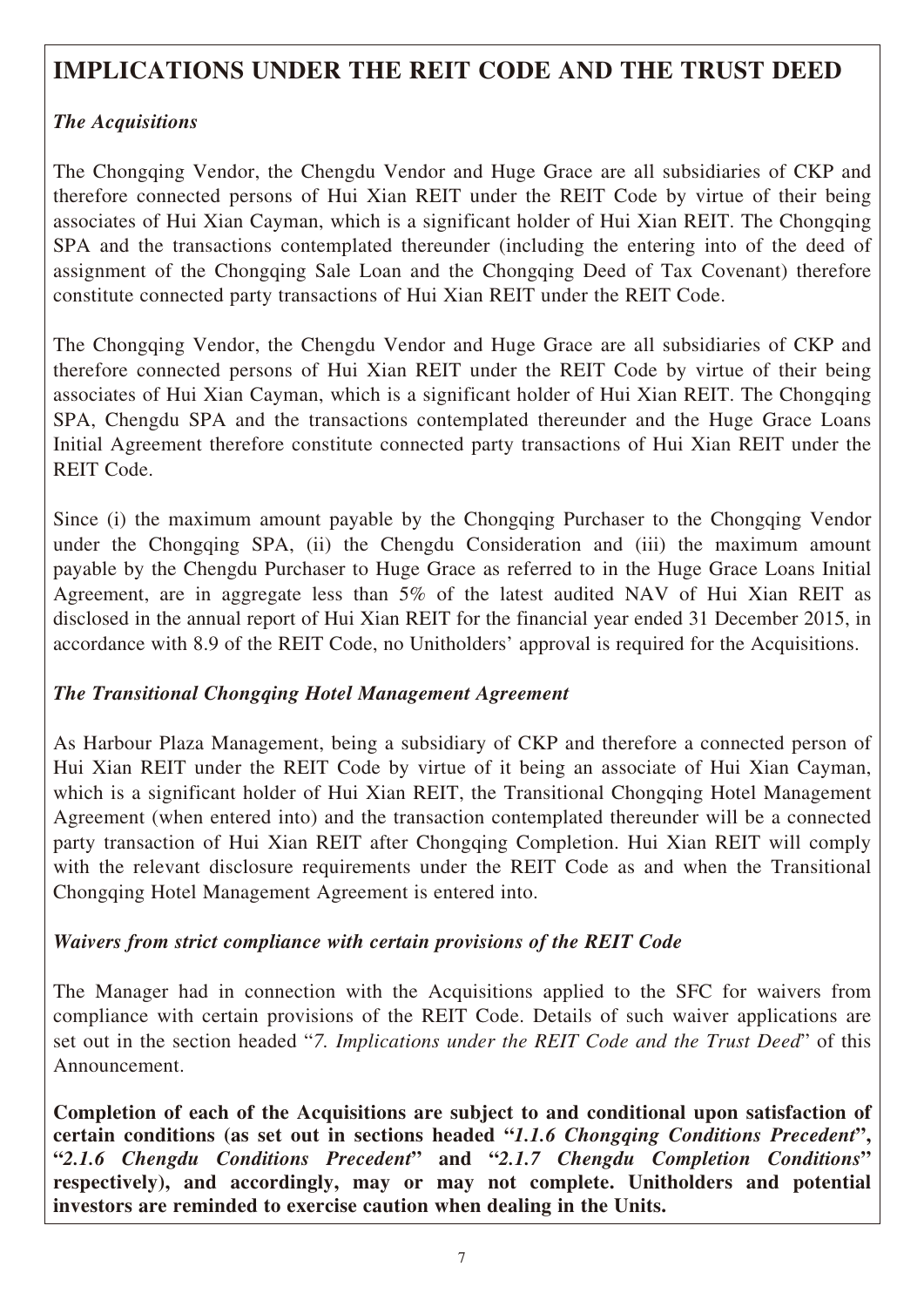## **1. THE CHONGQING ACQUISITION**

Hui Xian REIT has conditionally agreed to acquire the entire interest in the Chongqing Hotel through the acquisition of the Chongqing Target Company and the Chongqing Purchaser entered into the Chongqing SPA with the Chongqing Vendor on 9 January 2017. The Chongqing Hotel is a hotel currently known as "Harbour Plaza Chongqing 重慶海逸酒店 ", which is located at No. 68 Zourong Road, Yuzhong District, Chongqing, the PRC. More information of the terms and conditions of the Chongqing Acquisition and information on the Chongqing Hotel and the Chongqing Target Group are set out in the sections headed "*1.1. Key terms of the Chongqing SPA*" and "*1.2 Information relating to the Chongqing Hotel and the Chongqing Target Group*" below.

## **1.1 Key terms of the Chongqing SPA**

## *1.1.1 Date*

9 January 2017

## *1.1.2 Parties*

- (i) the Chongqing Purchaser, a special purpose vehicle wholly-owned by Hui Xian REIT (as purchaser); and
- (ii) the Chongqing Vendor (as vendor).

The Chongqing Vendor is a subsidiary of CKP and therefore a connected person of Hui Xian REIT under the REIT Code by virtue of it being an associate of Hui Xian Cayman, a significant holder of Hui Xian REIT.

Given that the Chongqing Vendor is a wholly-owned subsidiary of CKP, which is a substantial listed company, the Manager believes that the Chongqing Vendor will have sufficient resources to indemnify the Chongqing Purchaser in respect of claims made against the Chongqing Vendor under the Chongqing Transaction Documents. The Manager is therefore of the view that although there is no guarantor to guarantee Chongqing Vendor's obligations and liabilities under the Chongqing SPA, the Chongqing Purchaser's rights under the Chongqing SPA are still sufficiently protected.

## *1.1.3 Subject matter of the Chongqing Acquisition*

Pursuant to the Chongqing SPA, the Chongqing Purchaser conditionally agreed to acquire from the Chongqing Vendor:

- (a) the Chongqing Sale Shares, representing all the issued shares of the Chongqing Target Company; and
- (b) the benefit of and interest in the Chongqing Sale Loan.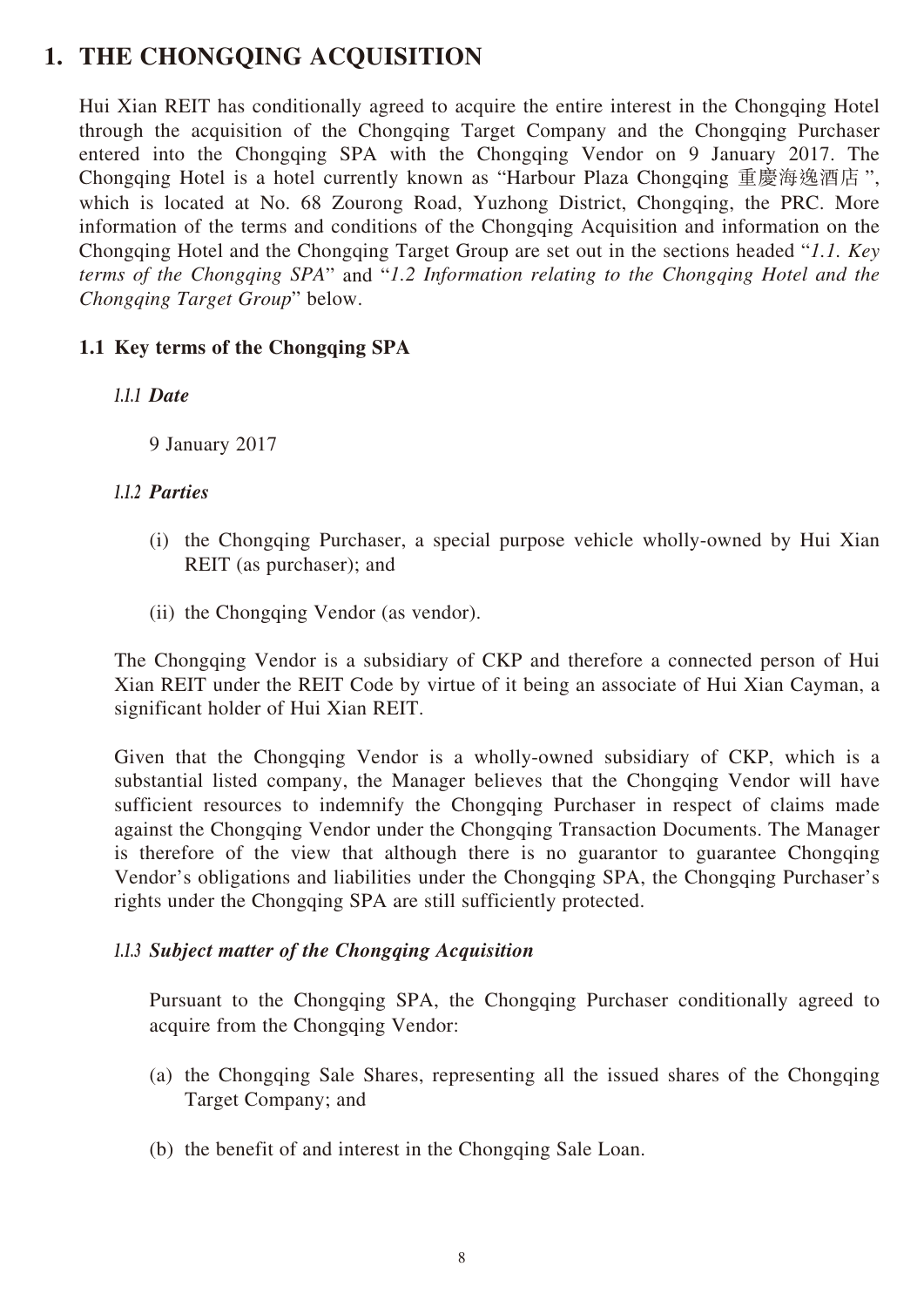The Chongqing Target Company owns the entire interest in Chongqing HP, which in turn owns the Chongqing Hotel. Please refer to the section titled "*1.2 Information relating to the Chongqing Hotel and the Chongqing Target Group*" below for further information of Chongqing Target Company, Chongqing HP, and the Chongqing Hotel. The Chongqing Sale Loan is the aggregate amount outstanding and owing by the Chongqing Target Company to the Chongqing Vendor as at the date of the Chongqing SPA and as at Chongqing Completion.

## *1.1.4 Chongqing Consideration*

The total consideration in respect of the Chongqing Acquisition (the "**Chongqing Consideration**") is the aggregate of:

- (i) the consideration for the sale and purchase of the Chongqing Sale Shares (the "**Chongqing Share Consideration**"), being HK\$5,000,000 (approximately RMB4,400,000), which will be payable by the Chongqing Purchaser to the Chongqing Vendor in cash in HK\$ in full at Chongqing Completion; and
- (ii) the consideration for the assignment of the benefit of and interest in the Chongqing Sale Loan (the "**Chongqing Loan Consideration**"), which will be an amount equal to the HK\$ Equivalent of the Chongqing Adjusted Asset Value as at Chongqing Completion less the Chongqing Share Consideration;

and is subject to the Chongqing Overall RMB Cap of RMB300 million (as defined below).

The amount of the Chongqing Consideration (being the aggregate of the Chongqing Share Consideration and the Chongqing Loan Consideration) is equal to the Chongqing Adjusted Asset Value and will be determined by the following formula, subject to the Chongqing Overall RMB Cap:

Chongging Adjusted Asset Value = 
$$
CAV + CA - L
$$

where:

"CAV" refers to the Chongqing Attributable Value of RMB250 million;

"CA" refers to the current assets of the Chongqing Target Group as at Chongqing Completion (such as all receivables (but excluding receivables of the Chongqing Target Group as at Chongqing Completion which are in the nature of amortisation for rent free periods under tenancies and licences) from the operation of the Chongqing Target Group Companies, all refundable utility and other deposits placed with relevant authorities or suppliers in connection with the operation of the Chongqing Target Group Companies, all cash and deposits at bank, all prepaid operating expenses and all inventories and, for the avoidance of doubt, excluding the carrying value of the Chongqing Hotel); and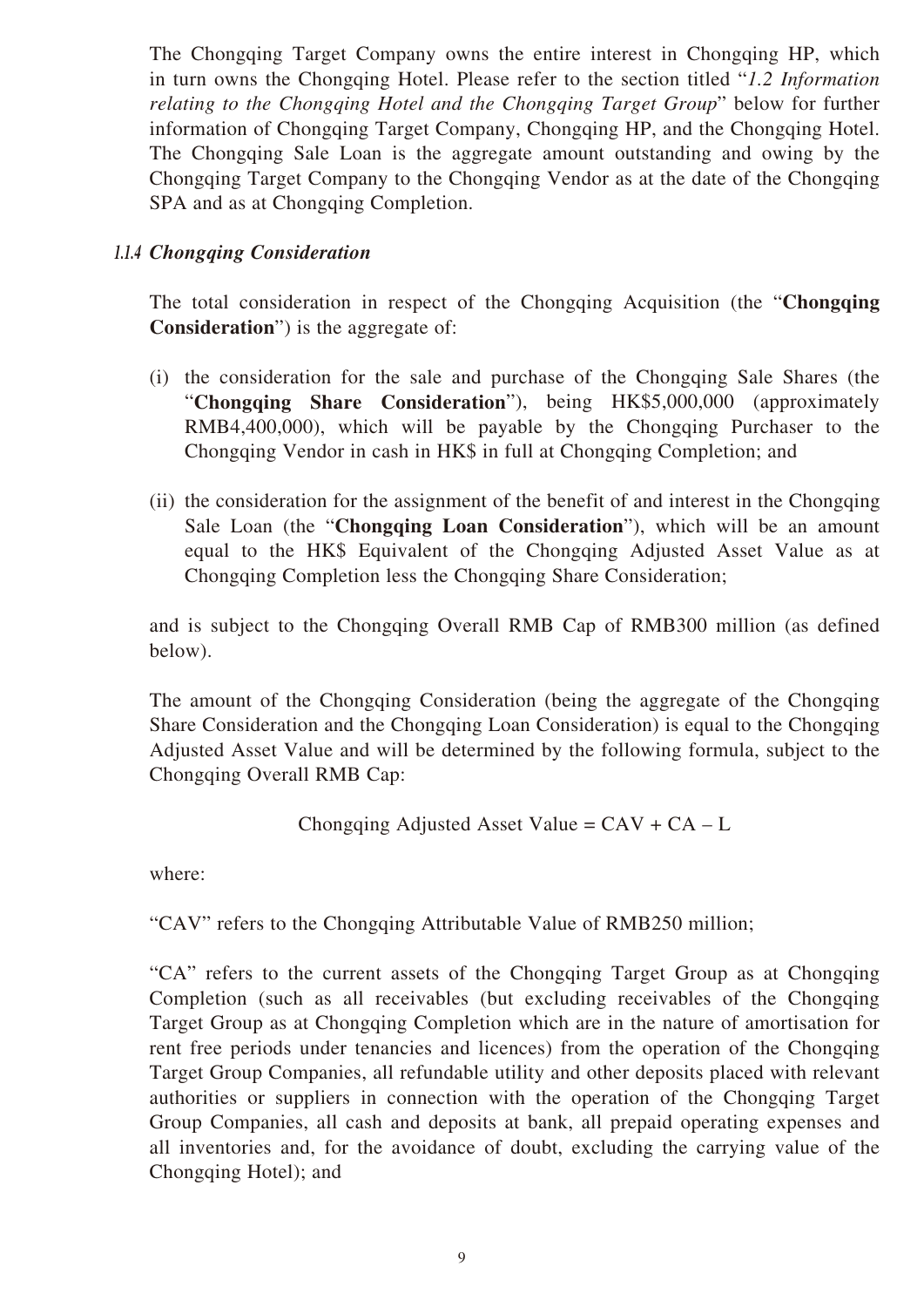"L" refers to the current and non-current liabilities of the Chongqing Target Group as at Chongqing Completion (such as all security deposits in relation to the Chongqing Hotel (excluding such deposits already forfeited as other income), all rental/licence fees received in advance in relation to the Chongqing Hotel, all payment due to creditors and accruals of property and other relevant expenses in relation to the operation of the Chongqing Target Group Companies, all deferred tax liabilities (other than those in relation to the revaluation of the Chongqing Hotel and the depreciation allowance of the Chongqing Hotel), all provision for taxation (including provision for withholding tax on dividend distributions, if any) and the Chongqing Employment Provision, but excluding the Chongqing Sale Loan).

The Manager expects that other than the Chongqing Hotel, the assets and liabilities of the Chongqing Target Group at Chongqing Completion would mainly consist of cash, advanced rental payments and tenants' deposits, which are the usual assets and liabilities of a property holding and leasing company, which the Manager considers not material for disclosure.

The Chongqing Attributable Value of RMB250 million, which is a value attributable to the Chongqing Hotel as agreed between the Chongqing Vendor and the Chongqing Purchaser for the purpose of the Chongqing SPA, represents a discount of approximately 43% to the Chongqing Appraised Value of RMB442 million as at 31 October 2016 as appraised by the Independent Property Valuer. The Chongqing Consideration and the Chongqing Attributable Value have been determined on the basis of commercial and arm's length negotiations between the parties, taking into account the information and particulars relating to the Chongqing Hotel, the Chongqing Appraised Value and the terms of the Chongqing SPA.

#### *Payment of Chongqing Consideration*

As mentioned above, the Chongqing Consideration (being the aggregate of (1) the Chongqing Share Consideration, which is fixed at HK\$5,000,000, and (2) the Chongqing Loan Consideration) is equal to the Chongqing Adjusted Asset Value, subject to the Chongqing Overall RMB Cap. At Chongqing Completion, the Chongqing Purchaser shall pay the Chongqing Vendor (i) the "Initial Chongqing Loan Consideration" (as defined below)(being the initial amount of the Chongqing Loan Consideration, which will be subject to adjustment as set out in (II) below) and (ii) the Chongqing Share Consideration of HK\$5,000,000 (approximately RMB4,400,000). After Chongqing Completion, based on the "Chongqing Certified Sum" (as defined below) to be provided by the Chongqing Certifying Accountants, either the Chongqing Vendor or the Chongqing Purchaser (as the case may be) will be required to pay the other party the difference between the amount of Initial Chongqing Loan Consideration and the Chongqing Certified Sum (details of which please refer to (II) below).

(I) Prior to Chongqing Completion and at Chongqing Completion

The Chongqing Vendor will arrange for the Chongqing Target Company to provide to the Chongqing Purchaser prior to Chongqing Completion a pro forma consolidated balance sheet of the Chongqing Target Group as at the date of Chongqing Completion (the "**Pro Forma Chongqing Completion Balance Sheet**") based on: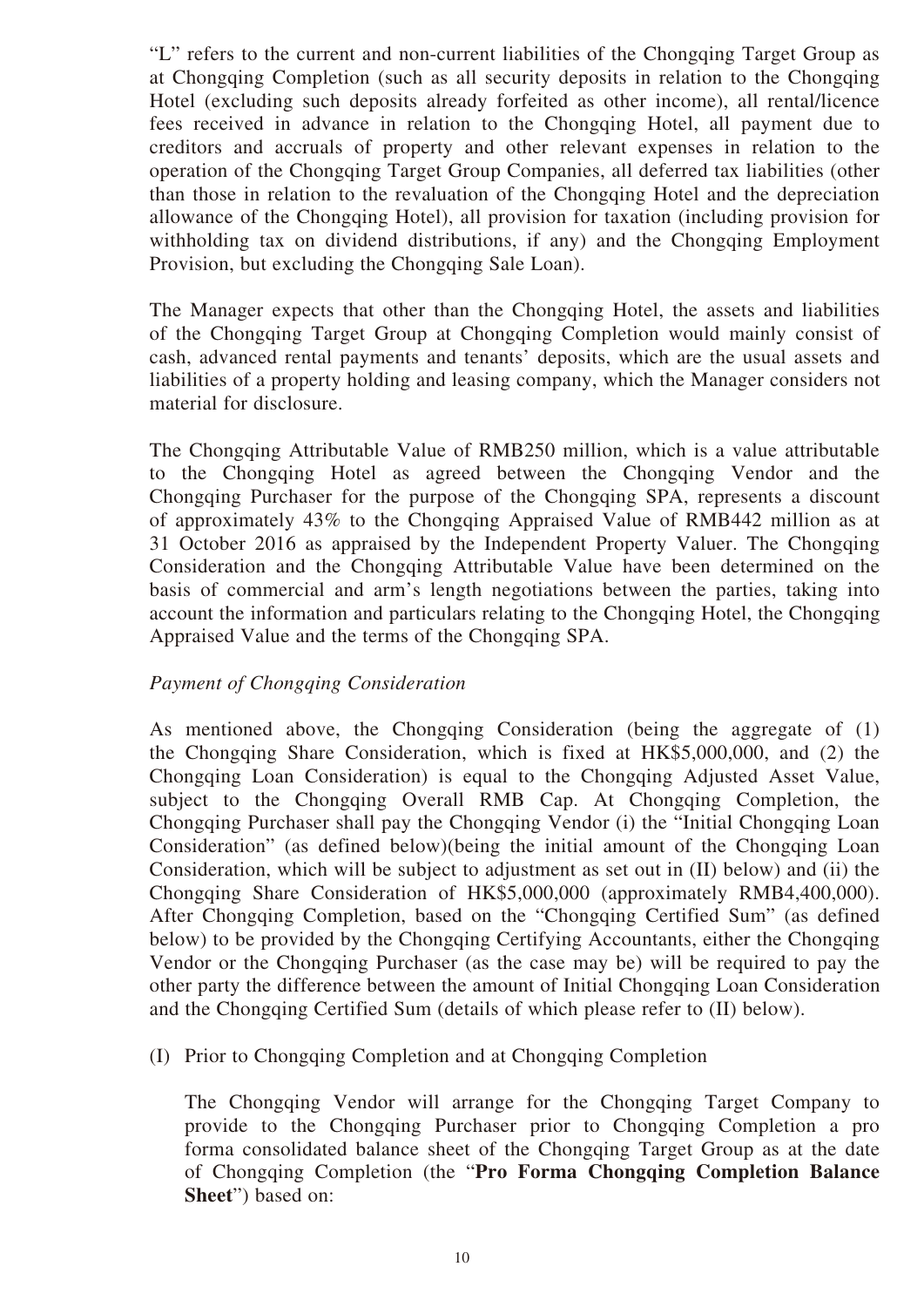- (a) the management accounts of each of the Chongqing Target Group Companies as at, and the income statement of Chongqing HP (the "**Pro Forma Chongqing HP Completion Income Statement**") for the period from 1 January 2016 to the last date of, the latest month end preceding the due date for such delivery (the "**Original Chongqing Pro Forma Date**"); or
- (b) if the due date for such delivery falls on or before the 20th day of a month, then the management accounts of each of the Chongqing Target Group Companies as at, and the income statement of Chongqing HP for the period from 1 January 2016 to, the month end day preceding the Original Chongqing Pro Forma Date.

The Pro Forma Chongqing Completion Balance Sheet will state the Chongqing Adjusted Asset Value as at the date of Chongqing Completion (the "**Pro Forma Chongqing Adjusted Asset Value**"), after taking into account a number of agreed adjustments (being items agreed to be included or excluded as assets and liabilities as set out in the formula for calculating the Chongqing Adjusted Asset Value above). The items in the Pro Forma Chongqing HP Completion Income Statement shall be extracted from the corresponding items in the management accounts of the Chongqing Target Group Companies and the income statement Chongqing HP as mentioned above.

Pursuant to the Chongqing SPA, the Pro Forma Chongqing Completion Balance Sheet and the audited Chongqing Completion Balance Sheet (collectively, the "**Chongqing Completion Accounts**"), based on which the Pro Forma Chongqing Adjusted Asset Value and the Chongqing Adjusted Asset Value will be derived from, will follow the accounting policies of the Chongqing Target Company for the year ended 31 December 2015.

At Chongqing Completion, the Chongqing Purchaser shall pay the Chongqing Vendor an amount equal to the HK\$ Equivalent (calculated as at the 5th Business Day before the date of Chongqing Completion) of (i) the Pro Forma Chongqing Adjusted Asset Value less the Chongqing Share Consideration as an initial amount of the Chongqing Loan Consideration (such amount referred to as the "**Initial Chongqing Loan Consideration**") and (ii) the Chongqing Share Consideration of HK\$5,000,000 (approximately RMB4,400,000).

(II) After Chongqing Completion

Within 150 days after Chongqing Completion, the Chongqing Vendor will prepare the Chongqing Completion Balance Sheet, which will be audited by the Chongqing Certifying Accountants.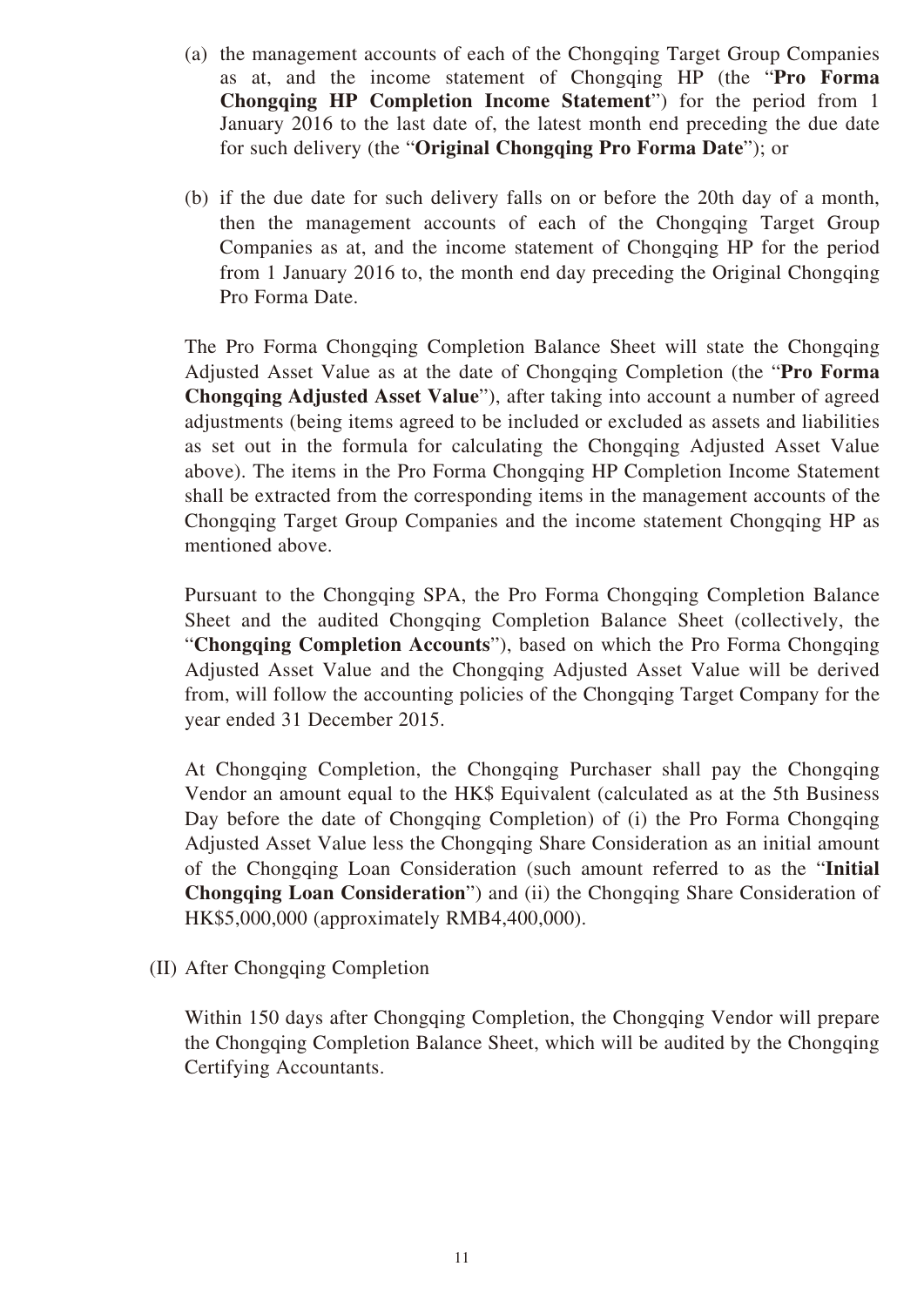The Chongqing Certifying Accountants will provide a certified statement (the "**Chongqing Certified Statement**") of the amount equal to the HK\$ Equivalent on the date of Chongqing Completion of the Chongqing Adjusted Asset Value as at the date of Chongqing Completion less the Chongqing Share Consideration (the "**Chongqing Certified Sum**"), on the basis of which:

- (a) if the Chongqing Certified Sum is higher than the Initial Chongqing Loan Consideration, the Chongqing Purchaser will pay to the Chongqing Vendor an amount equal to the excess amount; and
- (b) if the Chongqing Certified Sum is lower than the Initial Chongqing Loan Consideration, the Chongqing Vendor will refund to the Chongqing Purchaser an amount equal to the shortfall amount.

In addition to the above,

- (1) if the RMB Equivalent as at the date of Chongqing Completion of the Chongqing Certified Sum and the Chongqing Share Consideration in aggregate exceeds or equals to RMB300 million (the "**Chongqing Overall RMB Cap**"), then the Chongqing Purchaser will only be required to pay to the Chongqing Vendor an amount in HK\$ equal to the excess of the HK\$ Equivalent as at the date of Chongqing Completion of the Chongqing Overall RMB Cap over the aggregate of the Initial Chongqing Loan Consideration and the Chongqing Share Consideration, and the amount of the Chongqing Consideration shall be limited accordingly; and
- (2) if the RMB Equivalent as at the date of Chongqing Completion of the Chongqing Certified Sum and the Chongqing Share Consideration in aggregate is less than the Chongqing Overall RMB Cap, then the maximum amount payable by the Chongqing Purchaser to the Chongqing Vendor as mentioned in paragraph (a) above will be limited to an amount in HK\$ equal to the excess of the HK\$ Equivalent as at the date of Chongqing Completion of the Chongqing Overall RMB Cap over the aggregate of the Initial Chongqing Loan Consideration and the Chongqing Share Consideration, and the amount of the Chongqing Consideration shall be limited accordingly.

The Manager will announce the respective amounts of the Initial Chongqing Loan Consideration and the Chongqing Certified Sum after the relevant amount has been finalised.

## *1.1.5 Chongqing Completion*

The Chongqing Acquisition is to be completed on 28 February 2017 or such other date as may be agreed between the Chongqing Vendor and the Manager pursuant to the Chongqing SPA.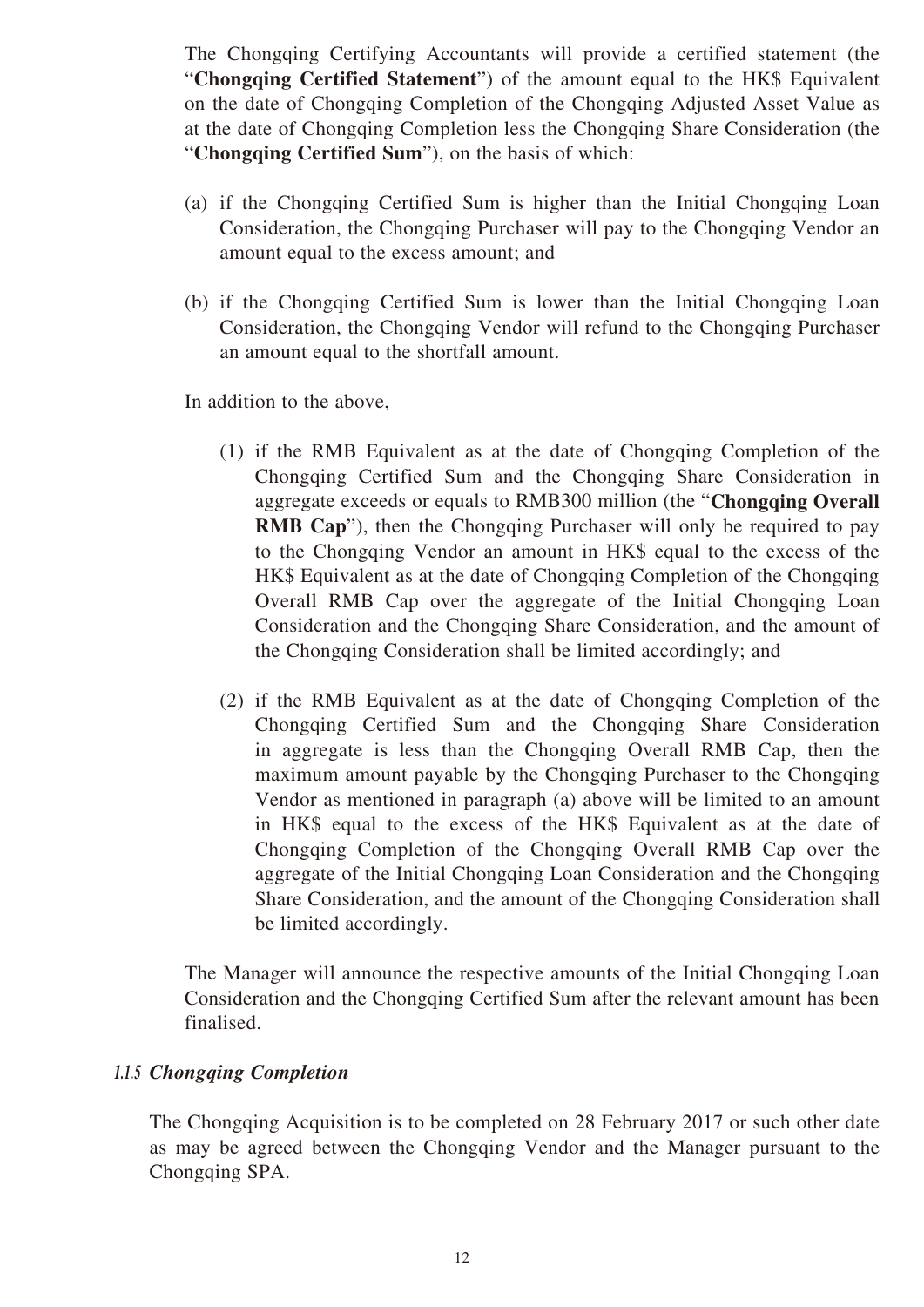The Manager currently expects that Chongqing Completion will take place in or around the first quarter of 2017, of which Unitholders will be informed by way of an announcement as soon as practicable after Chongqing Completion.

## *1.1.6 Chongqing Conditions Precedent*

Chongqing Completion is conditional upon the fulfilment (or waiver) of a number of Chongqing Conditions Precedent, which are summarised below:

- (a) obtaining the relevant confirmation or waivers from the SFC in respect of the numbers of layers of special purpose vehicles of Hui Xian REIT for the purpose of holding the Chongqing Hotel and the direct employment of employees by Chongqing HP after completion of the Chongqing Acquisition, as described in the sections headed "*7.2 Waiver in respect of direct employment arrangements of Chongqing HP and the Chongqing Target Company after Chongqing Completion*" and "*7.4 Submission in relation to the number of layers of Special Purpose Vehicles*" of this announcement; and
- (b) the licences, authorisations, orders, grants, confirmations, consents, permissions, registrations and other approvals necessary (if any) for or in respect of the Chongqing Acquisition and the Chongqing Transaction Documents (and the transactions thereunder) having been obtained from third parties (including governmental or official authorities, courts or other regulatory bodies) on terms reasonably satisfactory to the Manager, and such licences, authorisations, orders, grants, confirmations, consents, permissions, registrations and other approvals remaining in full force and effect.

Under the Chongqing SPA, the Chongqing Conditions Precedent in item (a) above cannot be waived. The Chongqing Purchaser may (to the extent permitted by the REIT Code, the Listing Rules and other applicable laws, rules and regulations) in its absolute discretion at any time before Chongqing Completion waive in whole or in part the Chongqing Conditions Precedent described in (b) above by notice in writing to the Chongqing Vendor.

If any of the Chongqing Conditions Precedent is not fulfilled or waived by the Chongqing Purchaser on or before the Chongqing Long Stop Date, the Chongqing SPA will lapse and be of no further effect.

## *1.1.7 Termination rights*

If, at any time on or before Chongqing Completion, certain specified government acquisition or resumption event occurs in respect of the whole or any material part of the land use rights or building ownership rights of or relating to the Chongqing Hotel, the Chongqing Purchaser may in its absolute discretion (i) terminate the Chongqing SPA or (ii) elect to effect Chongqing Completion (such Chongqing Completion will be subject to compliance with the REIT Code and obtaining the SFC's approval and/ or waiver (if required)) subject to an adjustment to the Chongqing Adjusted Asset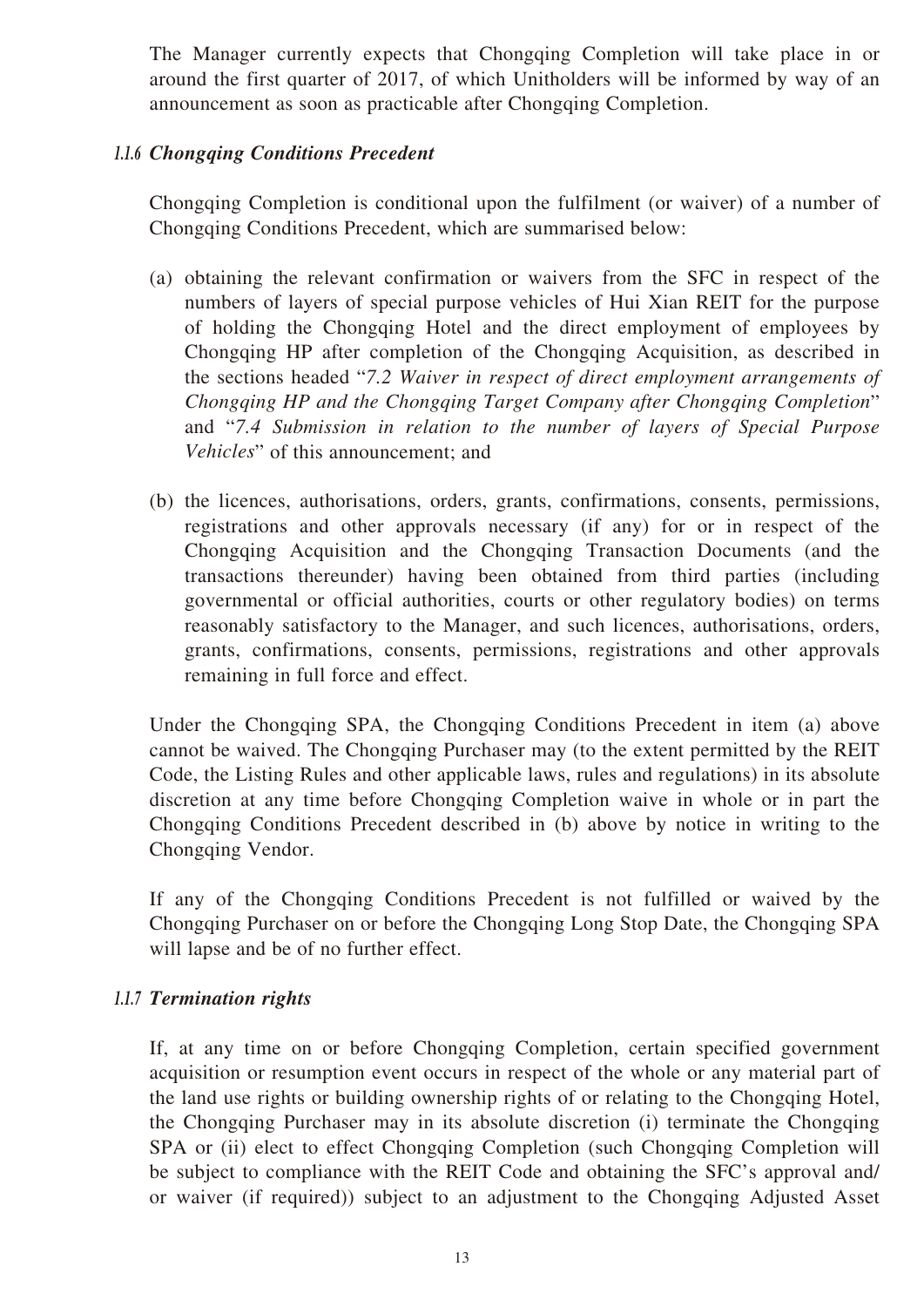Value payable which shall take into account the diminution in value of the Chongqing Hotel caused by the aforementioned acquisition or resumption event concerned, and all the compensation, allowance or other fees recovered or recoverable from the relevant government authority in respect of the aforementioned acquisition or resumption event concerned.

If prior to Chongqing Completion any of the warranties was, when given, or will be or would be, at Chongqing Completion, not complied with or otherwise untrue or misleading in any material respect, and which will have a material adverse effect on the financial condition, earnings, business, undertaking or assets of the Chongqing Target Group and/or on the Chongqing Hotel (in each case, taken as whole), the Chongqing Purchaser may terminate the Chongqing SPA. Accordingly, in the event that Chongqing HP does not have good title to the Chongqing Hotel, the Chongqing Purchaser will be able to terminate the Chongqing SPA notwithstanding that good title to the Chongqing Hotel is not a condition precedent to the Chongqing Acquisition.

#### *1.1.8 Representations, warranties and indemnities*

The Chongqing SPA contains certain customary representations and warranties given by the Chongqing Vendor in respect of the Chongqing Sale Shares and the Chongqing Sale Loan and in respect of the Chongqing Target Group and the Chongqing Hotel. Such representations and warranties include, among others, that: (i) the Chongqing Sale Shares and the Chongqing Sale Loan are, and will at Chongqing Completion be, legally and beneficially owned by the Chongqing Vendor free from all encumbrances; (ii) Chongqing HP is at the date of the Chongqing SPA, and will at Chongqing Completion be the sole registered legal owner of the land use rights and building ownership rights underlying the Chongqing Hotel free from all encumbrances save for the tenancies; (iii) Chongqing HP has a good title to the whole of the Chongqing Hotel; and (iv) the Chongqing Hotel is in good and substantial repair and condition in all material respects and is fit for purpose for which it is presently used. The Manager is satisfied that the warranties and indemnities contained in the Chongqing SPA sufficiently protect the interests of Hui Xian REIT and the Unitholders as a whole in respect of potential claims.

#### *1.1.8.1 Limitation period for claims*

No claim ("**Chongqing Relevant Claim**") involving or relating to a breach of any of the representations and warranties given by the Chongqing Vendor ("**Chongqing Warranties**") shall be brought by the Chongqing Purchaser against the Chongqing Vendor under or in respect of any of the Chongqing Warranties unless written notice of the Chongqing Relevant Claim has been given to the Chongqing Vendor on or before the end of the Chongqing Limitation Period after the date of Chongqing Completion, with "**Chongqing Limitation Period**" being two years, save and except that:

(a) if the Chongqing Relevant Claim is made in connection with the Chongqing Warranties relating to tax or any of them, the Chongqing Limitation Period shall be seven years; and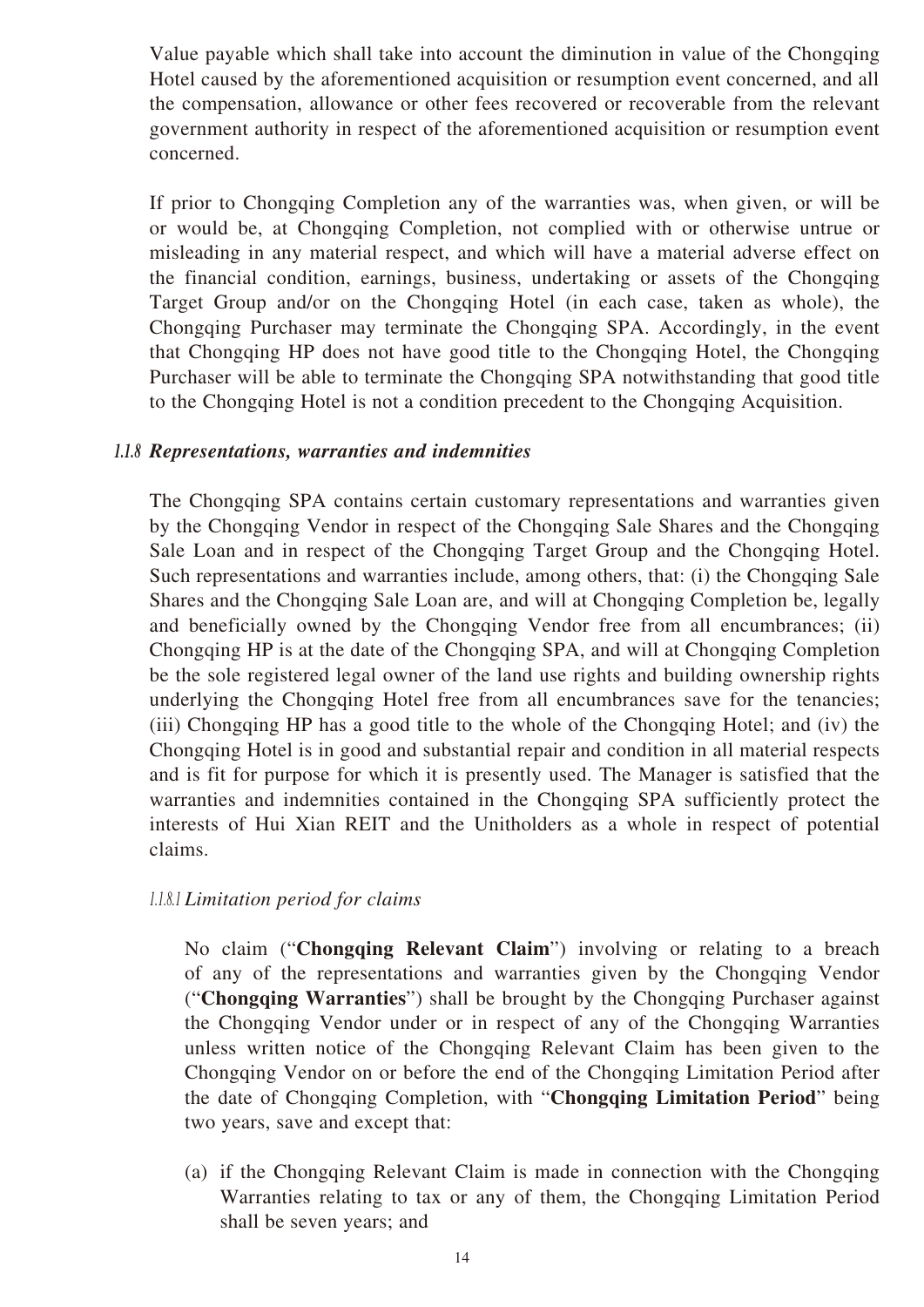(b) no claim shall be brought by the Chongqing Purchaser against the Chongqing Vendor under or in respect of the Circular 698 and Bulletin 7 Obligations relating to Chongqing Acquisition unless written notice of the claim has been given to the Chongqing Vendor on or before the expiry of ten years after the date of Chongqing Completion.

## *1.1.8.2 Limitation of amounts*

The aggregate liability of the Chongqing Vendor in respect of all claims under or in connection with the Chongqing Transaction Documents is subject to a maximum amount equal to the Chongqing Consideration or the Chongqing Overall RMB Cap, whichever is lower (being the actual total consideration to be paid by the Chongqing Vendor under Chongqing SPA).

The above limitation period and limits of claims are considered by the Manager as acceptable, on normal commercial terms following arm's length negotiations between the relevant parties, fair and reasonable, and are in the interests of Hui Xian REIT and the Unitholders as a whole.

Under the Chongqing SPA, no claim shall be brought by any party against any other party to the Chongqing SPA relating to any breach of the Chongqing Warranties unless (a) each single intended Chongqing Relevant Claim exceeds RMB100,000 or its equivalent in other currency or currencies and (b) the Chongqing Relevant Claims in aggregate exceeds RMB500,000 or its equivalent in other currency or currencies, in which case that party shall be liable for the whole amount of the claim or claims and not only for the excess over RMB100,000, however such limitation will not apply to any claim in respect of or otherwise relating to the Chongqing Employment Liabilities, the warranties given by the Chongqing Vendor under the Chongqing SPA in relation to employment matters or the Circular 698 and Bulletin 7 Obligations relating to Chongqing Acquisition.

## *1.1.9 Chongqing Deed of Tax Covenant*

Under the Chongqing SPA, the Chongqing Vendor is required to deliver to the Chongqing Purchaser the Chongqing Deed of Tax Covenant at Chongqing Completion, under which the Chongqing Vendor covenants to indemnify the Chongqing Purchaser of (among others):

(a) any liability to taxation (including but not limited to profits tax, enterprise income tax, stamp duty, rates, penalties and others) falling on any Chongqing Target Group Companies or in respect of the Chongqing Hotel resulting from or by reference to any transactions, events, matters or things that occurred or effected on or before the date of the Chongqing Deed of Tax Covenant or in respect of any gross receipts, income, profits or gains earned, accrued, received by any Chongqing Target Group Company on or before the date of the Chongqing Deed of Tax Covenant;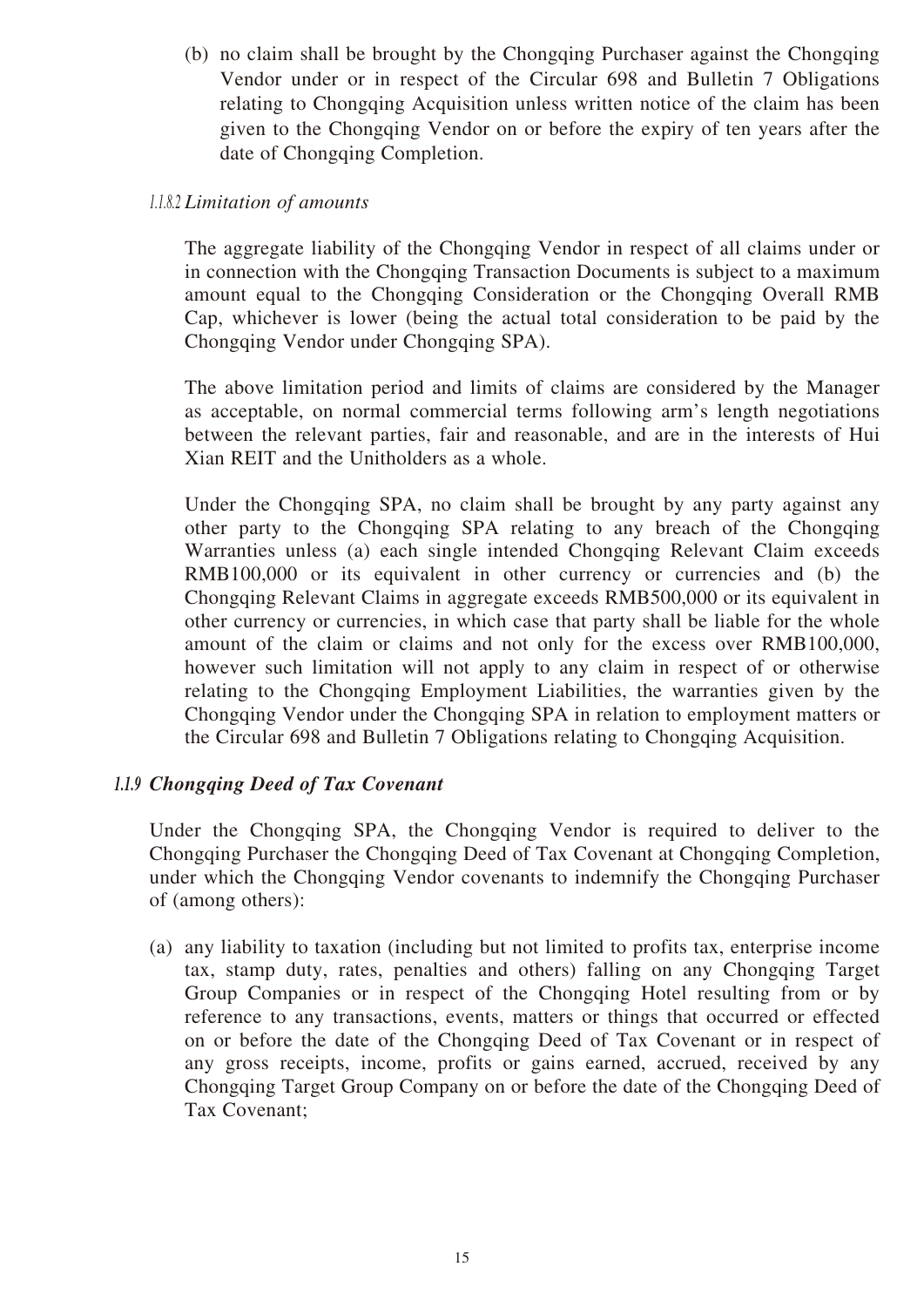- (b) any and all liability of any Chongqing Target Group Companies for or in respect of taxation resulting from or in connection with the transfer of any Chongqing Sale Shares or assignment of any benefit of and interest in the Chongqing Sale Loan or any part thereof (including but not limited to any tax liabilities and any amounts which may be charged or imposed by any PRC tax authorities on any Chongqing Target Group Companies pursuant to or in connection with Circular 698 and Bulletin 7 (AA) as they were in force at the date of Chongqing Completion or (BB) as they are deemed to have been in force at the date of Chongqing Completion by virtue of an amendment to or re-enactment of Circular 698 and/or Bulletin 7 issued after the date of Chongqing Completion); and
- (c) any losses and any reasonable costs (including all legal and professional costs) and expenses properly incurred and payable by the Chongqing Target Group Companies or the Chongqing Purchaser in connection with any tax liability giving rise to a claim under the Chongqing Deed of Tax Covenant.

The Manager envisages that there will not be any liability for stamp duty on any Chongqing Target Group Companies for or in respect of taxation resulting from or in connection with the transfer of any Chongqing Sale Shares or assignment of any benefit of and interest in the Chongqing Sale Loan.

No claim shall be brought by the Chongqing Purchaser under the Chongqing Deed of Tax Covenant after the expiry of 7 years after the date of the Chongqing Deed of Tax Covenant except for claims in connection with Circular 698 and Bulletin 7 Obligations relating to Chongqing Acquisition of which no claim shall be brought after the expiry of 10 years after the date of the Chongqing Deed of Tax Covenant, and the Chongqing Vendor shall not be liable in respect of a claim unless written notice of the claim has been given to the Chongqing Vendor prior to the expiry of 7 years or 10 years, as the case may be, from the date of the Chongqing Deed of Tax Covenant (i.e. the date of Chongqing Completion).

The aggregate maximum liability of the Chongqing Vendor in respect of all claims under or in connection with the Chongqing Transaction Documents shall not exceed the amount equal to the Chongqing Consideration or the Chongqing Overall RMB Cap, whichever is lower (being the actual total consideration to be paid by the Chongqing Vendor under Chongqing SPA).

No claim under the Chongqing Deed of Tax Covenant shall be brought by the Chongqing Purchaser unless (a) each of such claim exceeds RMB100,000 or its equivalent in other currency or currencies; and (b) the claims in aggregate exceed RMB500,000 or its equivalent in other currency or currencies, in which case, the Chongqing Vendor shall be liable for the whole amount of claim and not only for the excess over RMB100,000. Such limitation in claim will not apply to a claim relating to the Circular 698 and Bulletin 7 Obligations relating to Chongqing Acquisition.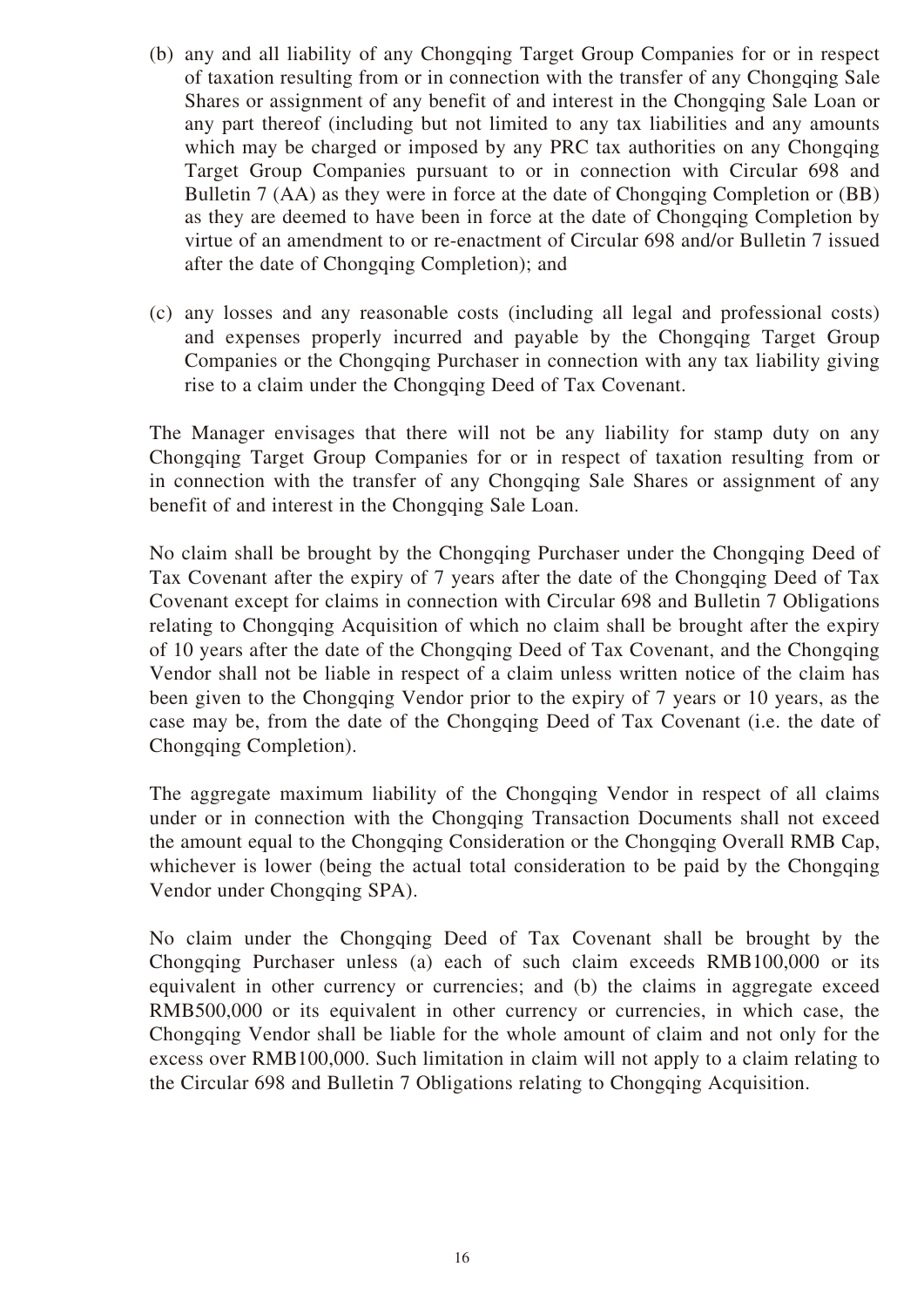## *1.1.10 Termination of existing Chongqing hotel management agreement and proposed entering into of the Transitional Chongqing Hotel Management Agreement*

Under the Chongqing SPA, the Chongqing Vendor shall procure Chongqing HP to terminate, with effect from the date of Chongqing Completion, the existing hotel management agreement between Chongqing HP and Harbour Plaza Management. It is intended that Chongqing HP will identify and engage a new hotel management company of an international brand to manage the Chongqing Hotel and will enter into a new Chongqing hotel management agreement with the new hotel management company after Chongqing Completion. Subject to discussions with the new hotel management company, it is intended that renovations be carried out on the Chongqing Hotel in the future after Chongqing Completion. The Manager does not expect the costs of renovation to be material to Hui Xian REIT. However, as time is required for Chongqing HP to engage the new hotel management company and to negotiate the terms of the hotel management agreement with such company, it is intended that on or before Chongqing Completion, the Transitional Chongqing Hotel Management Agreement will be entered into between Chongqing HP and Harbour Plaza Management, pursuant to which Harbour Plaza Management will continue to provide hotel management services for a short period of time after Chongqing Completion. It is expected that the hotel management fee to be paid by Hui Xian REIT Group under the Transitional Chongqing Hotel Management Agreement, when aggregated with the maximum amount to be paid by the Hui Xian REIT Group with respect to the Acquisitions as set out in this announcement, will be less than 5% of the latest audited NAV of Hui Xian REIT as disclosed in the annual report of Hui Xian REIT for the financial year ended 31 December 2015. Hui Xian REIT will comply with the relevant disclosure requirements under the REIT Code as and when the Transitional Chongqing Hotel Management Agreement is entered into and further announcement will be made pursuant to the REIT Code where required.

The Manager expects that the transitional arrangement under the Transitional Chongqing Hotel Management Agreement will be not more than one year.

## **1.2 Information relating to the Chongqing Hotel and the Chongqing Target Group**

#### *1.2.1 Information on the Chongqing Hotel*

#### *1.2.1.1 Description of the Chongqing Hotel*

The Chongqing Target Company is a Hong Kong incorporated company which owns the entire interest in Chongqing HP, a wholly foreign-owned limited liability company ( 有限責任公司 ( 台港澳法人獨資 )) established in the PRC, which in turn is the registered legal owner of the land use rights and building ownership rights underlying the Chongqing Hotel. The Chongqing Hotel is a 38-storey five-star hotel (inclusive of 20 car park spaces) currently called "Harbour Plaza Chongqing 重慶海逸酒店 ". The Chongqing Hotel has a total gross floor area of approximately 52,238 sq. m.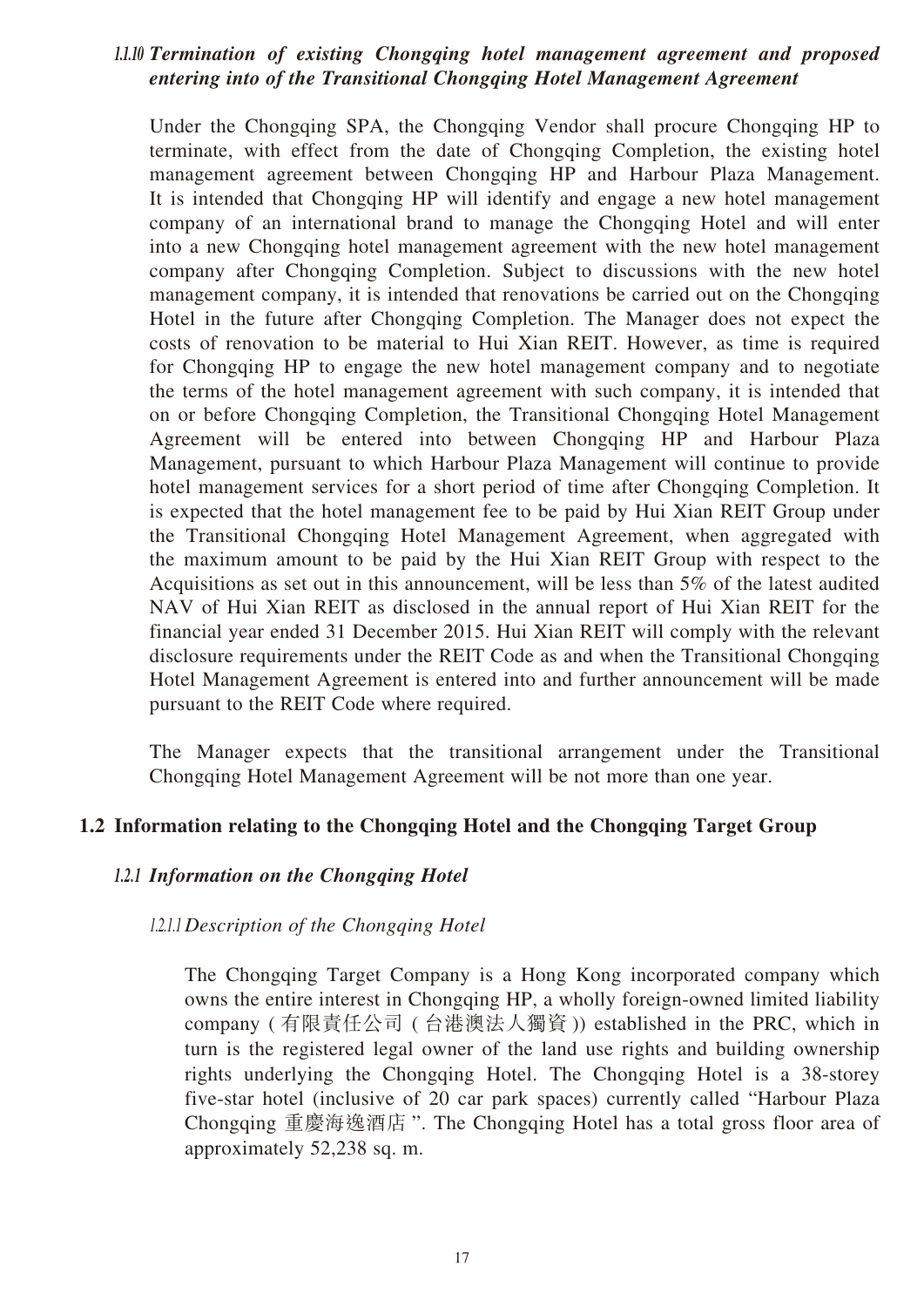A simplified holding structure of the Chongqing Hotel as at the date of this announcement and a simplified expected holding structure of the Chongqing Hotel and the Chengdu Hotel immediately after Chongqing Completion and Chengdu Completion are represented in the section headed "*3. Current and Expected Holding Structures of the Chongqing Hotel and the Chengdu Hotel*" of this announcement.

Knight Frank Petty Limited (which was the principal valuer of Hui Xian REIT on the date when the valuation report in respect of Chongqing Hotel was issued, which issue date was not more than three months before the date of this announcement) has been appointed as an independent property valuer to appraise the value of the Chongqing Hotel for the purpose of the Chongqing Acquisition. The value of the Chongqing Hotel as appraised by the Independent Property Valuer as at 31 October 2016 was RMB442 million.

#### *1.2.1.2 Environment surrounding the Chongqing Hotel*

Chongqing is one of the four direct controlled municipalities that reports directly to the Central Government of the PRC, and a critical transportation and industrial hub within interior China.

The Chongqing Hotel is located at the Jiefangbei, Yuzhong District, Chongqing, which is a well-established central business district ("**CBD**"). Jiefangbei CBD features a pedestrian street around the Jiefangbei Monument, known as Jiefangbei Pedestrian Street. It is a popular shopping and tourist destination, and boasts robust foot traffic with 300,000 visitations per day during weekdays and over one million visitations per day during holidays.

The Jiefangbei CBD is also considered to be the most important business centre in Chongqing. Wuyi Road, where the Chongqing Hotel is located, has been designated by the Chongqing Government as the future "Wall Street" of Western China to boost development of commercial activities. With the enhancement of the area's infrastructure and overall environment, the Jiefangbei CBD's premier status will be further strengthened.

The Chongqing Hotel is located within close proximity to three Chongqing Rail Transit ("**CRT**") stations — the Linjiangmen Station ( 臨江門站 ), the Jiaochangkou Station ( 較場口站 ), and the Xiaoshizi Station ( 小什字站 ) connecting to Line 1, Line 2, and Line 6 of CRT. In addition, the upcoming Line 10 of CRT will have stations near to the Jiefangbei CBD. Phase 1 of Line 10 is expected to be in operation by 2017.

#### *1.2.1.3 Key information about the Chongqing Hotel*

The Chongqing Hotel has a total of 389 guest rooms. The average room rate of the Chongqing Hotel (taking into account the tax and service charge) for each of the three years ended 31 December 2013, 2014 and 2015 and for the eight months ended 31 August 2016 were approximately RMB517, RMB512, RMB420 and RMB403 respectively. The average occupancy rates for each of the three years ended 31 December 2013, 2014 and 2015 and for the eight months ended 31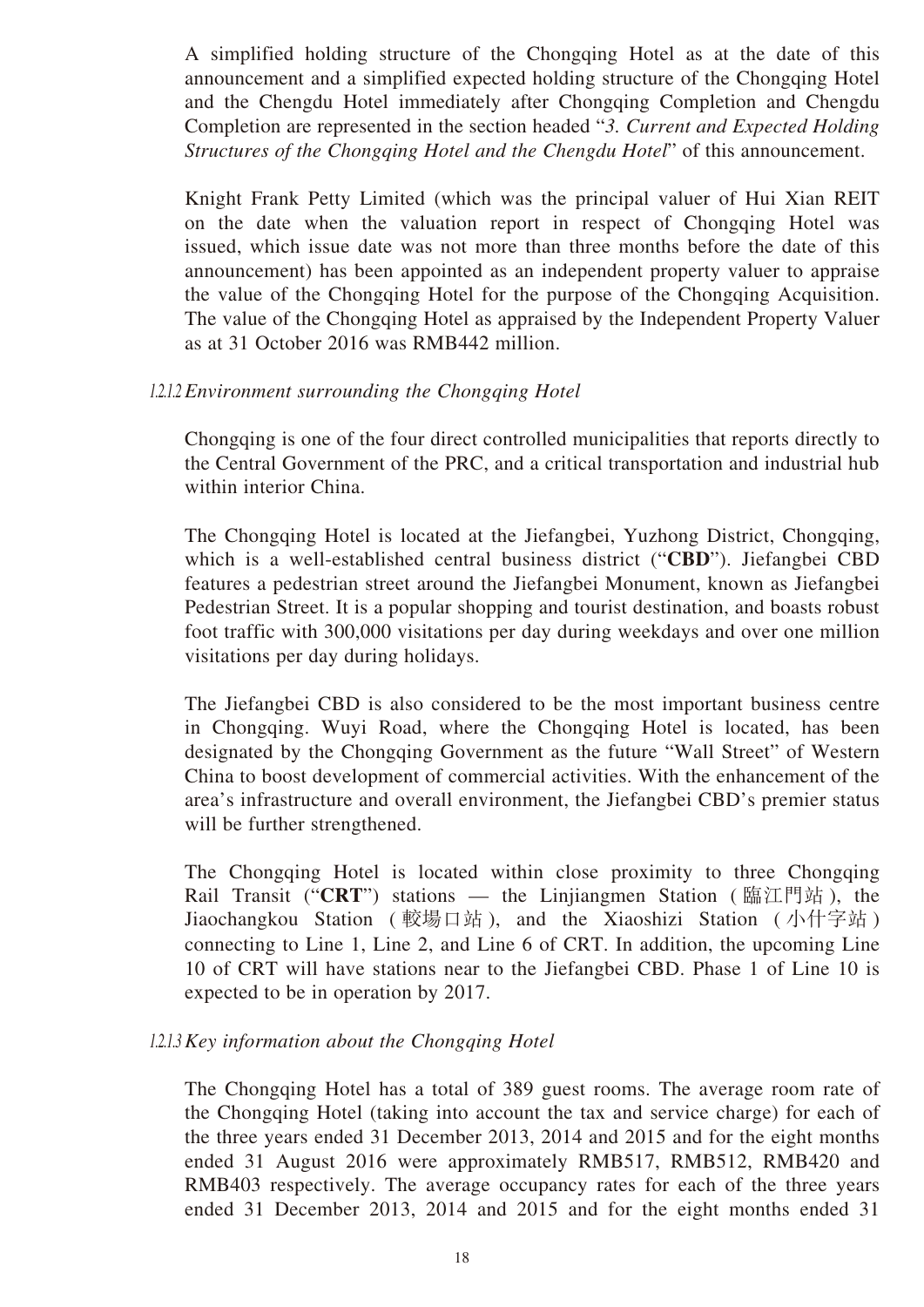August 2016 were approximately 41.0%, 48.7%, 50.1% and 54.5% respectively. Currently, the Chongqing Hotel has several retail shops. The Chongqing Hotel also has two restaurants and one bar, and the aggregate revenue attributable to the restaurants and the bar for the year ended 31 December 2015 was approximately 12.9% of the total revenue of the Chongqing Hotel for such period. For the year ended 31 December 2015, the aggregate revenue and profit attributable to the food and beverage business of Chongqing Hotel and the food and beverage business of existing properties of Hui Xian REIT represented about 3.1% and 0.6% of the aggregate revenue and profit of Chongqing Hotel and Hui Xian REIT.

For the years ended 31 December 2013, 2014 and 2015, and for the eight-month period ended 31 August 2016, total revenues of the Chongqing Hotel were RMB62 million, RMB67 million, RMB56 million and RMB34 million respectively.

#### *1.2.2 Information on the Chongqing Target Group*

#### *1.2.2.1 Chongqing Target Group Companies*

The Chongqing Hotel is currently held by Chongqing HP, a wholly foreign-owned limited liability company ( 有限責任公司 ( 台港澳法人獨資 )) established in the PRC. The entire equity interest of Chongqing HP is held by the Chongqing Target Company, a company incorporated in Hong Kong, which is in turn wholly-owned by the Chongqing Vendor. The Chongqing Vendor is indirectly wholly-owned by CKP, which is a listed holding company of a number of significant holders of Hui Xian REIT. To the best knowledge of the Manager and as informed by the Chongqing Vendor, the Chongqing Target Group is not engaged in business other than operation of the Chongqing Hotel.

Chongqing HP is the registered legal owner of the land use rights (which term will expire on 30 August 2044) underlying the Chongqing Hotel. If those rights are not extended beyond 30 August 2044, Chongqing HP will have no further land use rights upon the expiration of the existing term. It is expected that the value of the investments of the Chongqing Target Company in Chongqing HP will diminish overtime and will ultimately become zero at the time of expiration of the term of the land use rights. On the other hand, if the term of land use rights in the Chongqing Hotel may be extended (whether such term may be extended is subject to the final decision of the relevant PRC government authority), it is expected that land premium or other consideration will be payable by Chongqing HP for such extension, the amount of which cannot be ascertained at this stage. Upon expiration of the term of the land use rights in the Chongqing Hotel, Chongqing HP may or may not apply for an extension of the term. In assessing the Chongqing Appraised Value at RMB442 million, the Independent Property Valuer has not assigned any value to any extension (if any) of the term of the land use rights.

Under the business licence ( 營業執照 ) currently in force, the term of operation of Chongqing HP is from 10 March 1999 to 10 March 2029. The PRC legal adviser of the Manager, Guantao Law Firm, has advised that there is no legal impediment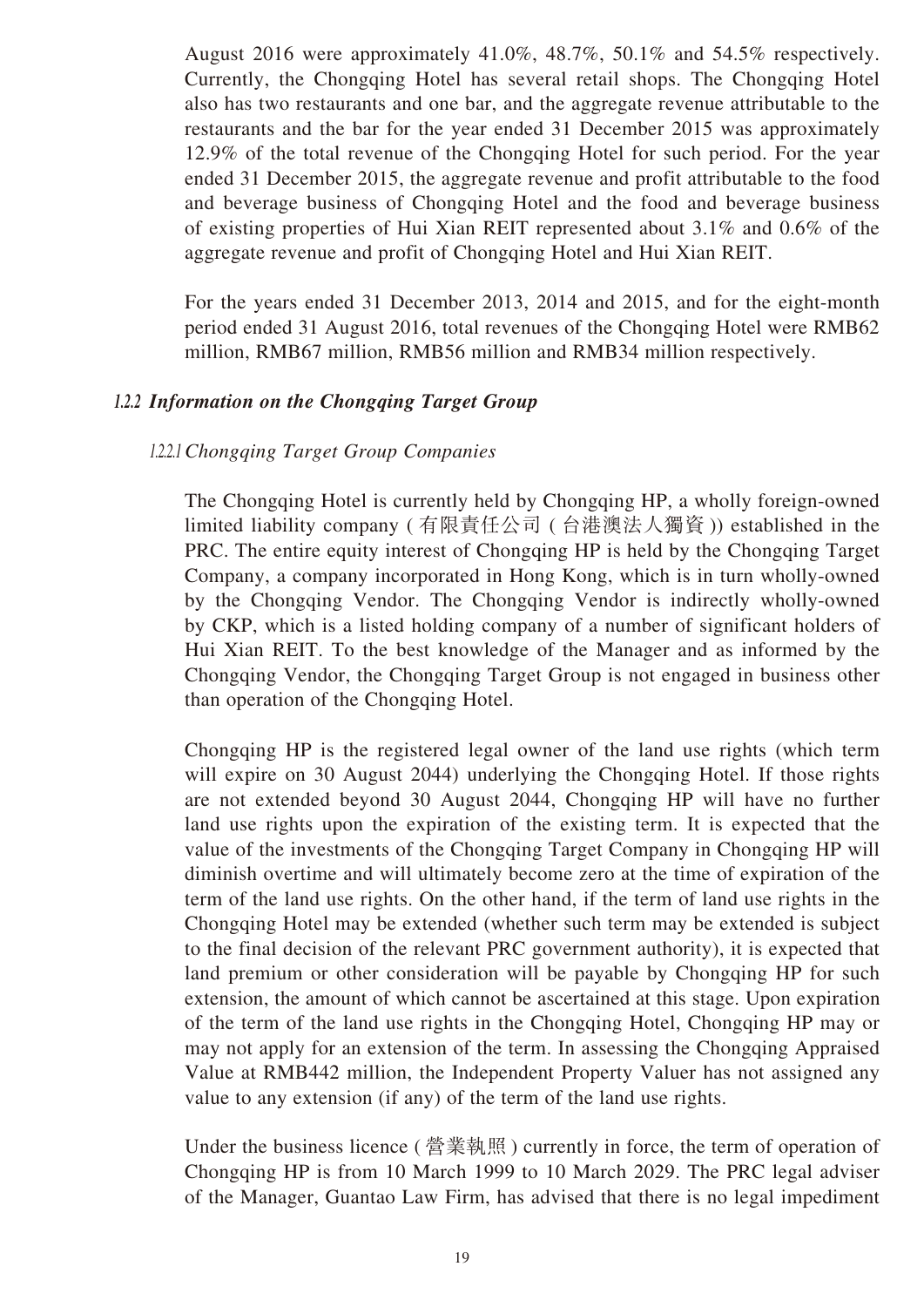for the renewal of the term of operation of Chongqing HP as such renewal will primarily involve formality procedures. Guantao Law Firm has further advised that, there is no legal impediment on the remittance of dividends on retained earnings of Chongqing HP out of the PRC to the Chongqing Target Company, provided that such remittance is made in accordance with the procedures set out under the relevant PRC foreign investment and foreign exchange laws and regulations.

#### *1.2.2.2 Employees of the Chongqing Target Group Companies*

To the best of the knowledge, information and belief of the Manager after having made reasonable enquiries with the Chongqing Vendor and based on the Chongqing Vendor's representations, the Chongqing Target Company currently has no employees, Chongqing HP has 320 employees as at 30 September 2016 performing hotel operation functions and services in respect of the Chongqing Hotel and handling administrative and property management functions and services in connection with Chongqing HP and the Chongqing Hotel.

Under the Chongqing SPA, the Chongqing Vendor shall procure that (i) all labour contracts and employment relationship between Chongqing HP and all Chongqing Pre-Completion Employees shall have been properly and effectively terminated on or before the date of Chongqing Completion in accordance with PRC laws and regulations, and (ii) all amounts payable by Chongqing HP to Chongqing Pre-Completion Employees shall have been fully paid on or before the date of Chongqing Completion in accordance with applicable PRC law. It is recognised that the implementation of such employment termination arrangement may take time and may not be fully in place on the date of Chongqing Completion, and Chongqing HP may continue to directly employ certain Chongqing Pre-Completion Employees whose labour contracts or employment relationship with Chongqing HP have not been properly and effectively on or before the date of Chongqing Completion ("**Chongqing Remaining Employees**") and who may remain for a period after Chongqing Completion until their employment with Chongqing HP has been effectively terminated (the "**Remaining Period**").

Under the Chongqing SPA, if at Chongqing Completion, there shall remain any labour contracts or employment relationship between Chongqing HP and any Chongqing Pre-Completion Employees which the Chongqing Vendor failed to procure their proper and effective termination, or that any amounts payable by Chongqing HP to any Chongqing Pre-Completion Employees shall not have been fully paid in accordance with applicable PRC laws and regulations, the Chongqing Vendor will procure that at Chongqing Completion, Chongqing HP will, for the purpose of termination of the labour contracts or employment relationship with the Chongqing Remaining Employees, make a provision in its accounts in an amount calculated based on the average monthly salary and the years of service of the Chongqing Remaining Employees (the "**Chongqing Employment Provision**", such Chongqing Employment Provision shall also be included in the Pro Forma Chongqing Completion Balance Sheet and in Chongqing Completion Balance Sheet), for settlement of: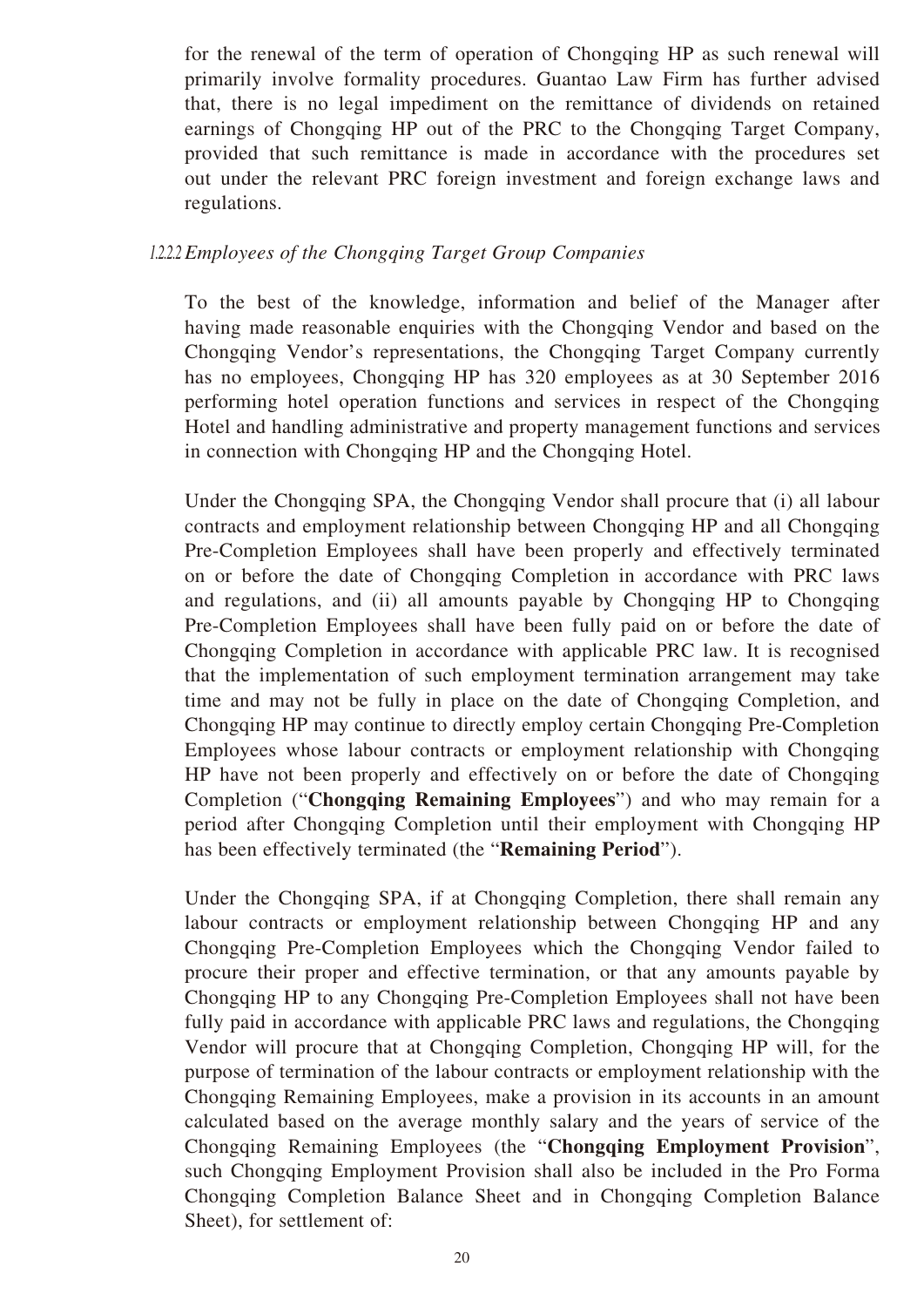- (i) all amounts which Chongqing HP pays after Chongqing Completion under or in connection with the labour contracts or the employer-employee relationship between the Chongqing Remaining Employees and Chongqing HP and the termination thereof, including but not limited to those with respect to their wages, entitlements, benefits, insurance, compensations, pensions, long service, severance, redundancy and annual leave payments; and
- (ii) all amounts which Chongqing HP pays to the Chongqing Remaining Employees after Chongqing Completion for the purpose of securing the termination of their labour contracts or employer-employee relationships,

in each case, whether under law, contract or otherwise (the "**Chongqing Employment Liabilities**").

The HK\$ Equivalent as at the date of Chongqing Completion of an amount equivalent to the difference between the actual Chongqing Employment Liabilities and the Chongqing Employment Provision, in respect of those Chongqing Remaining Employees whose employment agreements or labour contracts are effectively terminated after Chongqing Completion but before the date of delivery of the Chongqing Certified Statement (as defined in the section headed "*1.1.4 Chongqing Consideration*" of this announcement), will be paid as an adjustment in the following manner:

- (i) if the amount of the Chongqing Employment Provision in respect of such Chongqing Remaining Employees exceeds the amount of the actual Chongqing Employment Liabilities in respect of such Chongqing Remaining Employees, the HK\$ Equivalent as at the date of Chongqing Completion of such excess shall be paid by the Chongqing Purchaser to the Chongqing Vendor; and
- (ii) if the actual Chongqing Employment Liabilities in respect of such Chongqing Remaining Employees exceed the amount of Chongqing Employment Provision in respect of such Chongqing Remaining Employees, the HK\$ Equivalent as at the date of Chongqing Completion of such shortfall shall be paid by the Chongqing Vendor to the Chongqing Purchaser.

Any Chongqing Employment Liabilities in respect of the Chongqing Remaining Employees whose employment agreements or labour contracts are effectively terminated after the date of delivery of the Chongqing Certified Statement exceeding the Chongqing Employment Provision in respect of that relevant Chongqing Remaining Employee will be paid by the Chongqing Vendor to the Chongqing Purchaser within 10 Business Days after receipt of the Chongqing Purchaser's written notification.

The Manager has applied to the SFC for a waiver from strict compliance with 7.5(c) of the REIT Code in respect of the direct employment arrangements of Chongqing HP after Chongqing Completion. Please refer to the section headed "*7.2 Waiver in respect of direct employment arrangements of Chongqing HP*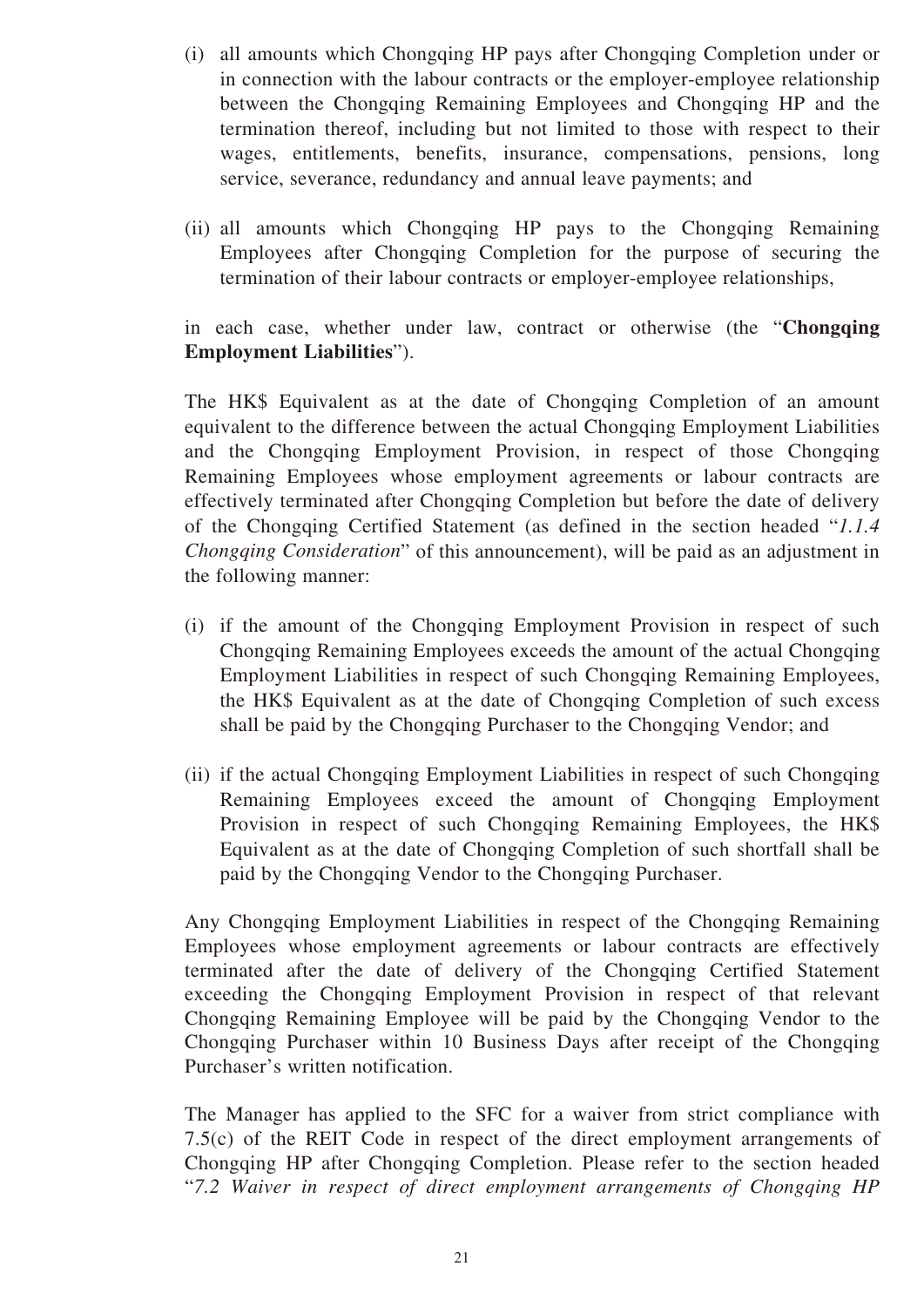*and the Chongqing Target Company after Chongqing Completion*" for more information of the waiver. The Manager will, after Chongqing Completion, procure that Chongqing HP uses its best efforts to terminate the labour contracts or the employer-employee relationship with the Chongqing Remaining Employees.

*1.2.2.3 Financial information relating to the Chongqing Target Group Companies*

Based on the audited accounts of the Chongqing Target Company for the years ended 31 December 2013, 2014 and 2015, and the unaudited management accounts of the Chongqing Target Company for the eight months ended 31 August 2016 provided by the Chongqing Vendor, (a) the net asset value of the Chongqing Target Company as at 31 December 2013, 31 December 2014, 31 December 2015 and 31 August 2016 was HK\$104,719,129, HK\$104,621,215, HK\$104,554,667 and HK\$104,492,181 respectively (approximately RMB92,152,834, RMB92,066,669, RMB92,008,107 and RMB91,953,119 respectively); and (b) the net loss before, and after, taxation of the Chongqing Target Company for the years ended 31 December 2013, 2014 and 2015 and for the eight months ended 31 August 2016 was HK\$36,186, HK\$97,914, HK\$66,548 and HK\$62,486 respectively (approximately RMB31,844, RMB86,164, RMB58,562 and RMB54,988 respectively).

Based on the audited accounts of Chongqing HP for the years ended 31 December 2013, 2014 and 2015, and the unaudited management accounts of Chongqing HP for the eight months ended 31 August 2016 provided by the Chongqing Vendor, (a) the net asset value of Chongqing HP as at 31 December 2013, 31 December 2014, 31 December 2015 and 31 August 2016 was RMB47,841,351.20, RMB50,367,079.06, RMB35,315,843.63 and RMB27,224,825.00 respectively; (b) the net profit/(loss) before taxation of Chongqing HP for the years ended 31 December 2013, 2014 and 2015 and for the eight months ended 31 August 2016 was RMB1,306,825.29, RMB3,389,999.97, RMB(15,175,769.71) and RMB(8,079,624.00) respectively; (c) the net profit/(loss) after taxation of Chongqing HP for the year ended 31 December 2013, 2014 and 2015 and for the eight months ended 31 August 2016 was RMB973,945.93, RMB2,525,727.86, RMB(15,051,235.43) and RMB(8,079,624.00) respectively; and (d) the earnings before interest, taxes, depreciation, and amortization of Chongqing HP for the year ended 31 December 2013, 2014 and 2015 and for the eight months ended 31 August 2016 was RMB6,558,687.94, RMB12,139,862.39, RMB2,850,086.15 and RMB1,418,660.60 respectively.

## **1.3 Arm's length terms and due diligence review**

The Manager considers that the Chongqing SPA was entered into by the parties thereto on normal commercial terms following arm's length negotiations.

The Manager has conducted, and is satisfied with the results of, due diligence in respect of the Chongqing Hotel and the Chongqing Target Group in accordance with the REIT Code and the Manager's compliance manual.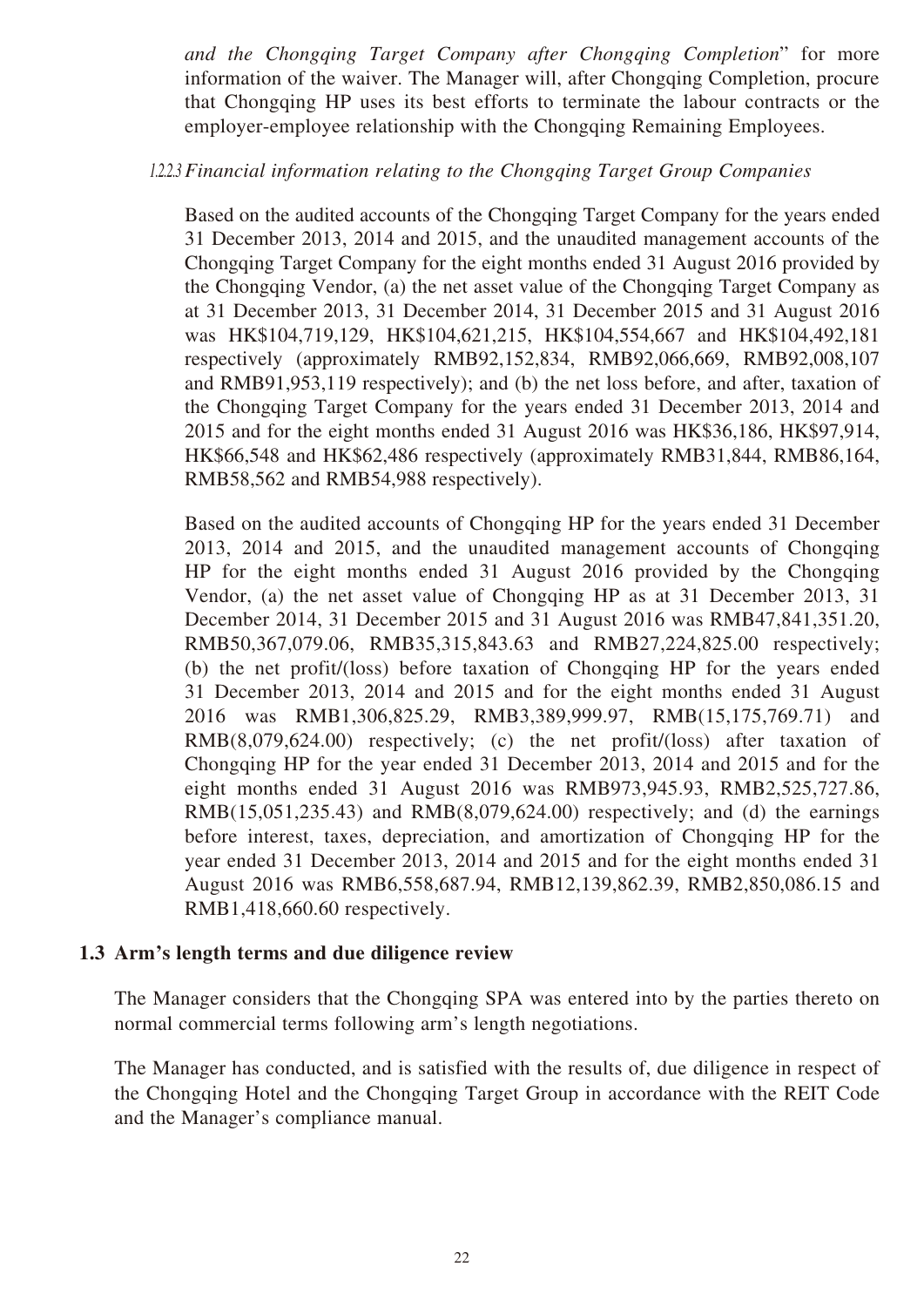The PRC legal adviser of the Manager, Guantao Law Firm, has advised that Chongqing HP has legally obtained the State-owned land use rights in respect of the Chongqing Hotel, it is the registered legal owner of the land use rights and building ownership rights underlying the Chongqing Hotel, and it has legal ownership of the Chongqing Hotel and can legally own, use and deal with such properties in accordance with the relevant PRC laws. The PRC legal adviser of the Manager had also advised that Chongqing HP is the sole owner of the land use rights and building ownership rights underlying the Chongqing Hotel and that such rights are free from encumbrances other than the existing tenancies. Based on the above advice of its PRC legal adviser, the Manager is of the view that Chongqing HP has good, marketable, legal and beneficial title to the Chongqing Hotel.

## **1.4 PRC taxation relating to Chongqing Acquisition**

Circular 698 stipulates the PRC tax treatment and reporting obligations on "indirect" equity transfers undertaken by non-resident enterprises ("**offshore investors**"). Circular 698 also introduces anti-abuse and anti-avoidance rules where the dominant purpose of using the offshore entities is to avoid PRC tax obligations. In such a case, the PRC tax authorities can apply a 10% withholding tax (or any lower tax rates applicable pursuant to tax treaty entered into between the PRC and other countries) on capital gains derived by the offshore investor on the indirect transfer. However, Circular 698 does not provide for clear guidance on how such capital gains withholding tax is to be applied in practice. Bulletin 7 replaced the relevant provisions in Circular 698 relating to indirect transfer of equity interests of a PRC resident enterprise by disposing of interests in a non-PRC holding company and set a wider scope of such indirect transfer of PRC assets that might be subject to PRC enterprise income tax.

Pursuant to Bulletin 7, reporting obligations, if any, with respect to the transfer effected as a result of the Chongqing SPA will fall on the Chongqing Vendor. Although it is not aware of any express requirement for Chongqing HP to report to any PRC tax authority under Circular 698 for the transfer in the context of the Chongqing SPA or generally, transfer of similar nature, there is still a degree of uncertainty with respect to the application and interpretation of Circular 698 and Bulletin 7. In any event, the Chongqing Vendor has agreed to indemnify the Chongqing Purchaser in relation to, among other things, tax liabilities of the Chongqing Target Group Companies resulting from the transfer of any shares in the issued share capital of the Chongqing Target Company including any liabilities arising out of Circular 698 and/or Bulletin 7. Please see the section headed "*1.1.9 Chongqing Deed of Tax Covenant*" of this announcement.

The Chongqing Vendor has undertaken in the Chongqing SPA to attend to all filing, notification and other obligations of the Chongqing Vendor and the Chongqing Target Group pursuant to or in connection with Circular 698 and Bulletin 7 (a) as they are in force at the date of Chongqing Completion or (b) as they are deemed to have been in force at the date of Chongqing Completion by virtue of an amendment to or re-enactment of Circular 698 and/or Bulletin 7 issued within 10 years of the date of Chongqing Completion (the "**Circular 698 and Bulletin 7 Obligations relating to Chongqing Acquisition**") in respect of the Chongqing Acquisition.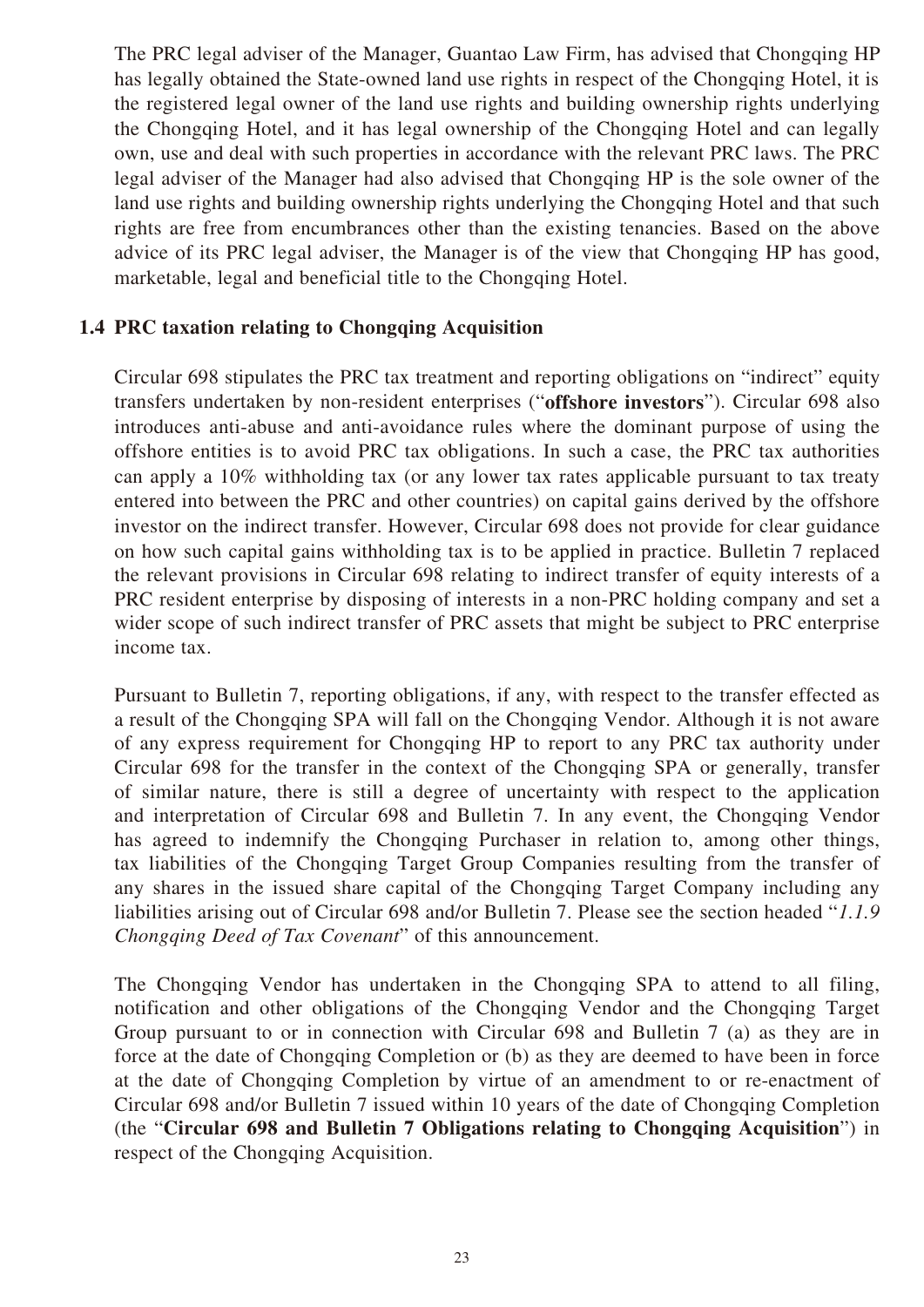Taking into account the present intention of the Manager for the Hui Xian REIT Group to hold the Chongqing Hotel for long-term investment purpose, the Manager expects that neither potential LAT nor EIT relating to revaluation of the Chongqing Hotel and the depreciation allowance of the Chongqing Hotel will arise in connection with the Chongqing Acquisition. In the event that the Hui Xian REIT Group does dispose of the Chongqing Hotel through a direct onshore transfer of the property interests in the future, it is expected that LAT and EIT would be levied on the Hui Xian REIT Group based on the sales proceeds less deductible costs which are calculated by reference to the original land acquisition and development costs incurred by Chongqing HP, not Hui Xian REIT's cost of acquiring the Chongqing Target Company. No account has been taken of such potential deferred taxation in agreeing the consideration for the Chongqing Acquisition because the Manager considers it very unlikely that any such liabilities will crystallise.

#### **1.5 Opinion of the Board, the Audit Committee and the Trustee**

Having regard to the reasons for, the terms of, and factors and other information in relation to the Chongqing Acquisition, the Board (including the independent non-executive Directors) and the Audit Committee consider that the Chongqing Acquisition and the terms of the Chongqing Transaction Documents (including the Chongqing Consideration) are consistent with the investment objectives and strategy of Hui Xian REIT and are being entered into in the ordinary and usual course of business and are at arm's length basis and on normal commercial terms, which are fair and reasonable and in the interests of the Unitholders, the independent Unitholders and Hui Xian REIT as a whole. The Board is also satisfied that the arrangements under the Chongqing Acquisition comply with the relevant requirements of the REIT Code and the Trust Deed, and no Unitholders' approval is required to approve such acquisition.

Based solely on the opinion of the Board and the information, confirmations and reports given by the Manager and other advisors to the Trustee having regard to its duties under the REIT Code and the Trust Deed, the Trustee is of the view that the Chongqing Acquisition is consistent with Hui Xian REIT's investment policy and is in compliance with the relevant requirements of the REIT Code and the Trust Deed, and no Unitholders' approval is required to approve such acquisition. The Trustee has no objection for the Manager to proceed with the Chongqing Acquisition.

## **2. THE CHENGDU ACQUISITION**

Hui Xian REIT has conditionally agreed to acquire 69% interest in the Chengdu Hotel through the acquisition of the Chengdu Target Company and the Huge Grace Loans. The total consideration in respect of the Chengdu Acquisition is the aggregate of (i) the Chengdu Consideration under the Chengdu SPA, being RMB276 million, and (ii) aggregate principal amount of the two Huge Grace Loans together with after tax accrued interests as at Chengdu Completion, subject to the Huge Grace Cap of (i) HK\$207 million (approximately RMB183 million) for the loan under Huge Grace Loan Agreement A if such cap amount is lower than the principal amount and after tax accrued interest at Chengdu Completion of such loan and (ii) HK\$93 million (approximately RMB81 million) for the loan under Huge Grace Loan Agreement B if such cap amount is lower than the principal amount and after tax accrued interest at Chengdu Completion of such loan.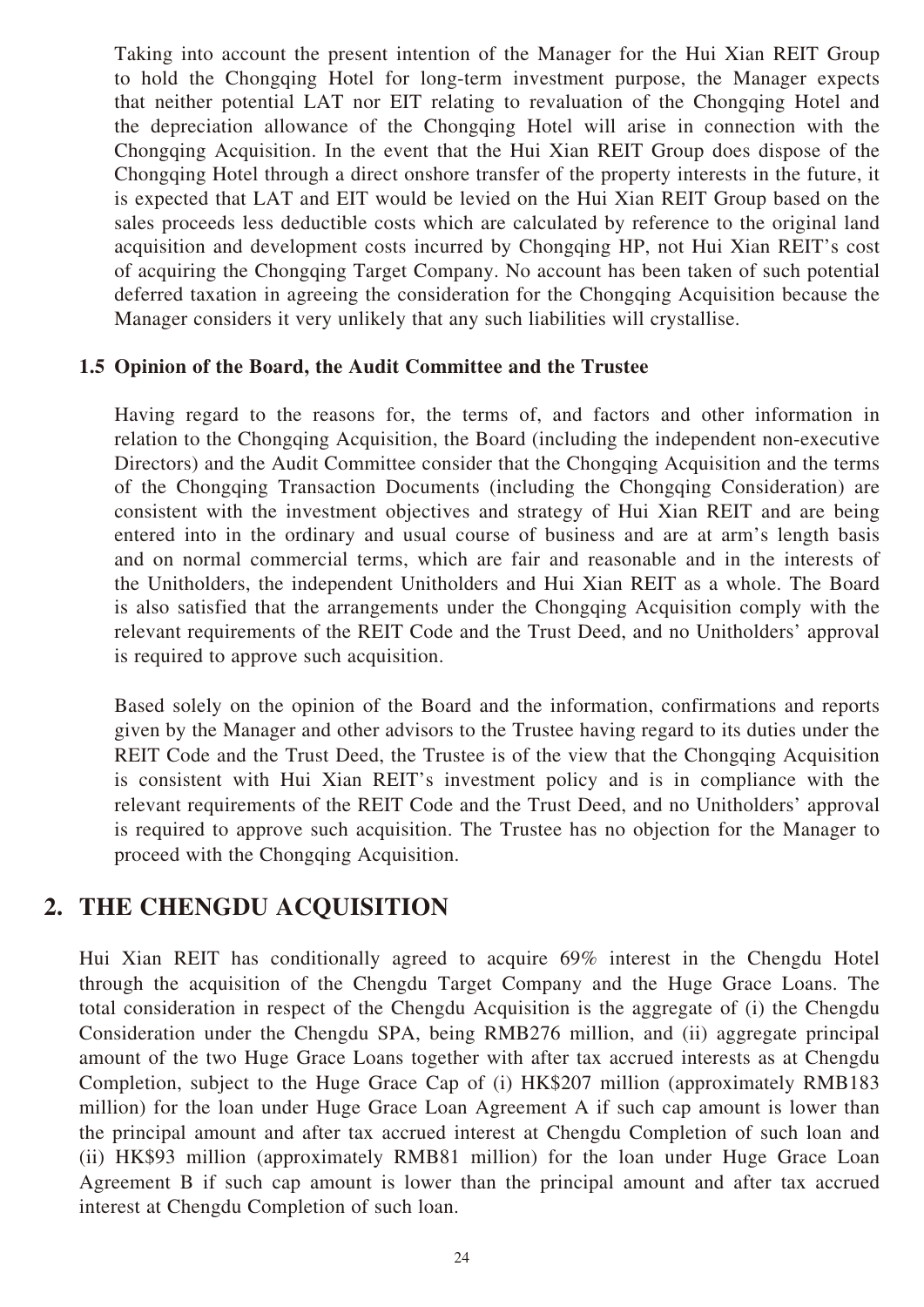On 9 January 2017, the Chengdu SPA was entered into between the Chengdu Purchaser and the Chengdu Vendor. The Chengdu Hotel is a hotel currently known as "Sheraton Chengdu Lido Hotel 成都天府麗都喜來登飯店 ", which is located at No. 15, Section 1, Renmin Zhong Road, Chengdu, Sichuan Province, the PRC. More information of the terms and conditions of the Chengdu Acquisition and information on the Chengdu Hotel and the Chengdu Target Group are set out in the sections headed "*2.1. Key terms of the Chengdu SPA*" and "*2.2 Information relating to the Chengdu Hotel and the Chengdu Target Group*" respectively below.

## **2.1 Key terms of the Chengdu SPA**

## *2.1.1 Date*

9 January 2017

## *2.1.2 Parties*

- (i) the Chengdu Vendor (as vendor); and
- (ii) the Chengdu Purchaser (as purchaser).

The Chengdu Vendor is a subsidiary of CKP and therefore a connected person of Hui Xian REIT under the REIT Code by virtue of it being an associate of Hui Xian Cayman, which is a significant holder of Hui Xian REIT.

Given that the Chengdu Vendor is a wholly-owned subsidiary of CKP, which is a substantial listed company, the Manager believes that the Chengdu Vendor will have sufficient resources to indemnify the Chengdu Purchaser in respect of claims made against the Chengdu Vendor under the Chengdu Transaction Documents. The Manager is therefore of the view that although there is no guarantor to guarantee Chengdu Vendor's obligations and liabilities under the Chengdu SPA, the Chengdu Purchaser's rights under the Chengdu SPA are still sufficiently protected.

## *2.1.3 Subject matter of the Chengdu Acquisition*

Pursuant to the Chengdu SPA, the Chengdu Purchaser conditionally agreed to acquire from the Chengdu Vendor:

- (a) the Chengdu Sale Share, representing all the issued shares of the Chengdu Target Company; and
- (b) the benefit of and interest in the Chengdu Sale Loan, being the shareholder's loan owing by the Chengdu Target Company to the Chengdu Vendor.

The Chengdu Target Company is interested in 69% of the registered capital and distributions of Chengdu Changtian, which in turn owns the Chengdu Hotel. The Chengdu Sale Loan is the aggregate amount then outstanding and owing as at Chengdu Completion by the Chengdu Target Company to the Chengdu Vendor.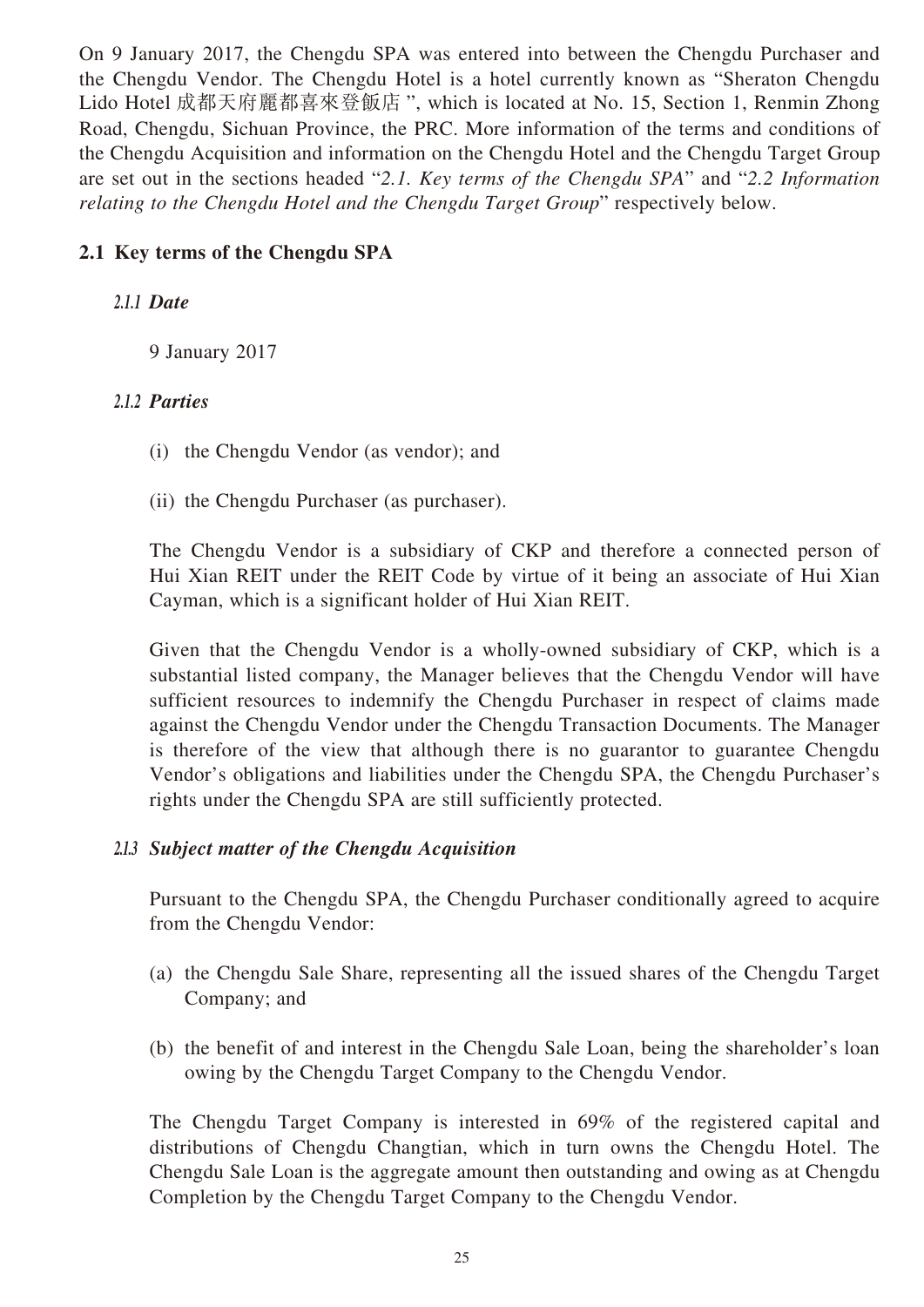#### *2.1.4 Chengdu Consideration*

Pursuant to the Chengdu SPA, the Chengdu Consideration is RMB276 million, details of which are set out in the formula below:

Chengdu Consideration = Chengdu Loan Consideration + Chengdu Share Consideration

where:

- (a) the Chengdu Loan Consideration, being the consideration for the assignment of benefit of and interest in the Chengdu Sale Loan, is an amount equal to the principal amount of such loan as at Chengdu Completion; and
- (b) the Chengdu Share Consideration, being the consideration for the sale and purchase of the Chengdu Sale Share, is an amount equal to RMB276 million less the Chengdu Loan Consideration.

The Chengdu Consideration will be payable by the Chengdu Purchaser to the Chengdu Vendor its HK\$ Equivalent in cash at Chengdu Completion. The Chengdu Vendor has agreed that Chengdu Target Company shall have no asset or liabilities other than the investment in Chengdu Changtian and Chengdu Sale Loan at Chengdu Completion. The Chengdu SPA further provides that:

- (a) if the net asset value of Chengdu Changtian as at Chengdu Completion Date (the "**Chengdu Completion NAV**") is negative, the Chengdu Vendor will make a cash payment equal to the HK\$ Equivalent of 69% of the shortfall; and
- (b) if the Chengdu Completion NAV is positive (the "**Chengdu Unadjusted Positive NAV**"), the Chengdu Purchaser will not be required to pay the Chengdu Vendor any sum in addition to the Chengdu Consideration.

The Chengdu Vendor and the Chengdu Purchaser will jointly procure a Chengdu Completion Balance Sheet together with a computation of the Chengdu Completion NAV on the basis of the Chengdu Completion Balance Sheet (excluding the carrying value of the Chengdu Hotel and deferred tax asset or liability in respect of capital allowance/depreciation, tax loss and change in valuation of the Chengdu Hotel (if any), and without taking into account the borrowing and outstanding interest thereon of Chengdu Changtian).

The Manager will further announce the amount of Chengdu Completion NAV and (if applicable) information on any negative value thereof which has been made good by the Chengdu Vendor, after the amount of the Chengdu Completion NAV has been determined.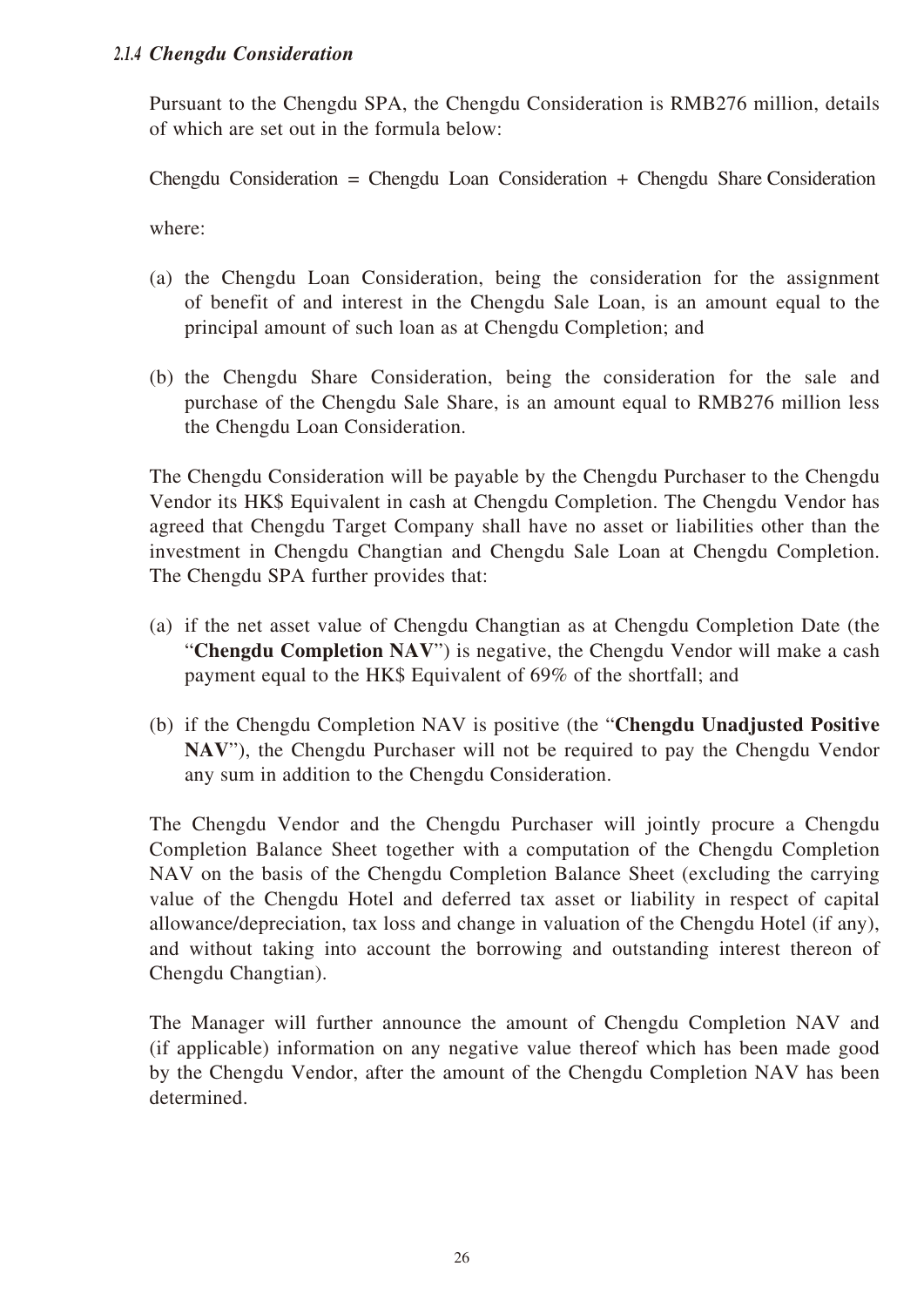The Chengdu Attributable Value of RMB642 million, which is the value attributable to 100% of the Chengdu Hotel as agreed between the Chengdu Vendor and the Chengdu Purchaser and one of the bases considered by the parties in determining the total consideration in respect of the Chengdu Acquisition, represents a discount of approximately 11% to the Chengdu Appraised Value of RMB720 million as at 31 October 2016.

The Chengdu Attributable Value and the Chengdu Consideration have been determined on the basis of commercial and arm's length negotiations between the parties, taking into account the information and particulars relating to the Chengdu Hotel, the Chengdu Appraised Value and the terms of the Chengdu SPA.

#### *2.1.5 Completion of the Chengdu Acquisition*

Subject to all of the Chengdu Conditions Precedent having been fulfilled or (where permitted as provided in the Chengdu SPA) waived on or before the Chengdu Long Stop Date, and subject to the fulfilment of the Chengdu Completion Conditions simultaneously with the Chengdu Completion, completion of the Chengdu Acquisition will take place on the Chengdu Completion Date, being a date on or before two Business Days after the fulfillment (or where applicable, waiver) of all the Chengdu Conditions Precedent or such other date as may be agreed between the Chengdu Vendor and the Manager.

Subject to all of the Chengdu Conditions Precedent having been fulfilled or (where permitted as provided in the Chengdu SPA) waived on or before the Chengdu Long Stop Date, and subject to the fulfilment of the Chengdu Completion Conditions simultaneously with Chengdu Completion, the Manager currently expects that Chengdu Completion will take place in or around the first quarter of 2017, of which Unitholders will be informed by way of an announcement as soon as practicable after Chengdu Completion.

#### *2.1.6 Chengdu Conditions Precedent*

Chengdu Completion is conditional upon the fulfilment (or waiver) of a number of Chengdu Conditions Precedent, which are summarised below:

(a) obtaining the relevant confirmation or waivers from the SFC in respect of numbers of layers of special purpose vehicles held by Hui Xian REIT for the purpose of holding the Chengdu Hotel, the direct employment of employees by Chengdu Changtian after completion of the Chongqing Acquisition and the nomination right for directors in Chengdu Changtian, as described in this announcement;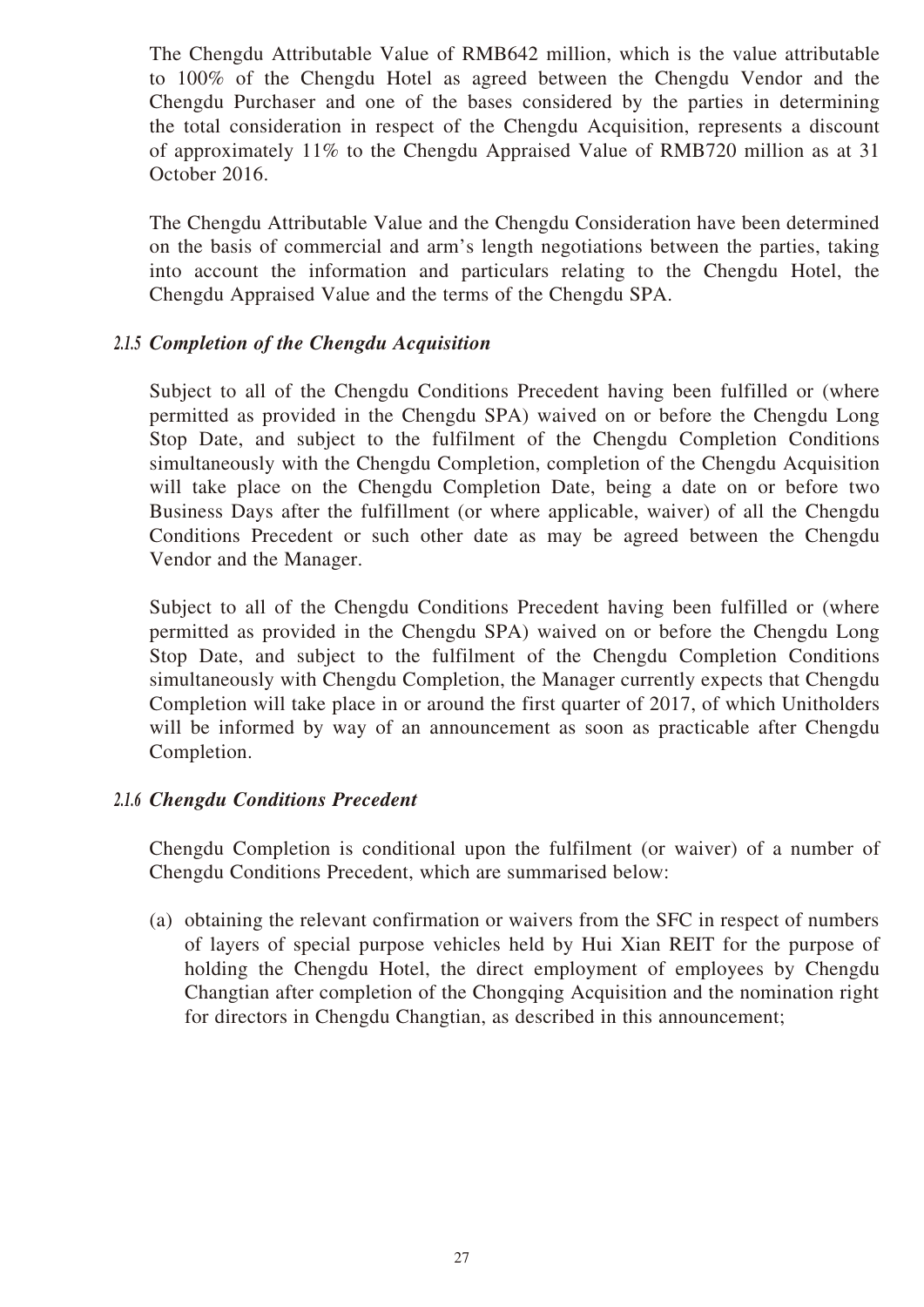- (b) all approvals, consents and acts in connection with the Chengdu Acquisition to be obtained or completed before Chengdu Completion as required under relevant PRC laws and regulations, the Listing Rules or the REIT Code, or by the SFC or other regulatory authority, or by any other person pursuant to any contract, having been obtained and completed or, as the case may be, the relevant waiver from compliance with any of such rules or requirements having been obtained from the SFC, or such other relevant authority or person;
- (c) the Chengdu Transfer Agreement having been entered into between the Chengdu Target Company, the Chengdu Vendor and the Chengdu Domestic Parties;
- (d) the Chengdu Purchaser (if applicable), the Chengdu Domestic Parties, the Chengdu Target Company and (if applicable) the Chengdu Vendor having signed the relevant agreements and/or documents to amend the Chengdu JV Documents to the effect that (i) the Chengdu Target Company, Chengdu Gongtou and Beijing Wondergrow shall be entitled to 69%, 30% and 1% respectively of all distributions of Chengdu Changtian during its remaining joint venture term; (ii) the board of directors of Chengdu Changtian shall consist of seven directors of which the Chengdu Target Company is entitled to appoint four directors, Chengdu Gongtou is entitled to appoint two directors and Beijing Wondergrow is entitled to appoint one director; and
- (e) all necessary consents and approvals (including consents from the Chengdu Domestic Parties in respect of the Chengdu Changtian Transfer, approvals from the relevant PRC authorities in respect of the Chengdu Transfer Agreement and amendments to the Chengdu JV Documents (and the transactions thereunder), as required) in connection with the Chengdu Changtian Transfer having been obtained, receiving the filing receipt(s) and the new business licence issued by the relevant PRC authorities setting out, among others, the change in particulars of Chengdu Changtian pursuant to the Chengdu Changtian Transfer), and completion of the Chengdu Transfer Agreement having taken place and the Chengdu Target Company has become both the registered and beneficial owner of 69% interest in the registered capital of Chengdu Changtian and be entitled to 69% of the distributions in Chengdu Changtian.

If any of the Chengdu Conditions Precedent is not fulfilled or (to the extent permitted by the REIT Code and other applicable laws and regulations) waived by the Chengdu Purchaser on or before the Chengdu Long Stop Date, the Chengdu SPA will cease and determine and be of no further effect.

## *2.1.7 Chengdu Completion Conditions*

Chengdu Completion is further conditional upon fulfilment of the following:

(a) no breach of the warranties or any other term of the Chengdu SPA on the part of the Chengdu Vendor in any material respect, save and except anything already disclosed in the disclosure letter for the purpose of the Chengdu SPA;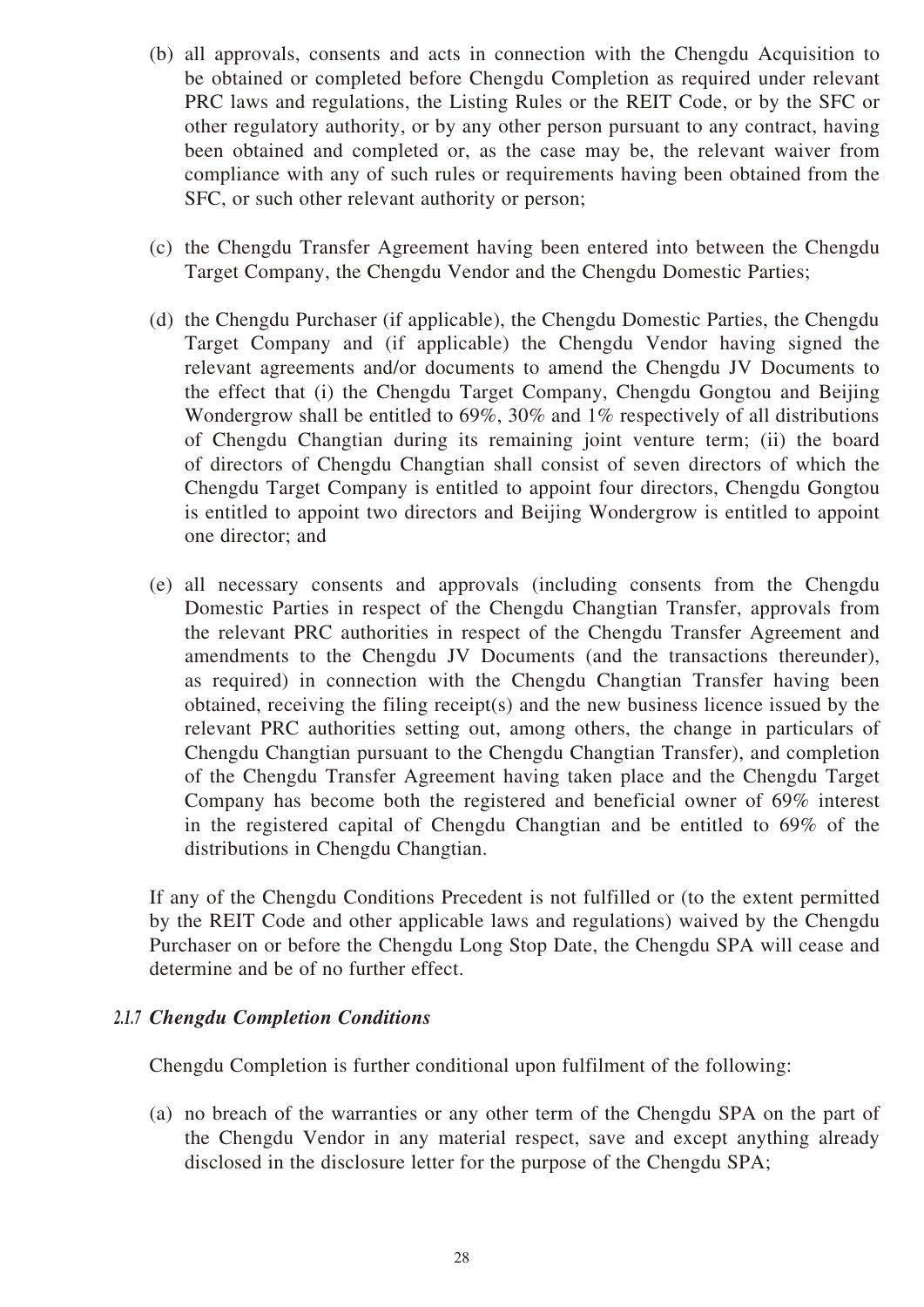- (b) there being no material damage to the Chengdu Hotel; and
- (c) there being no compulsory acquisition or resumption of the Chengdu Hotel or any material part of it, and no order or notice or proposed notice of such intended compulsory acquisition or resumption having been issued, given or publicly advertised by the government or other competent authority.

If any of the Chengdu Completion Conditions is not fulfilled simultaneously upon Chengdu Completion, the Chengdu Purchaser will have the right to terminate the Chengdu SPA.

#### *2.1.8 Limitation on claims*

No claim shall be brought by a party to the Chengdu SPA against the other party under or in respect of any breach of the Chengdu SPA or its warranties unless written notice of such claim has been given to that other party on or before the end of the Chengdu Limitation Period after the Chengdu Completion Date, with "**Chengdu Limitation Period**" being five years, save and except that the Chengdu Limitation Period will be seven years for any claims brought by the Chengdu Purchaser against the Chengdu Vendor relating to tax warranties given by the Chengdu Purchaser under the Chengdu SPA and ten years for any claims brought by the Chengdu Purchaser against the Chengdu Vendor under or in respect of the Circular 698 and Bulletin 7 Obligations relating to Chengdu Acquisition.

The aggregate maximum liability of the Chengdu Vendor in respect of all claims under the Chengdu SPA, in aggregate with all claims under any other agreements which may be entered into between the Chengdu Vendor on one part and the Chengdu Purchaser and/or other person(s) on the other part in relation to the Chengdu Target Group (whether on or after the date of the Chengdu SPA) shall not exceed an amount equal to RMB500,000,000, which represents approximately 92.6% of the aggregate amount of the Chengdu Consideration and the Huge Grace Caps.

The Chengdu SPA further provides that in case the claims by the Chengdu Purchaser against the Chengdu Vendor are pertaining to costs, expenses, losses and/or damages suffered/incurred by or on behalf of Chengdu Changtian other than those relating to, in connection with or arising from the Circular 698 and Bulletin 7 Obligations relating to Chengdu Acquisition, such claims by the Chengdu Purchaser against the Chengdu Vendor shall be limited to 69%. If there is any Chengdu Unadjusted Positive NAV at Chengdu Completion, the amount which the Chengdu Purchaser may claim against the Chengdu Vendor in respect of the warranties and all claims under the Chengdu Deed of Tax Covenant shall be deducted by a sum equivalent to 69% of the Chengdu Unadjusted Positive NAV except for claims in connection of the Circular 698 and Bulletin 7 Obligations relating to Chengdu Acquisition which shall not be deducted by any Chengdu Unadjusted Positive NAV.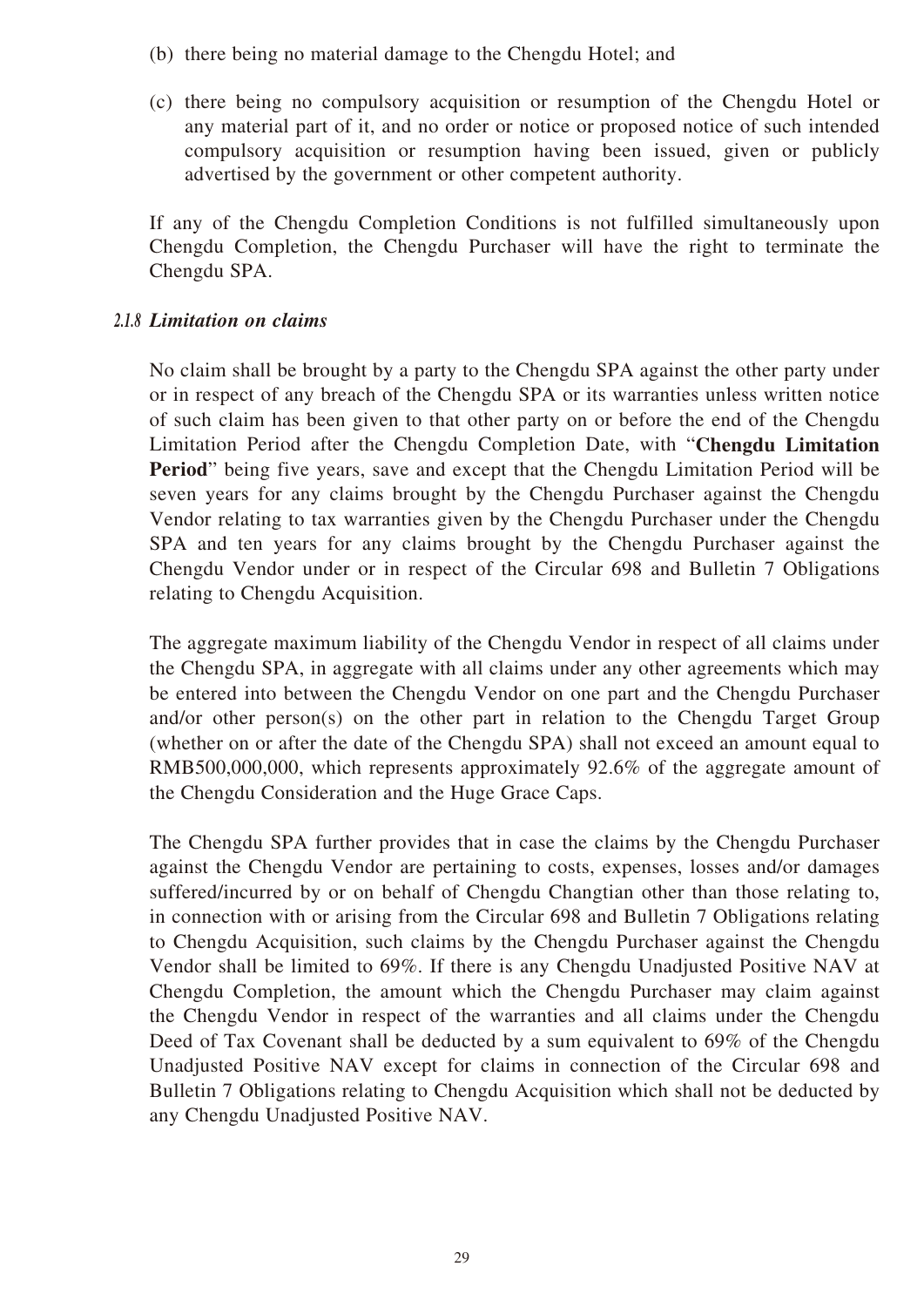Under the Chengdu SPA, no claim shall be brought by a party against any other party to the Chengdu SPA relating to a breach of the Chengdu SPA or its warranties unless (a) each single intended claim exceeds RMB200,000 or its equivalent in other currency or currencies; or (b) the intended claim or claims, in aggregate, exceeds RMB500,000 or its equivalent in other currency or currencies, however such limitation will not apply to any claim in respect of or otherwise relating to the Circular 698 and Bulletin 7 Obligations relating to Chengdu Acquisition.

The above limitation period and limits of claims are considered by the Manager as acceptable, on normal commercial terms following arm's length negotiations between the relevant parties, fair and reasonable, and are in the interests of Hui Xian REIT and the Unitholders (including the independent Unitholders) as a whole.

## *2.1.9 Representations and warranties*

The Chengdu SPA contains certain customary representations and warranties given by the Chengdu Vendor in respect of the Chengdu Sale Share and the Chengdu Sale Loan and in respect of the Chengdu Target Group and the Chengdu Hotel. Such representations and warranties include, among others, that: (i) the Chengdu Sale Share and the Chengdu Sale Loan will at Chengdu Completion be legally and beneficially owned by the Chengdu Vendor free from all encumbrances; (ii) Chengdu Changtian is at the date of the Chengdu SPA and will at Chengdu Completion be the sole legal and beneficial owner of the Chengdu Hotel free from all encumbrances; (iii) Chengdu Changtian has good and marketable title to the Chengdu Hotel; and (iv) the Chengdu Hotel is structurally sound, in good and substantial repair and condition in all material respects and is fit for purpose for which it is presently used. The Manager is satisfied that the warranties and indemnities contained in the Chengdu SPA sufficiently protect the interests of Hui Xian REIT and the Unitholders as a whole in respect of potential claims.

#### *2.1.10 Chengdu Deed of Tax Covenant*

Under the Chengdu SPA, the Chengdu Vendor is required to deliver to the Chengdu Purchaser the Chengdu Deed of Tax Covenant at Chengdu Completion, under which the Chengdu Vendor will covenant to indemnify the Chengdu Target Company or the Chengdu Purchaser (among others):

(a) any liability to taxation in connection with any claim in respect of all taxation falling on any member of the Chengdu Target Group or the Chengdu Purchaser resulting from or by reference to any transactions, events, matters or things occurred or effected before the date of the Chengdu Deed of Tax Covenant or in respect of any gross receipts, income, profits or gains earned, accrued, received by any member of the Chengdu Target Group before the date of the Chengdu Deed of Tax Covenant;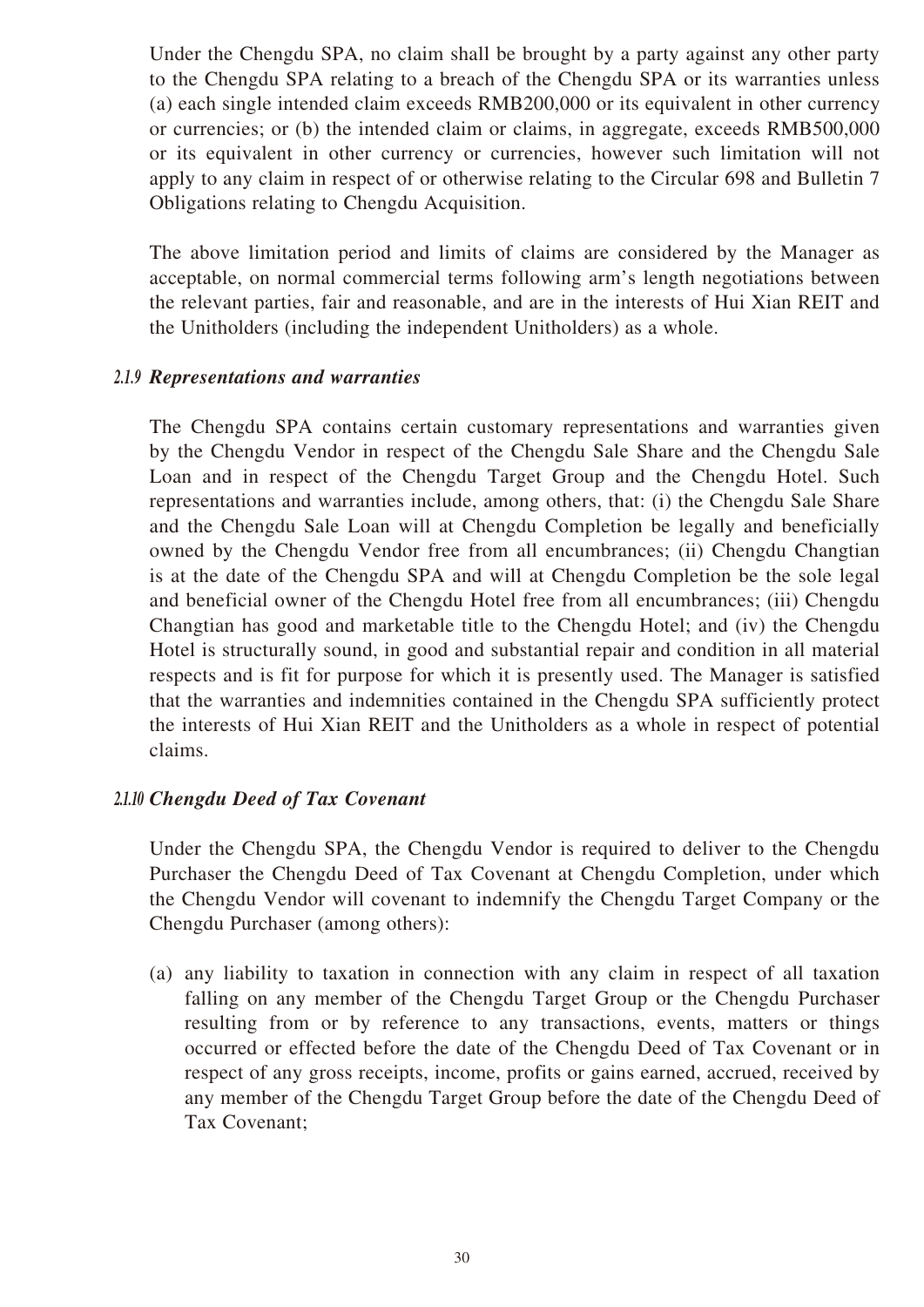- (b) any and all liability of any member of the Chengdu Target Group or the Chengdu Purchaser for or in respect of taxation resulting from (i) the transfer of any shares in the Chengdu Target Company or assignment of any benefit of and interest in loans owing by the Chengdu Target Company or (ii) transactions pursuant to the Chengdu Transfer Agreement (including but not limited to any tax liabilities and any amounts which may be charged or imposed by any PRC tax authorities on any member of the Group pursuant to or in connection with Circular 698 and Bulletin 7 (AA) as they were in force at the date of Chengdu Completion or (BB) as they are deemed to have been in force at the date of Chengdu Completion by virtue of an amendment to or re-enactment of Circular 698 and/or Bulletin 7 issued within 10 years of the date of Chengdu Completion but excluding any liability for stamp duty); and
- (c) all actions, claims, losses, damages or any other liabilities to which any member of the Chengdu Target Group or the Chengdu Purchaser may reasonably and properly incur in connection with any investigation, assessment, contesting or settlement of any claim or matters in (a) or (b) above; any legal proceedings or actions in which the Chengdu Purchaser or any member of the Chengdu Target Group claims under or in respect of the Chengdu Deed of Tax Covenant; or the enforcement of any such settlement or judgment.

No claims may be brought against the Chengdu Vendor under the Chengdu Deed of Tax Covenant after the expiry of seven years after the date of the Chengdu Deed of Tax Covenant (i.e. the date of Chengdu Completion) except for claims in connection with Circular 698 and Bulletin 7 Obligations relating to Chengdu Acquisition of which no claim shall be brought after the expiry of ten years.

The aggregate maximum liability of the Chengdu Vendor in respect of all claims under the Chengdu Deed of Tax Covenant (in aggregate with all claims under the Chengdu SPA) will be limited to an amount equal to the extent as set out in the section headed "*2.1.8 Limitation on claims*" above. However, the Chengdu Deed of Tax Covenant further provides that where the claim is made for the amounts suffered/incurred by or on behalf of Chengdu Changtian (except for any claims relating to tax liabilities in connection with Circular 698 and Bulletin 7 imposed or charged on Chengdu Changtian, where the Chengdu Vendor's liabilities shall be 100%), the Chengdu Vendor's liabilities under the Chengdu Deed of Tax Covenant shall be limited to 69%.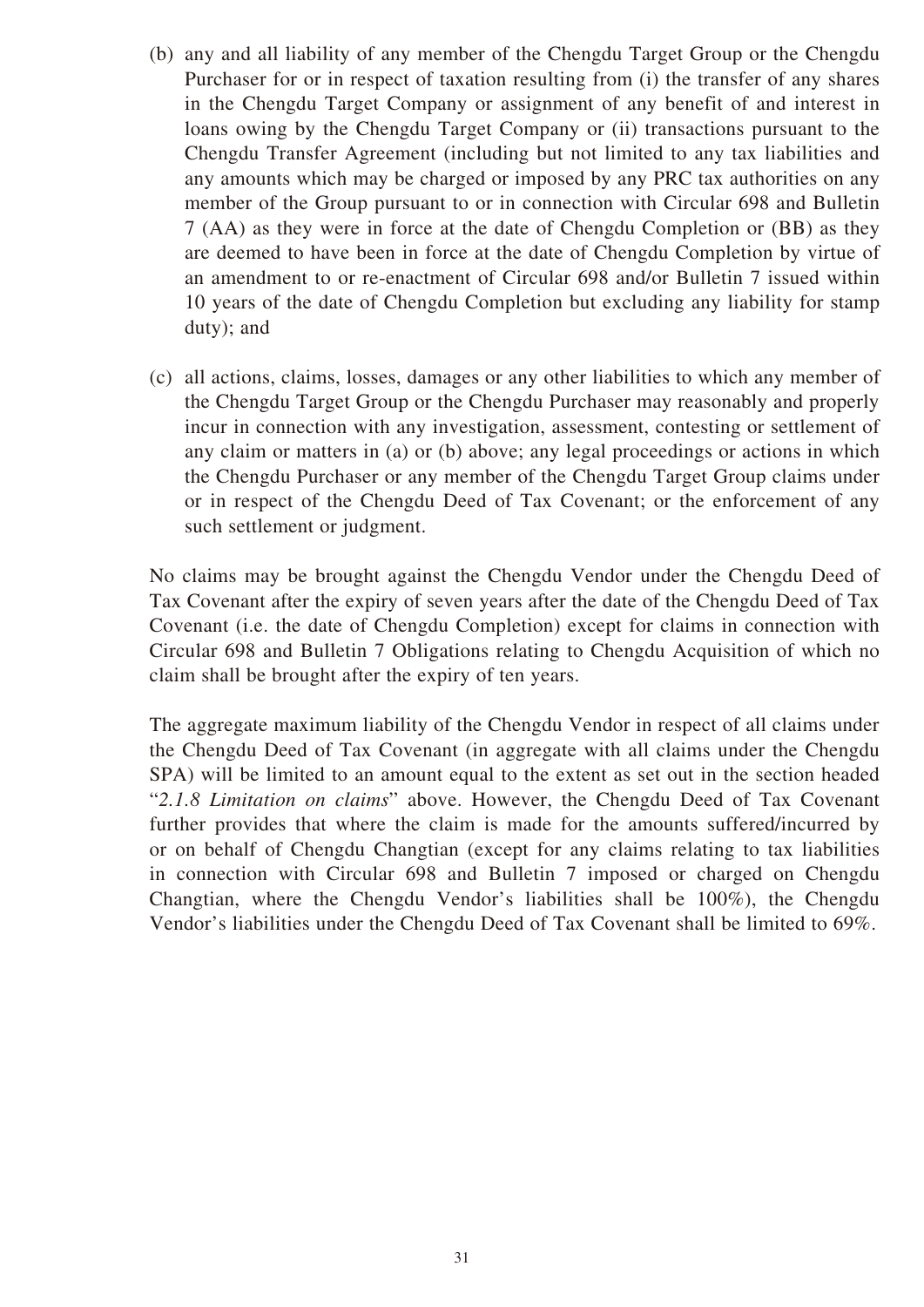## *2.1.11 Proposed transfer of the Huge Grace Loans*

(a) Huge Grace Loan Agreement A

Huge Grace had pursuant to the Huge Grace Loan Agreements advanced to Chengdu Changtian the Huge Grace Loans. As at the date of the Chengdu SPA, the Huge Grace Loans in the aggregate principal amount together with after tax accrued interest of HK\$288,653,864 (approximately RMB254,015,400) remain outstanding. Set out below are brief particulars of the Huge Grace Loan Agreements:

| (a) Truge Orace Loan rigidement is |                                                                                                                                                       |
|------------------------------------|-------------------------------------------------------------------------------------------------------------------------------------------------------|
| Current principal loan amount:     | HK\$199,623,766 (approximately RMB175,668,914)                                                                                                        |
| Current interest rate:             | Hong Kong dollar best lending rate as quoted<br>by The Hongkong and Shanghai Banking<br>Corporation Limited from time to time, payable<br>bi-annually |
| Current term:                      | One year from 6 March 2016                                                                                                                            |
| (b) Huge Grace Loan Agreement B    |                                                                                                                                                       |
| Current principal loan amount:     | HK\$89,030,098 (approximately RMB78,346,486)                                                                                                          |
| Current interest rate:             | Hong Kong dollar best lending rate as quoted by<br>The Hongkong and Shanghai Banking Corporation<br>Limited from time to time, payable bi-annually    |
| Current term:                      | One year from 25 February 2016                                                                                                                        |

The Chengdu Purchaser and Huge Grace had on 9 January 2017 entered into the Huge Grace Loans Initial Agreement pursuant to which Huge Grace and the Chengdu Purchaser had agreed and undertaken that subject to and simultaneous with completion of the Chengdu SPA, the Chengdu Vendor shall transfer and the Chengdu Purchaser shall purchase each of the Huge Grace Loans together with all accrued interests (the aggregate principal amount together with after tax accrued interests of the Huge Grace Loans as at the date of the Chengdu SPA was HK\$288,653,864 (approximately RMB254,015,400)) as well as all rights and obligations of Huge Grace under each of the Huge Grace Loan Agreements as at the date of completion of the Chengdu SPA on a dollar-to-dollar basis or (a) HK\$207 million (approximately RMB183 million) for the loan under Huge Grace Loan Agreement A if lower than the principal amount and after tax accrued interest at Chengdu Completion of such loan and (b) HK\$93 million (approximately RMB81 million) for the loan under Huge Grace Loan Agreement B if lower than the principal amount and after tax accrued interest at Chengdu Completion of such loan (collectively the "**Huge Grace Caps**"), and each party shall, and Chengdu Vendor shall procure Chengdu Changtian to, enter into the relevant loan transfer agreements with Huge Grace at Chengdu Completion in respect of such transfers.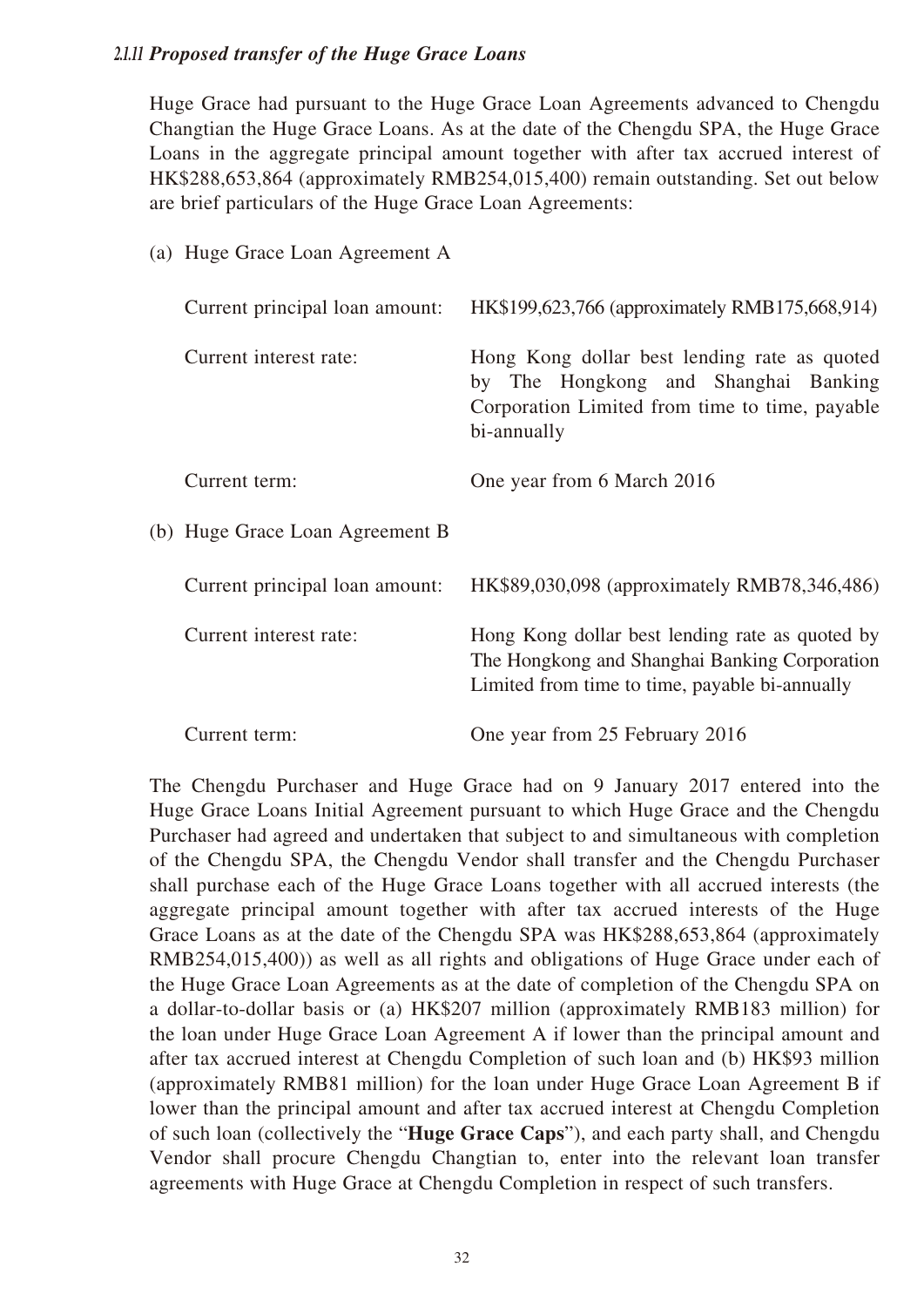The relevant loan transfer agreements will contain provisions stating that save for the subject matters set out therein (being the transfer by Huge Grace of the Huge Grace Loans together with all accrued interests as at Chengdu Completion as well as all rights and obligations of Huge Grace under each of the Huge Grace Loan Agreements to the Chengdu Purchaser), all other terms of the Huge Grace Loan Agreements shall remain valid.

Such loan transfer agreements will be subject to registration and filing with the relevant foreign exchange regulatory department of the PRC and transfer of the Huge Grace Loans shall take place simultaneously with the completion of the Chengdu SPA.

## **2.2 Information relating to the Chengdu Hotel and the Chengdu Target Group**

#### *2.2.1 Information on the Chengdu Hotel*

## *2.2.1.1 Description of the Chengdu Hotel*

As at the date of this announcement, Chengdu Changtian, a sino-foreign cooperative joint venture enterprise established in the PRC, is the registered legal owner of the land use rights and building ownership rights underlying the Chengdu Hotel. Currently, Chengdu Changtian is in turn held as to 69% by the Chengdu Vendor, 30% by Chengdu Gongtou and 1% by Beijing Wondergrow.

The Chengdu Hotel comprises a five-star hotel development complex and has a total gross floor area of approximately 56,350 sq. m., including guest rooms, function rooms and office units; restaurants and  $F \& B$  outlets; retail shops; and car parking spaces and other ancillary facilities. The hotel, namely Sheraton Chengdu Lido Hotel ( 成都天府麗都喜來登飯店 ), which first commenced operation in 2000, is operated by Chengdu Changtian (through its branch) under the professional management of Sheraton Management, an international hotel management company. It is intended that Sheraton Management will continue to manage the Chengdu Hotel after Chengdu Completion. The Manager currently does not have any plans to renovate the Chengdu Hotel shortly after Chengdu Completion.

A simplified holding structure of the Chengdu Hotel as at the date hereof and a simplified expected holding structure of the Chengdu Hotel immediately after Chengdu Completion are represented in the section headed "*3. Current and Expected Holding Structures of the Chongqing Hotel and the Chengdu Hotel*" of this announcement.

Knight Frank Petty Limited (which was the principal valuer of Hui Xian REIT on the date when the valuation report in respect of Chengdu Hotel was issued, which issue date was not more than three months before the date of this announcement) has been appointed as an independent property valuer to appraise the value of the Chengdu Hotel for the purpose of the Chengdu Acquisition. The value of the Chengdu Hotel as appraised by the Independent Property Valuer as at 31 October 2016 was RMB720 million.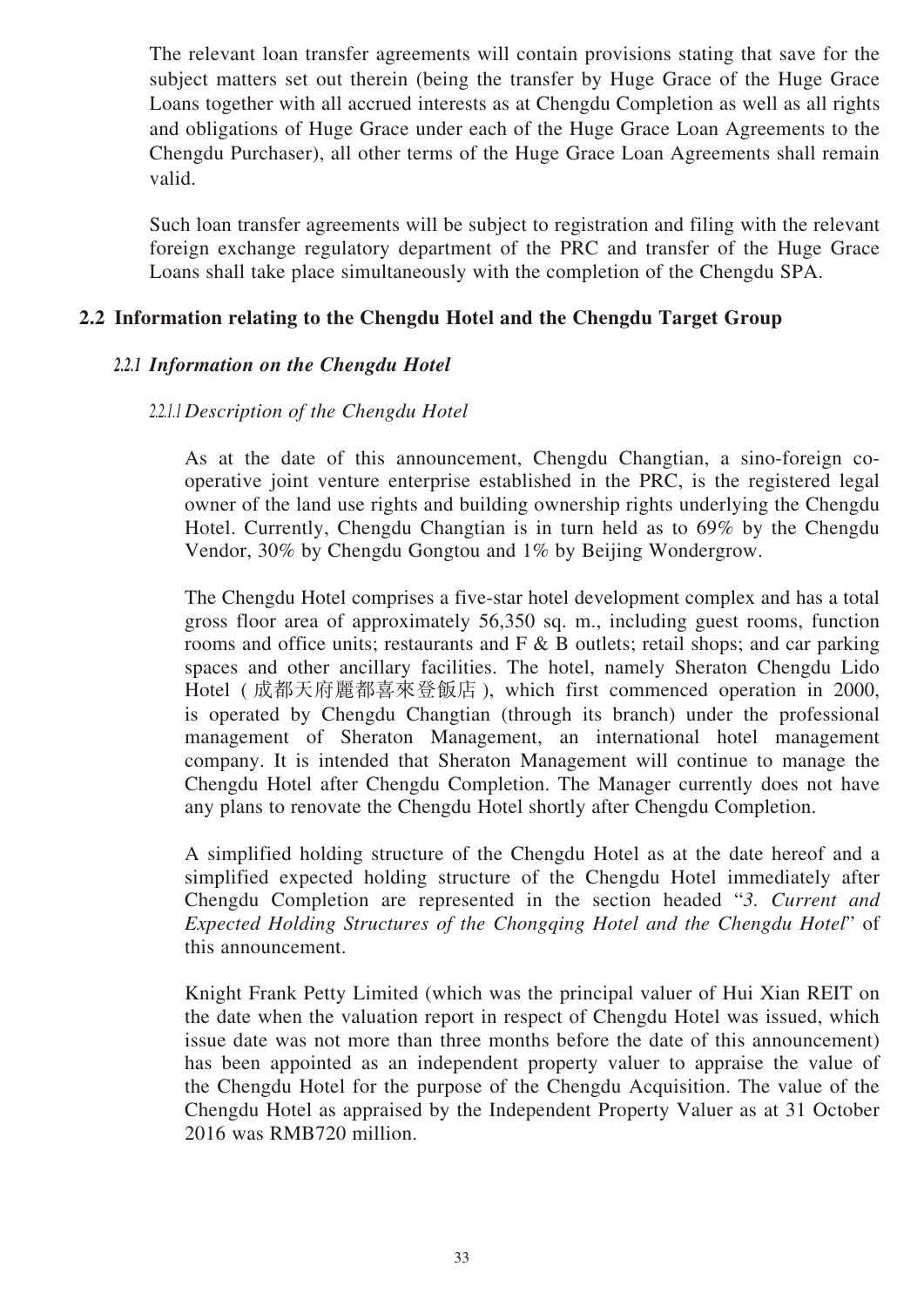#### *2.2.1.2 Environment surrounding the Chengdu Hotel*

Chengdu is the capital of Sichuan Province, and is an important business and tourism hub within Western China.

The Chengdu Hotel is located at Chengdu city center, within the heart of an area with historical significance since the Tang dynasty. It is situated to the north of the landmark Tianfu Plaza ( 天府廣場 ) and next to the Chengdu Sports Center which hosts many large scale sports and recreational events. Tourist attractions surrounding the Chengdu Hotel include Dongdajie Street (東大街), Shudu Avenue ( 蜀都大道 ), Kuanzhai Alley ( 寬窄巷子 ) and Lan Kwai Fong and Jinli ( 錦里 ). The Chengdu Hotel is within a 2-minute walk from the Chengdu Metro Luomashi Station ( 騾馬市站 ) with access to Metro Line 1 and Line 4, and the station is two metro stops away from Chunxi Road ( 春熙路 ) CBD.

The Chengdu Hotel is located at the center of the upcoming " 成都中心 Chengdu Center", a large-scale landmark city redevelopment project.

#### *2.2.1.3 Key information about the Chengdu Hotel*

The Chengdu Hotel has a total of 387 guest rooms and suites. The average room rate of the Hotel (taking into account the tax and service charge) for each of the three years ended 31 December 2013, 2014 and 2015 and for the eight months ended 31 August 2016 were approximately RMB847, RMB730, RMB641 and RMB592 respectively. The average occupancy rates of the Chengdu Hotel for each of the three years ended 31 December 2013, 2014 and 2015 and for the eight months ended 31 August 2016 were approximately 42.2%, 48.1%, 57.2% and 62.3% respectively. Currently, the Chengdu Hotel has office units and retail shops. The Chengdu Hotel also has a total of four restaurants, and the aggregate revenue attributable to the restaurants for the year ended 31 December 2015 was approximately 14.6% of the total revenue of the Chengdu Hotel for such period. For the year ended 31 December 2015, the aggregate revenue and profit attributable to the food and beverage business of Chengdu Hotel and the food and beverage business of existing properties of Hui Xian REIT represented about 3.2% and 0.6% of the aggregate revenue and profit of Chengdu Hotel and Hui Xian REIT.

For the years ended 31 December 2013, 2014 and 2015, and for the eight-month period ended 31 August 2016, total revenues of the Chengdu Hotel were RMB82 million, RMB79 million, RMB78 million and RMB50 million respectively.

## *2.2.2 Information on the Chengdu Target Group*

#### *2.2.2.1 Chengdu Target Group Companies*

The Chengdu Target Company is recently incorporated, and was organized to facilitate the transactions relating to the Chengdu Acquisition.

The Chengdu Target Company is a direct wholly-owned subsidiary of the Chengdu Vendor. Currently, the Chengdu Target Company has not carried out any business.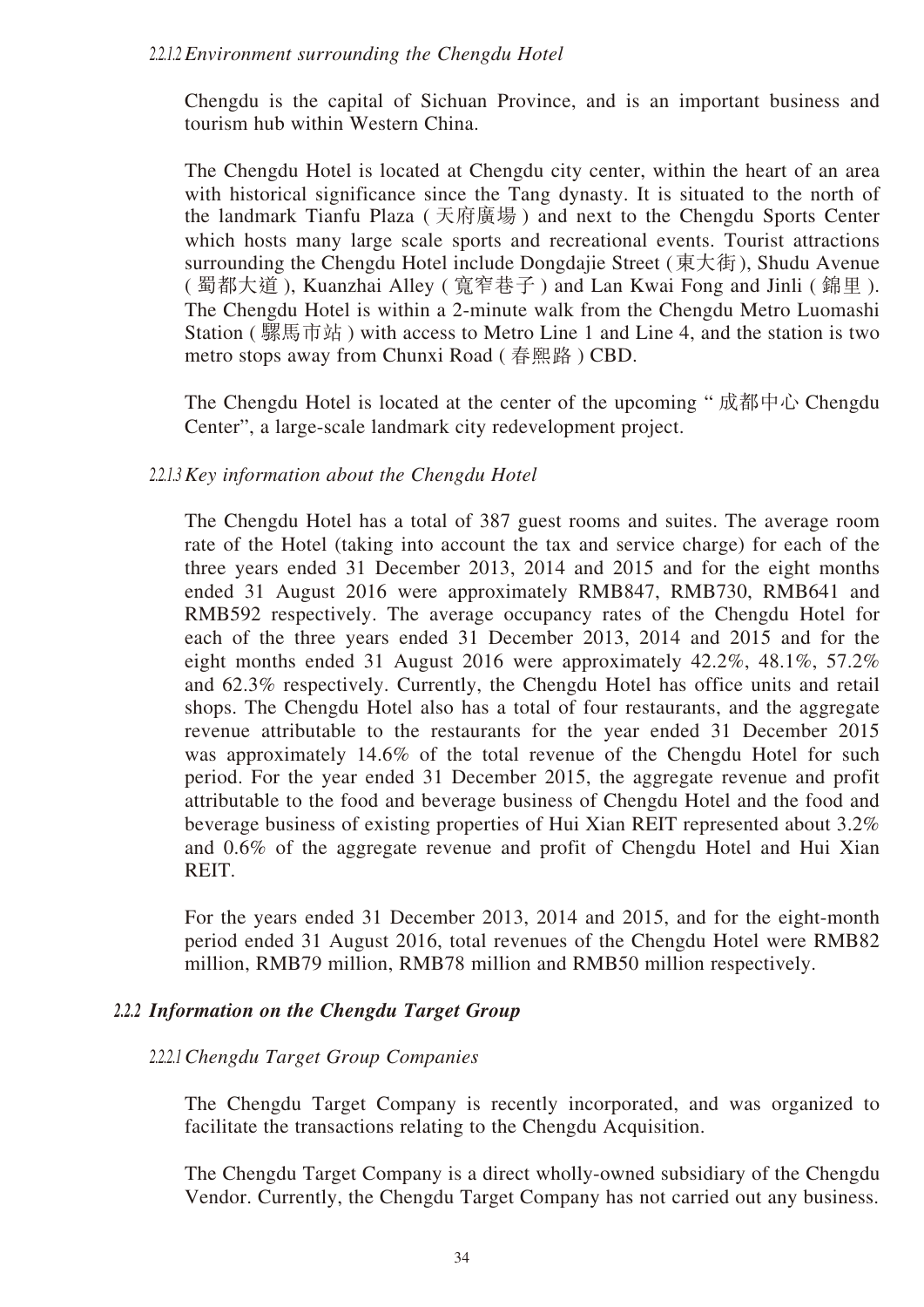It is expected that, immediately after completion of the Chengdu Transfer Agreement, the Chengdu Target Company will be a new foreign joint venture party of Chengdu Changtian and will be interested in 69% of the registered capital and distributions of Chengdu Changtian. Through the acquisition of all the issued shares in the Chengdu Target Company and also the Chengdu Sale Loan, Hui Xian REIT is in effect acquiring 69% interest in Chengdu Changtian, which in turn owns the Chengdu Hotel.

## *2.2.2.2 Financial information relating to Chengdu Changtian*

Based on the audited accounts of Chengdu Changtian for the years ended 31 December 2013, 2014 and 2015, and the unaudited management accounts of Chengdu Changtian for the eight months ended 31 August 2016 provided by the Chengdu Vendor, (a) the net asset value of Chengdu Changtian as at 31 December 2013, 31 December 2014 and 31 December 2015 and 31 August 2016 was RMB226,976,137.12, RMB212,297,370.26 and RMB187,019,713.82 and RMB176,750,918.84 respectively; (b) the net loss before, and after, taxation of Chengdu Changtian for the years ended 31 December 2013, 2014 and 2015 and for the eight months ended 31 August 2016 was RMB6,794,057.90, RMB14,673,843.68, RMB30,849,128.14 and RMB10,268,794.98 respectively; and (c) the earnings before interest, taxes, depreciation, and amortization of Chengdu Changtian for the year ended 31 December 2013, 2014 and 2015 and for the eight months ended 31 August 2016 was RMB14,687,848.89, RMB14,259,804.85, RMB15,657,790.97 and RMB11,358,815.08 respectively.

## *2.2.3 The Chengdu Changtian joint venture and the Chengdu JV Documents*

Under the Chengdu JV Documents, the joint venture period of Chengdu Changtian was 50 years, expiring in 2048 (with a remaining term of about 31 years). The land use rights in the Chengdu Hotel are held by Chengdu Changtian and have a term expiring in 2049. The building ownership rights in the Chengdu Hotel are also held by Chengdu Changtian. To the best knowledge of the Manager and as informed by the Chengdu Vendor, Chengdu Changtian is not engaged in business other than operation of the Chengdu Hotel, and the Chengdu Target Company is recently incorporated and is currently not engaged in any business and not holding any investments.

Under the Chengdu JV Documents, there are certain matters requiring unanimous approval of all the directors, comprising the following:

- (a) amending the articles of association of Chengdu Changtian (other than pursuant to a transfer of capital contribution in accordance with the provisions of the joint venture contract of Chengdu Changtian);
- (b) increase, reduction or transfer of the registered capital of Chengdu Changtian (except for capital contribution as provided for in the joint venture contract or a transfer of registered capital by a joint venture party to its holding company, subsidiary or fellow subsidiary);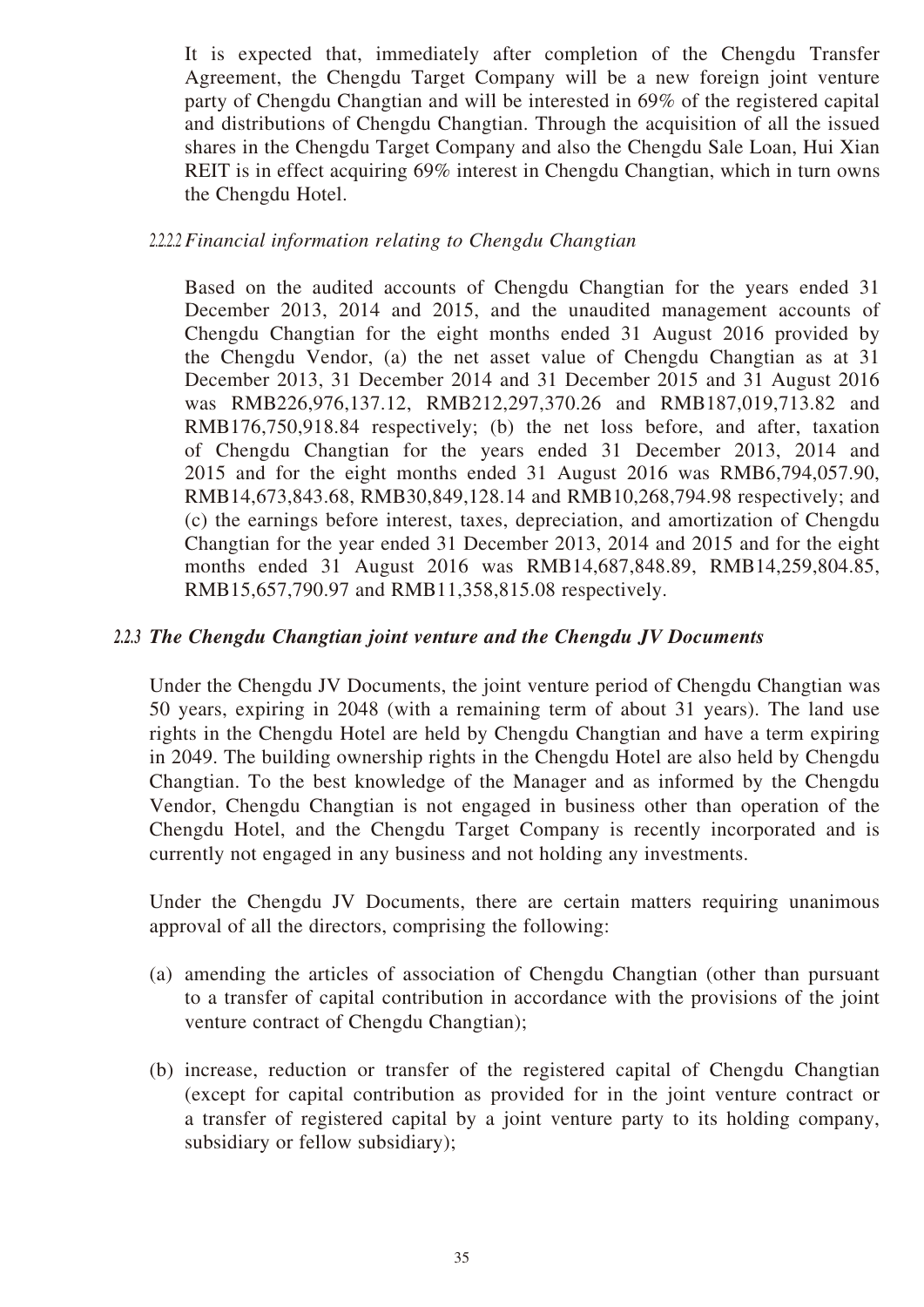- (c) termination or dissolution of Chengdu Changtian (other than due to the termination of the Chengdu JV Documents or the exercise of termination rights by a nondefaulting party of the Chengdu JV Documents);
- (d) merger, demerger or change in organization structure of Chengdu Changtian; and
- (e) extension of joint venture period of Chengdu Changtian.

Except for the matters specified above, the board of directors of Chengdu Changtian will make its decisions by simple majority of directors present at the board meeting.

The total registered capital of Chengdu Changtian is RMB248,000,000, of which 69% was contributed by or attributable to the Chengdu Vendor, 30% was contributed by or attributable to Chengdu Gongtou and 1% was contributed by or attributable to Beijing Wondergrow.

Under the Chengdu JV Documents, distribution of the distributable profits of Chengdu Changtian shall be made to the joint venture parties of Chengdu Changtian according to their respective percentage interests in registered capital of Chengdu Changtian (being 69% to the Chengdu Target Company, 30% to Chengdu Gongtou and 1% to Beijing Wondergrow, after completion of the Chengdu Transfer Agreement). After completion of the Chengdu Changtian Transfer, out of a total of 7 directors of Chengdu Changtian, the Chengdu Target Company will be entitled to nominate 4 directors, Chengdu Gongtou will be entitled to nominate 2 directors, and Beijing Wondergrow will be entitled to nominate the remaining 1 director.

Under the relevant land use right certificate, the land use rights in the Chengdu Hotel will expire on 17 January 2049. If those rights are not extended beyond 17 January 2049, Chengdu Changtian will have no further land use rights upon the expiration of the existing term. It is expected that the value of the investments of the Chengdu Target Company in Chengdu Changtian will diminish overtime and will ultimately become zero at the time of expiration of the term of the land use rights. On the other hand, if the term of the land use rights in the Chengdu Hotel may be extended (whether such term may be extended is subject to the final decision of the relevant PRC government authority), it is expected that land premium or other consideration will be payable by Chengdu Changtian for such extension, the amount of which cannot be ascertained at this stage. Upon expiration of the term of the land use rights in the Chengdu Hotel, Chengdu Changtian may or may not apply for an extension of the term. In assessing the Chengdu Appraised Value at RMB720 million, the Independent Property Valuer has not assigned any value to any extension (if any) of the term of the land use rights.

Under the Chengdu JV Documents, after the expiration of the joint venture term (if such term is not further extended) in 2048, Chengdu Changtian will be dissolved and the remaining assets are to be distributed to the joint venture parties of Chengdu Changtian in proportion to their respective percentage interests in the registered capital of Chengdu Changtian as set out in the Chengdu JV Documents. The Chengdu JV Documents also provide that in the event that the board of directors of Chengdu Changtian unanimously approve the extension of joint venture period, agreement in writing has to be entered into one year prior to the expiry of the joint venture period,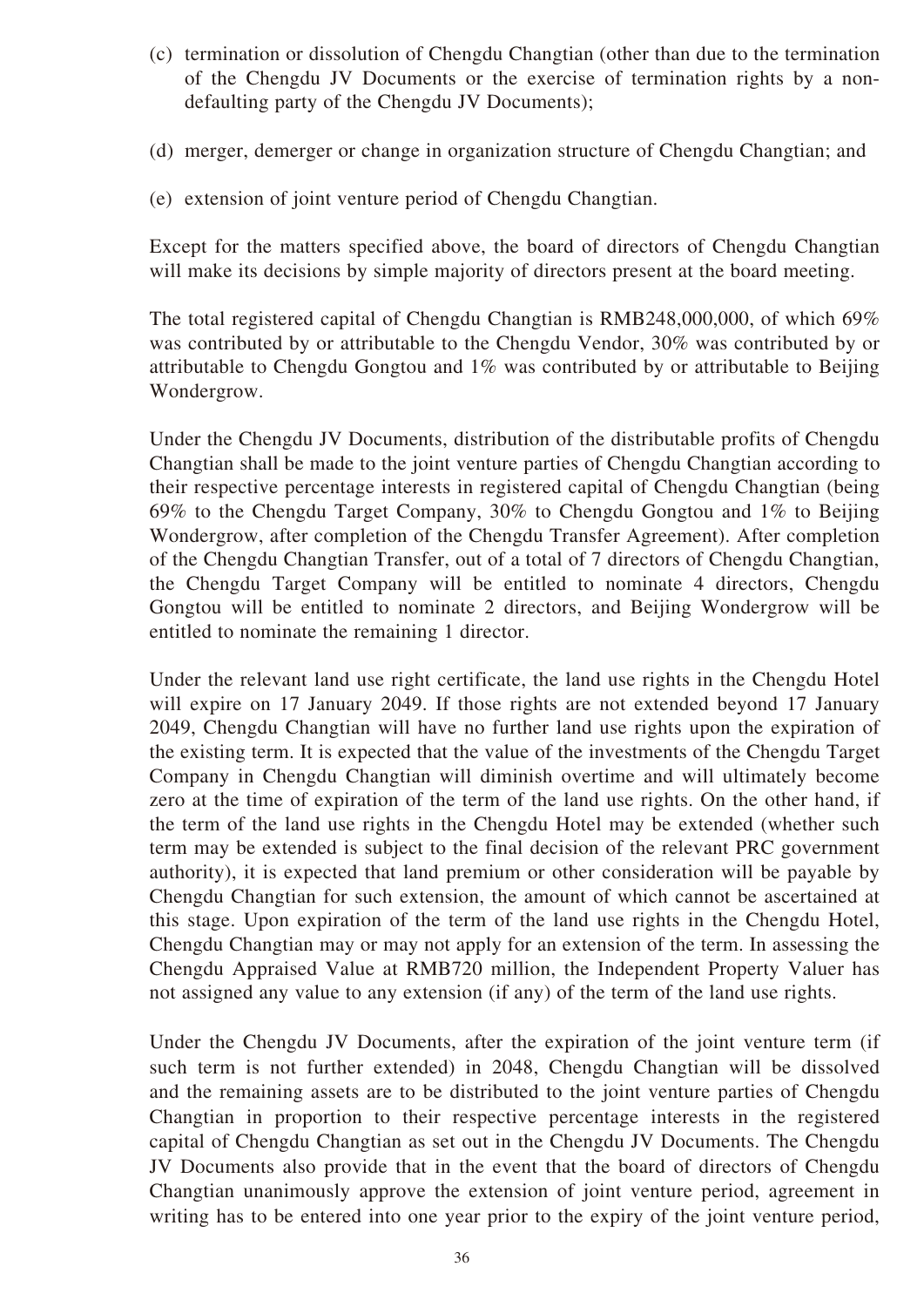and written applications have to be submitted to the relevant PRC authorities at least 6 months prior to the expiry of the joint venture period. The PRC legal adviser of the Manager, Guantao Law Firm, has advised that there is no legal impediment for the renewal of the term of operation of Chengdu Changtian as such renewal will primarily involve formality procedures. Guantao Law Firm has further advised that, there is no legal impediment on the remittance of dividends on retained earnings of Chengdu Changtian out of the PRC to the Chengdu Target Company, provided that such remittance is made in accordance with the procedures set out under the relevant PRC foreign investment and foreign exchange laws and regulations.

The Chengdu JV Documents also provides that in the event of early termination of the Chengdu JV Documents and Chengdu Changtian due to the exercise of termination rights by a non-defaulting party of the Chengdu JV Documents, the non-defaulting party has the right to first receive out of the assets available for distributable upon termination an amount equal to the principal amount of its investment contributed to Chengdu Changtian plus interest at the rate of 20% per annum from the date of early termination to the original expiry date of the term of Chengdu Changtian. After payment of such funds to the non-defaulting party, the remaining assets of Chengdu Changtian will be distributed to all joint venture parties in accordance with their percentage interest in the registered capital of Chengdu Changtian until the defaulting party receives the principal amount of its investment contributed to Chengdu Changtian, and thereafter any residue amount will belong to the non-defaulting party.

Under the Chengdu JV Documents, each of the joint venture parties has (and will have) a pre-emptive right to acquire the interest of each of the other joint venture parties in Chengdu Changtian.

Chengdu Changtian is a sino-foreign cooperative joint venture company established in accordance with the Law of the People's Republic of China on Sino-Foreign Cooperative Joint Venture (中華人民共和國中外合作經營企業法) and as advised by the PRC legal advisers of the Manager, sino-foreign cooperative joint venture companies established in accordance with such law has at least one PRC domestic joint venture party whose presence and role in the joint venture is recognized and respected. In the case of Chengdu Changtian, its PRC domestic joint venture parties are Chengdu Gongtou and Beijing Wondergrow.

Pursuant to the Chengdu Changtian Transfer, the Chengdu Vendor will transfer all its 69% interest in the registered capital and distributions in Chengdu Changtian to Chengdu Target Company, and the Chengdu JV Documents will be amended to the effect that Chengdu Target Company will be entitled to appoint four out of a total of seven directors to the board of Chengdu Changtian. As such, upon Chengdu Completion, Hui Xian REIT will through Chengdu Target Company acquire a majority ownership of Chengdu Changtian and will have control over a majority of the board of directors of Chengdu Changtian, the decision of which will be by simple majority of directors except for a number of specified important matters which require unanimous directors approval as mentioned in the section headed "*2.2.3 The Chengdu*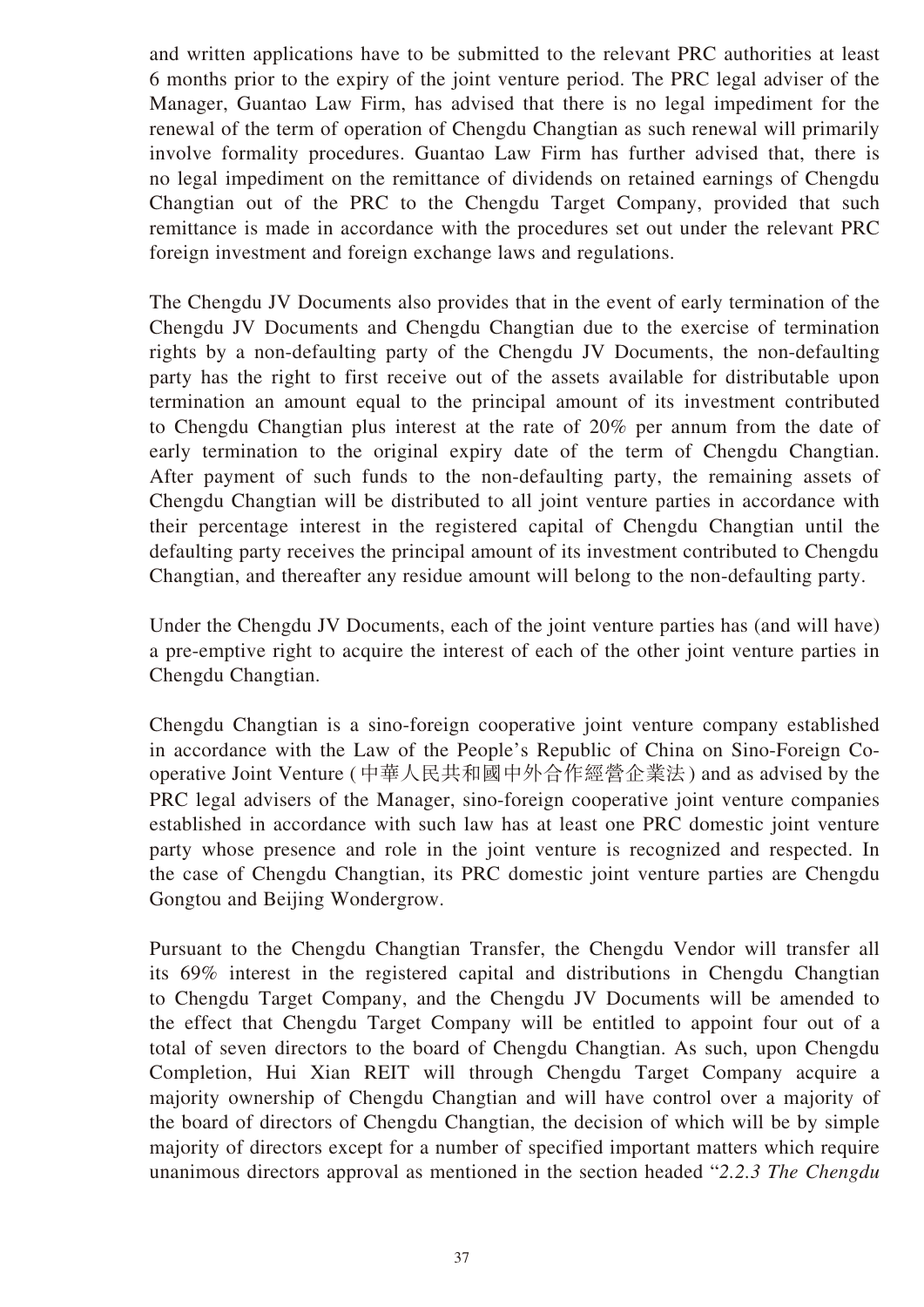*Changtian joint venture and the Chengdu JV Documents*" of this announcement, and the Manager does not consider such matters requiring unanimous directors approval would materially adversely affect Chengdu Changtian's control over the management and strategic development of the Chengdu Hotel and Chengdu Changtian. Accordingly, the Manager will be able to exercise control over the management and strategic development of the Chengdu Hotel and Chengdu Changtian.

Under the existing structure of Chengdu Changtian, Chengdu Gongtou and Beijing Wondergrow are PRC joint venture parties of Chengdu Changtian interested in 30% and 1% respectively of the registered capital and distributions of Chengdu Changtian. Currently, only the Chengdu Vendor is willing to sell its stake in Chengdu Changtian to the Chengdu Purchaser, and neither of the PRC joint venture parties of Chengdu Changtian had at this stage offered to sell their interests in Chengdu Changtian to the Chengdu Purchaser. Further, since the Chengdu Vendor is selling to the Chengdu Purchaser at a discount, the Manager considers that the PRC joint venture parties of Chengdu Changtian will not be willing to sell at a discount. For the reasons set out in the sections headed "*4.1 Reasons for and benefits of the Acquisitions*" and "*4.3 Reasons for and benefits of the Chengdu Acquisition*" in this announcement, the Manager is of the view that notwithstanding that Hui Xian REIT will not be able to acquire 100% interest in Chengdu Changtian, the Chengdu Acquisition is still in the interest of the Unitholders, the Independent Unitholders and Hui Xian REIT as a whole. In addition, the Manager believes that Chengdu Gongtou's and Beijing Wondergrow's continued role as domestic joint venture parties of Chengdu Changtian in accordance with the existing structure would benefit Chengdu Changtian as follows:

- (a) Pursuant to the Chengdu JV Documents, Chengdu Gongtou is responsible for, among others, liaising and coordinating with the relevant PRC government authorities with regards to matters which may affect Chengdu Changtian, assisting Chengdu Changtian with applying for relevant preferential tax treatment and other investment concessions, assisting Chengdu Changtian with applying to the relevant PRC authorities for the conversion of RMB to the required foreign currency to suit its needs as well as assisting with the remittance of such foreign currency out of the PRC. The Manager believes that as Chengdu Gongtou is a Stateowned enterprise and an existing domestic party, it would be in a better position than Chengdu Target Company (which is the new foreign joint venture party not familiar with the local authorities and local practices) to handle such matters and would also facilitate the communications between Chengdu Changtian and the local authorities.
- (b) As the Chengdu Changtian Transfer requires the cooperation of Chengdu Gongtou and Beijing Wondergrow (such as amending the Chengdu JV Documents) and completion of filing and registration procedures for modification as required by relevant PRC laws, it is expected that the continued involvement of Chengdu Gongtou and Beijing Wondergrow as joint venture parties of Chengdu Changtian (i.e. without their rights and entitlements in Chengdu Changtian being affected) will facilitate a smooth transfer of the 69% interest in the registered capital and distributions in Chengdu Changtian to Chengdu Target Company.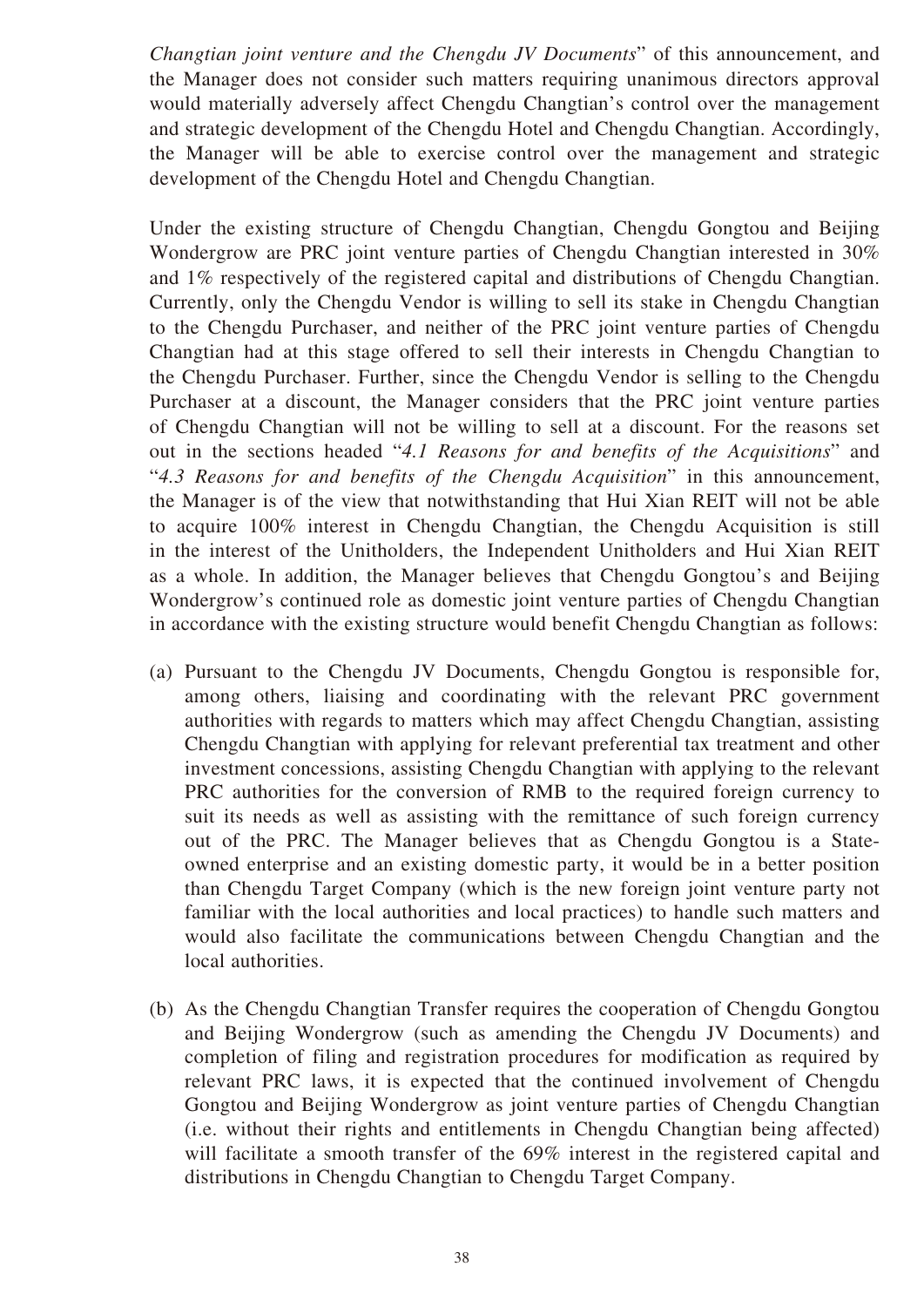(c) Both Chengdu Gongtou and Beijing Wondergrow are existing joint venture parties of Chengdu Changtian and have experience in the management and operation of Chengdu Changtian and the Chengdu Hotel. Further, they have been joint venture parties of Chengdu Changtian for some time and they are also familiar with the practices of the relevant PRC local authorities. Accordingly, the Manager is of the view that Chengdu Purchaser becoming joint venture partners with Chengdu Gongtou and Beijing Wondergrow will be in the interest of Hui Xian REIT and the Unitholders as a whole.

The Manager is of the view that after Chengdu Completion, Hui Xian REIT will have majority ownership and control in the Chengdu Hotel, Chengdu Changtian and Chengdu Target Company at all times pursuant to 7.5(aa) and 7.7A of the REIT Code.

The PRC legal adviser of the Manager, Guantao Law Firm has issued a legal opinion to the Manager that: (i) describes the factual information set out the section headed "*2.2.3 The Chengdu Changtian joint venture and the Chengdu JV Documents*" of this announcement so far as it relates to the terms of the Chengdu JV Documents, the equity and profit sharing arrangements of the shareholders of Chengdu Changtian, and the restrictions on the transfer of interest in Chengdu Changtian by the joint venture parties of Chengdu Changtian; and (ii) confirms that the Chengdu JV Documents constitute legally binding, valid and enforceable obligations of the parties thereto under the applicable laws in the PRC.

### **2.3 Arm's length terms and due diligence review**

The Manager considers that the Chengdu SPA was entered into by the parties thereto on normal commercial terms following arm's length negotiations.

The Manager has conducted, and is satisfied with the results of, due diligence in respect of the Chengdu Hotel and the Chengdu Target Group. Such due diligence has been carried out in accordance with the relevant provisions of the REIT Code and the Manager's compliance manual.

The PRC legal adviser of the Manager, Guantao Law Firm, has advised that Chengdu Changtian has legally obtained the State-owned land use rights in respect of the Chengdu Hotel, it is the registered legal owner of the land use rights and building ownership rights underlying the Chengdu Hotel, and it has legal ownership of the Chengdu Hotel and can legally own, use and deal with such properties in accordance with the relevant PRC laws. The PRC legal adviser of the Manager had also advised that Chengdu Changtian is the sole owner of the land use rights and building ownership rights underlying the Chengdu Hotel and that such rights are free from encumbrances other than the existing tenancies. Based on the above advice of its PRC legal adviser and the legal opinion issued by Guantao Law Firm stating that Chengdu Changtian has good marketable legal title to the Chengdu Hotel, the Manager is of the view that Chengdu Changtian has good, marketable, legal and beneficial title to the Chengdu Hotel.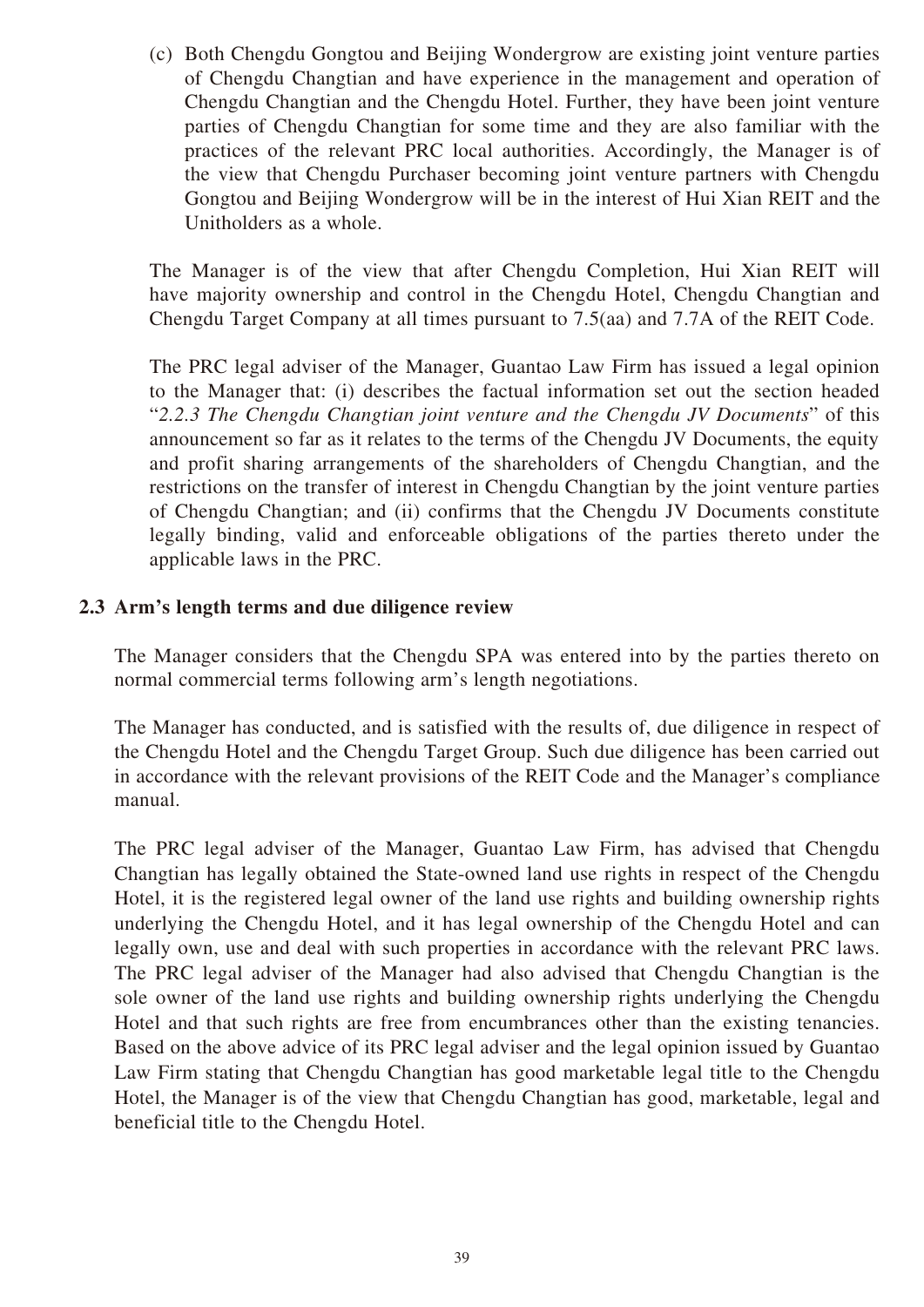### **2.4 PRC taxation relating to Chengdu Acquisition**

Circular 698 stipulates the PRC tax treatment and reporting obligations on "indirect" equity transfers undertaken by offshore investors. Circular 698 also introduces anti-abuse and antiavoidance rules where the dominant purpose of using the offshore entities is to avoid PRC tax obligations. In such a case, the PRC tax authorities can apply a 10% withholding tax (or any lower tax rates applicable pursuant to tax treaty entered into between the PRC and other countries) on capital gains derived by the offshore investor on the indirect transfer. However, Circular 698 does not provide for clear guidance on how such capital gains withholding tax is to be applied in practice. Bulletin 7 replaced the relevant provisions in Circular 698 relating to indirect transfer of equity interests of a PRC resident enterprise by disposing of interests in a non-PRC holding company and set a wider scope of such indirect transfer of PRC assets that might be subject to PRC enterprise income tax.

Pursuant to Bulletin 7, reporting obligations, if any, with respect to the transfer effected as a result of the Chengdu SPA will fall on the Chengdu Vendor. Although it is not aware of any express requirement for Chengdu Changtian to report to any PRC tax authority under Circular 698 for the transfer in the context of the Chengdu SPA or generally, transfer of similar nature, there is still a degree of uncertainty with respect to the application and interpretation of Circular 698 and Bulletin 7. In any event, the Chengdu Vendor has agreed to indemnify the Chengdu Purchaser and the Chengdu Target Company in relation to, among other things, tax liabilities of the Chengdu Target Group Companies resulting from the transfer of any shares in the issued share capital of the Chengdu Target Company and the transactions pursuant to the Chengdu Transfer Agreement including any liabilities arising out of Circular 698 and/or Bulletin 7. Please see the section headed "*2.1.10 Chengdu Deed of Tax Covenant*" of this announcement.

The Chengdu Vendor has undertaken in the Chengdu SPA to attend to all filing, notification and other obligations of the Chengdu Vendor and the Chengdu Target Group pursuant to or in connection with Circular 698 and Bulletin 7 (a) as they are in force at the date of Chengdu Completion or (b) as they are deemed to have been in force at the date of Chengdu Completion by virtue of an amendment to or re-enactment of Circular 698 and/ or Bulletin 7 issued within 10 years of the date of Chengdu Completion (the "**Circular 698 and Bulletin 7 Obligations relating to Chengdu Acquisition**") in respect of the Chengdu Acquisition.

Taking into account the present intention of the Manager for the Hui Xian REIT Group to hold the Chengdu Hotel for long-term investment purpose, the Manager expects that neither potential LAT nor EIT relating to revaluation of the Chengdu Hotel and the depreciation allowance of the Chengdu Hotel will arise in connection with the Chengdu Acquisition. In the event that the Hui Xian REIT Group does dispose of the Chengdu Hotel through a direct onshore transfer of the property interests in the future, it is expected that LAT and EIT would be levied on the Hui Xian REIT Group based on the sales proceeds less deductible costs which are calculated by reference to the original land acquisition and development costs incurred by Chengdu Changtian, not Hui Xian REIT's cost of acquiring the Chengdu Target Company. No account has been taken of such potential deferred taxation in agreeing the consideration for the Chengdu Acquisition because the Manager considers it very unlikely that any such liabilities will crystallise.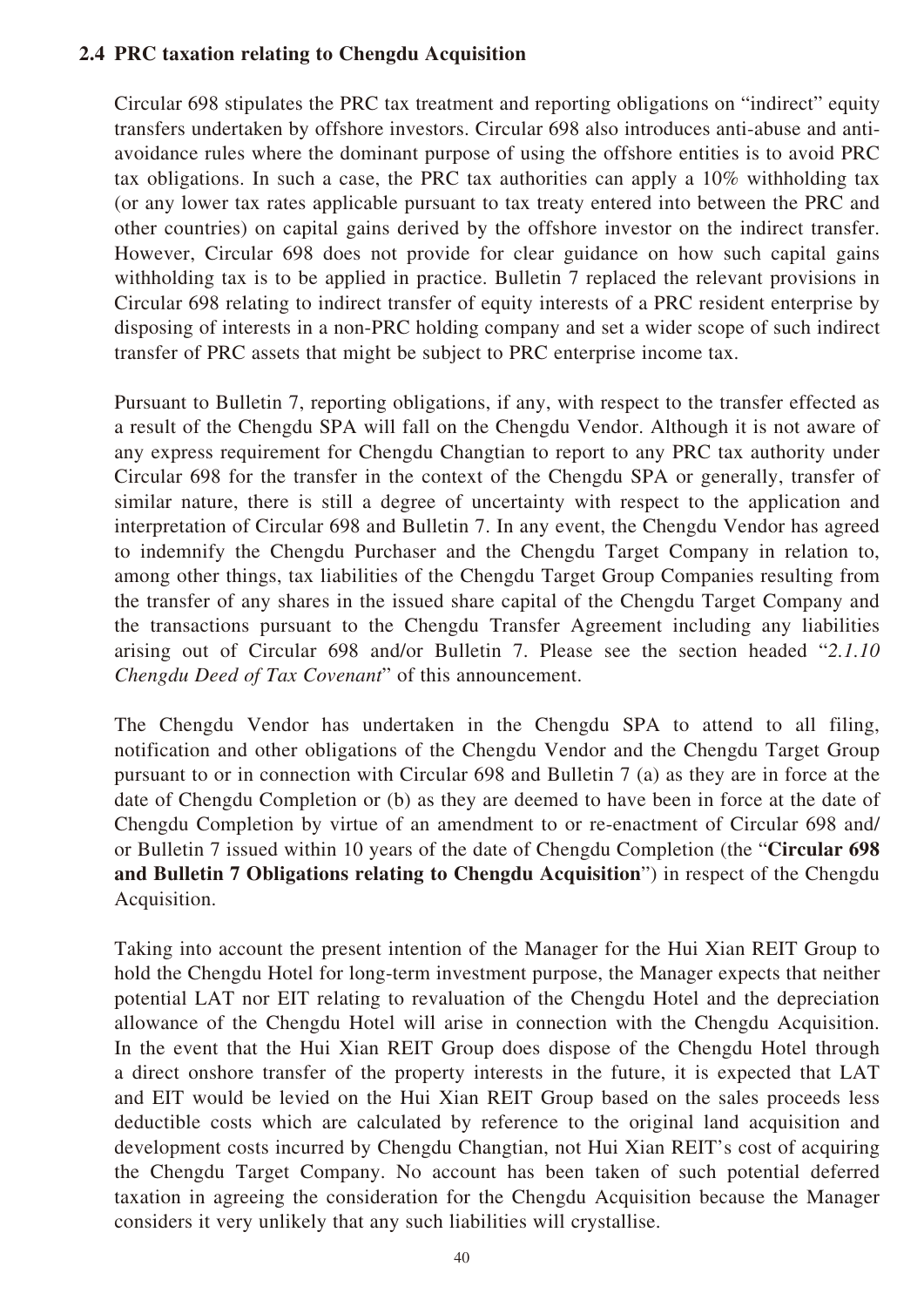### **2.5 Opinion of the Board, the Audit Committee and the Trustee**

Having regard to the reasons for, the terms of, and factors and other information in relation to the Chengdu Acquisition, the Board (including the independent non-executive Directors) and the Audit Committee consider that the Chengdu Acquisition and the terms of the Chengdu Transaction Documents (including the Chengdu Acquisition Consideration) are consistent with the investment objectives and strategy of Hui Xian REIT and are being entered into in the ordinary and usual course of business and are at arm's length basis and on normal commercial terms, which are fair and reasonable and in the interests of the Unitholders, the independent Unitholders and Hui Xian REIT as a whole. The Board is also satisfied that the arrangements under the Chengdu Acquisition comply with the relevant requirements of the REIT Code and the Trust Deed, and no Unitholders' approval is required to approve such acquisition.

Based solely on the opinion of the Board and the information, confirmations and reports given by the Manager and other advisors to the Trustee having regard to its duties under the REIT Code and the Trust Deed, the Trustee is of the view that the Chengdu Acquisition is consistent with Hui Xian REIT's investment policy and is in compliance with the relevant requirements of the REIT Code and the Trust Deed, and no Unitholders' approval is required to approve such acquisition. The Trustee has no objection for the Manager to proceed with the Chengdu Acquisition.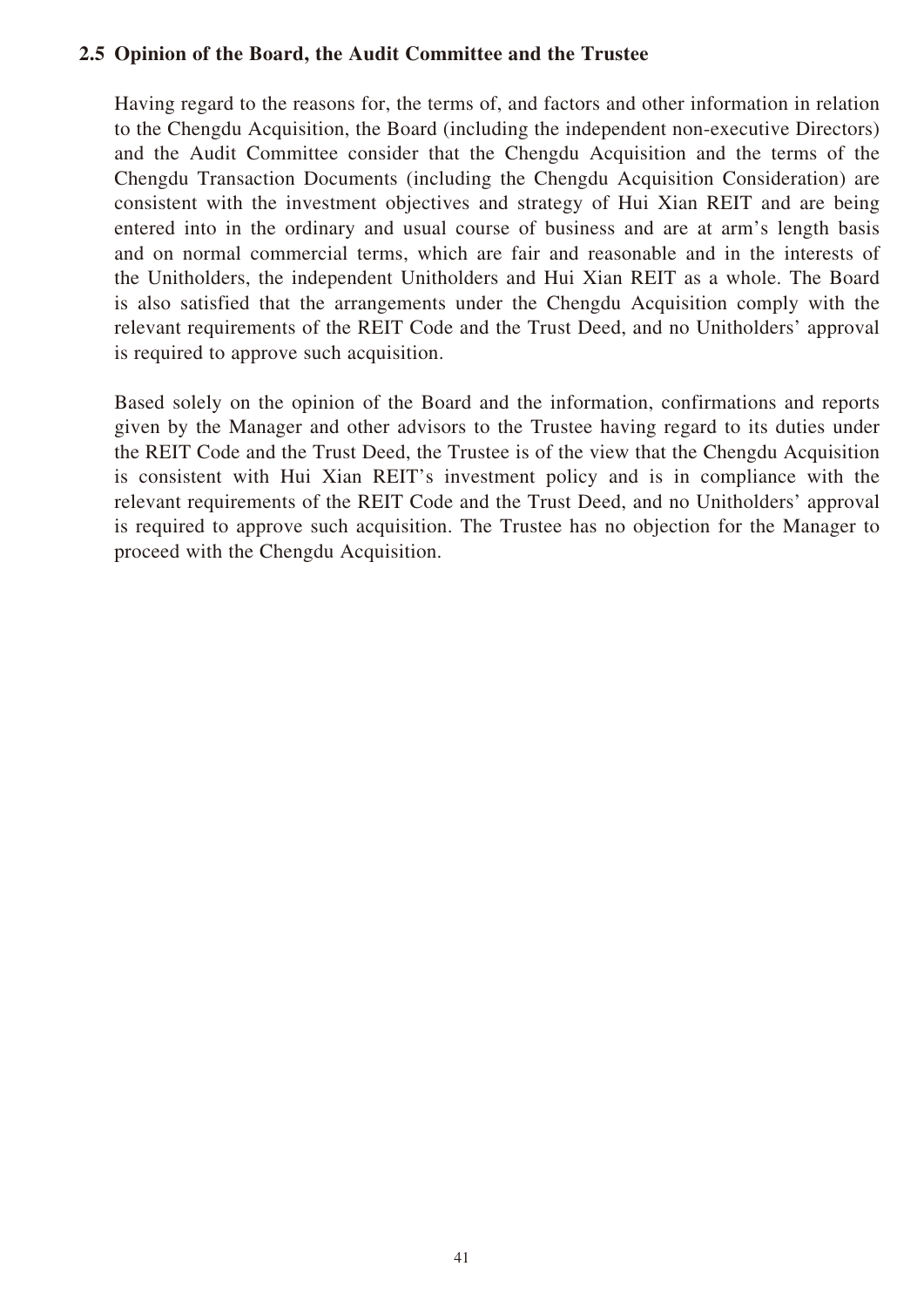# **3. CURRENT AND EXPECTED HOLDING STRUCTURES OF THE CHONGQING HOTEL AND THE CHENGDU HOTEL**

(i) Set out below is the simplified holding structure of the Chongqing Hotel as at the date of this announcement:



Note: Dotted line (- - - - - -) means indirect holdings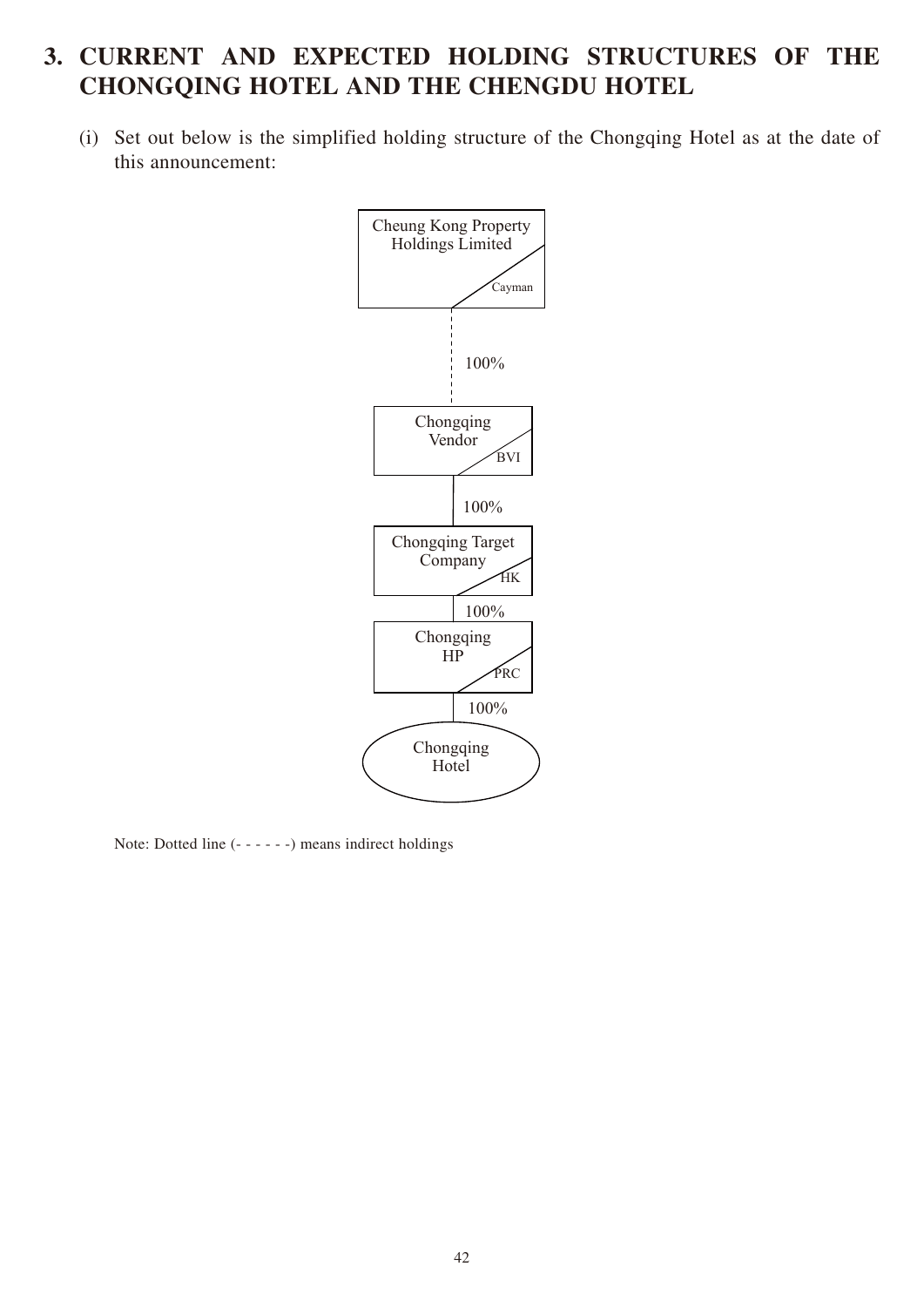(ii) Set out below is the simplified holding structure of the Chengdu Hotel as at the date of this announcement:



Notes:

- 1. The PRC joint venture parties of Chengdu Changtian are Chengdu Gongtou and Beijing Wondergrow, both being companies incorporated in the PRC with limited liability, which are respectively entitled to 30% and 1% of the registered capital and distributions of Chengdu Changtian. Beijing Wondergrow is a sino-foreign joint venture company directly owned as to 50% by a wholly-owned subsidiary of CKP, as to 40% by  $\pm \mathfrak{H}$  (a director of Beijing Wondergrow) and as to 10% by 陳燕 (also a director of Beijing Wondergrow). Chengdu Gongtou is an independent third party not connected to Hui Xian REIT. Chengdu Vendor will transfer all its interest in Chengdu Changtian to the Chengdu Target Company prior to Chengdu Completion.
- 2. Dotted line (- - - -) means indirect holdings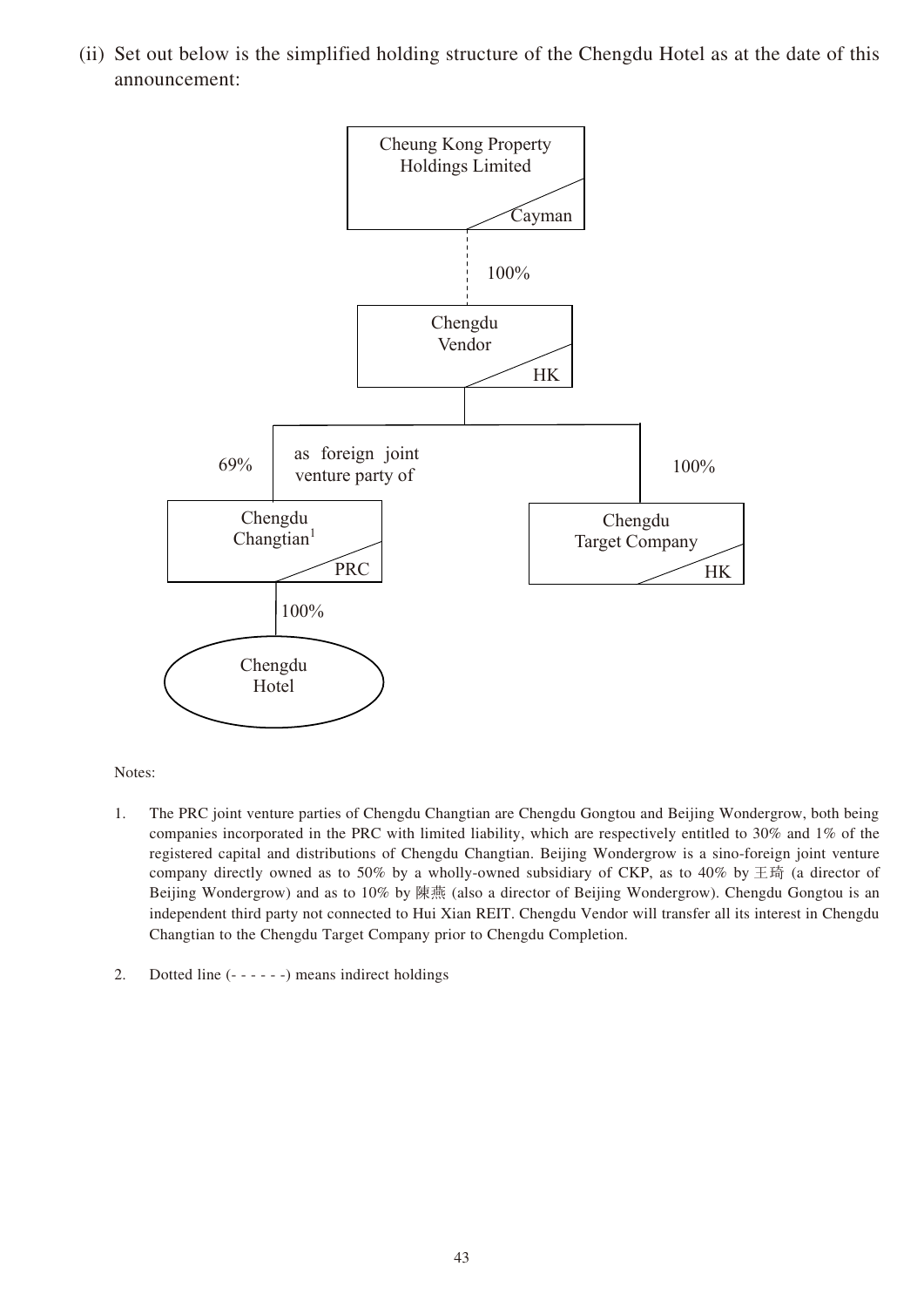(iii) Set out below is the simplified holding structure of the property portfolio of Hui Xian REIT immediately after completion of both (iii) Set out below is the simplified holding structure of the property portfolio of Hui Xian REIT immediately after completion of both the Chongqing Acquisition and the Chengdu Acquisition: the Chongqing Acquisition and the Chengdu Acquisition:

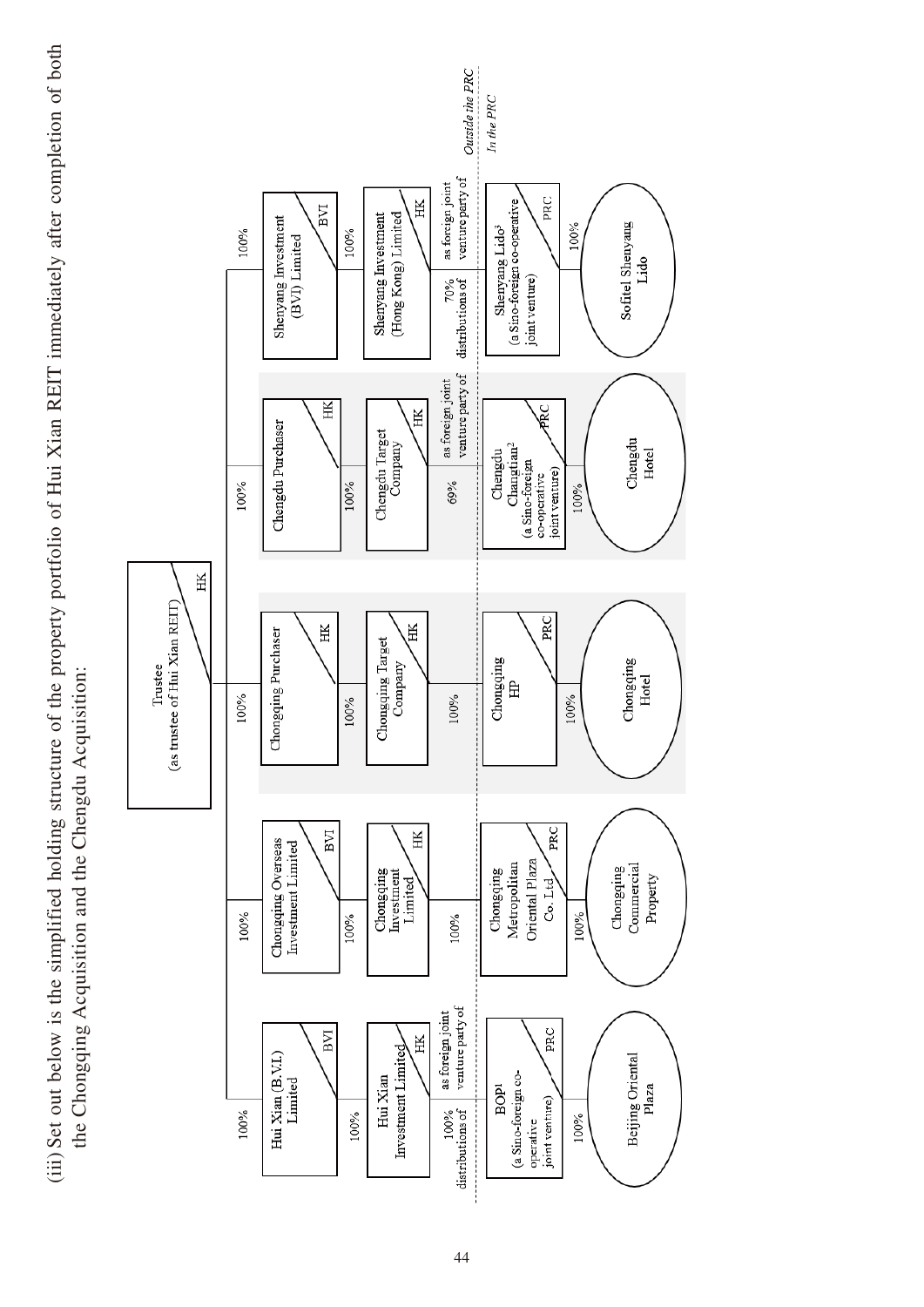#### Notes:

- 1. The PRC joint venture party of BOP is 北京東方鴻聯文化有限責任公司 (Beijing Dongfang Honglian Culture Co. Ltd.), a company incorporated in the PRC with limited liability.
- 2. The PRC joint venture parties of Chengdu Changtian are Chengdu Gongtou and Beijing Wondergrow, both being companies incorporated in the PRC with limited liability, which are respectively entitled to 30% and 1% of the registered capital and distributions of Chengdu Changtian. Beijing Wondergrow is a sino-foreign joint venture company directly owned as to 50% by a wholly-owned subsidiary of CKP, as to 40% by  $\pm \mathfrak{H}$  (a director of Beijing Wondergrow) and as to 10% by 陳燕 (also a director of Beijing Wondergrow). Chengdu Gongtou is an independent third party not connected to Hui Xian REIT.
- 3. The other foreign joint venture party of Shenyang Lido is Yick Ho, which is entitled to 29% distributions of Shenyang Lido (subject to certain preferred distribution arrangement in favour of Shenyang Investment (Hong Kong) Limited). The PRC joint venture party of Shenyang Lido is Beijing Wondergrow, which is entitled to 1% distribution of Shenyang Lido.

## **4. REASONS FOR AND BENEFITS OF THE ACQUISITIONS**

### **4.1 Reasons for and benefits of the Acquisitions**

The Manager believes that the common benefits of the Acquisitions to Hui Xian REIT are as follows:

### *(a) Further mitigates Hui Xian REIT's geographical concentration risk*

The Acquisitions are expected to further diversify Hui Xian REIT's asset portfolio geographically, which in turn will further reduce the geographical concentration. Post completion of the Acquisitions, the attributable fair value of our properties located in Beijing would decline from 88.3% to 86.2% based on fair value as at 31 December 2015 for Hui Xian REIT Group's existing properties, the Chengdu Appraised Value and the Chongqing Appraised Value as at 31 October 2016.

#### *(b) Optimize capital structure*

The Manager intends to finance the Chongqing Consideration and the Chengdu Acquisition Consideration with approximately 80% by new bank borrowing and approximately 20% by existing cash. The proposed use of new bank borrowing to finance part of the consideration for the Acquisitions will enable Hui Xian REIT to take advantage of the current favorable low interest rate environment.

Based on the unaudited condensed consolidated statement of financial position of Hui Xian REIT as disclosed in its 2016 interim report, the debts to gross asset value ratio was approximately 20.8% as at 30 June 2016. Based on the financial position of Hui Xian REIT as disclosed in its 2016 interim report and the assumptions set out in the section headed "*6.3 Expected debts to gross assets value ratio*" below, it is estimated that the debts to gross asset value ratio of Hui Xian REIT as at 30 June 2016 would have increased from 20.8% to 21.9%, well below the limit of 45% as required to be maintained under the REIT Code.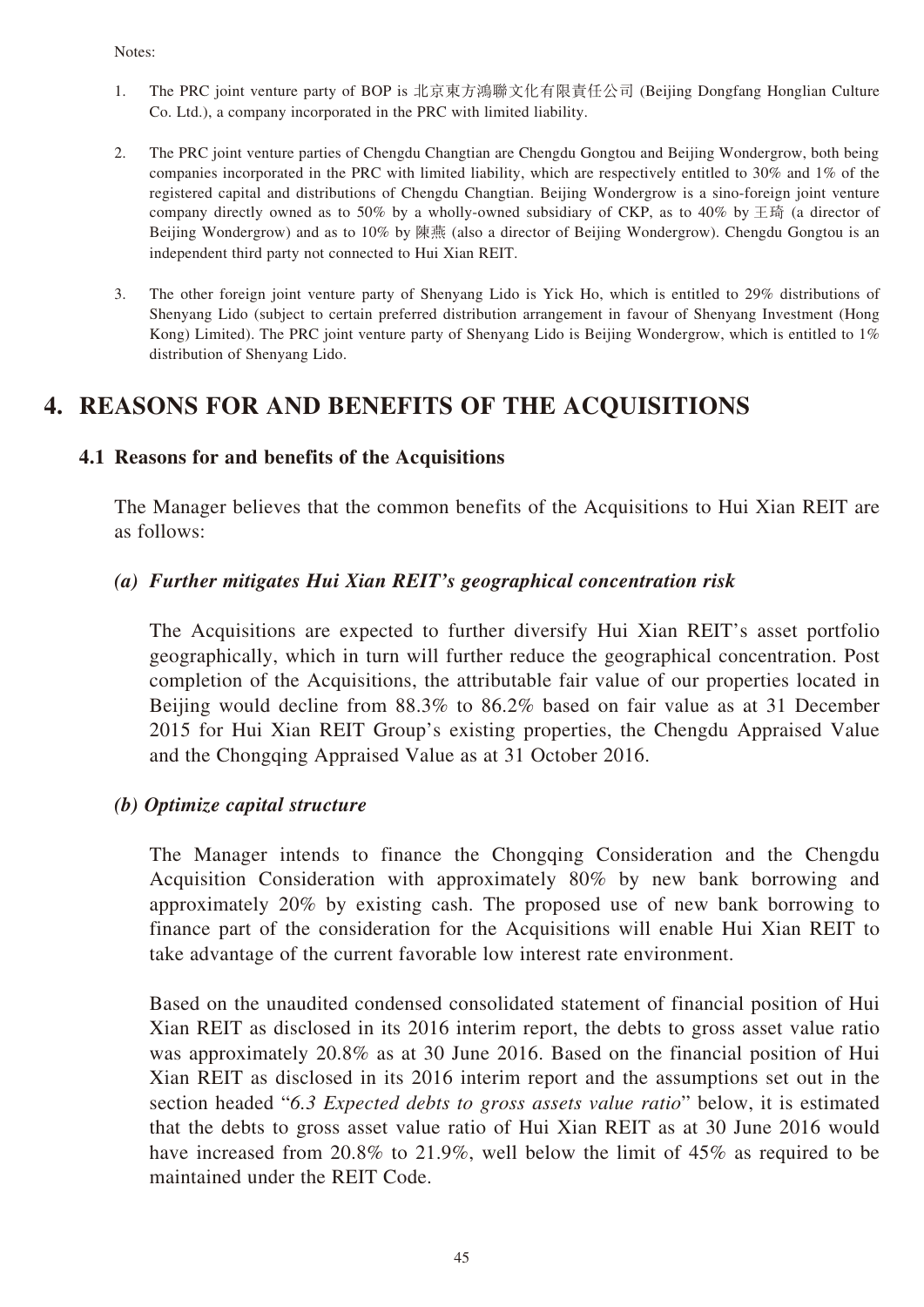### *(c) Further expansion of the hotel portfolio*

Following the Acquisitions, the Chongqing Hotel and the Chengdu Hotel will increase the hotel portfolio of Hui Xian REIT, which currently includes the Grand Hyatt Beijing at Beijing Oriental Plaza and Sofitel Shenyang Lido. The attributable fair value of Hui Xian REIT Group's hotel portfolio is expected to increase by 24.2%, based on fair value as at 31 December 2015 for Hui Xian REIT Group's existing hotel properties, the Chengdu Appraised Value and the Chongqing Appraised Value as at 31 October 2016 upon completion of the Acquisitions.

### **4.2 Reasons for and benefits of the Chongqing Acquisition**

The Manager believes that the Chongqing Acquisition will also provide the following additional key benefits to Hui Xian REIT:

### *4.2.1 Chongqing Hotel at strategic location to be acquired at favorable terms*

*(a) Chongqing Hotel is located at the most established CBD of Chongqing*

The Chongqing Hotel is centrally-located at Jiefangbei, Yuzhong District, the core Central Business District ("**CBD**") of Chongqing, which is one of the fastest growing cities in the PRC. As one of the four direct-controlled municipalities and a critical transportation and industrial hub within interior China, Chongqing is wellpositioned to benefit from China's strategies and policies targeted at boosting the economy of inland parts of the country. Chongqing is also strategically located along the "Silk Road Economic Belt" and is expected to play an important role in the "Belt and Road Initiative" by supporting the development and connectivity of China with Central Asia, South Asia and West Asia.

In 2015, Chongqing's GDP reached RMB1,572 billion (at a compound annual growth rate of 11.9% for the period from 2011 to 2015). Visitation reached 392 million in 2015 (at a compound annual growth rate of 12.7% for the period from 2013 to 2015), which ranked 1st amongst all cities in the PRC in terms of visitation.

Not only is the Chongqing Hotel located within the CBD, it is also situated right next to Jiefangbei Pedestrian Street, which is a popular shopping and tourist destination boasting robust foot traffic with 300,000 visitations per day during weekdays and over one million visitations per day during holidays.

### *(b) Attractive consideration at a 43% discount to appraised value*

The Chongqing Attributable Value of RMB250 million, which is the value attributable to the Chongqing Hotel as agreed between the Chongqing Vendor and the Chongqing Purchaser, represents a discount of approximately 43% to the Chongqing Appraised Value of the Chongqing Hotel of RMB442 million as at 31 October 2016.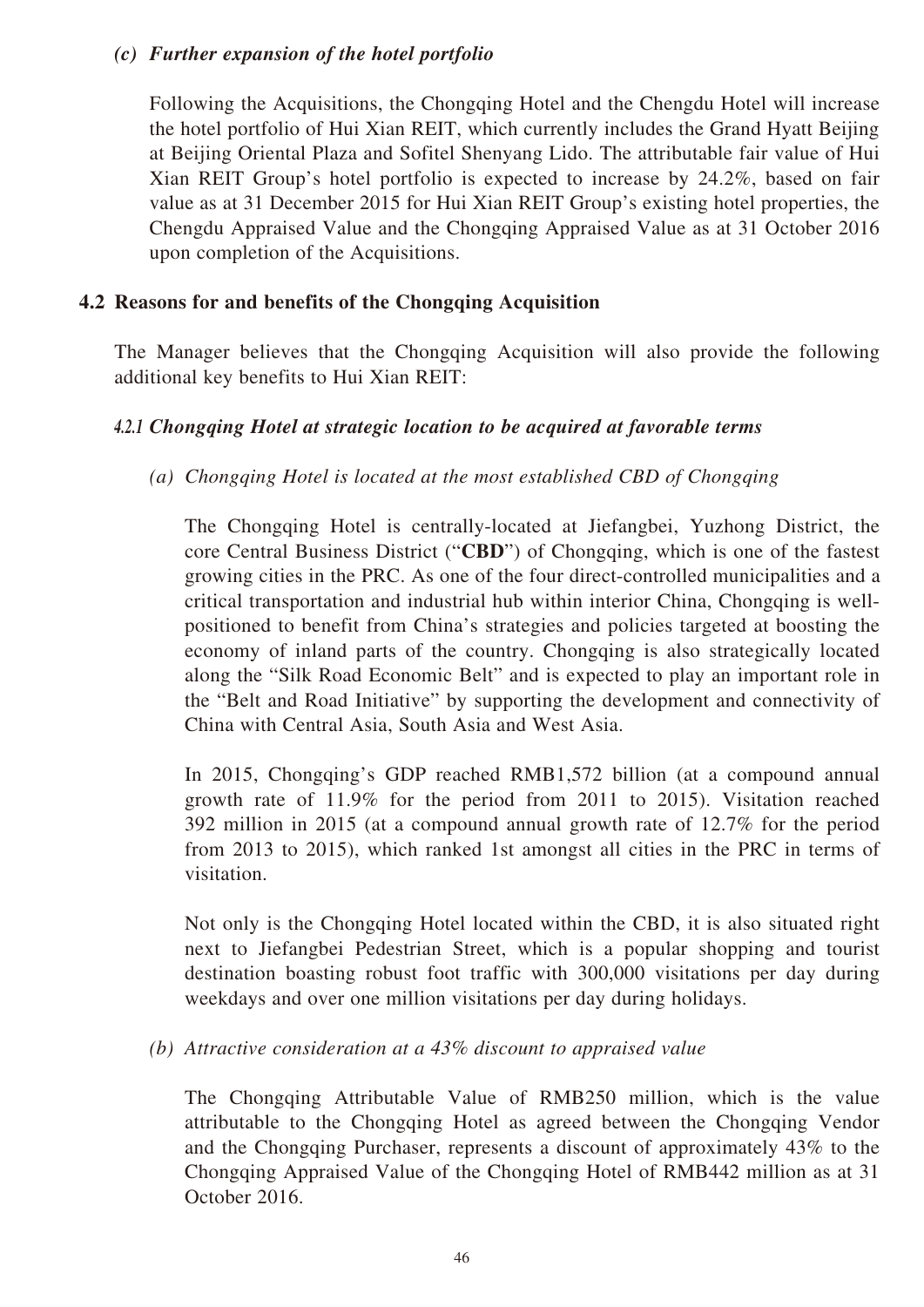*(c) Potential synergies between the Chongqing Hotel and the Chongqing Commercial Property*

The Chongqing Hotel is an integral part of the Chongqing Commercial Property, an iconic mixed-use development comprising a mall and a Grade A office tower. Significant potential synergies can be achieved if the Chongqing Hotel and the Chongqing Commercial Property are owned and managed by Hui Xian REIT.

The Manager believes that the Chongqing Acquisition will be mutually beneficial to both the Chongqing Hotel and the Chongqing Commercial Property as the single ownership is expected to meaningfully enhance efficiency and optimization strategy.

*(d) Potential upside from rebranding and asset enhancement initiatives*

A number of international hotels have opened within the Jiefangbei area over the past decade. Although this has further upgraded the area, it has also further intensified the competition among hotels. The Manager intends to introduce an internationally branded hotel management company to manage the Chongqing Hotel, and the Manager also intends to evaluate asset enhancement initiative plans after successful acquisition of the Chongqing Hotel.

### **4.3 Reasons for and benefits of the Chengdu Acquisition**

The Manager believes that the Chengdu Acquisition will also provide the following additional key benefits to Hui Xian REIT:

### *4.3.1 Chengdu Hotel at strategic location to be acquired at favorable terms*

*(a) Chengdu Hotel is located at the center of a large-scale city redevelopment project in Chengdu*

The Chengdu Hotel is located in Chengdu, one of the two most important gateway cities of Western China. Due to its strategic location within the "Silk Road Economic Belt", Chengdu is expected to play an increasingly important role in the "Belt and Road Initiative". In 2015, Chengdu's GDP reached RMB1,080 billion (at a compound annual growth rate of 12.0% for the period from 2011 to 2015).

Chengdu is a popular tourist destination as well as a common transit hub for tourists visiting nearby tourism spots. The city's tourist spending during 2015 national holidays ranked 1st among all cities in China, with visitation reaching 191 million in 2015 (at a compound annual growth rate of 11% from 2013 to 2015), which ranked 5th among all cities in China, only behind Chongqing, Shanghai, Beijing and Wuhan.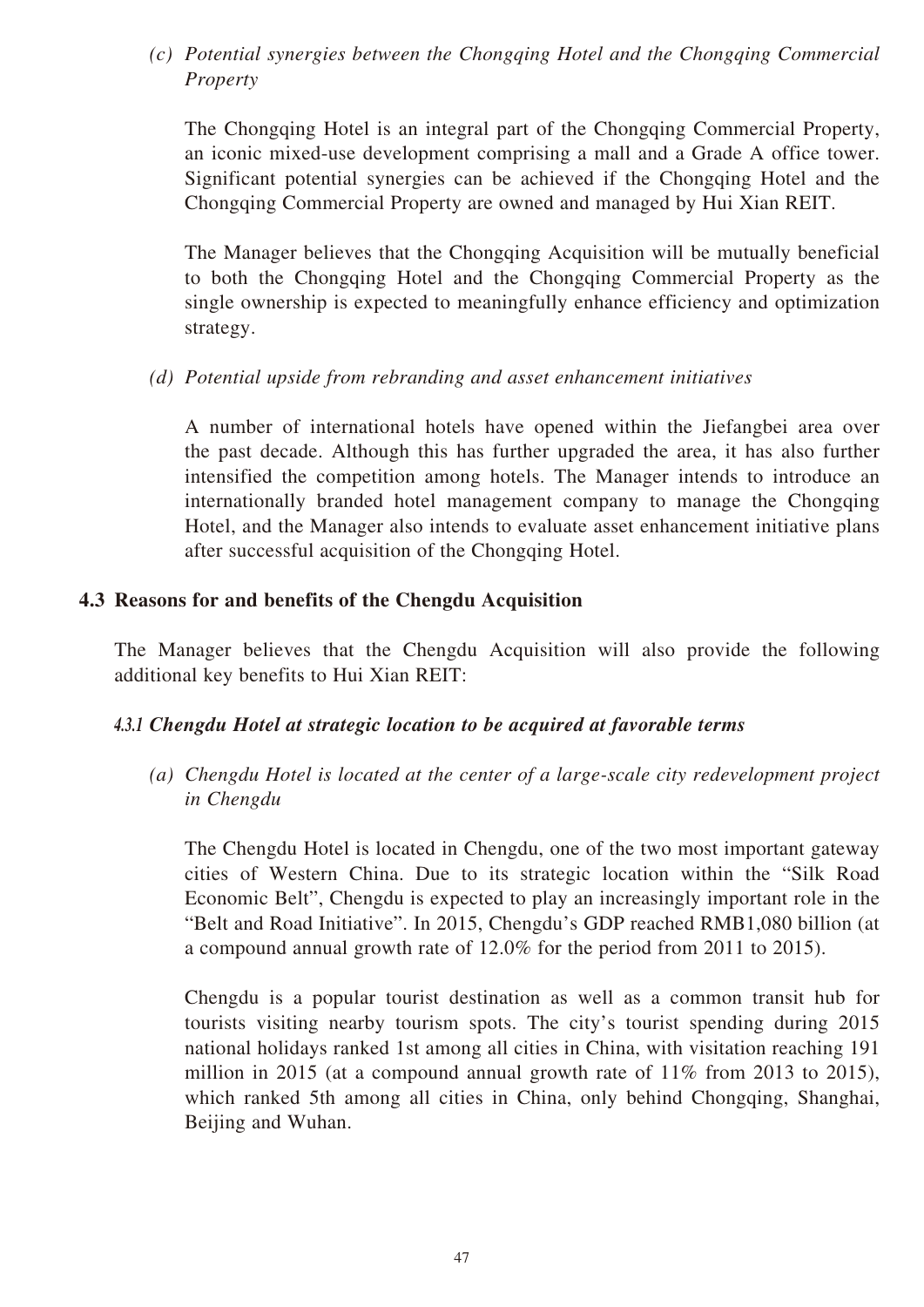The Chengdu Hotel is located at Chengdu city centre, situated to the north of the landmark Tianfu Plaza ( 天府廣場 ) and next to the Chengdu Sports Center which hosts many large scale sports and recreational events. Over time, the Chengdu Hotel is expected to benefit from the landmark city redevelopment project released by the Chengdu Government in August 2016 called the " 成都中心 Chengdu Center". Based on the official blueprints, the "Chengdu Center" project will cover the area surrounding the Tianfu Plaza ( 天府廣場 ) and extend north towards Houzimen ( 後子門 ), where the Chengdu Hotel is located. The redevelopment project comprises four key elements: (i) "Central Park" (中央公園) — a central park, which includes the restoration of the historically significant pond "摩訶池", will be developed at a site next to the Chengdu Hotel. (ii) "Historical Sites" (歷 史遺址 ) — a number of historical landmark sites in the area are expected to be restored with a mix of actual replica and visualization. (iii) "Cultural Center" ( $\overline{\chi}$  $l(\psi + \psi)$  — consists of mainly existing cultural facilities around the Tianfu Square. (iv) "CBD" (產業高地) — new financial and business offices will be developed on the outskirt surrounding the "Chengdu Center".

*(b) Attractive consideration at 11% discount to appraised value*

The Chengdu Attributable Value of RMB642 million, on the basis of which the Chengdu Acquisition Consideration for the Chengdu Acquisition is determined, represents a discount of approximately 11% to the Chengdu Appraised Value of the Chengdu Hotel of RMB720 million as at 31 October 2016.

#### *(c) Chengdu Hotel with strong brand and local recognition*

Since its opening in 2000, the Chengdu Hotel has established its strong reputation among locals and frequent business travellers to Chengdu. It has been managed by Sheraton Management since the opening and has been awarded "The Best Business Hotel in Chengdu" by Business Traveller China Magazine for 10 consecutive years since 2005. The rooms of the Chengdu Hotel have been recently renovated in 2014.

## **5. FEES IN RELATION TO THE ACQUISITIONS**

### **5.1 Fees payable to the Manager and the Trustee in relation to the Chongqing Acquisition**

Pursuant to clause 14.2.1(i) of the Trust Deed, the Manager will be entitled to receive an acquisition fee not exceeding the rate of 1% of the acquisition price of any real estate in the form of land acquired directly or indirectly by Hui Xian REIT. Based on the current applicable rate of the Manager's acquisition fee which is 1% of the acquisition price of the Chongqing Hotel, the Manager's acquisition fee in relation to the Chongqing Acquisition would amount to approximately RMB2.5 million (the "**Manager's Chongqing Acquisition Fee**"). The Manager has elected that the Manager's Chongqing Acquisition Fee be paid entirely in the form of cash.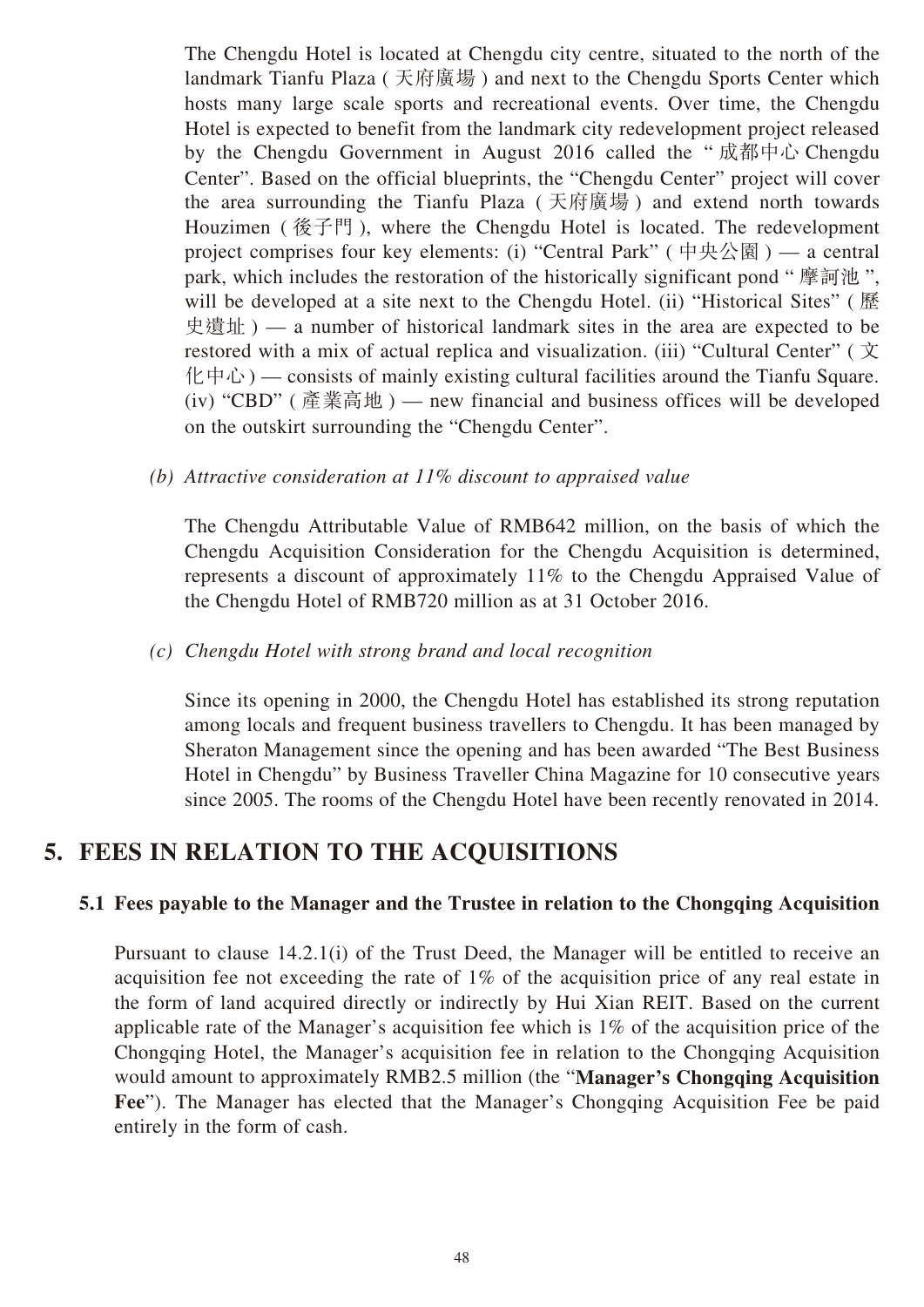Pursuant to the Trust Deed, the Trustee is entitled to be reimbursed expenses incurred by it, including (among other things) any transactional fee of the Trustee as may be agreed from time to time between the Manager and the Trustee in respect of the Chongqing Acquisition should the Chongqing Acquisition proceed to Chongqing Completion. In this regard, it has been agreed that the Trustee shall receive an administrative fee of HK\$100,000 (approximately RMB88,000) (the "**Trustee's Chongqing Acquisition Fee**").

Under the current Trust Deed, after Chongqing Completion:

- (a) the Manager will be entitled under the Trust Deed to receive, out of the Deposited Property, manager's fees attributable to the Chongqing Hotel comprising: (a) a base fee not exceeding 0.3% per annum of the value of the Chongqing Hotel; and (b) a variable fee with an annual amount equal to 3% per annum of the Net Property Income (as defined in the Trust Deed) of the Chongqing Hotel (which, for the avoidance of doubt, will be before deduction of the variable fee); and
- (b) the Trustee will receive, out of the Deposited Property, an annual fee of such amount as agreed between the Manager and the Trustee from time to time not exceeding 0.02% per annum of the Property Values, which shall include the value of the Chongqing Hotel, as at the end of such financial year subject to a minimum amount of RMB56,000 per month.

The Manager and the Trustee will be entitled to such fees attributable to the Chongqing Hotel in the future for so long as the Chongqing Hotel is directly held by the Trustee or indirectly held by the Trustee through Special Purpose Vehicle, with appropriate pro rata adjustment in accordance with the provisions of the Trust Deed for a broken period.

Other than the Manager's Chongqing Acquisition Fee and the future ongoing fees payable to the Manager as mentioned above, no other fees will be payable by Hui Xian REIT to the Manager in relation to the Chongqing Acquisition. Other than the Trustee's Fee and the future ongoing fee payable to the Trustee as mentioned above, no other fees will be payable by Hui Xian REIT to the Trustee in relation to the Chongqing Acquisition.

## **5.2 Fees payable to the Manager and the Trustee in relation to the Chengdu Acquisition**

Pursuant to clause 14.2.1(i) of the Trust Deed, the Manager will be entitled to receive an acquisition fee not exceeding the rate of 1% of the acquisition price of any real estate in the form of land acquired directly or indirectly by Hui Xian REIT. Based on the current applicable rate of the Manager's acquisition fee which is 1% of the acquisition price of the Chengdu Hotel (being the amount of the Chengdu Acquisition Consideration), the Manager's acquisition fee in relation to the Chengdu Acquisition would amount to the aggregate of (i) approximately RMB2.76 million (based on the amount of the Chengdu Consideration of RMB276 million) and (ii) an amount of no more than HK\$3.0 million (approximately RMB2.6 million) (based on the Huge Grace Caps) (the "**Manager's Chengdu Acquisition Fee**"). The Manager has elected that the Manager's Chengdu Acquisition Fee be paid entirely in the form of cash.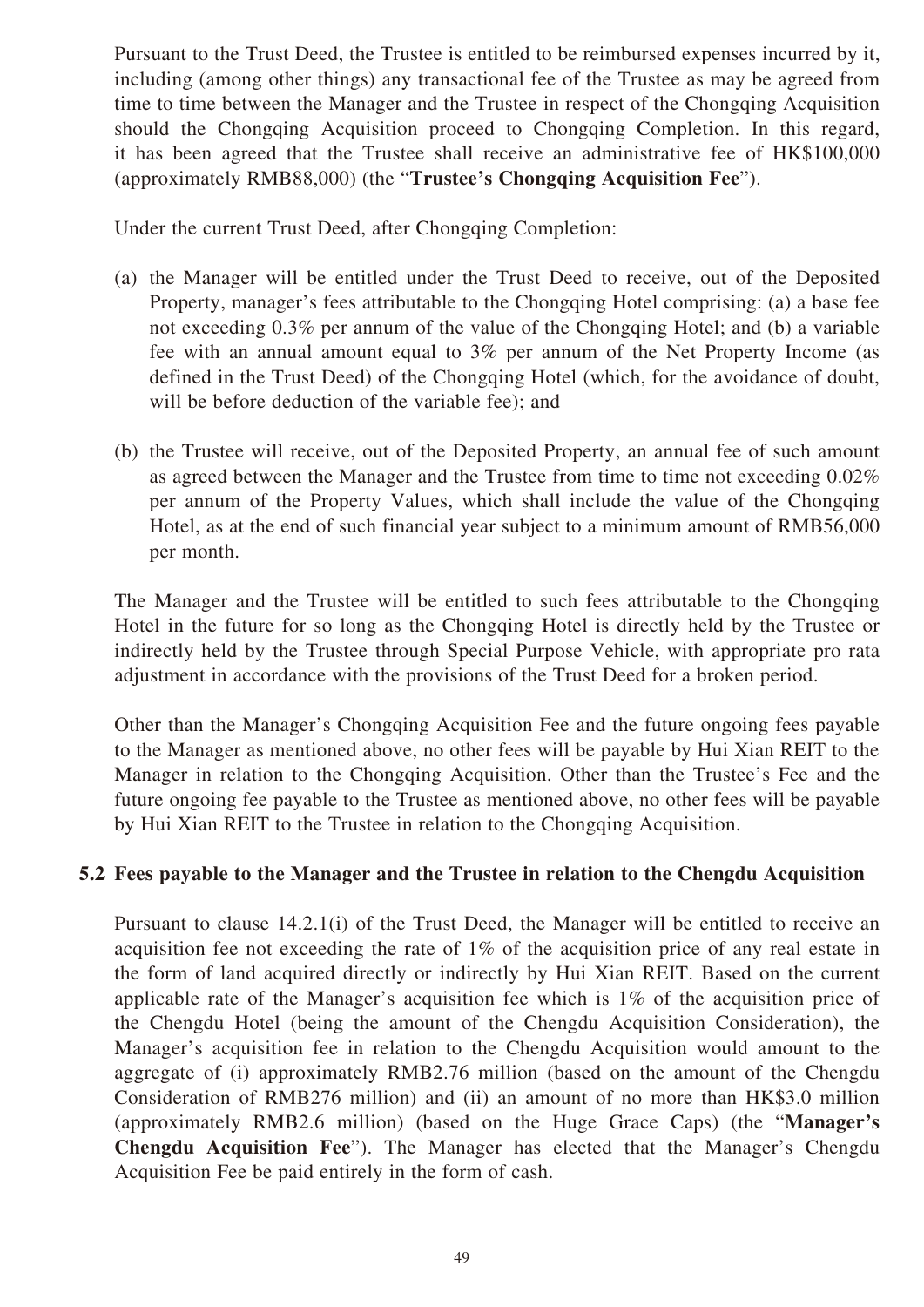Pursuant to the Trust Deed, the Trustee is entitled to be reimbursed expenses incurred by it, including (among other things) any transactional fee of the Trustee as may be agreed from time to time between the Manager and the Trustee in respect of the Chengdu Acquisition should the Chengdu Acquisition proceed to Chengdu Completion. In this regard, it has been agreed that the Trustee shall receive an administrative fee of HK\$100,000 (approximately RMB88,000) (the "**Trustee's Chengdu Acquisition Fee**").

Under the current Trust Deed, after Chengdu Completion:

- (a) the Manager will be entitled under the Trust Deed to receive, out of the Deposited Property, manager's fees attributable to the Chengdu Hotel comprising: (a) a base fee not exceeding 0.3% per annum of the value of the Chengdu Hotel; and (b) a variable fee with an annual amount equal to 3% per annum of the Net Property Income (as defined in the Trust Deed) of the Chengdu Hotel (which, for the avoidance of doubt, will be before deduction of the variable fee); and
- (b) the Trustee will receive, out of the Deposited Property, an annual fee of such amount as agreed between the Manager and the Trustee from time to time not exceeding 0.02% per annum of the Property Values, which shall include the value of the Chengdu Hotel, as at the end of such financial year subject to a minimum amount of RMB56,000 per month.

The Manager and the Trustee will be entitled to such fees attributable to the Chengdu Hotel in the future for so long as the Chengdu Hotel is directly held by the Trustee or indirectly held by the Trustee through Special Purpose Vehicle, with appropriate pro rata adjustment in accordance with the provisions of the Trust Deed for a broken period.

Other than the Manager's Chengdu Acquisition Fee and the future ongoing fees payable to the Manager as mentioned above, no other fees will be payable by Hui Xian REIT to the Manager in relation to the Chengdu Acquisition. Other than the Trustee's Fee and the future ongoing fee payable to the Trustee as mentioned above, no other fees will be payable by Hui Xian REIT to the Trustee in relation to the Chengdu Acquisition.

The Manager considers that the Acquisitions (including the costs and expenses of the Acquisitions) are not expected to have any material adverse impact on the financial position of Hui Xian REIT.

## **6. FUNDING AND FINANCIAL EFFECTS OF THE ACQUISITIONS**

### **6.1 Funding of the Chongqing Acquisition**

The Manager currently expects that the Chongqing Consideration payable by Hui Xian REIT will be financed as to approximately 80% by new bank borrowings from independent third parties expected to be obtained prior to Chongqing Completion and as to approximately 20% by existing cash.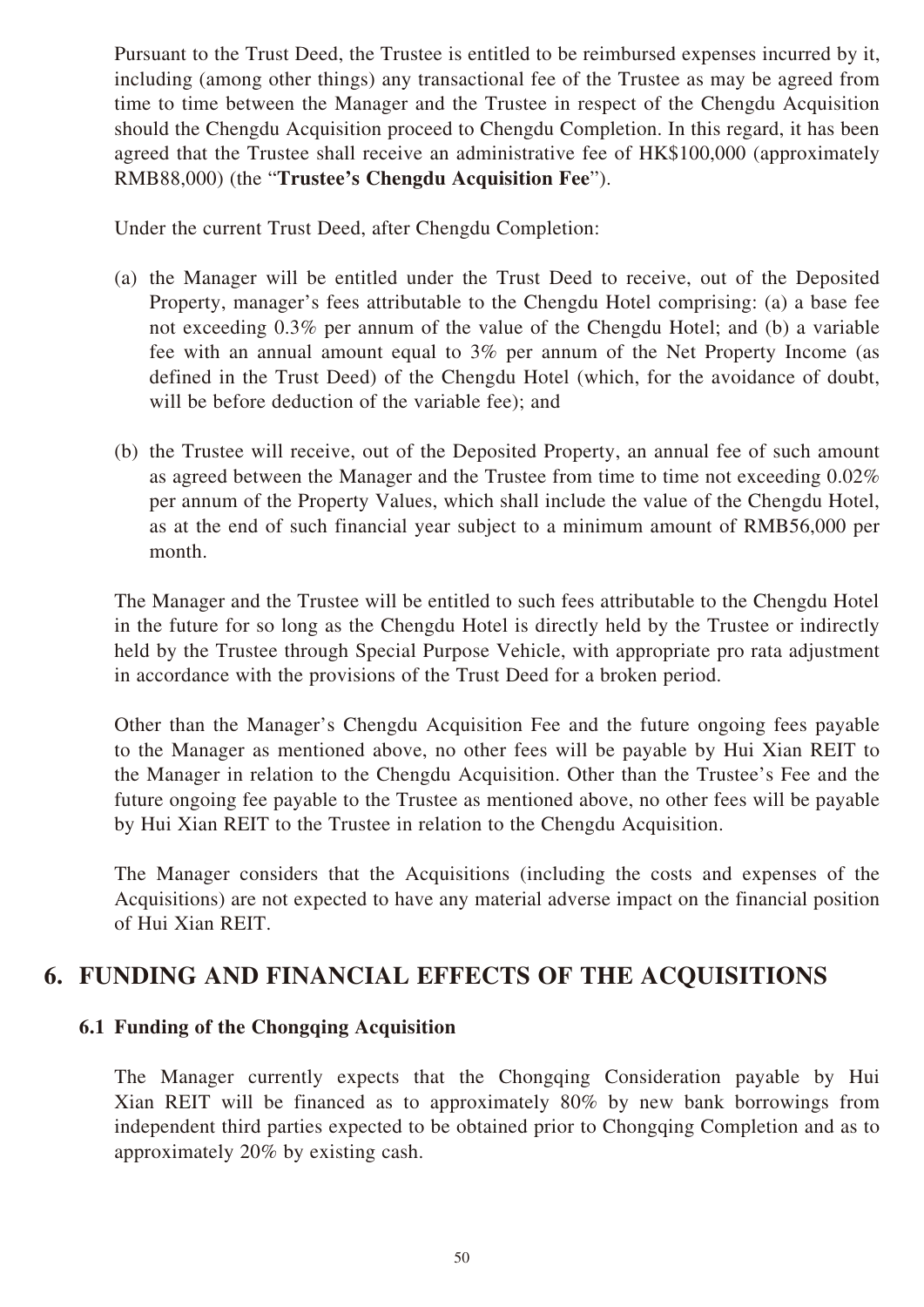### **6.2 Funding of the Chengdu Acquisition**

The Manager currently expects that the Chengdu Acquisition Consideration payable by Hui Xian REIT will be financed as to approximately 80% by new bank borrowings from independent third parties expected to be obtained prior to Chengdu Completion and as to approximately 20% by existing cash.

### **6.3 Expected debts to gross assets value ratio**

Based on the financial position of Hui Xian REIT as disclosed in its 2016 interim report and assuming (where applicable) that (i) the Chongqing Consideration is equal to the Chongqing Attributable Value and would be financed as to approximately 80% by new bank borrowings and approximately 20% by existing cash, and (ii) the aggregate value of the Chengdu Consideration and the RMB equivalent of the Huge Grace Caps is equal to RMB540 million and would be financed as to approximately 80% by new bank borrowings and approximately 20% by existing cash:

- (a) solely with respect to the Chongqing Acquisition (without taking into account the Chengdu Acquisition), it is estimated that debts to gross asset value ratio of Hui Xian REIT as at 30 June 2016 would have increased from 20.8% to 21.2%;
- (b) solely with respect to the Chengdu Acquisition (without taking into account the Chongqing Acquisition), it is estimated that debts to gross asset value ratio of Hui Xian REIT as at 30 June 2016 would have increased from 20.8% to 21.5%; and
- (c) with respect to the Acquisitions (taking into account both the Chongqing Acquisition and the Chengdu Acquisition), it is estimated that debts to gross asset value ratio of Hui Xian REIT as at 30 June 2016 would have increased from 20.8% to 21.9%.

## **7. IMPLICATIONS UNDER THE REIT CODE AND THE TRUST DEED**

### **7.1 Connected Party Transactions**

Clause 15.1 of the Trust Deed requires any connected party transactions of Hui Xian REIT to be carried out in accordance with the provisions of the REIT Code and any conditions (including any conditions of waivers and exemptions from the operation of the REIT Code granted by the SFC from time to time) imposed by the SFC from time to time. Under 8.1 of the REIT Code, connected persons of a REIT include, among others, any "associate" of a "significant holder" (each within the meaning ascribed to it under the REIT Code).

#### *(i) The Acquisitions*

The Chongqing Vendor is a subsidiary of CKP and therefore a connected person of Hui Xian REIT under the REIT Code by virtue of it being an associate of Hui Xian Cayman, which is a significant holder of Hui Xian REIT. The Chongqing SPA and the transactions contemplated thereunder (including the entering into of the deed of assignment of the Chongqing Sale Loan and the Chongqing Deed of Tax Covenant) therefore constitute connected party transactions of Hui Xian REIT under the REIT Code.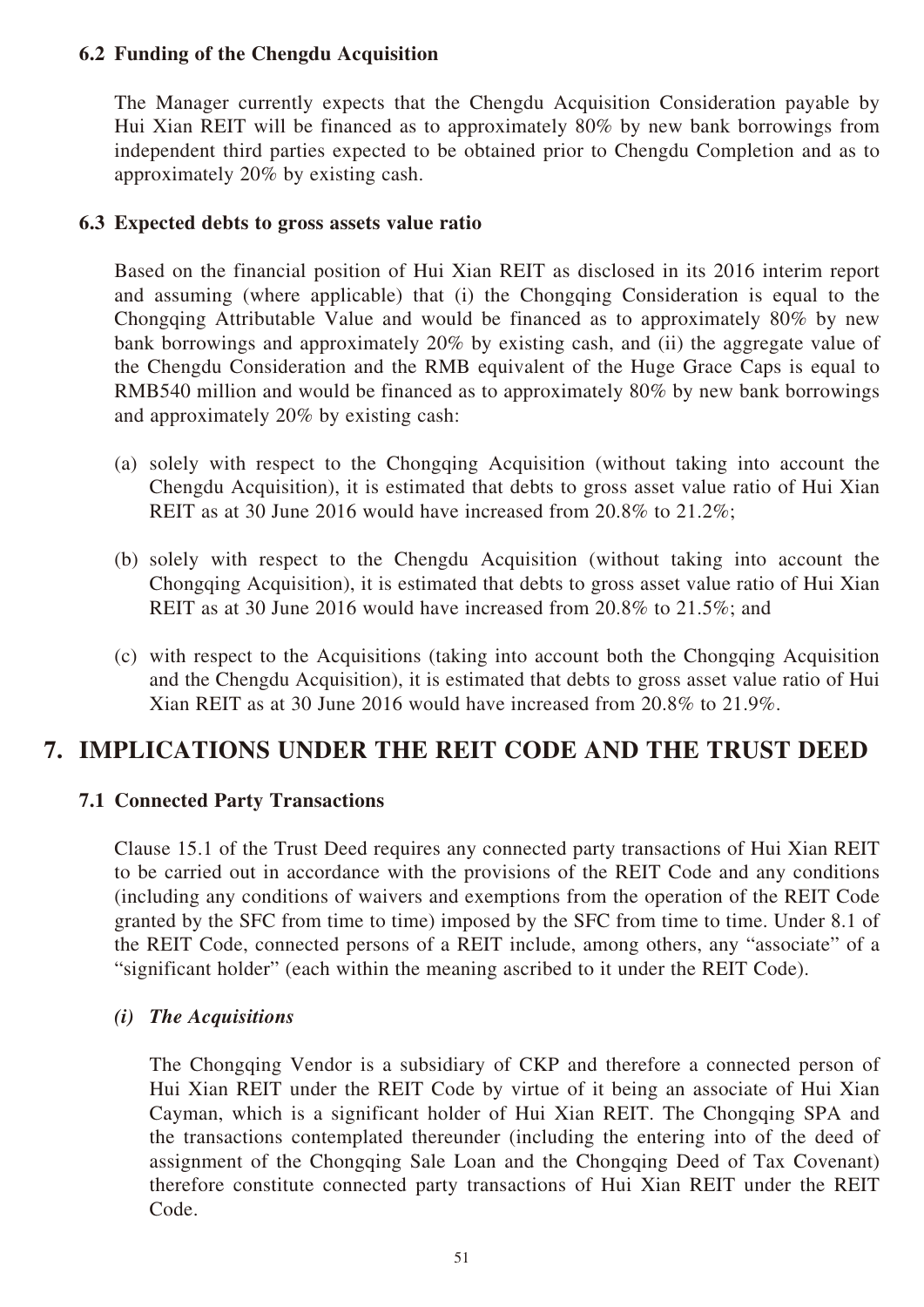The Chengdu Vendor and Huge Grace are both subsidiaries of CKP and therefore connected persons of Hui Xian REIT under the REIT Code by virtue of their being associates of Hui Xian Cayman, which is a significant holder of Hui Xian REIT. The Chengdu SPA and the transactions contemplated thereunder (including the entering into of the deed of assignment of the Chengdu Sale Loan and the Chengdu Deed of Tax Covenant) and the Huge Grace Loans Initial Agreement therefore constitute connected party transactions of Hui Xian REIT under the REIT Code.

The note to 8.9(a) of the REIT Code requires the aggregation of transactions conducted with the same connected person for the preceding 12 months of the intended transaction for the purpose of calculating whether such transactions exceed such 5% limit such that Unitholders' prior approval is required. The maximum consideration under the Chongqing Acquisition and Chengdu Acquisition represents approximately 1.1% and 2.0% of the latest audited NAV of Hui Xian REIT as disclosed in the annual report of Hui Xian REIT for the financial year ended 31 December 2015 respectively and does not require prior Unitholders' approval under the REIT Code. Since (i) the maximum amount payable by the Chongqing Purchaser to the Chongqing Vendor under the Chongqing SPA, i.e. the Chongqing Overall RMB Cap, being RMB300 million, (ii) the Chengdu Consideration, being RMB276 million and (iii) the maximum amount payable by the Chengdu Purchaser to Huge Grace as referred to in the Huge Grace Loans Initial Agreement, i.e. the Huge Grace Caps, being HK\$300 million (approximately RMB264 million), are in aggregate less than 5% of the latest audited NAV of Hui Xian REIT as disclosed in the annual report of Hui Xian REIT for the financial year ended 31 December 2015, in accordance with 8.9 of the REIT Code, no Unitholders' approval is required for the Acquisitions.

All connected party transactions between the CK Connected Persons Group and the Hui Xian REIT Group during the 12 months preceding the date of the Chongqing SPA and the Chengdu SPA, when aggregated with the maximum amount payable for the Acquisitions, are also less than the 5% limit prescribed by 8.9 of REIT Code, and for this purpose, certain connected party transactions conducted with the CK Connected Persons Group in the 12 months preceding the date of the Chongqing SPA and the Chengdu SPA which are covered by the 2015 Modified CK Waiver have not been taken into account.

In the event of any material variation of, or waiver by or on behalf of Hui Xian REIT of, any of its rights and any obligations of the connected persons under the terms and conditions of the transaction documents mentioned in this Announcement in a material respect, all applicable reporting, disclosure and Unitholders' approval requirements under Chapters 8 and 10 of the REIT Code will be fully complied with in respect of Hui Xian REIT.

As far as the Manager is aware after having made reasonable enquiries, there are no ongoing connected party transactions of Hui Xian REIT arising from the Acquisitions other than the Transitional Chongqing Hotel Management Agreement.

The Manager confirms that, upon the completion of the Acquisitions, Hui Xian REIT will continue to be in compliance with Note (1) to 7.1 of the REIT Code.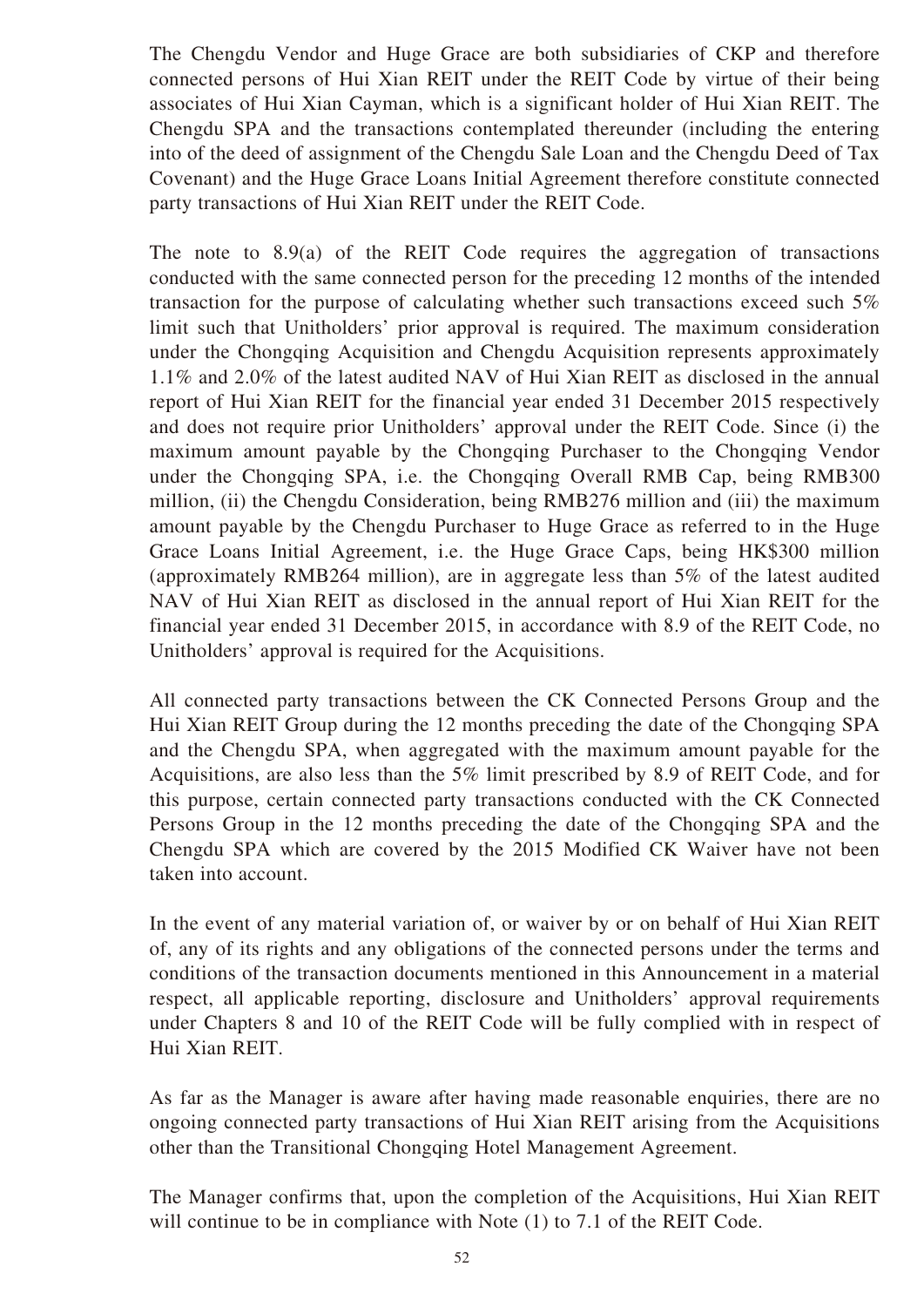### *(ii) Transitional Chongqing Hotel Management Agreement*

As Harbour Plaza Management, being a subsidiary of CKP and therefore a connected person of Hui Xian REIT under the REIT Code by virtue of it being an associate of Hui Xian Cayman which is a significant holder of Hui Xian REIT, the Transitional Chongqing Hotel Management Agreement (when entered into) and the transaction contemplated thereunder will be a connected party transaction of Hui Xian REIT after Chongqing Completion. It is expected that the hotel management fee to be paid by Hui Xian REIT Group under the Transitional Chongqing Hotel Management Agreement, when aggregated with the maximum amount to be paid by the Hui Xian REIT Group with respect to the Acquisitions as set out in this announcement, will be less than 5% of the latest audited NAV of Hui Xian REIT as disclosed in the annual report of Hui Xian REIT for the financial year ended 31 December 2015. Hui Xian REIT will comply with the relevant disclosure requirements under the REIT Code as and when the Transitional Chongqing Hotel Management Agreement is entered into.

### **7.2 Waiver in respect of direct employment arrangements of Chongqing HP and the Chongqing Target Company after Chongqing Completion**

Pursuant to 7.5(c) of the REIT Code, a scheme may hold real estate through special purpose vehicles provided that, among other things, the special purpose vehicles are established for the sole purpose of directly holding real estate for the scheme and/or arranging financing for the scheme or formed solely for the purpose of holding interests in one or more special purpose vehicles.

Based on the Chongqing Vendor's representations, Chongqing Target Company currently has no employees, and as at 30 September 2016, Chongqing HP employed a total of 320 employees in the PRC performing hotel operation functions and services in respect of the Chongqing Hotel under the management and leadership of Harbour Plaza Management.

In respect of hotel-related employees, pursuant to the Chongqing SPA, the Chongqing Vendor will procure that all labour contracts and employment relationship between Chongqing HP and the Chongqing Pre-Completion Employees (which amounted to 320 employees as at 30 September 2016) be effectively terminated on or before the date of Chongqing Completion. It is intended that Chongqing HP will employ a total of 320 employees (which may be Chongqing Pre-Completion Employees or new employees) to perform hotel operation functions and services in respect of the Chongqing Hotel. The Manager intends for the existing employment structure of Chongqing HP to remain the same after Chongqing Completion and does not expect there to be any substantial increase in the directly employed hotel-related employees of Chongqing HP after the Chongqing Completion.

In addition, as the implementation of such employment termination arrangement may take time and may not be fully in place on the date of Chongqing Completion, Chongqing HP may have to continue with the employment of such employees whose labour contracts or employment relationship with Chongqing HP have not been effectively terminated on or before the date of Chongqing Completion and who may remain for a period of time after Chongqing Completion until their employment with Chongqing HP has been effectively terminated. Under the Chongqing SPA, the Chongqing Vendor will procure that at Chongqing Completion, Chongqing HP will make an employment provision for settlement of certain employment liabilities relating to the Chongqing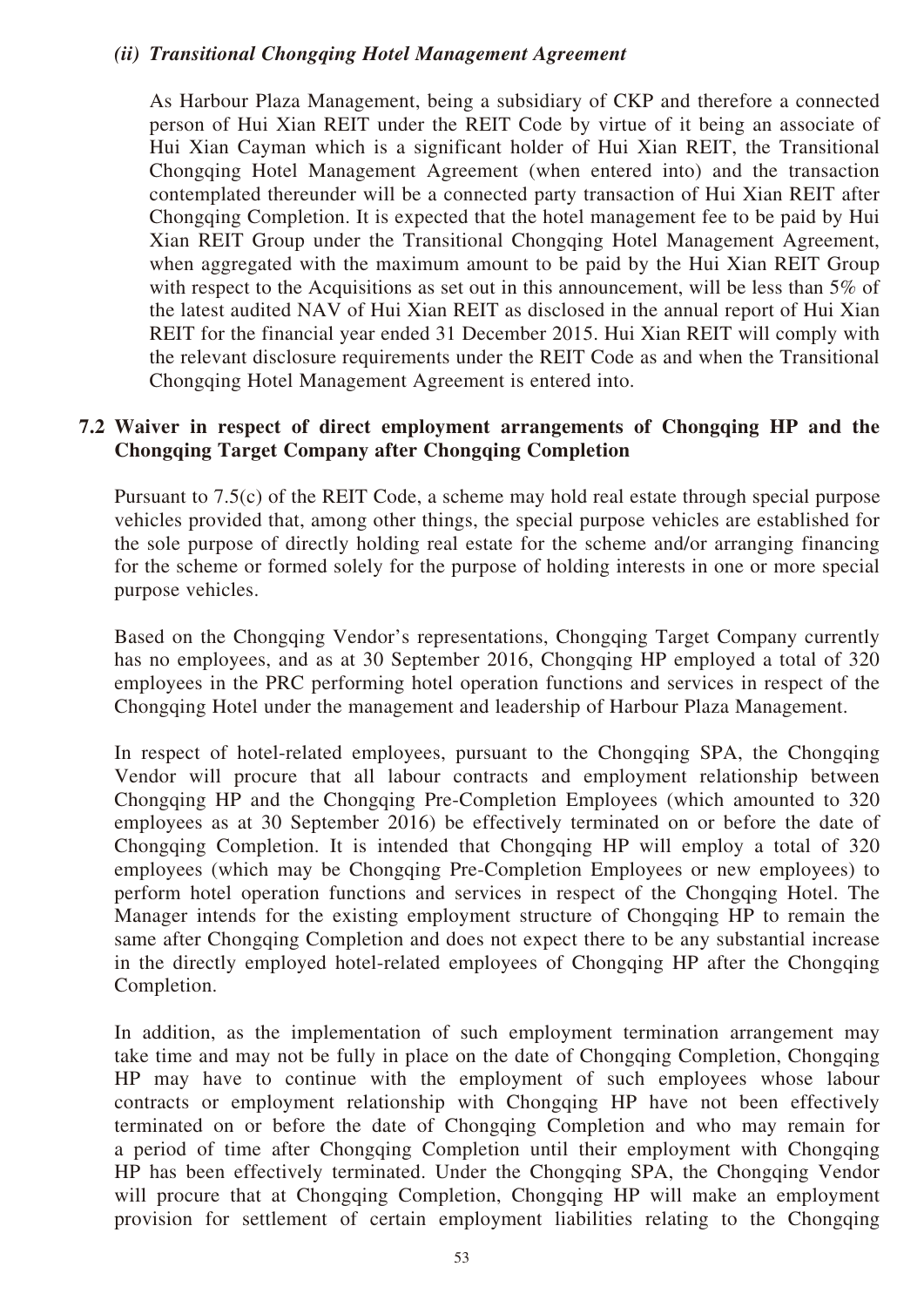Remaining Employees, including, among other things, amounts paid by Chongqing HP after Chongqing Completion in connection with the labour contracts or the employeremployee relationship between the Chongqing Remaining Employees and Chongqing HP and the termination thereof. Further, if the actual Chongqing Employment Liabilities in respect of such Chongqing Remaining Employees exceed the amount of Chongqing Employment Provision, such shortfall shall be paid by the Chongqing Vendor to the Chongqing Purchaser. With the Chongqing Employment Provision and the related adjustment mechanisms in place, it is expected that the related costs and liabilities incurred by Chongqing HP with respect to the Chongqing Remaining Employees after Chongqing Completion will be borne by the Chongqing Vendor. Further information in relation to the Chongqing Remaining Employees is set out in the section headed "*1.2.2.2 Employees of the Chongqing Target Group Companies*" in this announcement.

With respect to non-hotel related employees, it is also intended that, prior to and/or after Chongqing Completion, Chongqing HP will directly employ a number of non-hotel related employees (currently expected to be not more than 5) for the purpose of performing certain legal, regulatory and commercial functions such that the hotel-related employees of Chongqing HP can focus on hotel operation functions and services in respect of the Chongqing Hotel. It is proposed that all employment costs, remuneration and expenses associated with the employment of non-hotel related employees of Chongqing HP will be borne by Chongqing HP.

It is also proposed that the Chongqing Target Company will directly employ not more than 5 employees to provide limited services such as accounting, treasury, strategic support, company secretarial, administrative, marketing and human resources services in respect of its investment in Chongqing HP and the Chongqing Hotel, and the employment costs, remuneration and expenses associated with the employment of such employees will be reimbursed by the Manager.

The Manager has applied to the SFC for a waiver from strict compliance with the requirements of 7.5(c) of the REIT Code to allow (i) Chongqing HP to directly employ the hotel related employees (including the Chongqing Remaining Employees, if any) and not more than 5 non-hotel related employees (collectively, the "**Chongqing HP Employees**") after Chongqing Completion; and (ii) the Chongqing Target Company to directly employ not more than 5 employees (the "**Chongqing Target Company Employees**") after Chongqing Completion, based on the following grounds:

- (a) With respect to the hotel related Chongqing HP Employees:
	- (i) It is intended that upon Chongqing Completion, the existing hotel management agreement between Chongqing HP and Harbour Plaza Management will be terminated and an international hotel management group will eventually be engaged in place of Harbour Plaza Management to manage the Chongqing Hotel. However, as time is required for Chongqing HP to engage the new hotel management company and to negotiate the terms of the hotel management agreement with such company, it is intended that on or before Chongqing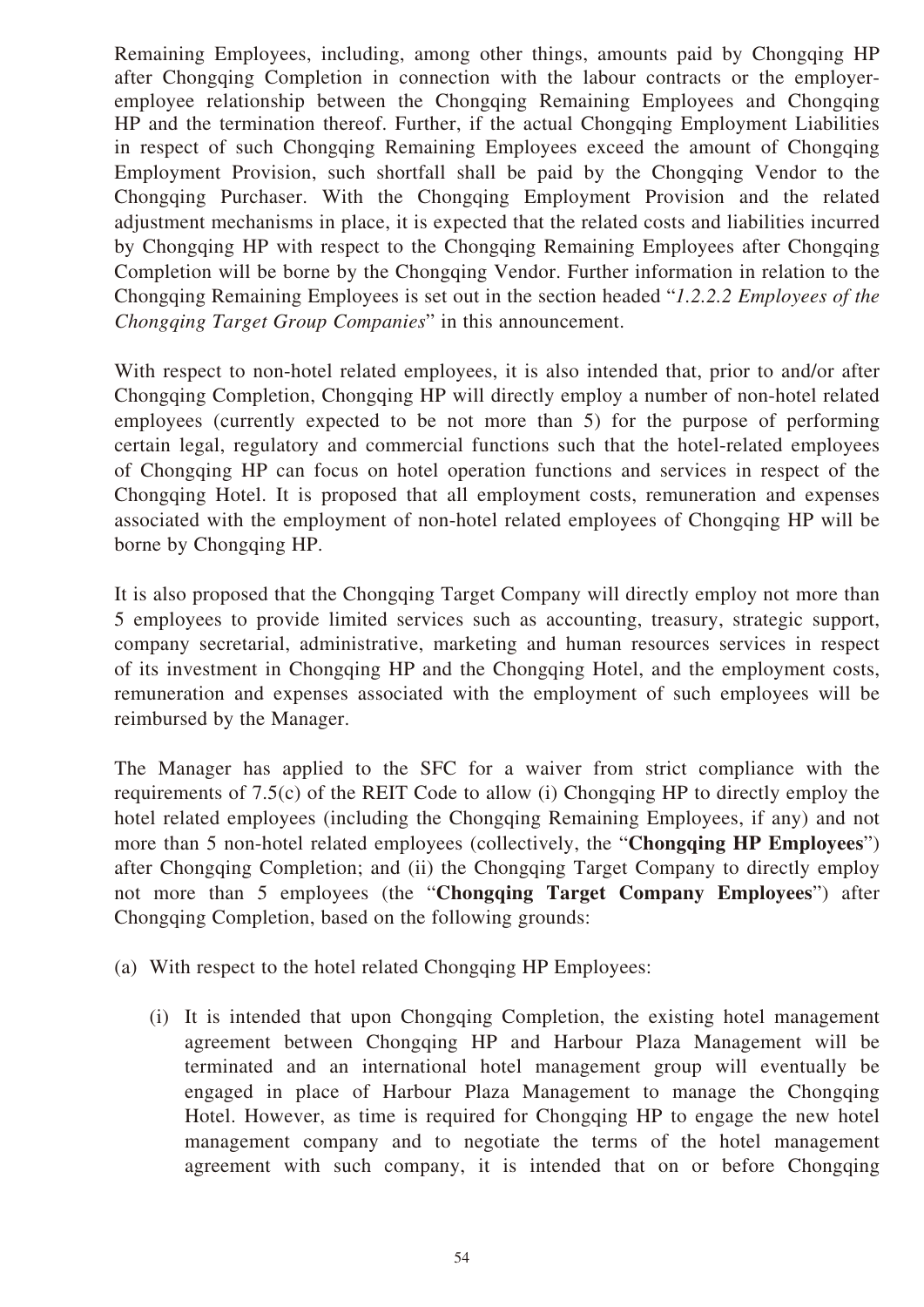Completion, the Transitional Chongqing Hotel Management Agreement will be entered into between Chongqing HP and Harbour Plaza Management, pursuant to which Harbour Plaza Management will continue to provide hotel management services for a short period of time after Chongqing Completion (currently expected to be no more than one year). It is expected that as with the current contractual arrangements between Chongqing HP and Harbour Plaza Management, all hotel related Chongqing HP Employees are to be employed by Chongqing HP. As the Manager understands, it is a common practice for international hotel management groups to provide expertise in hotel management to a local hotel owner, by way of a structure involving the hotel owner company (instead of the international hotel management company) bearing the operating expenses and employing the hotel related employees. The Manager anticipates that a deviation from the above practice would be difficult to achieve. Further, the Manager is of the view that making substantial change to the existing employment structure of Chongqing HP may not be in the interests of Hui Xian REIT and the Unitholders as a whole.

- (ii) Even though Chongqing HP is to remain as the employer of the hotel related employees (instead of making an alternative arrangement for those employees to be transferred by Chongqing HP to a company outside the Hui Xian REIT Group as alternative employer of the hotel related employees), such alternative arrangement is not expected to reduce the employment related expenses nor mitigate the employment related liabilities of Chongqing HP. It is expected that the arrangements between Chongqing HP and any alternative employer company would provide to the effect that: (A) a sum equivalent to the actual salaries and other employment expenses would be borne by Chongqing HP; and (B) a service fee would be payable by Chongqing HP to such alternative employer company. As such, costs are not expected to be saved from such alternative arrangement; on the contrary, additional fees would be payable to such other employer company and additional tax liabilities may arise, which may not be in the interest of the Hui Xian REIT Group and the Unitholders.
- (iii) As mentioned above, the implementation of the employment termination arrangement with the Chongqing Pre-Completion Employees may take time and may not be fully in place on the date of Chongqing Completion. Hence there is a practical need to allow Chongqing HP to continue to directly employ the Chongqing Remaining Employees after Chongqing Completion until their employment with Chongqing HP has been effectively terminated. It is expected that the related costs and liabilities incurred by Chongqing HP with respect to the Chongqing Remaining Employees after Chongqing Completion will be borne by the Chongqing Vendor. The Manager expects that the proposed employment arrangements in respect of the Chongqing Remaining Employees will not result in any material adverse financial liability to Hui Xian REIT.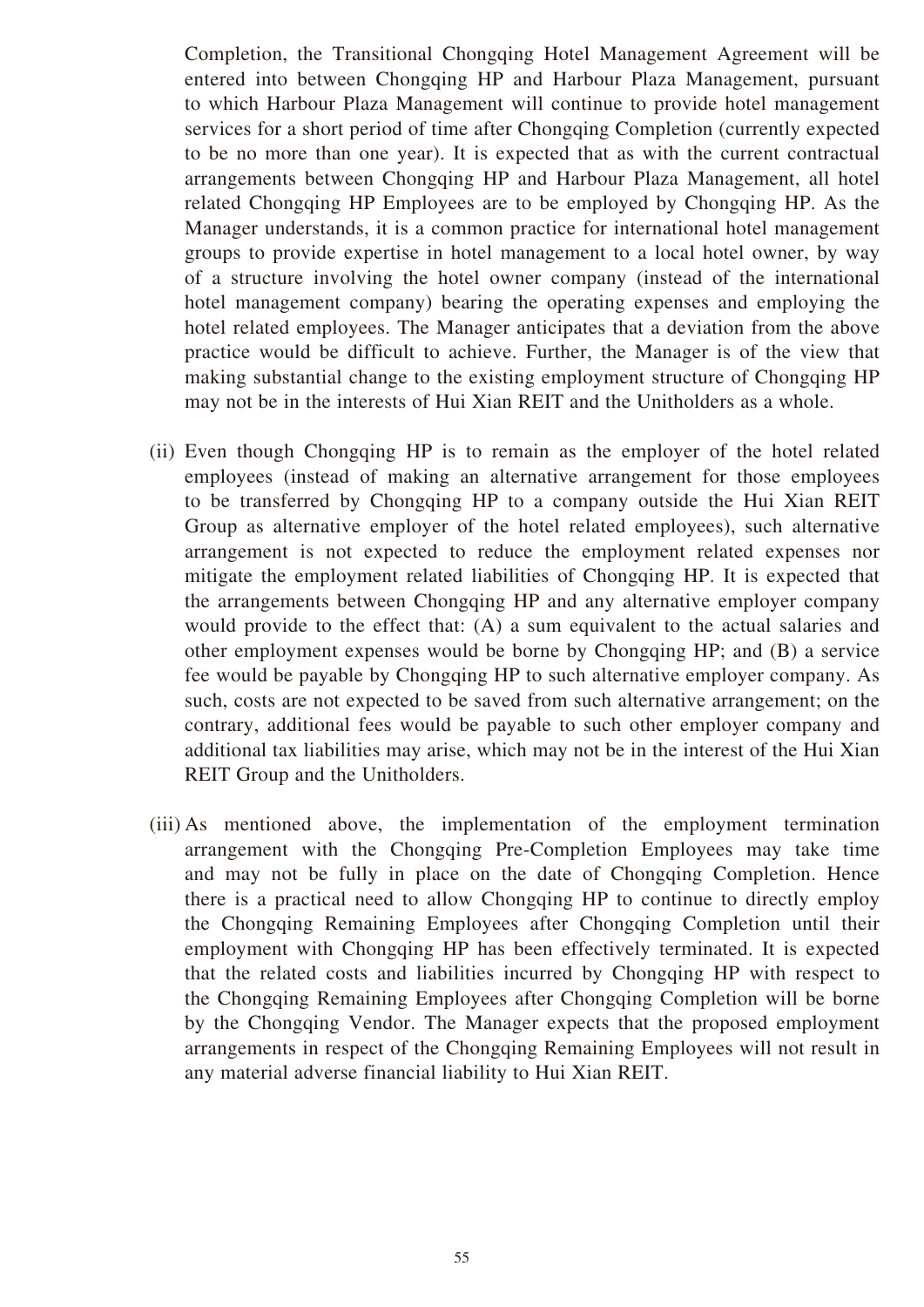- (b) With respect to the non-hotel related Chongqing HP Employees:
	- (i) Certain obligations and functions of Chongqing HP will need to be discharged and performed by Chongqing HP itself. Those obligations and functions include legal and regulatory functions (for example, obtaining government approvals, handling and responding to government enquiries, regulatory compliance, executing legal documents and bringing or defending legal proceedings or other proceedings) as well as certain commercial functions (for example handling Chongqing HP's bank accounts, remitting dividends to the Chongqing Target Company (which is offshore PRC) and selecting and appointing service providers) (collectively the "**Chongqing Core Non-Hotel Functions**"). The fact that a new hotel management company will be engaged to provide services to Chongqing HP will not relieve Chongqing HP from the requirement to discharge the said relevant obligations nor will it pass such obligations onto the new hotel management company. Given that the new hotel management company will be from an international hotel management group, the Manager understands that it is not the normal practice for international brand hotel management companies to take up such functions and obligations. Since these non-hotel related employees (i.e. the core non-hotel function employees) (expected to be not more than 5) are also required to handle various PRC regulatory filing matters and liaise with the PRC local authorities directly, their positions would need to be employees of the relevant PRC company instead of the employees of the Manager. Hence, it will be necessary for Chongqing HP to have at least a reasonable number of employees (which is expected to be not more than 5) directly employed by it to perform the Chongqing Core Non-Hotel Functions after Chongqing Completion.
	- (ii) If Chongqing HP continues to be the employer of a reasonable number of employees who perform the Chongqing Core Non-Hotel Functions (instead of appointing another service provider company as their employer), in the event that the appointment of the other service provider is discontinued for whatever reason, Chongqing HP will still have staff performing such Chongqing Core Non-Hotel Functions thereby avoiding a sudden substantial loss of work force providing services to Chongqing HP and reducing the disruption to the day to day management of Chongqing HP and the Chongqing Hotel.
- (c) Further, the above direct employment arrangement of Hui Xian REIT will not be materially prejudicial to Hui Xian REIT for the following reasons:
	- (i) As the consideration for the Chongqing Acquisition is less than 5% of the latest audited NAV of Hui Xian REIT (as disclosed in its 2015 annual report), the Chongqing Hotel will only constitute a relatively small portion of the entire asset base of Hui Xian REIT upon Chongqing Completion, with a relatively low profit contribution and a relatively small appraised value as compared with the entire asset base of Hui Xian REIT upon Chongqing Completion. As such, the proposed direct employment of staff is mainly in respect of a relatively small portion of the entire asset base of Hui Xian REIT, and that the waiver from strict compliance with 7.5(c) of the REIT Code, if granted to Hui Xian REIT, could be regarded as only in relation to a small part of the operation of the properties which will after Chongqing Completion constitute the asset portfolio of Hui Xian REIT.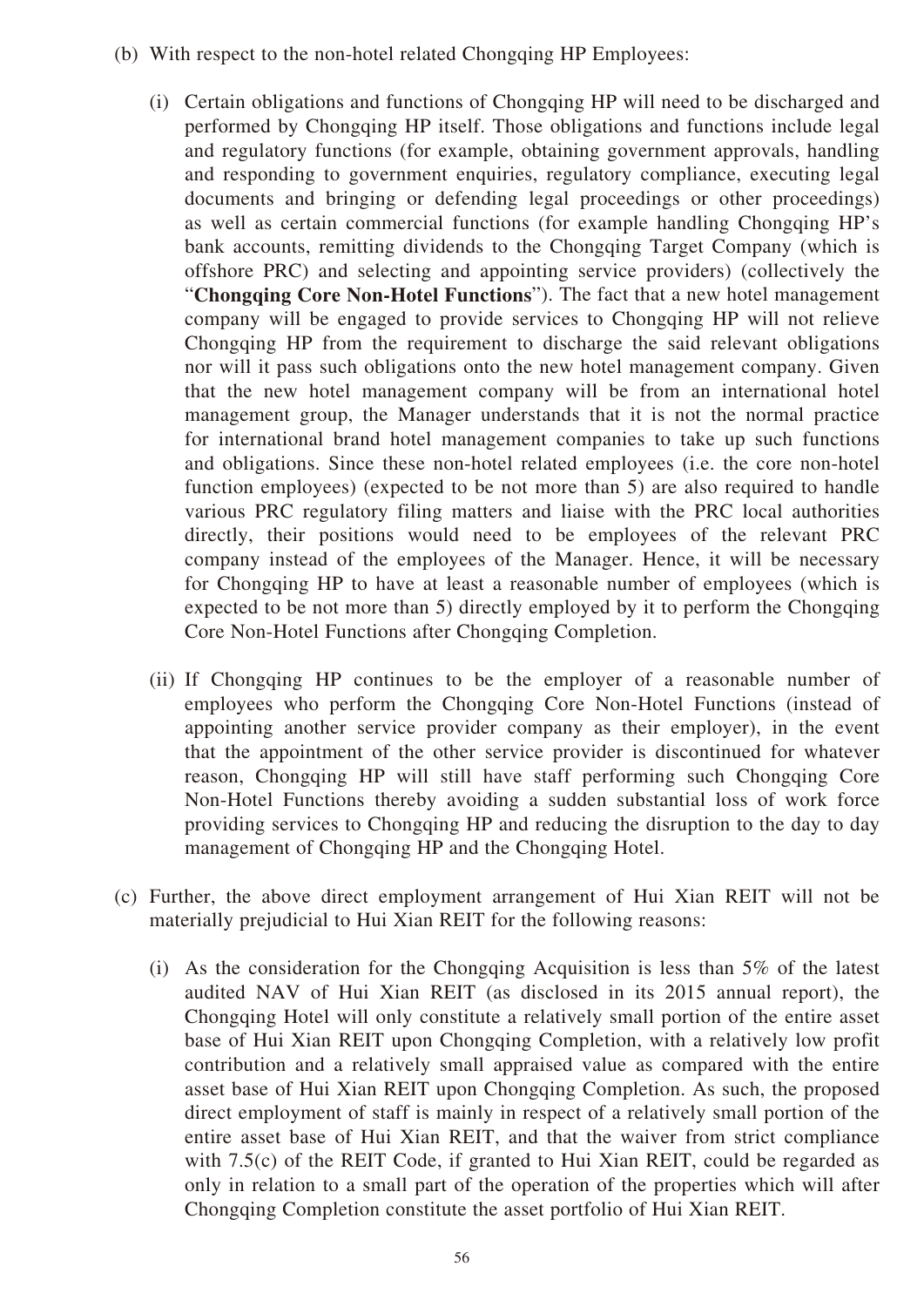- (ii) As mentioned above, the number of non-hotel related Chongqing HP Employees is expected to be not more than 5. In addition, the Chongqing Vendor has undertaken under the Chongqing SPA to procure that all labour contracts and employment relationship between Chongqing HP and Chongqing Pre-Completion Employees be effectively terminated prior to the date of Chongqing Completion. Accordingly, as at Chongqing Completion, it is expected that the number of employees under direct employment of Chongqing HP will be less than the current number of employees. Accordingly, the Manager does not expect the proposed employment of the Chongqing HP Employees to cause any significant liabilities or losses to Hui Xian REIT. For each of the three years ended 31 December 2015 and eight months ended 31 August 2016, the total staff costs in respect of the employees of the Chongqing Hotel and the employees of SPVs holding existing properties of Hui Xian REIT represented approximately 3.8%, 4.4%, 4.4% and 4.5% of the aggregate revenue of the Chongqing Hotel and Hui Xian REIT.
- (iii) Given that the services to be provided by the Chongqing HP Employees are solely relating to Chongqing HP and the Chongqing Hotel, the Manager considers that it will not be in the interest of Hui Xian REIT to transfer these employees out of Chongqing HP, as it will lower the work efficiency of Chongqing HP and the Chongqing Hotel.
- (iv) Even if an employer outside the Hui Xian REIT Group were to be engaged to employ the Chongqing HP Employees, it is expected that costs and liabilities in relation to their employment will be passed to Hui Xian REIT indirectly, irrespective of the arrangement. Additional costs and other potential liability may also arise as a result of the involvement of an outside employer. Thus, the proposed direct employment arrangement of the Chongqing HP Employees would not result in any material adverse financial liability to Hui Xian REIT as compared with other arrangements involving (or relying more heavily on) outside employer companies.
- (d) With respect to the Chongqing Target Company Employees:
	- (i) Chongqing Target Company will not be engaged in other activities or businesses other than relating to its investment in Chongqing HP and Chongqing Hotel, and that the activities of Chongqing Target Company will complement the functions of Chongqing HP and will be limited to supporting the functions of Chongqing HP and will be for the sole benefit of Chongqing HP and/or Hui Xian REIT. Subject to the approval/assessment by the relevant authorities, the Manager believes that the proposed employment of the Chongqing Target Company Employees would assist in reinforcing that the Chongqing Target Company has substantial operations in Hong Kong and support its application for the relevant benefits available to companies incorporated in Hong Kong under the arrangements between the Mainland and Hong Kong, including the Mainland and Hong Kong Closer Economic Partnership Arrangement and comprehensive double taxation arrangements and other benefits or arrangements under PRC laws, such as the preferential withholding tax (which, as the Manager understands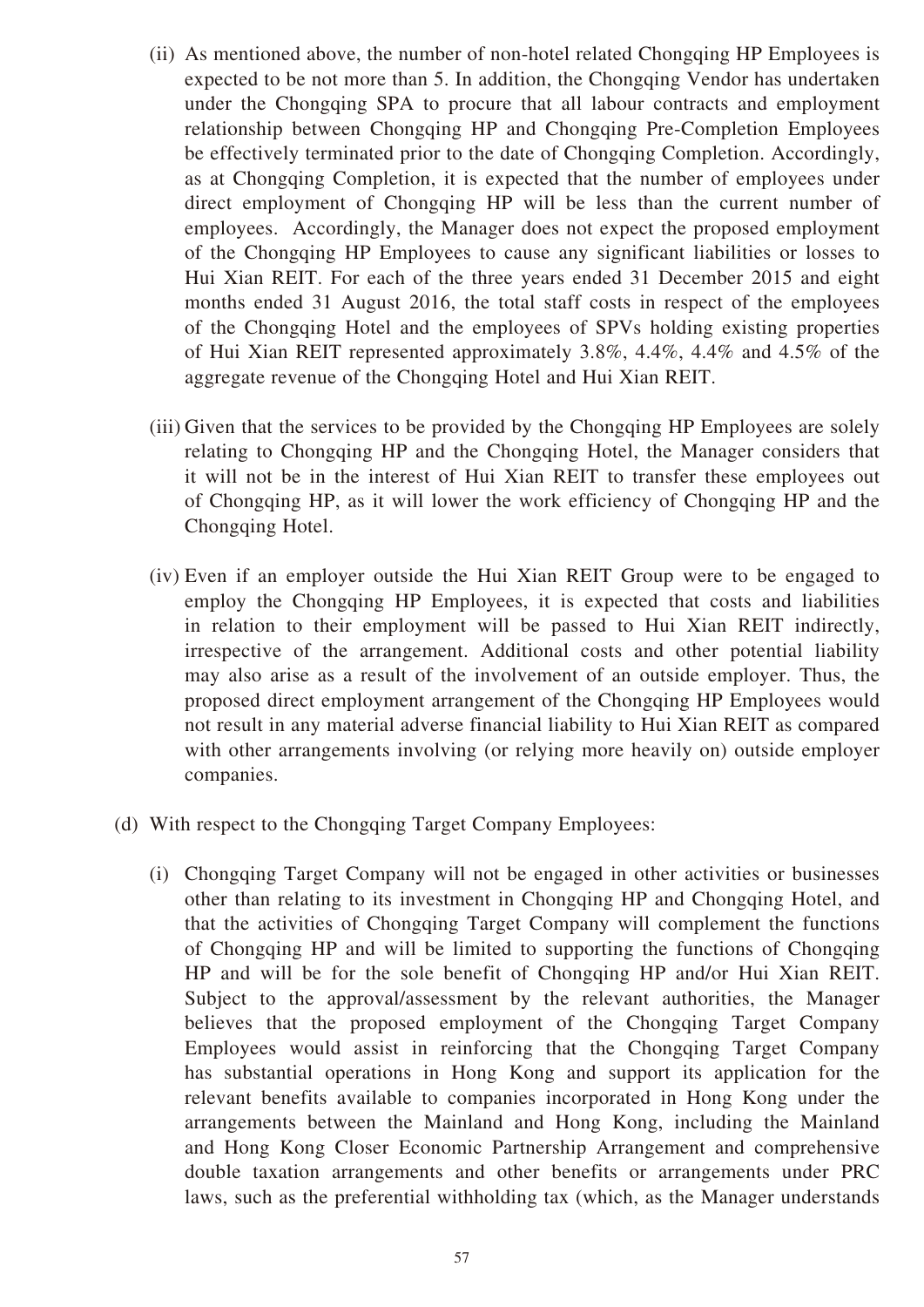based on competent tax advice, would be at the rate of 5% instead of the standard withholding tax rate of 10%) in respect of the dividends received from Chongqing HP by the Chongqing Target Company, the absence of which would reduce the amount available for distribution to the Unitholders. The Manager considers that it is not in the interest of Hui Xian REIT and the Unitholders for such arrangement to be absent.

- (ii) The Manager considers that no additional costs or liabilities will be incurred by the Hui Xian REIT Group as a result of the proposed employment of the Chongqing Target Company Employees and such employment will not be materially prejudicial, whether financially or otherwise, to the Hui Xian REIT Group. The Chongqing Target Company will be reimbursed by the Manager for all employment costs, remuneration and expenses associated with the employment of the Chongqing Target Company Employees. Further, the Manager will indemnify the Chongqing Target Company for all other costs, remuneration, expenses and liabilities that the Chongqing Target Company may incur as a result of the employment of the Chongqing Target Company Employees. The Manager considers that the proposed employment of the Chongqing Target Company Employees will not result in any material adverse financial liability to the Hui Xian REIT Group. The Manager expects that the total employment costs, remuneration and expenses of the Chongqing Target Company Employees per annum will not exceed 1% of the net asset value of Hui Xian REIT, which the Manager considers minimal so far as Hui Xian REIT is concerned.
- (e) The proposed employment arrangement of Chongqing HP and the Chongqing Target Company in relation to which waiver from strict compliance with 7.5(c) of the REIT Code is sought is also consistent with the existing practice and approach in relation to the special purpose vehicles in the Hui Xian REIT Group holding interest in Beijing Oriental Plaza, Sofitel Shenyang Lido and the Chongqing Commercial Property, in which cases waivers from strict compliance with 7.5(c) of the REIT Code were granted by the SFC to allow direct employment of employees by the relevant special purpose vehicles.

### **7.3 Waiver in respect of direct employment arrangements of Chengdu Changtian and the Chengdu Target Company after Chengdu Completion**

Based on the Chengdu Vendor's representations, the Chengdu Target Company currently has no employees, and as at 7 November 2016, Chengdu Changtian through its branch 成 都長天有限公司天府麗都喜來登飯店 (the "**Chengdu Changtian Branch**") employed a total of 318 employees in the PRC, comprising: (a) 317 employees performing hotel operation functions and services in respect of the Chengdu Hotel under the management and leadership of Sheraton Management, and (b) 1 employee handling legal, regulatory and other administrative matters and carrying out and providing commercial functions and services, other than the hotel operation functions and services.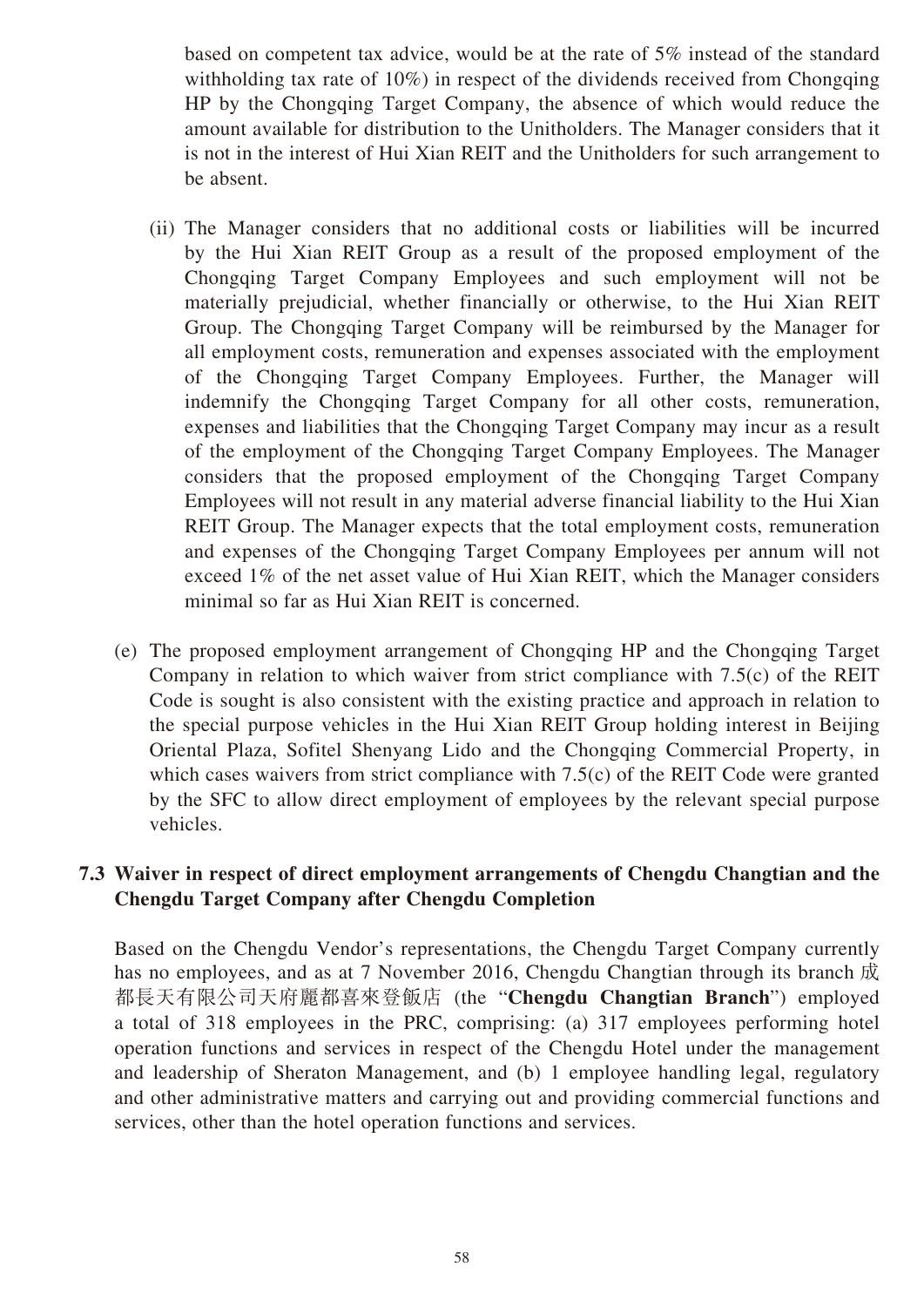It is intended that, after Chengdu Completion, the existing hotel-related employees who remain to work for the Chengdu Hotel will continue to be employed by Chengdu Changtian or through the Chengdu Changtian Branch, and that new hotel related employees subsequently engaged will be employed in a similar manner. The Manager intends for the existing employment structure of Chengdu Changtian to remain the same after Chengdu Completion and does not expect there to be any substantial increase in the directly employed hotel-related employees of Chengdu Changtian (including those employed through the Chengdu Changtian Branch) after the Chengdu Completion.

Given the insignificant number of the sole existing non-hotel related employee (employed by Chengdu Changtian through the Chengdu Changtian Branch) who is performing those selected roles and functions for Chengdu Changtian, it is also intended that, after Chengdu Completion, such non-hotel related employee will continue to be directly employed by Chengdu Changtian through the Chengdu Changtian Branch, and that any new employees subsequently engaged to perform the Chengdu Core Non-Hotel Functions will also be directly employed by Chengdu Changtian (or through the Chengdu Changtian Branch) if necessary. It is proposed that the employment costs, remuneration and expenses associated with the employment of non-hotel related employees of Chengdu Changtian (currently expected to be not more than 5) will be borne by Chengdu Changtian.

It is also proposed that the Chengdu Target Company will, besides having its central management and control in Hong Kong, directly employ not more than 5 employees to provide limited services such as accounting, treasury, strategic support, company secretarial, administrative, marketing and human resources services in respect of its investment in Chengdu Changtian and the Chengdu Hotel, and the employment costs, remuneration and expenses associated with the employment of such employees will be reimbursed by the Manager.

The Manager has applied to the SFC for a waiver from strict compliance with the requirements of 7.5(c) of the REIT Code to allow (i) Chengdu Changtian (including through the Chengdu Changtian Branch) to directly employ the hotel related employees and not more than 5 non-hotel related employees (collectively, the "**Chengdu Changtian Employees**") after Chengdu Completion; and (ii) the Chengdu Target Company to directly employ not more than 5 employees (the "**Chengdu Target Company Employees**") after Chengdu Completion, based on the following grounds:

- (a) With respect to the hotel related Chengdu Changtian Employees:
	- (i) Pursuant to the existing contractual arrangement between Chengdu Changtian and Sheraton Management, it is expected that all hotel personnel of the Chengdu Hotel are to be employed by Chengdu Changtian. Variation of the current employment arrangements in respect of the hotel related employees will be inconsistent with the spirit of such contractual arrangement and difficulty may be expected to be encountered in obtaining Sheraton Management's agreement to the change. In addition, as the Manager understands, it is a common practice for international hotel management groups to provide expertise in hotel management to a local hotel owner, by way of a structure involving the hotel owner company (instead of the international hotel management company) bearing the operating expenses and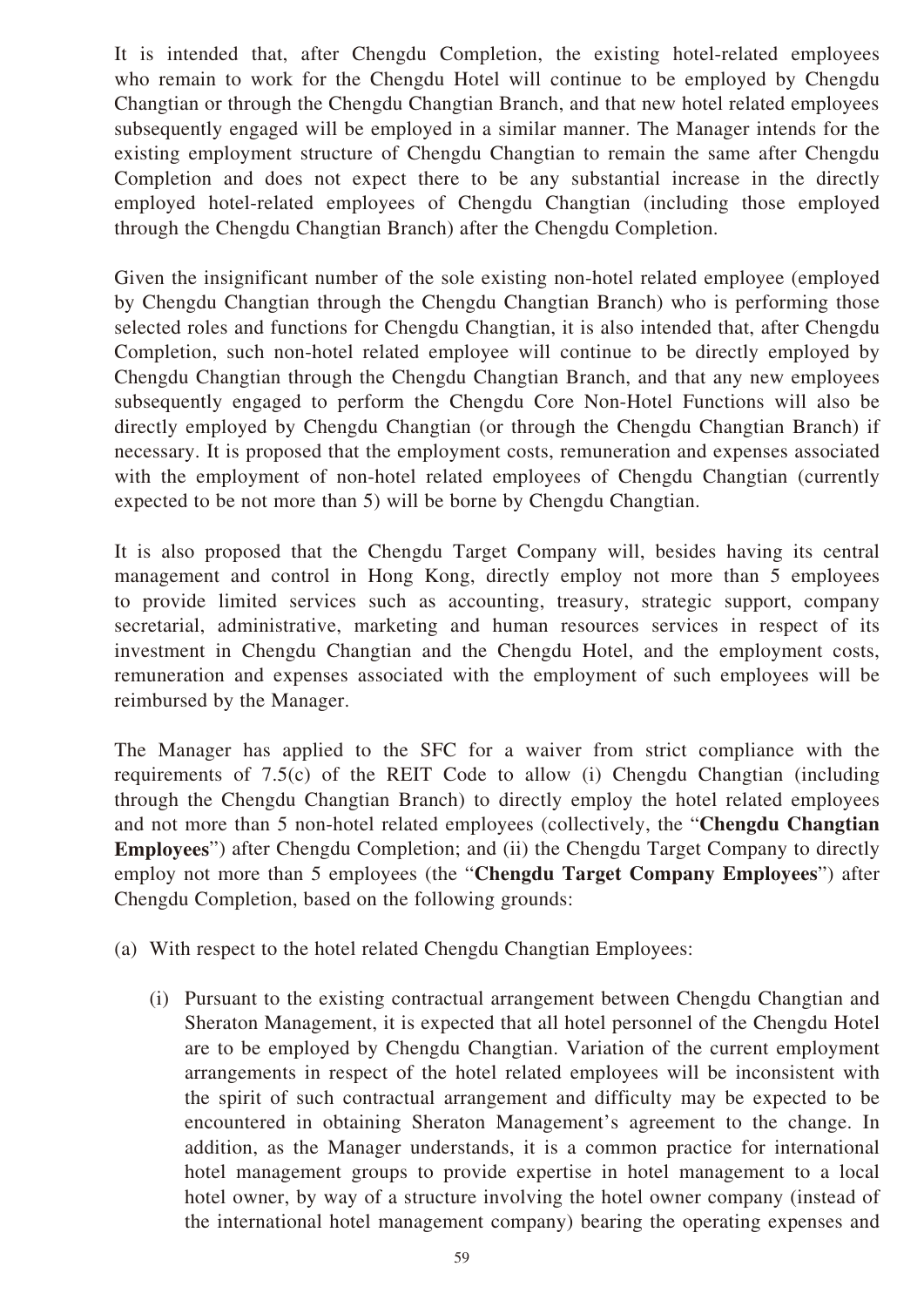employing the hotel related employees. The Manager anticipates that a deviation from the above practice would be difficult to achieve. Further, the Manager is of the view that making substantial change to the existing employment structure of Chengdu Changtian may not be in the interests of Hui Xian REIT and the Unitholders as a whole.

- (ii) Even though Chengdu Changtian (including through the Chengdu Changtian Branch) is to remain as the employer of the hotel related employees (instead of making an alternative arrangement for those employees to be transferred by Chengdu Changtian (including the Chengdu Changtian Branch) to a company outside the Hui Xian REIT Group as alternative employer of the hotel related employees), such alternative arrangement is not expected to reduce the employment related expenses nor mitigate the employment related liabilities of Chengdu Changtian. It is expected that the arrangements between Chengdu Changtian and any alternative employer company would provide to the effect that: (A) a sum equivalent to the actual salaries and other employment expenses would be borne by Chengdu Changtian; and (B) a service fee would be payable by Chengdu Changtian to such alternative employer company. As such, costs are not expected to be saved from such alternative arrangement; on the contrary, additional fees would be payable to such other employer company and additional tax liabilities may arise, which may not be in the interest of the Hui Xian REIT Group and the Unitholders.
- (b) With respect to the non-hotel related Chengdu Changtian Employees:
	- (i) Certain obligations and functions of Chengdu Changtian will need to be discharged and performed by Chengdu Changtian itself. Those obligations and functions include legal and regulatory functions (for example, obtaining government approvals, handling and responding to government enquiries, regulatory compliance, executing legal documents and bringing or defending legal proceedings or other proceedings) as well as certain commercial functions (for example handling Chengdu Changtian's bank accounts, remitting dividends to its joint venture parties and selecting and appointing service providers) (collectively referred to as the "**Chengdu Core Non-Hotel Functions**"). The fact that Sheraton Management is engaged to provide services to Chengdu Changtian pursuant to the hotel management agreement will not relieve Chengdu Changtian from the requirement to discharge the said relevant obligations nor will it pass such obligations onto Sheraton Management. Further, the Manager understands that it is not the normal practice for international brand hotel management companies to take up such functions and obligations. In addition, since these non-hotel related employees are also required to handle various PRC regulatory filing matters and liaise with the PRC local authorities directly, their positions would need to be employees of the relevant PRC company instead of the employees of the Manager or the hotel manager. Hence, it will be necessary for Chengdu Changtian to have at least a reasonable number of employees (which is expected to be not more than 5) directly employed by it to perform the Chengdu Core Non-Hotel Functions after Chengdu Completion.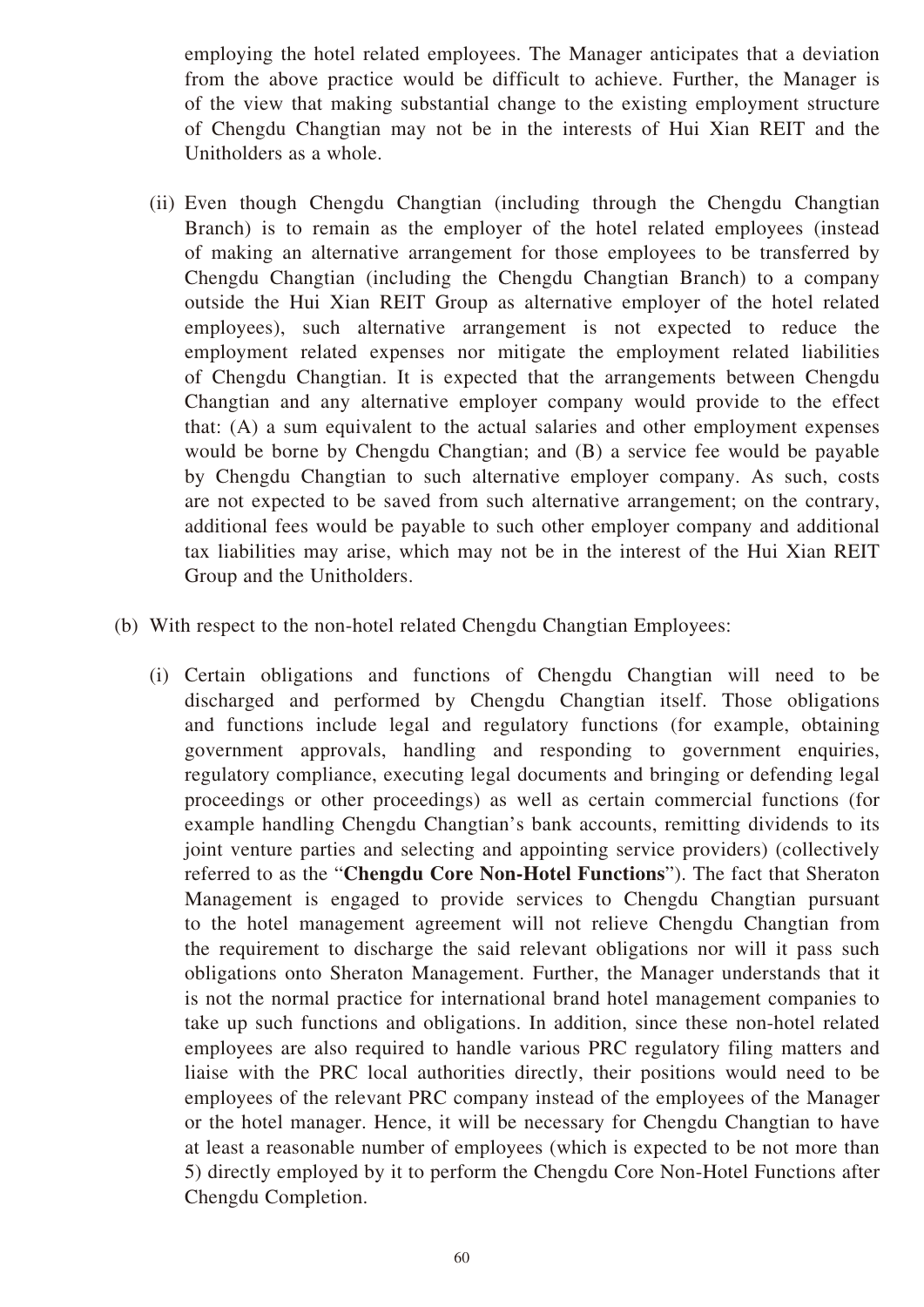- (ii) If Chengdu Changtian (including through the Chengdu Changtian Branch) continues to be the employer of a reasonable number of employees who perform the Chengdu Core Non-Hotel Functions (instead of appointing another service provider company as their employer), in the event that the appointment of the other service provider is discontinued for whatever reason, Chengdu Changtian will still have staff performing such Chengdu Core Non-Hotel Functions thereby avoiding a sudden substantial loss of work force providing services to Chengdu Changtian and reducing the disruption to the day to day management of Chengdu Changtian and the Chengdu Hotel.
- (c) Further, the above direct employment arrangement of Hui Xian REIT will not be materially prejudicial to Hui Xian REIT for the following reasons:
	- (i) As the consideration for the Chengdu Acquisition is less than 5% of the latest audited NAV of Hui Xian REIT (as disclosed in its 2015 annual report), the Chengdu Hotel will only constitute a relatively small portion of the entire asset base of Hui Xian REIT upon Chengdu Completion, with a relatively low profit contribution and a relatively small appraised value as compared with the entire asset base of Hui Xian REIT upon Chengdu Completion. As such, the proposed direct employment of staff is mainly in respect of a relatively small portion of the entire asset base of Hui Xian REIT, and that the waiver from strict compliance with 7.5(c) of the REIT Code, if granted to Hui Xian REIT, could be regarded as only in relation to a small part of the operation of the properties which will after Chengdu Completion constitute the asset portfolio of Hui Xian REIT.
	- (ii) Under the proposed arrangement, most of the direct employees of Chengdu Changtian (including through the Chengdu Changtian Branch) will be the hotel related employees and the number of non-hotel related employees directly employed by Chengdu Changtian (including through the Chengdu Changtian Branch) will be maintained at a reasonable number, which is expected to be not more than 5. Accordingly, the Manager does not expect the proposed employment of the Chengdu Changtian Employees to cause any significant liabilities or losses to Hui Xian REIT. For each of the three years ended 31 December 2015 and eight months ended 31 August 2016, the total staff costs in respect of the employees of the Chengdu Hotel and the employees of SPVs holding existing properties of Hui Xian REIT represented approximately 3.8%, 4.3%, 4.3% and 4.4% of the aggregate revenue of the Chengdu Hotel and Hui Xian REIT.
	- (iii) Given that the services to be provided by the Chengdu Changtian Employees are solely relating to Chengdu Changtian and the Chengdu Hotel, the Manager considers that it will not be in the interest of Hui Xian REIT to transfer these employees out of Chengdu Changtian, as it will lower the work efficiency of Chengdu Changtian and the Chengdu Hotel.
	- (iv) Even if an employer outside the Hui Xian REIT Group were to be engaged to employ the Chengdu Changtian Employees, it is expected that costs and liabilities in relation to their employment will be passed to Hui Xian REIT indirectly,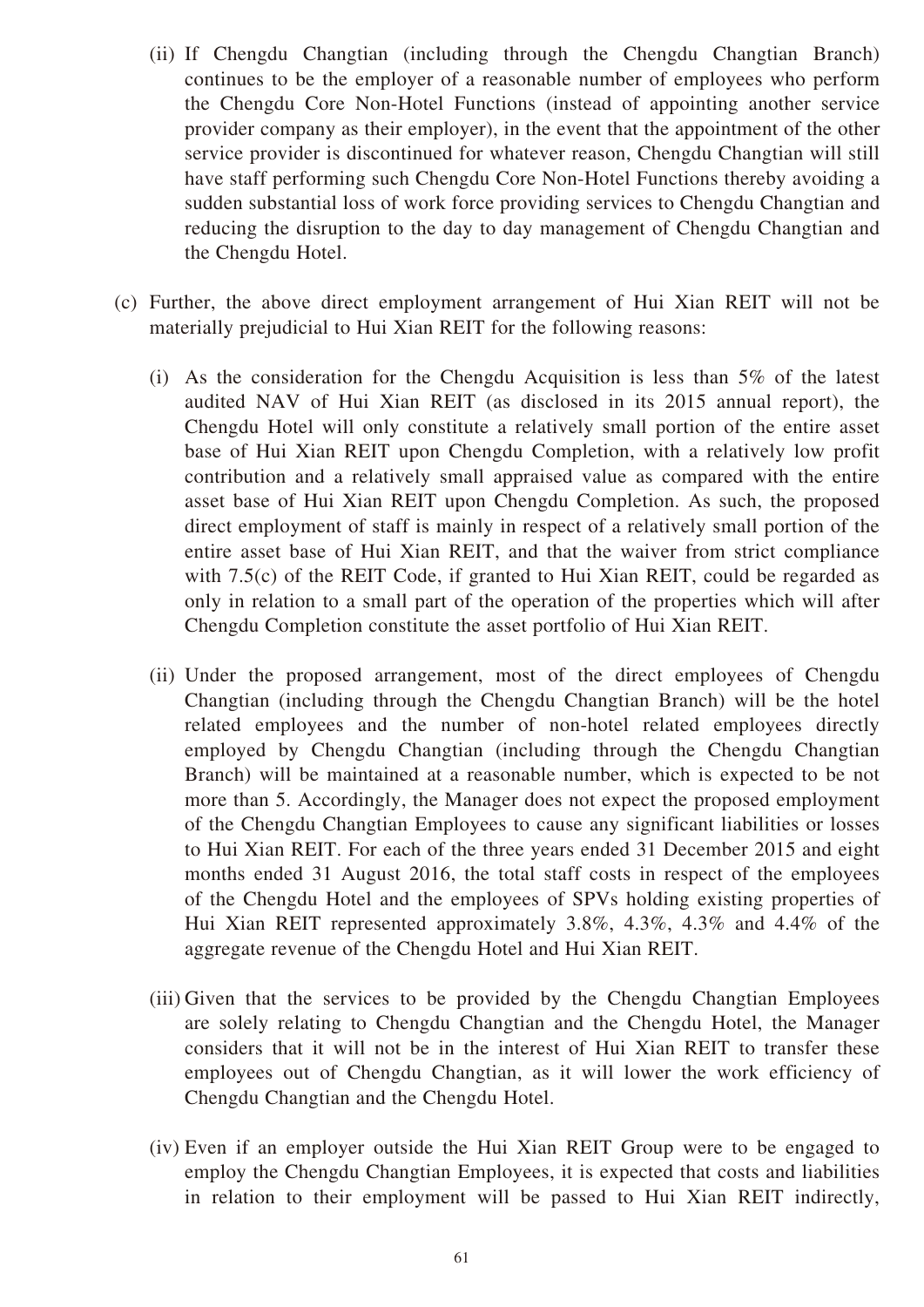irrespective of the arrangement. Additional costs and other potential liability may also arise as a result of the involvement of an outside employer. Thus, the proposed direct employment arrangement of the Chengdu Changtian Employees would not result in any material adverse financial liability to Hui Xian REIT as compared with other arrangements involving (or relying more heavily on) outside employer companies.

- (d) With respect to the Chengdu Target Company Employees:
	- (i) Chengdu Target Company will not be engaged in other activities or businesses other than relating to its investment in Chengdu Changtian and Chengdu Hotel, and that the activities of Chengdu Target Company will complement the functions of Chengdu Changtian and will be limited to supporting the functions of Chengdu Changtian and will be for the sole benefit of Chengdu Changtian and/or Hui Xian REIT. Subject to the approval/assessment by the relevant authorities, the Manager believes that the proposed employment of the Chengdu Target Company Employees would assist in reinforcing that Chengdu Target Company has substantial operations in Hong Kong and support its application for the relevant benefits available to companies incorporated in Hong Kong under the arrangements between the Mainland and Hong Kong, including the Mainland and Hong Kong Closer Economic Partnership Arrangement and comprehensive double taxation arrangements and other benefits or arrangements under PRC laws, such as the preferential withholding tax (which, as the Manager understands based on competent tax advice, would be at the rate of 5% instead of the standard withholding tax rate of 10%) in respect of the dividends received from Chengdu Changtian by the Chengdu Target Company, the absence of which would reduce the amount available for distribution to the Unitholders. The Manager considers that it is not in the interest of Hui Xian REIT and the Unitholders for such arrangement to be absent.
	- (ii) The Manager considers that no additional costs or liabilities will be incurred by the Hui Xian REIT Group as a result of the proposed employment of the Chengdu Target Company Employees and such proposed employment will not be materially prejudicial, whether financially or otherwise, to the Hui Xian REIT Group. The Chengdu Target Company will be reimbursed by the Manager for all employment costs, remuneration and expenses associated with the employment of the Chengdu Target Company Employees. Further, the Manager will indemnify the Chengdu Target Company for all other costs, remuneration, expenses and liabilities that Chengdu Target Company may incur as a result of the employment of the Chengdu Target Company Employees. The Manager considers that the proposed employment of the Chengdu Target Company Employees will not result in any material adverse financial liability to the Hui Xian REIT Group. The Manager expects that the total employment costs, remuneration and expenses of the Chengdu Target Company Employees per annum will not exceed 1% of the net asset value of Hui Xian REIT, which the Manager considers minimal so far as Hui Xian REIT is concerned.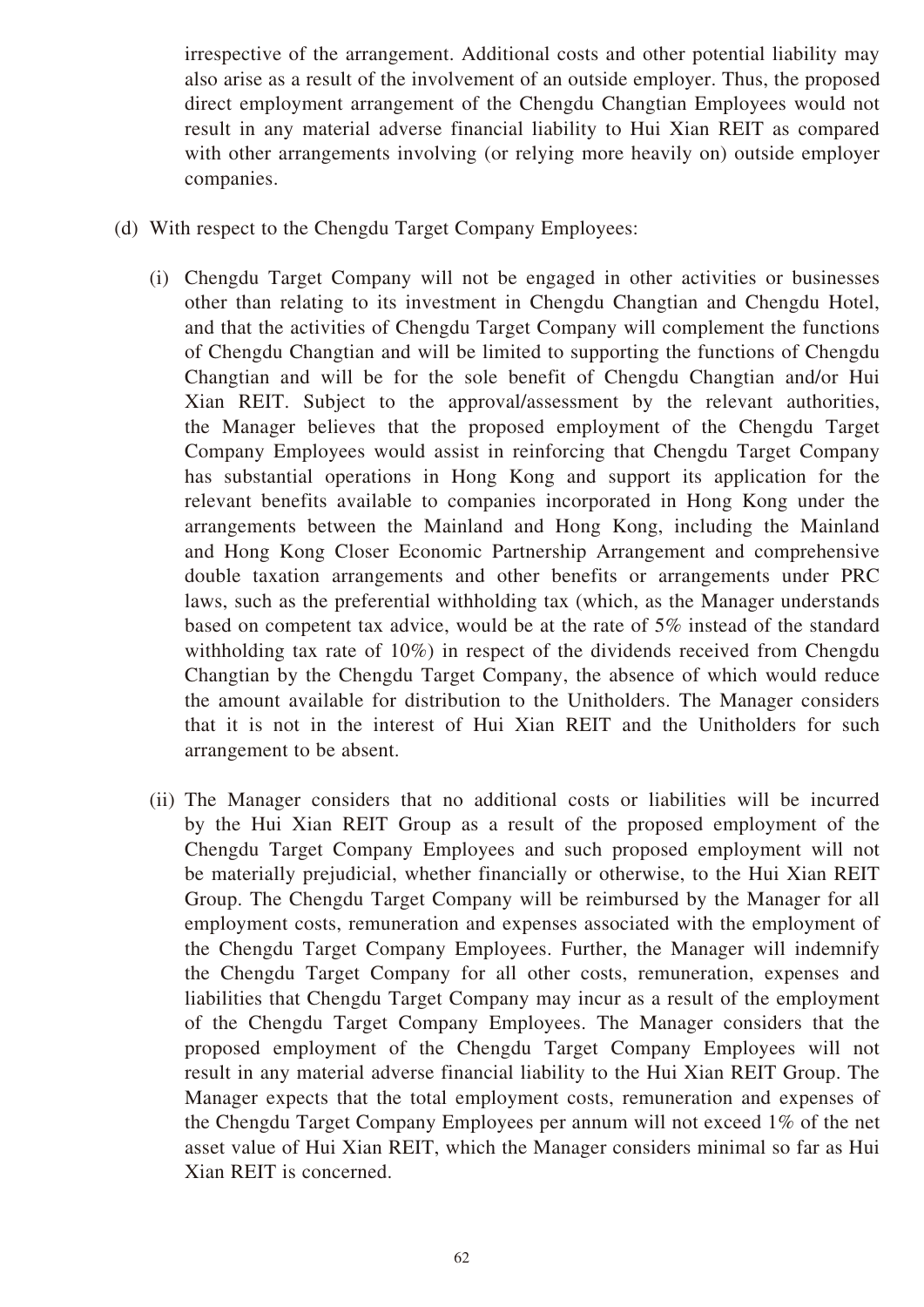(e) The proposed employment arrangement of Chengdu Changtian and the Chengdu Target Company in relation to which waiver from strict compliance with 7.5(c) of the REIT Code is sought is also consistent with the existing practice and approach in relation to the special purpose vehicles in the Hui Xian REIT Group holding interest in Beijing Oriental Plaza, Sofitel Shenyang Lido and the Chongqing Commercial Property, in which cases waivers from strict compliance with 7.5(c) of the REIT Code were granted by the SFC to allow direct employment of employees by the relevant special purpose vehicles.

### **7.4 Submission in relation to the number of layers of Special Purpose Vehicles**

Under 7.5(d) of the REIT Code, a scheme may hold real estate through special purpose vehicles only if the scheme has no more than two layers of special purpose vehicles.

### *7.4.1 With respect to the Chongqing Hotel*

It is expected that, after Chongqing Completion, Hui Xian REIT's indirect interest in the Chongqing Hotel will be held through three layers of SPVs. The Chongqing Hotel is currently held by Chongqing HP, a wholly-foreign owned enterprise established in the PRC and a wholly-owned subsidiary of the Chongqing Target Company. As detailed in the section headed "*1.1 Key Terms of the Chongqing SPA*" above, the Chongqing Acquisition is proposed to be effected by way of an acquisition by the Chongqing Purchaser of all the issued shares in the Chongqing Target Company (of which Chongqing HP is a wholly-owned subsidiary) and the benefit of and interest in the Chongqing Sale Loan.

Considering that such group structure is able to facilitate (a) any future group reorganization and disposal of interests in the Chongqing Target Company and/or interests in the Chongqing Hotel through intermediate holding company or companies; and (b) the obtaining of financing in the future, by or through security arrangement in relation to such intermediate holding company or companies, the Manager has submitted to the SFC that Hui Xian REIT should be allowed to hold its investment in the Chongqing Hotel through three layers of SPVs subject to the condition that there will be no change to the maximum number of layers of SPVs used by Hui Xian REIT without further approval of the SFC.

#### *7.4.2 With respect to the Chengdu Hotel*

It is expected that, after Chengdu Completion, Hui Xian REIT's 69% indirect interest in the Chengdu Hotel will be held through three layers of SPVs. The Chengdu Hotel is currently held by Chengdu Changtian, a sino-foreign co-operative joint venture enterprise established in the PRC. In connection with the Chengdu Acquisition, it is proposed that the Chengdu Vendor will prior to Chengdu Completion transfer all its 69% interest in Chengdu Changtian to the Chengdu Target Company. As detailed in the section headed "*2.1 Key Terms of the Chengdu SPA*" above, the Chengdu Acquisition is proposed to be effected by way of an acquisition by the Chengdu Purchaser of all the issued shares in the Chengdu Target Company and the benefit of and interest in the Chengdu Sale Loan.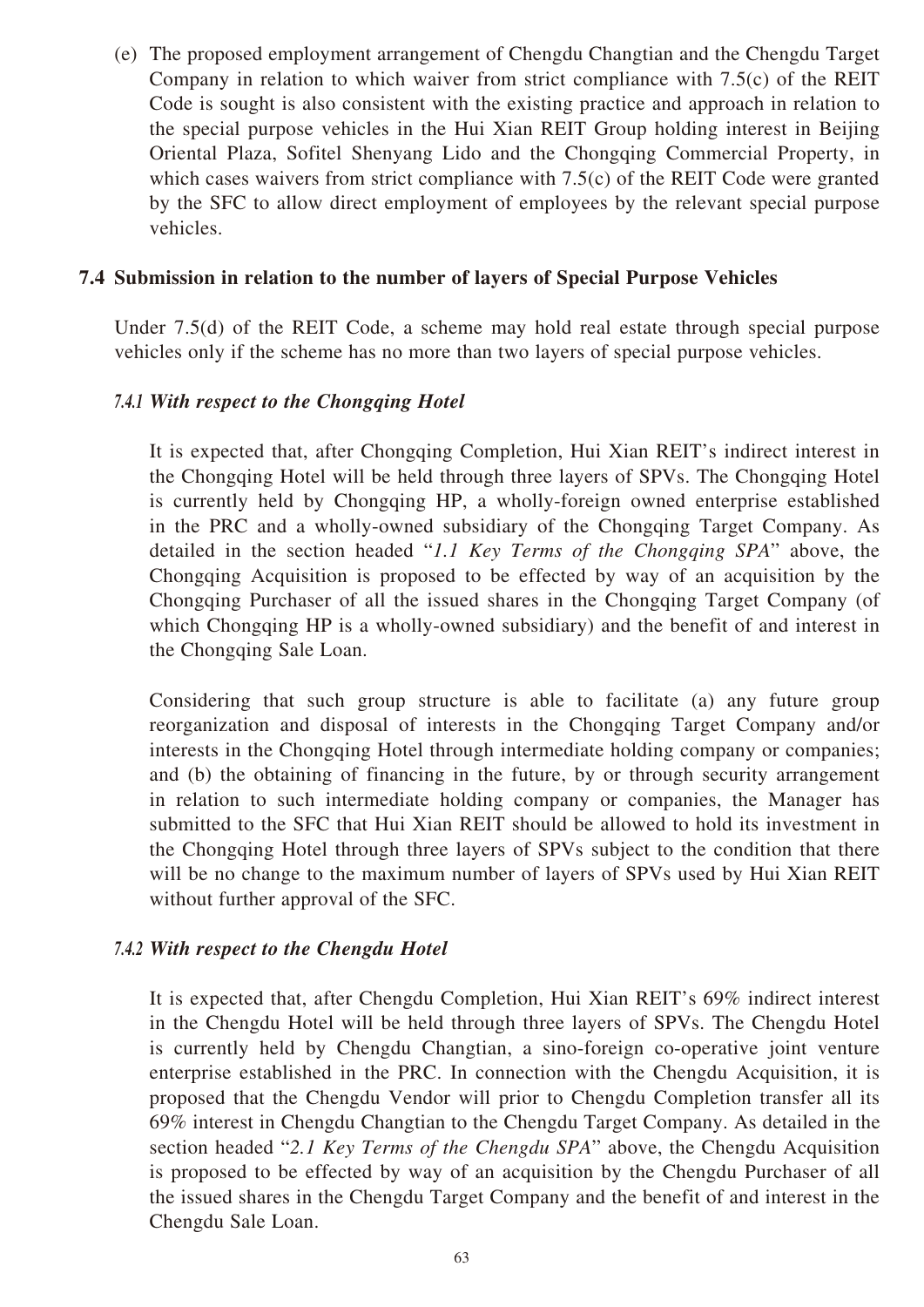Considering that such group structure is able to facilitate (a) any future group reorganization and disposal of interests in the Chengdu Target Company and/or interests in the Chengdu Hotel through intermediate holding company or companies; and (b) the obtaining of financing in the future, by or through security arrangement in relation to such intermediate holding company or companies, the Manager has submitted to the SFC that Hui Xian REIT should be allowed to hold its investment in the Chengdu Hotel through three layers of SPVs subject to the condition that there will be no change to the maximum number of layers of SPVs used by Hui Xian REIT without further approval of the SFC.

### **7.5 Submission in relation to the nomination right for directors in Chengdu Changtian**

According to the Chengdu JV Documents, it is expected that after completion of the Chengdu Changtian Transfer, out of a total of 7 directors of Chengdu Changtian, the Chengdu Target Company will be entitled to nominate 4 directors, Chengdu Gongtou will be entitled to nominate 2 directors, and Beijing Wondergrow will be entitled to nominate the remaining 1 director. 7.5(f) of the REIT Code requires that the board of directors of each of the special purpose vehicles of a REIT shall be appointed by the trustee of the REIT.

The Manager has submitted to the SFC that it should be allowed that certain directors of Chengdu Changtian not be appointed by the Trustee, based on the following grounds:

- (a) Chengdu Changtian is a sino-foreign co-operative joint venture established in the PRC, and the relevant PRC legal provisions contemplate that each joint venture party to a cooperative joint venture nominates some director(s) to the joint venture;
- (b) the Trustee will directly or indirectly through Chengdu Purchaser and Chengdu Target Company be entitled to nominate a majority of the directors of Chengdu Changtian; and
- (c) under the Chengdu JV Documents of Chengdu Changtian (to be amended pursuant to the Chengdu Changtian Transfer), except for a number of specified important matters (see below) which require unanimous approval of the directors (which may include those directors nominated by Chengdu Gongtou and Beijing Wondergrow), the board of directors of Chengdu Changtian will make its decisions by simple majority of directors. The important matters requiring unanimous approval of the directors comprise the following:
	- (i) amending the articles of association of Chengdu Changtian (other than pursuant to a transfer of capital contribution in accordance with the provisions of the joint venture contract of Chengdu Changtian);
	- (ii) increase, reduction or transfer of the registered capital of Chengdu Changtian (except for capital contribution as provided for in the joint venture contract or a transfer of registered capital by a joint venture party to its holding company, subsidiary or fellow subsidiary);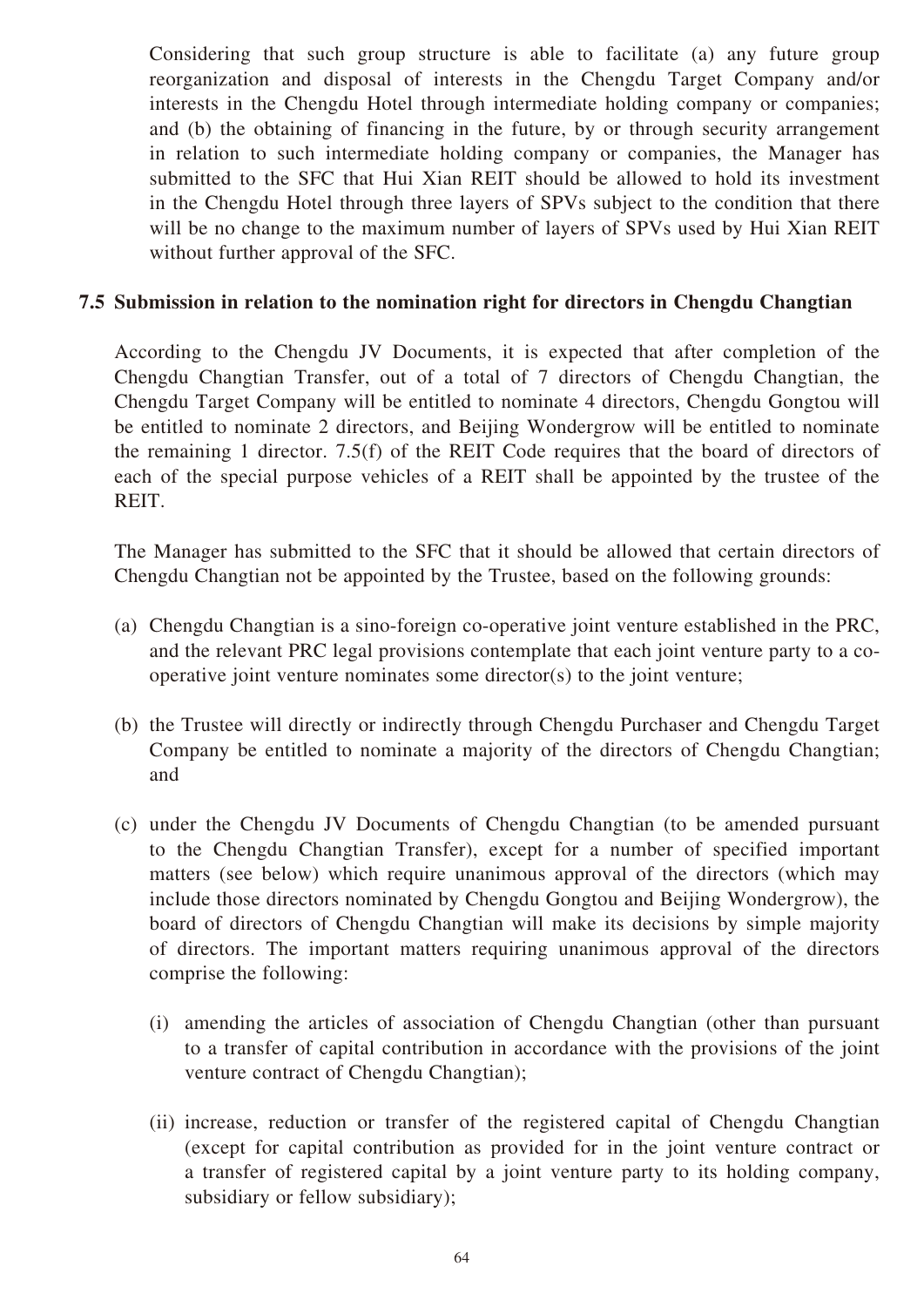- (iii) termination or dissolution of Chengdu Changtian (other than due to the termination of the Chengdu JV Documents or the exercise of termination rights by a nondefaulting party of the Chengdu JV Documents);
- (iv) merger, demerger or change in organization structure of Chengdu Changtian; and
- (v) extension of joint venture period of Chengdu Changtian.

Completion of each of the Acquisitions are subject to and conditional upon satisfaction of certain conditions (as set out in sections headed "*1.1.6 Chongqing Conditions Precedent*", "*2.1.6 Chengdu Conditions Precedent*" and "*2.1.7 Chengdu Completion Conditions*" respectively), and accordingly, may or may not complete. Unitholders and potential investors are reminded to exercise caution when dealing in the Units.

## **8. DEFINITIONS**

In this announcement, unless otherwise stated, the following terms shall have the following meanings. Terms which are defined and used in only one section of this announcement may not be included in the table below:

| "2015 Modified CK Waiver" | the waiver granted by the SFC on 3 June 2015 from strict<br>compliance with the disclosure and unitholders' approval<br>requirements under Chapter 8 of the REIT Code in respect of<br>certain connected party transactions, among others, conducted<br>with the CK Connected Persons Group, the details of which are<br>set out in the two announcements of Hui Xian REIT dated 3<br>June 2015 and 28 November 2014 and the circular of Hui Xian<br>REIT dated 10 November 2014. |
|---------------------------|-----------------------------------------------------------------------------------------------------------------------------------------------------------------------------------------------------------------------------------------------------------------------------------------------------------------------------------------------------------------------------------------------------------------------------------------------------------------------------------|
| "Acquisitions"            | the Chongqing Acquisition and the Chengdu Acquisition                                                                                                                                                                                                                                                                                                                                                                                                                             |
| "Beijing Oriental Plaza"  | the composite development known as Oriental Plaza (東方廣<br>場) situated at No. 1 East Chang An Ave., Dong Cheng District,<br>Beijing, the PRC                                                                                                                                                                                                                                                                                                                                       |
| "Beijing Wondergrow"      | 北京穩得高投資顧問有限公司 (Beijing Wondergrow<br>Investment and Consulting Co. Ltd), a company established in<br>the PRC which is directly owned as to 50% by a wholly-owned<br>subsidiary of CKP, and one of the domestic joint venture parties<br>of Chengdu Changtian                                                                                                                                                                                                                      |
| "Board"                   | the board of Directors                                                                                                                                                                                                                                                                                                                                                                                                                                                            |
| "BOP"                     | 北京東方廣場有限公司 (Beijing Oriental Plaza Co., Ltd.), a<br>sino-foreign co-operative joint venture established in the PRC,<br>which holds the land use rights and building ownership rights of<br>Beijing Oriental Plaza                                                                                                                                                                                                                                                                 |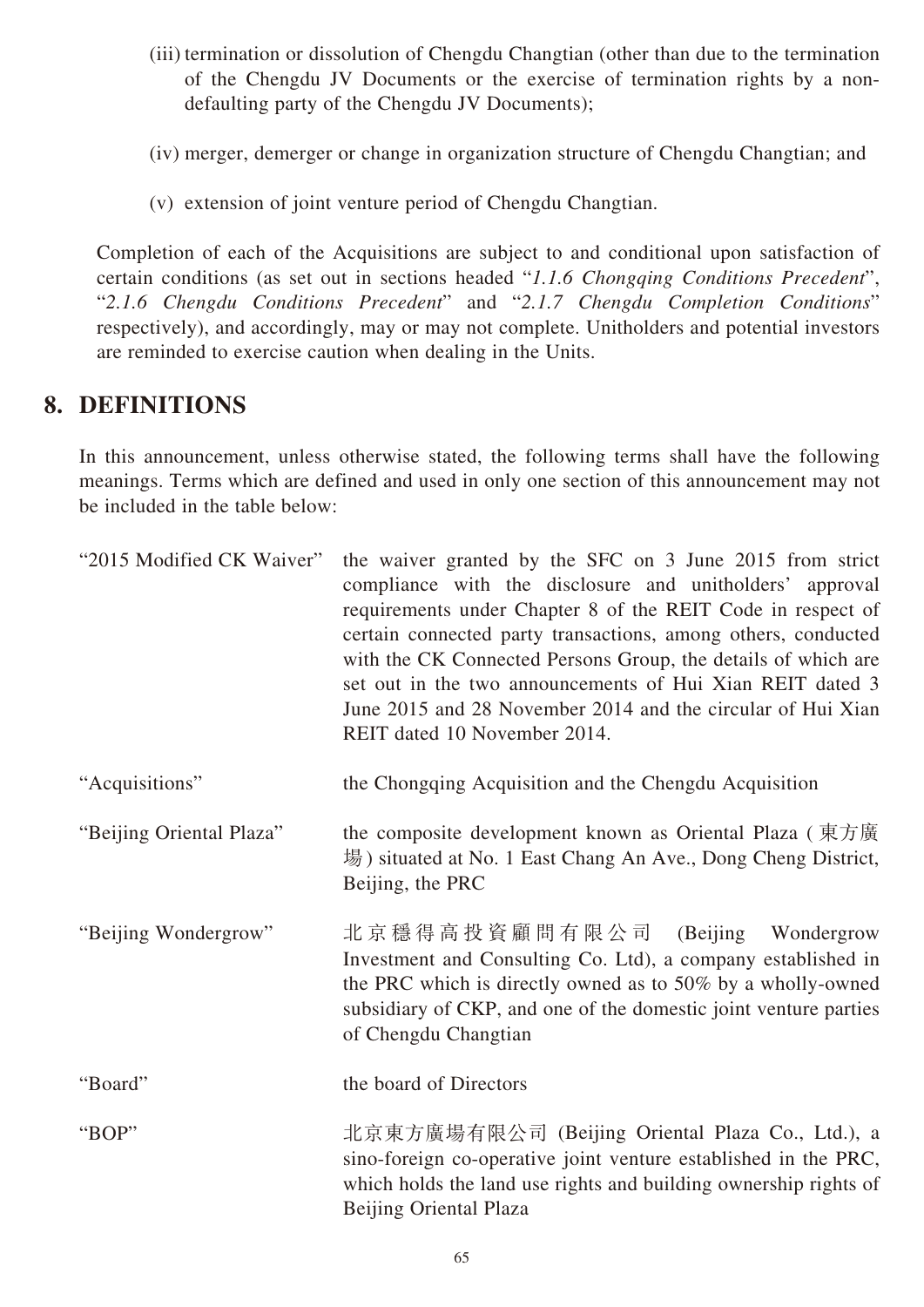| "Bulletin 7"                                 | 《關於非居民企業間接轉讓財產企業所得税若干問題的公<br>告》(Circular on Several Issues Relating to Corporate Income<br>Tax on Gains from Indirect Transfer of Assets by Non-resident<br>Enterprises) issued on 3 February 2015                                                                                                                                                                             |
|----------------------------------------------|--------------------------------------------------------------------------------------------------------------------------------------------------------------------------------------------------------------------------------------------------------------------------------------------------------------------------------------------------------------------------------|
| "Business Day"                               | a day (excluding Saturdays, Sundays, public holidays and a day<br>on which a tropical cyclone warning signal no. 8 or above or<br>a "black" rainstorm warning signal is hoisted or is in effect in<br>Hong Kong at any time between the hours 9:00 a.m. and 5:00<br>p.m. on weekdays) on which licensed banks are generally open<br>for business in both Hong Kong and the PRC |
| "BVI"                                        | the British Virgin Islands                                                                                                                                                                                                                                                                                                                                                     |
| "Chengdu Acquisition"                        | the proposed acquisition by Hui Xian REIT of 69% interest<br>in the Chengdu Hotel through the acquisition by the Chengdu<br>Purchaser (i) from the Chengdu Vendor of the Chengdu Sale<br>Share and the Chengdu Sale Loan pursuant to the Chengdu SPA<br>and (ii) from Huge Grace of the Huge Grace Loans                                                                       |
| "Chengdu Acquisition<br>Consideration"       | the total consideration payable in respect of the Chengdu<br>Acquisition, being the aggregate of (i)<br>the<br>Chengdu<br>Consideration and (ii) the Huge Grace Loans                                                                                                                                                                                                          |
| "Chengdu Appraised Value"                    | the value of the Chengdu Hotel as at 31 October 2016 as<br>appraised by the Independent Property Valuer                                                                                                                                                                                                                                                                        |
| "Chengdu Attributable"<br>Value"             | approximately RMB642 million, which is the value attributable<br>to 100% of the Chengdu Hotel as agreed between the Chengdu<br>Vendor and the Chengdu Purchaser                                                                                                                                                                                                                |
| "Chengdu Changtian"                          | 成都長天有限公司 (Chengdu Changtian Co., Ltd.), a sino-<br>foreign co-operative joint venture enterprise established in<br>the PRC, the equity interest of which is, as at the date of this<br>announcement, held as to 69% by Yick Ho, 30% by Chengdu<br>Gongtou and 1% by Beijing Wondergrow                                                                                         |
| "Chengdu Changtian<br>Transfer"              | the transfer of 69% interest in Chengdu Changtian by the<br>Chengdu Vendor to Chengdu Target Company pursuant to the<br><b>Chengdu Transfer Agreement</b>                                                                                                                                                                                                                      |
| "Chengdu Completion"                         | completion of the Chengdu Acquisition pursuant to the terms of<br>the Chengdu SPA                                                                                                                                                                                                                                                                                              |
| "Chengdu Completion<br><b>Balance Sheet"</b> | the unaudited balance sheet of Chengdu Changtian as at the<br>Chengdu Completion Date to be prepared in accordance with<br>the terms of the Chengdu SPA                                                                                                                                                                                                                        |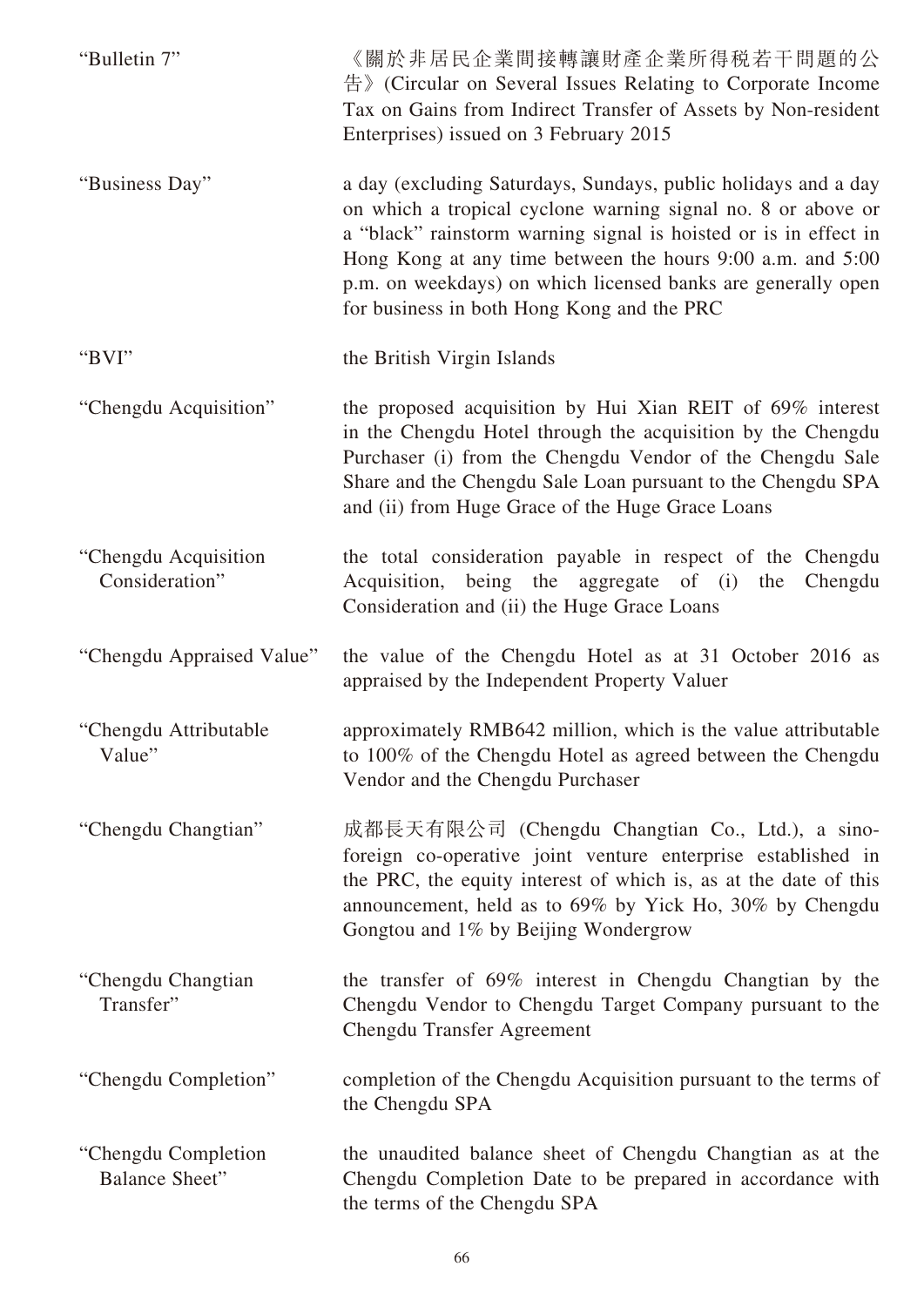- "Chengdu Completion Conditions" the conditions to which Chengdu Completion is subject, as set out in the Chengdu SPA and which are summarised in the section headed "*2.1.7 Chengdu Completion Conditions*" of this announcement
- "Chengdu Completion Date" a date on or before two Business Days after the fulfillment (or where applicable, waiver) of all the Chengdu Conditions Precedent or such other date as may be agreed between the Chengdu Vendor and the Manager pursuant to the Chengdu SPA
- "Chengdu Completion NAV" the net asset value of Chengdu Changtian as at Chengdu Completion Date
- "Chengdu Conditions Precedent" the conditions precedent to which the Chengdu Acquisition is subject, as set out in the Chengdu SPA and which are summarised in the section headed "*2.1.6 Chengdu Conditions Precedent*" of this announcement
- "Chengdu Consideration" the total consideration payable pursuant to the Chengdu SPA, being RMB276 million, further details of which are set out in the section headed "*2.1.4 Chengdu Consideration*"
- "Chengdu Deed of Tax Covenant" the deed of tax covenant to be entered into between the Chengdu Vendor, the Chengdu Target Company and the Chengdu Purchaser at Chengdu Completion, as further described in the section headed "*2.1.10 Chengdu Deed of Tax Covenant*" of this announcement
- "Chengdu Domestic Parties" Beijing Wondergrow and Chengdu Gongtou
- "Chengdu Gongtou" 成都工投資產經營有限公司 (Chengdu Gongtou Asset Management Co., Ltd.), a company established in the PRC and one of the domestic joint venture parties of Chengdu Changtian
- "Chengdu Hotel" a hotel currently known as "Sheraton Chengdu Lido Hotel 成 都天府麗都喜來登飯店 ", which is located at 15, Section 1, Renmin Zhong Road, Chengdu, Sichuan Province, the PRC
- "Chengdu JV Documents" the sino-foreign co-operative joint venture contract, articles of association and other equivalent constitutional documents of Chengdu Changtian, each as amended and supplemented from time to time
- "Chengdu Loan Consideration" the consideration payable by the Chengdu Purchaser to the Chengdu Vendor for the assignment of the benefit of and interest in the Chengdu Sale Loan under the Chengdu SPA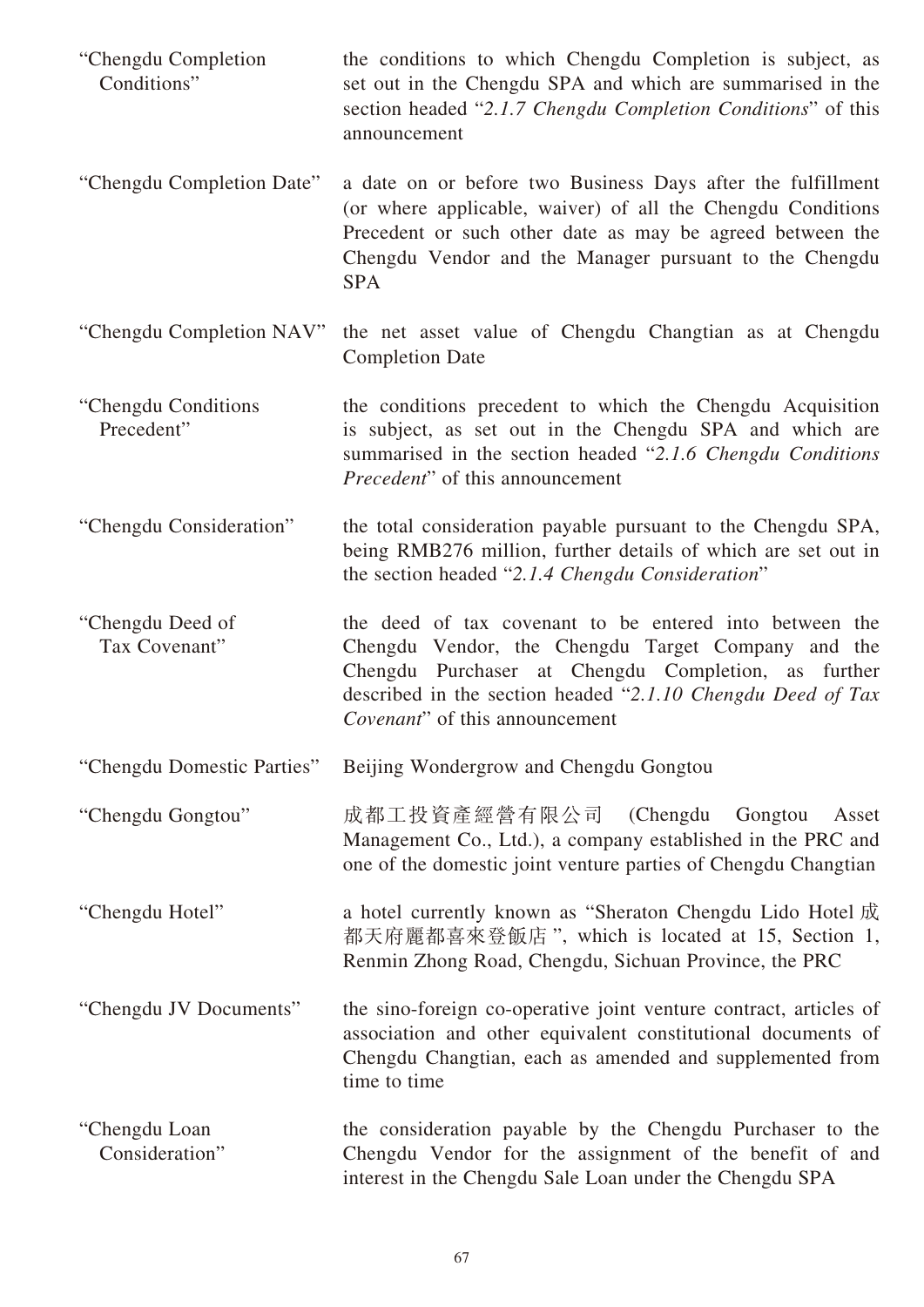| "Chengdu Long Stop Date"           | 30 June 2017, or such other date as the Manager and the<br>Chengdu Vendor may agree in writing                                                                                                                                                                                                                                                                                |
|------------------------------------|-------------------------------------------------------------------------------------------------------------------------------------------------------------------------------------------------------------------------------------------------------------------------------------------------------------------------------------------------------------------------------|
| "Chengdu Purchaser"                | New Sense Resources Limited, a company incorporated in<br>Hong Kong, which is a special purpose vehicle of Hui Xian<br><b>REIT</b>                                                                                                                                                                                                                                            |
| "Chengdu Sale Loan"                | the aggregate amount then outstanding and owing as at Chengdu<br>Completion by the Chengdu Target Company to the Chengdu<br>Vendor                                                                                                                                                                                                                                            |
| "Chengdu Sale Share"               | 1 share in the Chengdu Target Company, representing all the<br>issued shares of the Chengdu Target Company                                                                                                                                                                                                                                                                    |
| "Chengdu Share"<br>Consideration"  | the total amount of consideration payable by the Chengdu<br>Purchaser to the Chengdu Vendor for the sale and purchase of<br>the Chengdu Sale Share under the Chengdu SPA as determined<br>in the manner set out in the section headed "2.1.4 Chengdu<br>Consideration" in this announcement                                                                                   |
| "Chengdu SPA"                      | the sale and purchase agreement dated 9 January 2017 and<br>entered into between the Chengdu Vendor and the Chengdu<br>Purchaser in respect of the Chengdu Sale Share and the<br>Chengdu Sale Loan, further details of which are set out in the<br>section headed "2.1. Key terms of the Chengdu SPA" of this<br>announcement                                                 |
| "Chengdu Target Company"           | Chengdu Investment Limited, a company incorporated in Hong<br>Kong with limited liability, all issued shares of which are<br>owned by the Chengdu Vendor                                                                                                                                                                                                                      |
| "Chengdu Target Group"             | collectively (1) the Chengdu Target Company and (2) Chengdu<br>Changtian, and each of them a "Chengdu Target Group<br>Company"                                                                                                                                                                                                                                                |
| "Chengdu Transaction<br>Documents" | collectively $(1)$ the Chengdu SPA, $(2)$ the deed of assignment<br>in respect of the Chengdu Sale Loan, (3) the Chengdu Deed of<br>Tax Covenant, and (4) the Huge Grace Loans Initial Agreement,<br>details of which are set out in the sections headed "2.1 Key<br>terms of the Chengdu SPA" and "2.1.11 Proposed transfer of<br>the Huge Grace Loans" of this announcement |
| "Chengdu Transfer<br>Agreement"    | the transfer agreement proposed to be entered into among<br>the Chengdu Vendor, the Chengdu Target Company and the<br>Chengdu Domestic Parties, pursuant to which 69% interest<br>in Chengdu Changtian will be transferred from the Chengdu<br>Vendor to the Chengdu Target Company                                                                                           |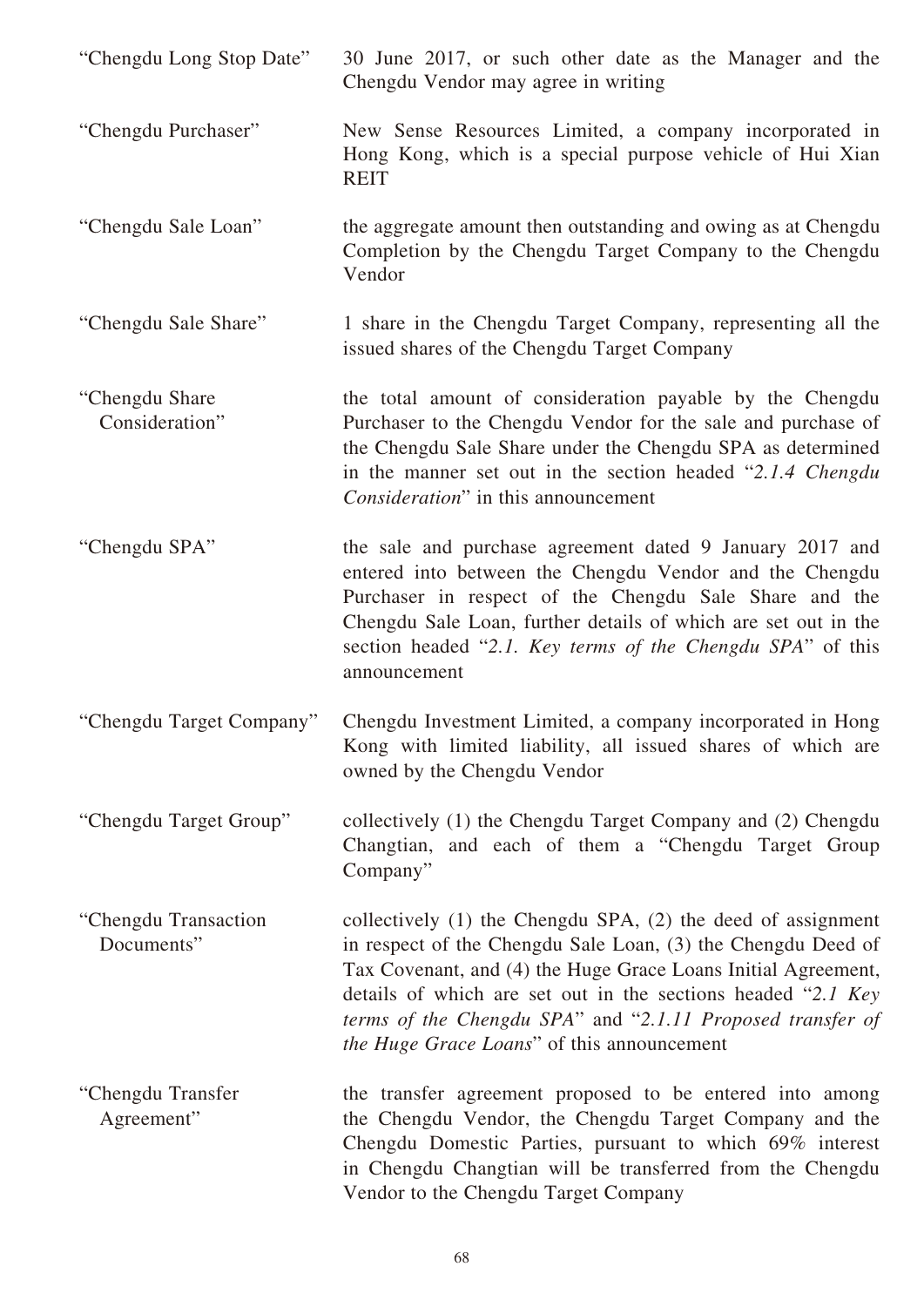| "Chengdu Unadjusted<br>Positive NAV"            | the amount by which the Chengdu Completion NAV is more<br>than zero                                                                                                                                                                                                     |
|-------------------------------------------------|-------------------------------------------------------------------------------------------------------------------------------------------------------------------------------------------------------------------------------------------------------------------------|
| "Chengdu Vendor" or<br>"Yick Ho"                | Yick Ho Limited, a company incorporated in Hong Kong with<br>limited liability, which is an indirect wholly-owned subsidiary<br>of CKP and the existing foreign joint venture party of Chengdu<br>Changtian                                                             |
| "Cheung Kong Group"                             | Cheung Kong Holdings Limited and its subsidiaries                                                                                                                                                                                                                       |
| "Chongqing Acquisition"                         | the proposed acquisition by Hui Xian REIT of the entire<br>interest in the Chongqing Hotel through the acquisition by<br>the Chongqing Purchaser from the Chongqing Vendor of the<br>Chongqing Sale Shares and the Chongqing Sale Loan pursuant<br>to the Chongqing SPA |
| "Chongqing Adjusted<br>Asset Value"             | has the meaning ascribed to it in the section headed "1.1.4"<br><i>Chongqing Consideration</i> " of this announcement                                                                                                                                                   |
| "Chongqing Appraised<br>Value"                  | the value of the Chongqing Hotel as at 31 October 2016 as<br>appraised by the Independent Property Valuer                                                                                                                                                               |
| "Chongqing Attributable"<br>Value"              | RMB250 million, which is the value attributable to the<br>Chongqing Hotel as agreed between the Chongqing Vendor and<br>the Chongqing Purchaser                                                                                                                         |
| "Chongqing Certifying<br>Accountants"           | Touche Tohmatsu Certified Public Accountants<br>Deloitte<br>LLP Beijing Branch, or such other firm of certified public<br>accountants as the Chongqing Vendor and the Chongqing<br>Purchaser or the Manager may agree and jointly appoint                               |
| "Chongqing Commercial<br>Property"              | Chongqing Metropolitan Oriental Plaza (重慶大都會東<br>方廣場), an integrated commercial property development<br>comprising the Chongqing Mall and an office building, which is<br>located at No. 68 Zourong Road, Yuzhong District, Chongqing,<br>the PRC                       |
| "Chongqing Completion"                          | completion of the Chongqing Acquisition pursuant to the terms<br>of the Chongqing SPA                                                                                                                                                                                   |
| "Chongqing Completion"<br><b>Balance Sheet"</b> | the unaudited consolidated balance sheet of the Chongqing<br>Target Group as at the date of Chongqing Completion to be<br>prepared in accordance with the terms set out in the Chongqing<br><b>SPA</b>                                                                  |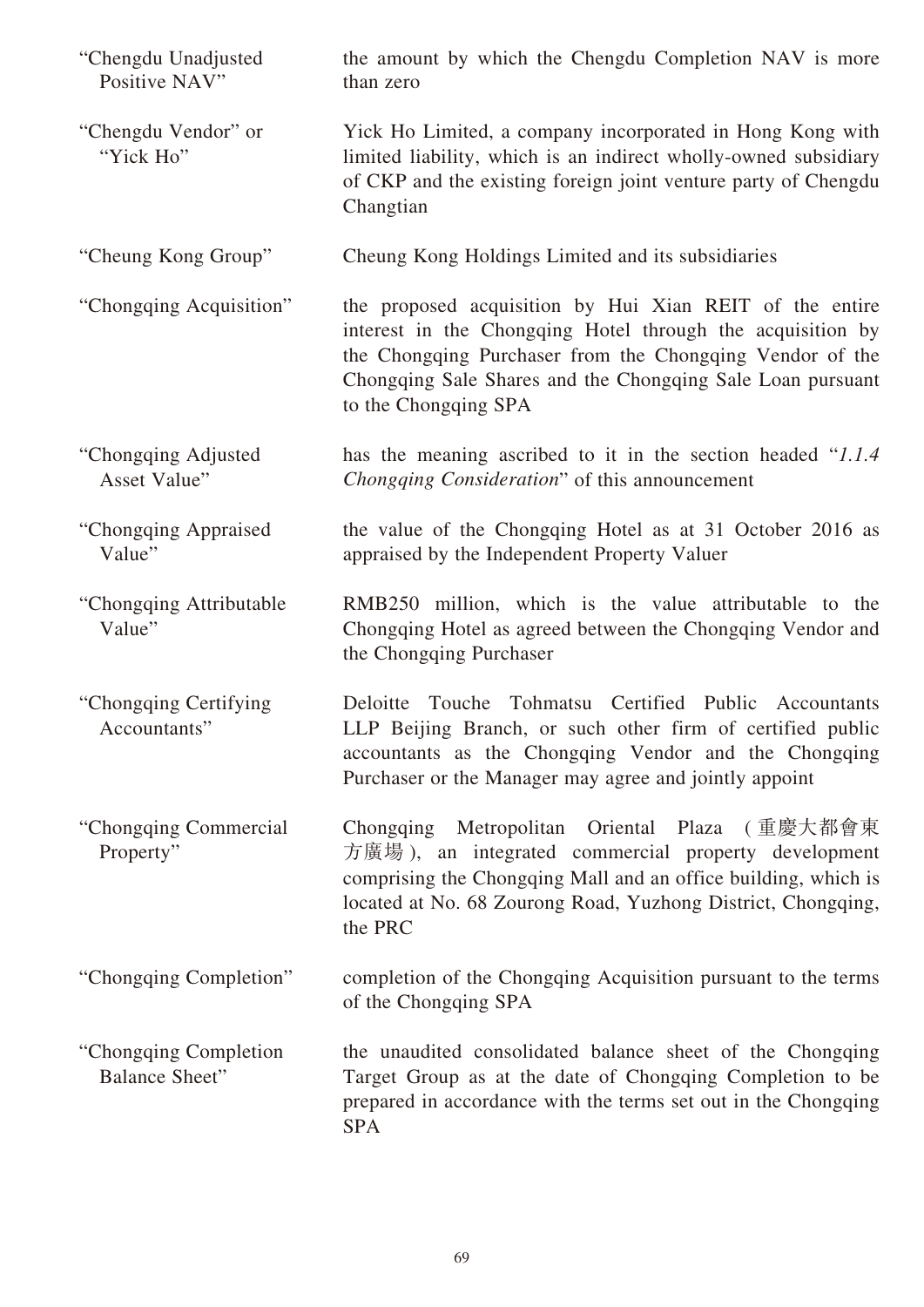| "Chongqing Conditions"<br>Precedent"   | the conditions precedent to which the Chongqing Acquisition<br>is subject, as set out in the Chongqing SPA and which are<br>summarised in the section headed "1.1.6 Chongqing Conditions"<br><i>Precedent</i> " of this announcement                                                                          |
|----------------------------------------|---------------------------------------------------------------------------------------------------------------------------------------------------------------------------------------------------------------------------------------------------------------------------------------------------------------|
| "Chongqing Consideration"              | the total consideration payable in respect of the Chongqing<br>Acquisition, being the aggregate of (i) the Chongqing Share<br>Consideration and (ii) the Chongqing Loan Consideration                                                                                                                         |
| "Chongqing Deed of<br>Tax Covenant"    | the deed of tax covenant to be entered into between the<br>Chongqing Vendor and the Chongqing Purchaser at Chongqing<br>Completion, as further described in the section headed "1.1.9"<br>Chongqing Deed of Tax Covenant" of this announcement                                                                |
| "Chongqing Employment"<br>Liabilities" | has the meaning ascribed to it in the section headed "1.2.2.2"<br><i>Employees of the Chongqing Target Group Companies</i> " of this<br>announcement                                                                                                                                                          |
| "Chongqing Employment"<br>Provision"   | has the meaning ascribed to it in the section headed "1.2.2.2"<br><i>Employees of the Chongqing Target Group Companies</i> " of this<br>announcement                                                                                                                                                          |
| "Chongqing Hotel"                      | a hotel currently called "Harbour Plaza Chongqing 重慶海逸<br>酒店", which is located at No. 68 Zourong Road, Yuzhong<br>District, Chongqing, the PRC                                                                                                                                                               |
| "Chongqing HP"                         | 重慶海逸酒店有限公司 (Harbour Plaza Chongqing Co. Ltd.),<br>a wholly-foreign owned enterprise established in the PRC and a<br>wholly-owned subsidiary of the Chongqing Target Company                                                                                                                                   |
| "Chongqing Loan<br>Consideration"      | the consideration payable by the Chongqing Purchaser to the<br>Chongqing Vendor for the assignment of the benefit of and<br>interest in the Chongqing Sale Loan under the Chongqing SPA<br>as determined in the manner set out in the section headed "1.1.4"<br>Chongqing Consideration" in this announcement |
| "Chongqing Long Stop Date"             | 31 March 2017 or such other date as the Chongqing Vendor and<br>the Chongqing Purchaser may agree in writing                                                                                                                                                                                                  |
| "Chongqing Mall"                       | a shopping mall currently called "Chongqing Metropolitan"<br>Oriental Plaza 重慶大都會東方廣場 ", being part of the<br><b>Chongqing Commercial Property</b>                                                                                                                                                            |
| "Chongqing Overall"<br>RMB Cap"        | has the meaning ascribed to it in the section headed "1.1.4"<br>Chongqing Consideration" of this announcement                                                                                                                                                                                                 |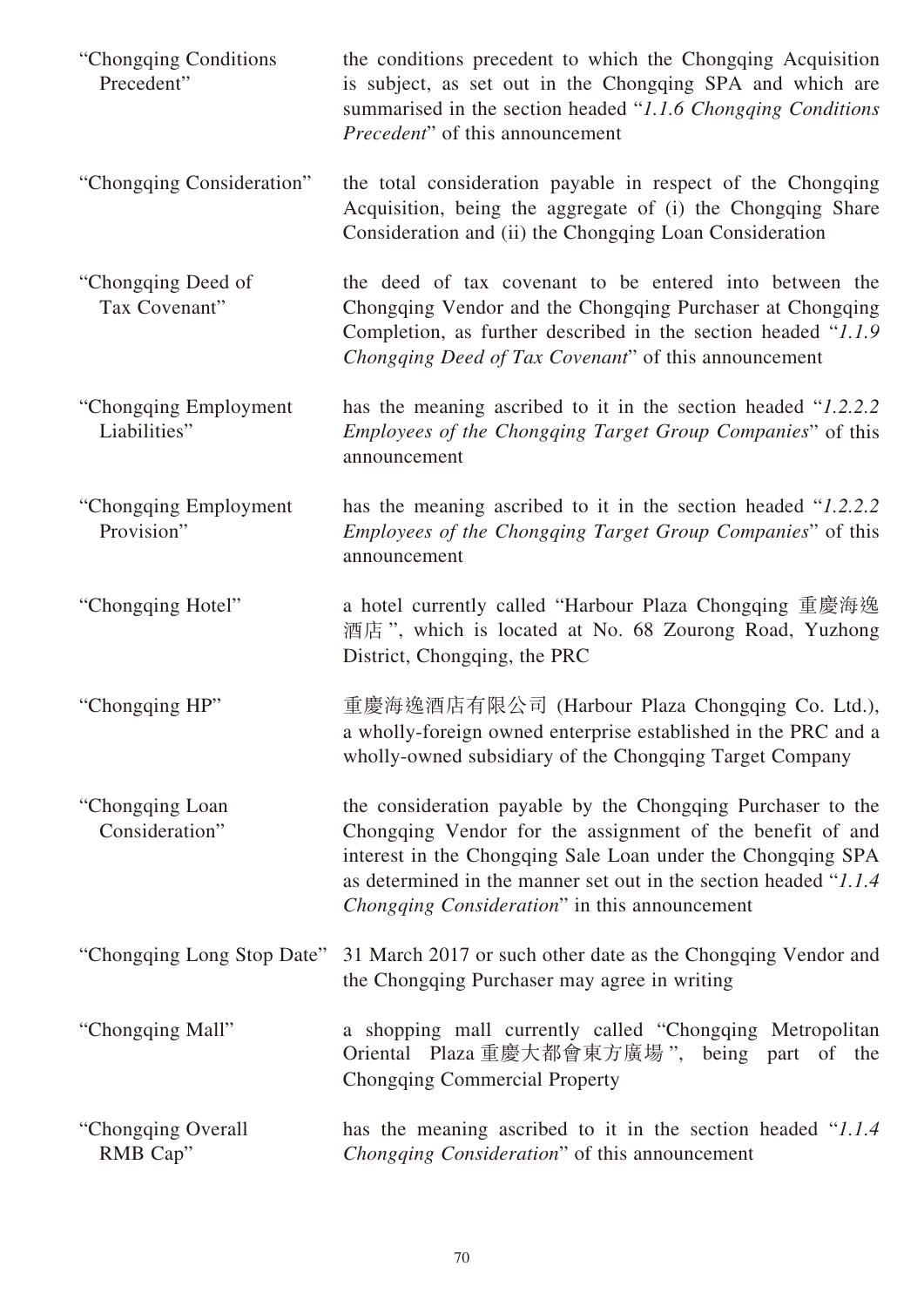| "Chongqing Pre-Completion"<br>Employees" | all the employees of Chongqing HP within the meaning of the<br>relevant PRC laws as at the date of the Chongqing SPA and<br>those employed by Chongqing HP subsequent to the Chongqing<br>SPA but prior to the date of Chongqing Completion                                                                                             |
|------------------------------------------|-----------------------------------------------------------------------------------------------------------------------------------------------------------------------------------------------------------------------------------------------------------------------------------------------------------------------------------------|
| "Chongqing Purchaser"                    | Chongqing Hotel Investment Limited, a company incorporated<br>in Hong Kong, which is a special purpose vehicle of Hui Xian<br><b>REIT</b>                                                                                                                                                                                               |
| "Chongqing Remaining<br>Employees"       | those Chongqing Pre-Completion Employees whose labour<br>contracts or employment relationship with Chongqing HP have<br>not been effectively and properly terminated in accordance with<br>applicable PRC laws and regulations, whether under contract or<br>law, on or before the date of Chongqing Completion                         |
| "Chongqing Sale Loan"                    | the aggregate amount outstanding and owing by the Chongqing<br>Target Company to the Chongqing Vendor as at the date of the<br>Chongqing SPA and as at Chongqing Completion                                                                                                                                                             |
| "Chongqing Sale Shares"                  | 5,000,000<br>shares of the Chongqing Target Company,<br>representing all the issued shares of the Chongqing Target<br>Company                                                                                                                                                                                                           |
| "Chongqing Share"<br>Consideration"      | the amount of consideration payable by the Chongqing<br>Purchaser to the Chongqing Vendor (or as the Chongqing<br>Vendor may direct) for the sale and purchase of the Chongqing<br>Sale Shares under the Chongqing SPA                                                                                                                  |
| "Chongqing SPA"                          | the sale and purchase agreement dated 9 January 2017 and<br>entered into between the Chongqing Vendor and the Chongqing<br>Purchaser in respect of the Chongqing Sale Shares and the<br>Chongqing Sale Loan, further details of which are set out in the<br>section headed "1.1 Key terms of the Chongqing SPA" of this<br>announcement |
| "Chongqing Target"<br>Company"           | Highsmith (HK) Limited, a company incorporated in Hong<br>Kong with limited liability, all issued shares of which are<br>owned by the Chongqing Vendor                                                                                                                                                                                  |
| "Chongqing Target Group"                 | collectively (1) the Chongqing Target Company and (2)<br>Chongqing HP, and each of them, a "Chongqing Target Group<br>Company"                                                                                                                                                                                                          |
| "Chongqing Transaction<br>Documents"     | collectively $(1)$ the Chongqing SPA, $(2)$ the deed of assignment<br>in respect of the Chongqing Sale Loan, and (3) the Chongqing<br>Deed of Tax Covenant, details of which are set out in the<br>section headed "1.1 Key terms of the Chongqing SPA" of this<br>announcement                                                          |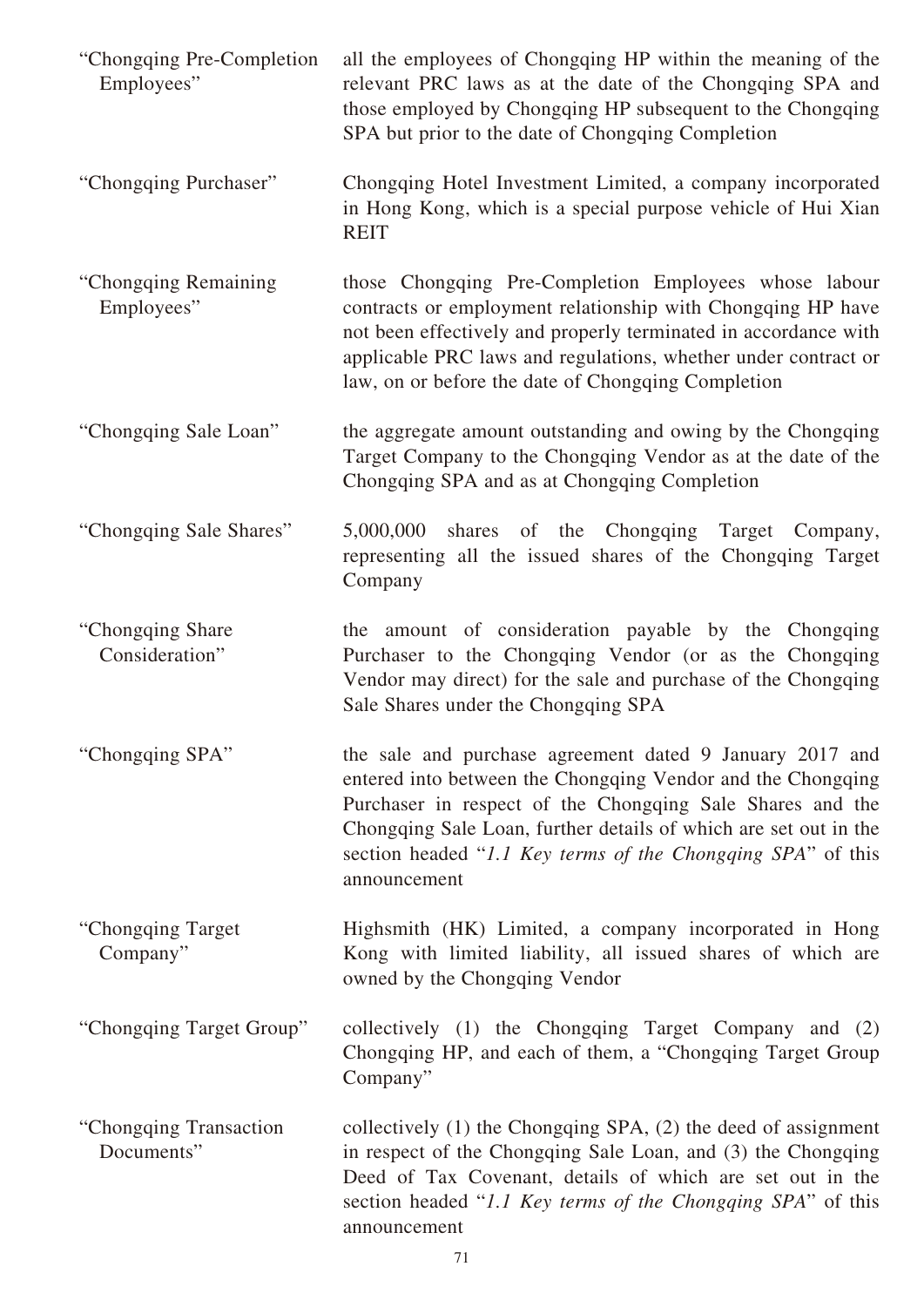| "Chongqing Vendor"                                                                          | Highsmith Limited, a company incorporated in the BVI with<br>limited liability, which is indirectly wholly-owned by CKP                                                                                                                                                                                                                                                                                                                  |
|---------------------------------------------------------------------------------------------|------------------------------------------------------------------------------------------------------------------------------------------------------------------------------------------------------------------------------------------------------------------------------------------------------------------------------------------------------------------------------------------------------------------------------------------|
| "Circular 698"                                                                              | the 國家税務總局關於加強非居民企業股權轉讓所得企業所<br>得税管理的通知 (國税函 2009698 號) (Notice of the State<br>Administration of Taxation on Strengthening the Administration<br>of Enterprise Income Tax on Income Derived from Equity<br>Transfer Made by Non-Resident Enterprise) (Guo Shui Han<br>2009 No. 698), effective as from 1 January 2008                                                                                                                   |
| "Circular 698 and<br><b>Bulletin 7 Obligations</b><br>relating to<br>Chengdu Acquisition"   | has the meaning ascribed to it in the section headed "2.4 PRC<br>taxation relating to Chengdu Acquisition" of this announcement                                                                                                                                                                                                                                                                                                          |
| "Circular 698 and<br><b>Bulletin 7 Obligations</b><br>relating to<br>Chongqing Acquisition" | has the meaning ascribed to it in the section headed "1.4"<br>PRC taxation relating to Chongqing Acquisition" of this<br>announcement                                                                                                                                                                                                                                                                                                    |
| "CK Connected Persons<br>Group"                                                             | CKP and entities and persons which are from time to time<br>connected persons of Hui Xian REIT as a result of (i) their<br>connection with CKP, including certain members of the CKP<br>Group, or (ii) their being a member of the Cheung Kong Group<br>or the HWL Group                                                                                                                                                                 |
| "CKP"                                                                                       | Kong Property Holdings Limited,<br>Cheung<br>a a<br>company<br>incorporated in the Cayman Islands, whose shares are listed on<br>the Main Board of The Stock Exchange of Hong Kong Limited<br>(Stock Code: 1113)                                                                                                                                                                                                                         |
| "CKP Group"                                                                                 | CKP and its subsidiaries                                                                                                                                                                                                                                                                                                                                                                                                                 |
| "connected person(s)"                                                                       | has the meaning ascribed to it under the REIT Code                                                                                                                                                                                                                                                                                                                                                                                       |
| "Deposited Property"                                                                        | all the assets of Hui Xian REIT, including all its Authorised<br>Investments (as defined in the Trust Deed), for the time being<br>held or deemed to be held (including but not limited to through<br>Special Purpose Vehicles) upon the trusts of the Trust Deed and<br>any interest arising on subscription monies from, or application<br>monies for, the issuance of Units and the proceeds from the<br>divestment of any investment |
| "Director(s)"                                                                               | the director(s) of the Manager                                                                                                                                                                                                                                                                                                                                                                                                           |
| "EIT"                                                                                       | enterprise income tax                                                                                                                                                                                                                                                                                                                                                                                                                    |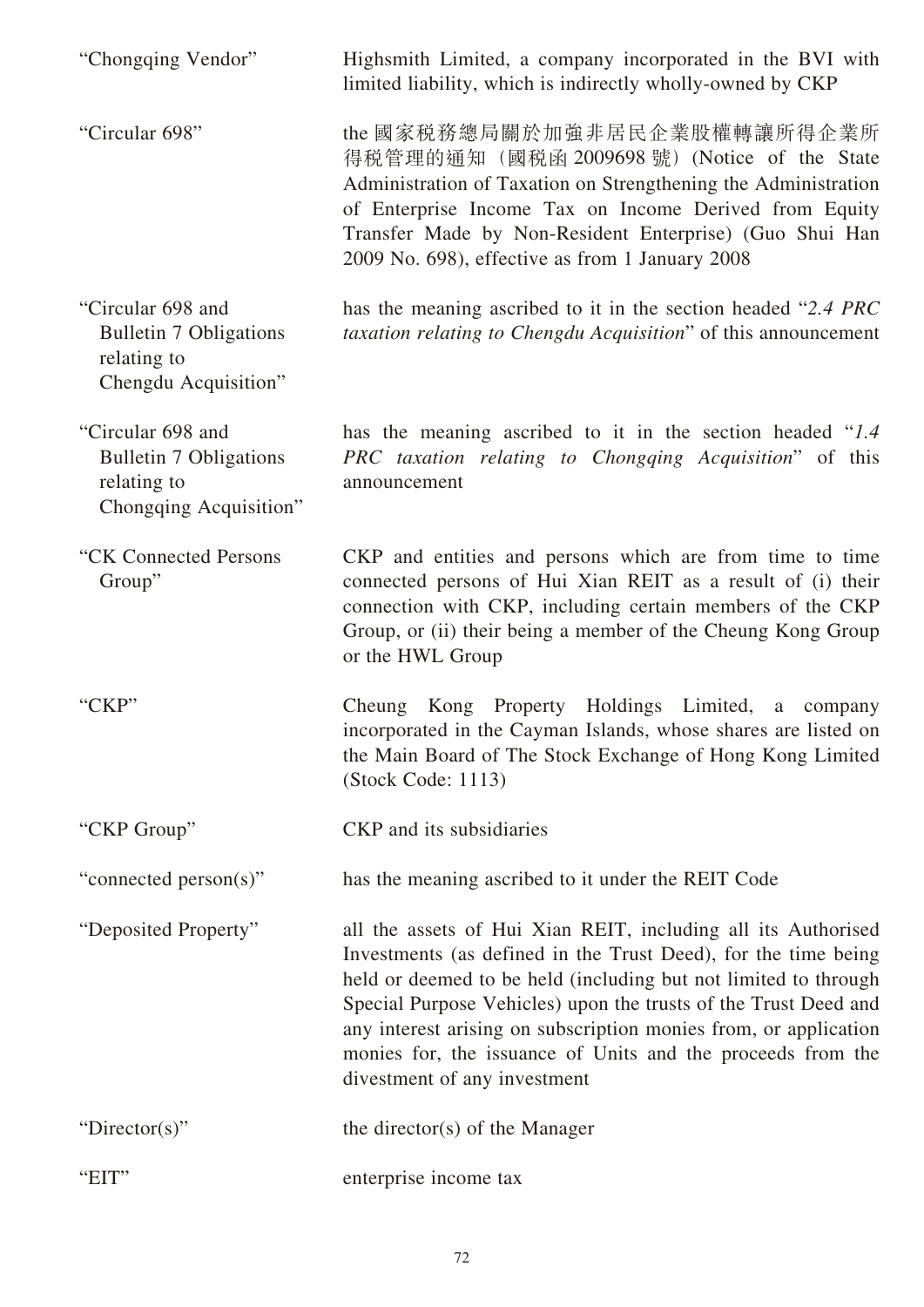| "Exchange Rate"                  | the middle exchange rate for exchange between HK\$ and RMB<br>posted in the "人民幣匯率中間價公告" (Notice on the Middle<br>Exchange Rate for RMB) on the website of the People's Bank<br>of China at or about 9:15 a.m. (Beijing time) on the relevant<br>date and, if no such rate is announced on the relevant date, a<br>business day immediately preceding such date                                                                                        |
|----------------------------------|--------------------------------------------------------------------------------------------------------------------------------------------------------------------------------------------------------------------------------------------------------------------------------------------------------------------------------------------------------------------------------------------------------------------------------------------------------|
| "Financial Adviser"              | Global Markets Asia Limited, a<br>Citigroup<br>company<br>incorporated in Hong Kong with limited liability, and licensed<br>under the SFO to conduct Type 1 (dealing in securities), Type<br>2 (dealing in futures contracts), Type 4 (advising on securities),<br>Type 5 (advising on futures contracts), Type 6 (advising on<br>corporate finance) and Type 7 (providing automated trading<br>services) regulated activities                         |
|                                  | "Harbour Plaza Management" Harbour Plaza Hotel Management Limited, a company<br>incorporated in Hong Kong and the hotel manager of the<br>Chongqing Hotel                                                                                                                                                                                                                                                                                              |
| "HK\$"                           | Hong Kong dollars, the lawful currency of Hong Kong                                                                                                                                                                                                                                                                                                                                                                                                    |
| "HK\$ Equivalent"                | in respect of a sum in RMB, means the amount in HK\$ into<br>which such sum in RMB is converted at the Exchange Rate                                                                                                                                                                                                                                                                                                                                   |
| "Hong Kong"                      | the Hong Kong Special Administrative Region of the PRC                                                                                                                                                                                                                                                                                                                                                                                                 |
| "Huge Grace"                     | Huge Grace Enterprises Limited, a company incorporated in<br>Hong Kong and an indirect wholly-owned subsidiary of CKP                                                                                                                                                                                                                                                                                                                                  |
| "Huge Grace Caps"                | has the meaning ascribed to it in the section headed "2.1.11"<br>Proposed transfer of the Huge Grace Loans" of this<br>announcement                                                                                                                                                                                                                                                                                                                    |
| "Huge Grace Loan<br>Agreement A" | the loan agreement dated 25 February 2007 between Huge<br>Grace and Chengdu Changtian, as supplemented by three<br>supplemental agreements between the same parties dated<br>15 February 2012, 24 February 2015 and 24 February 2016<br>respectively and as may be further supplemented from time to<br>time, further details of which are set out in the section headed<br>"2.1.11 Proposed transfer of the Huge Grace Loans" of this<br>announcement |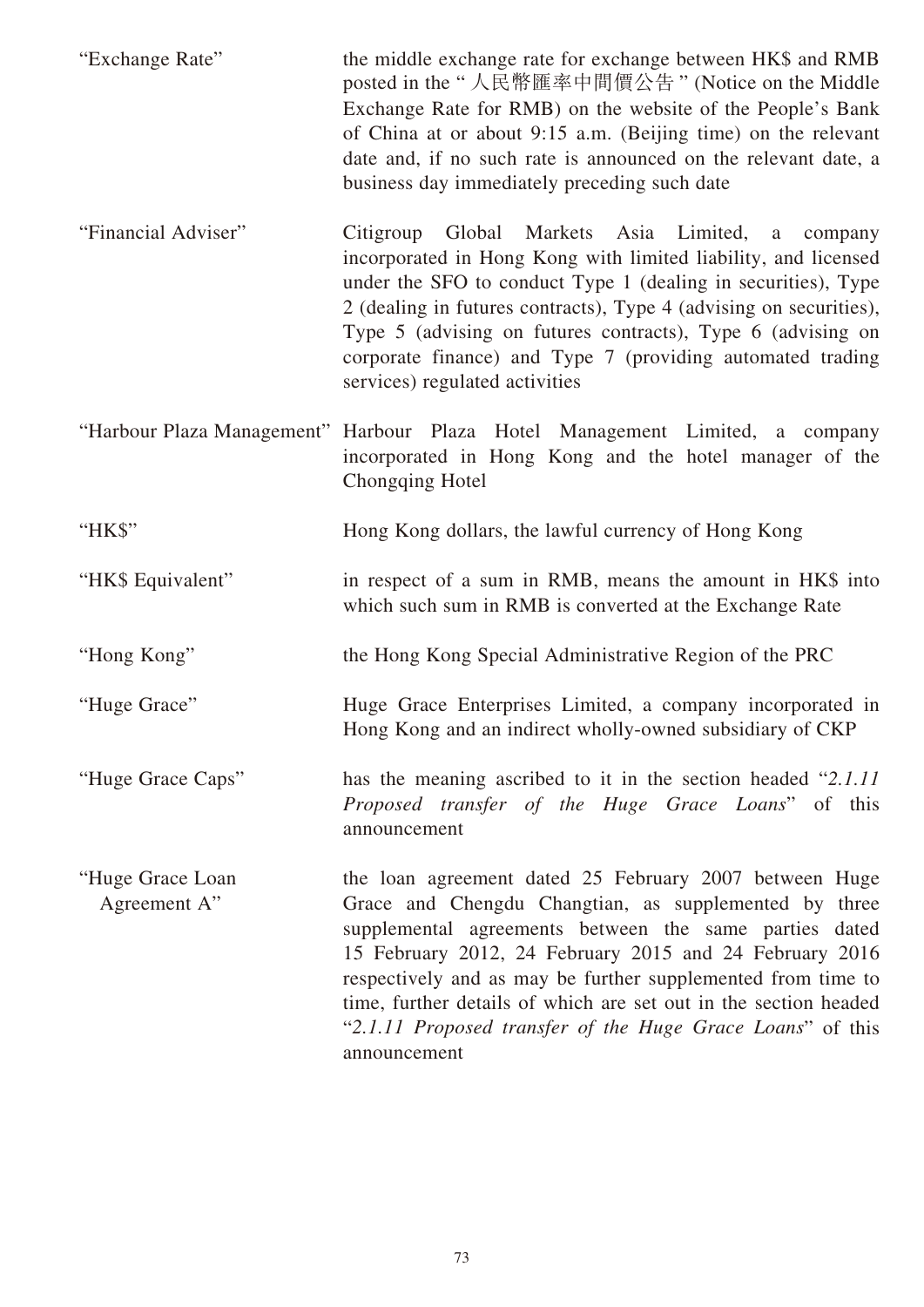| "Huge Grace Loan<br>Agreement B"        | the loan agreement dated 25 February 2007 between Huge<br>Grace and Chengdu Changtian, as supplemented by four<br>supplemental agreements between the same parties dated 24<br>November 2008, 15 February 2012, 24 February 2015 and 24<br>February 2016 respectively and as may be further supplemented<br>from time to time, further details of which are set out in the<br>section headed "2.1.11 Proposed transfer of the Huge Grace<br>Loans" of this announcement |
|-----------------------------------------|-------------------------------------------------------------------------------------------------------------------------------------------------------------------------------------------------------------------------------------------------------------------------------------------------------------------------------------------------------------------------------------------------------------------------------------------------------------------------|
| "Huge Grace Loan<br>Agreements"         | Huge Grace Loan Agreement A and Huge Grace Loan<br>Agreement B                                                                                                                                                                                                                                                                                                                                                                                                          |
| "Huge Grace Loans"                      | the aggregate amount (including interest) outstanding and<br>owing by Chengdu Changtian to Huge Grace pursuant to the<br>Huge Grace Loan Agreements, which was of the aggregate<br>principal amount together with after tax accrued interests of<br>HK\$288,653,864 (approximately RMB254,015,400) at the date<br>of the Chengdu SPA                                                                                                                                    |
| "Huge Grace Loans<br>Initial Agreement" | the agreement dated 9 January 2017 entered into between the<br>Chengdu Purchaser and Huge Grace in respect of the proposed<br>transfer of the Huge Grace Loans by Huge Grace to the<br>Chengdu Purchaser upon Chengdu Completion, further details<br>of which are set out in the section headed "2.1.11 Proposed<br>transfer of the Huge Grace Loans" of this announcement                                                                                              |
| "Hui Xian Cayman"                       | Hui Xian (Cayman Islands) Limited, a company incorporated<br>in the Cayman Islands with limited liability and a significant<br>holder of Hui Xian REIT                                                                                                                                                                                                                                                                                                                  |
| "Hui Xian REIT"                         | Hui Xian Real Estate Investment Trust, a collective investment<br>scheme constituted as a unit trust and authorised under section<br>104 of the SFO                                                                                                                                                                                                                                                                                                                     |
| "Hui Xian REIT Group"                   | Hui Xian REIT and other companies or entities held or<br>controlled by Hui Xian REIT                                                                                                                                                                                                                                                                                                                                                                                    |
| "HWL Group"                             | Hutchison Whampoa Limited and its subsidiaries                                                                                                                                                                                                                                                                                                                                                                                                                          |
| "Independent Property<br>Valuer"        | Knight Frank Petty Limited                                                                                                                                                                                                                                                                                                                                                                                                                                              |
| "LAT"                                   | land appreciation tax                                                                                                                                                                                                                                                                                                                                                                                                                                                   |
| "Manager"                               | Hui Xian Asset Management Limited ( 滙賢房託管理有限公<br>$\overline{p}$ ), as manager of Hui Xian REIT                                                                                                                                                                                                                                                                                                                                                                          |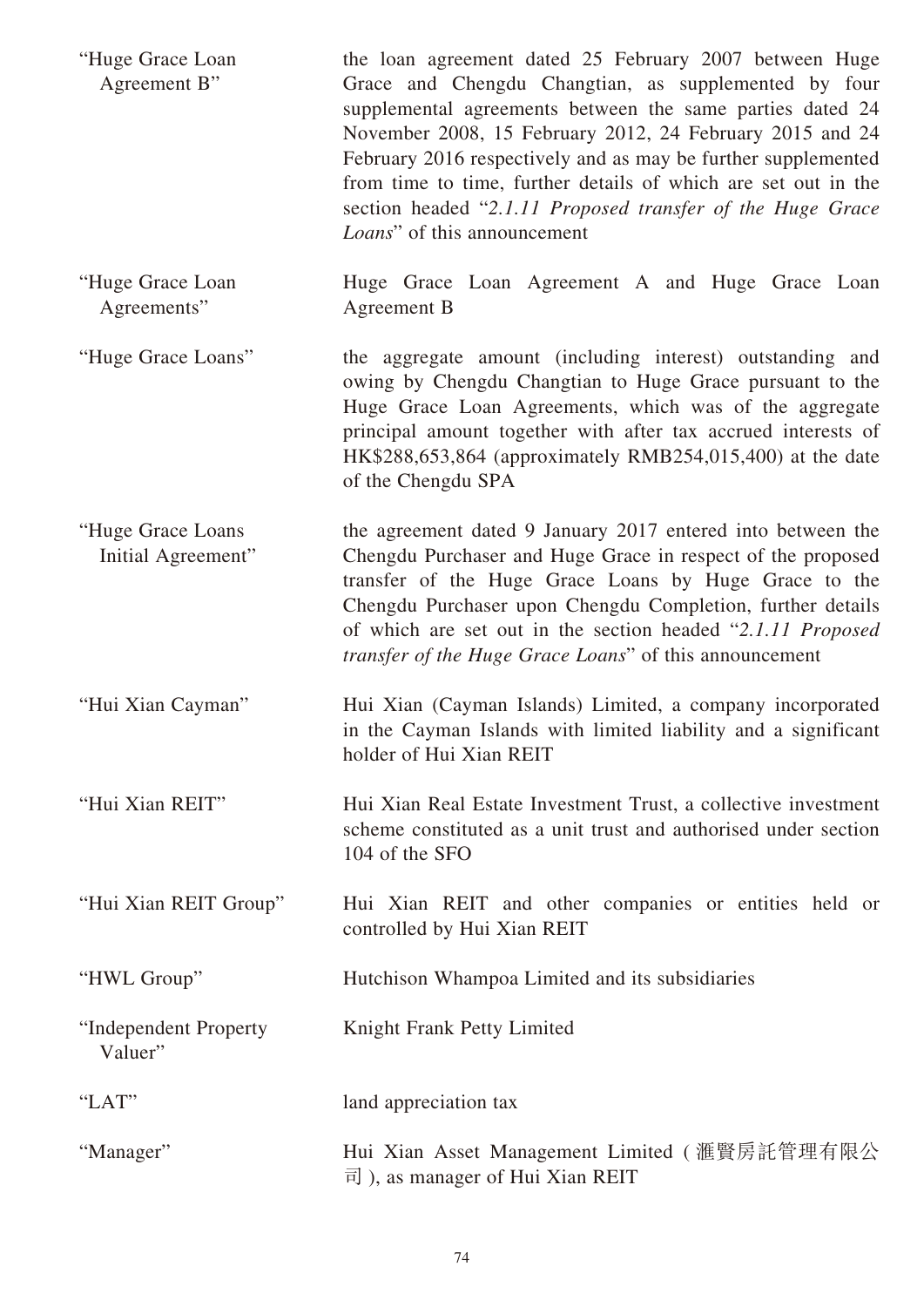| "NAV"                                   | net asset value                                                                                                                                                                 |
|-----------------------------------------|---------------------------------------------------------------------------------------------------------------------------------------------------------------------------------|
| "offshore investors"                    | has the meaning ascribed to it in the section headed "1.4"<br>PRC taxation relating to Chongqing Acquisition" of this<br>announcement                                           |
| "PRC" or "China"                        | the People's Republic of China, for the purpose of this<br>announcement, excluding Hong<br>Kong,<br>Macau<br>Special<br>Administrative Region and Taiwan                        |
| "Property Values"                       | the values of all real estate, whether directly held by the trustee<br>of Hui Xian REIT or indirectly held by the trustee of Hui Xian<br>REIT through a Special Purpose Vehicle |
| "REIT"                                  | real estate investment trust                                                                                                                                                    |
| "REIT Code"                             | Code on Real Estate Investment Trusts issued by the SFC, as<br>amended, supplemented and/or otherwise modified from time to<br>time                                             |
| "RMB"                                   | Renminbi, the lawful currency of the PRC                                                                                                                                        |
| "RMB Equivalent"                        | in respect of a sum in HK\$, means the amount in RMB into<br>which such sum in HK\$ is converted at the Exchange Rate                                                           |
| "SFC"                                   | Securities and Futures Commission of Hong Kong                                                                                                                                  |
| "SFO"                                   | Securities and Futures Ordinance (Chapter 571 of the Laws of<br>Hong Kong) as amended, supplemented or otherwise modified<br>for the time being                                 |
| "Sheraton Management"                   | Sheraton Overseas Management Corporation, a Delaware<br>corporation and the hotel management company of the Chengdu<br>Hotel                                                    |
| "significant holder"                    | has the meaning ascribed to it under the REIT Code                                                                                                                              |
| "Special Purpose Vehicles"<br>or "SPVs" | special purpose vehicles owned and controlled by Hui Xian<br>REIT in accordance with the REIT Code, and "Special Purpose"<br>Vehicle" or "SPV" means one of them                |
| "sq. m."                                | square metres                                                                                                                                                                   |